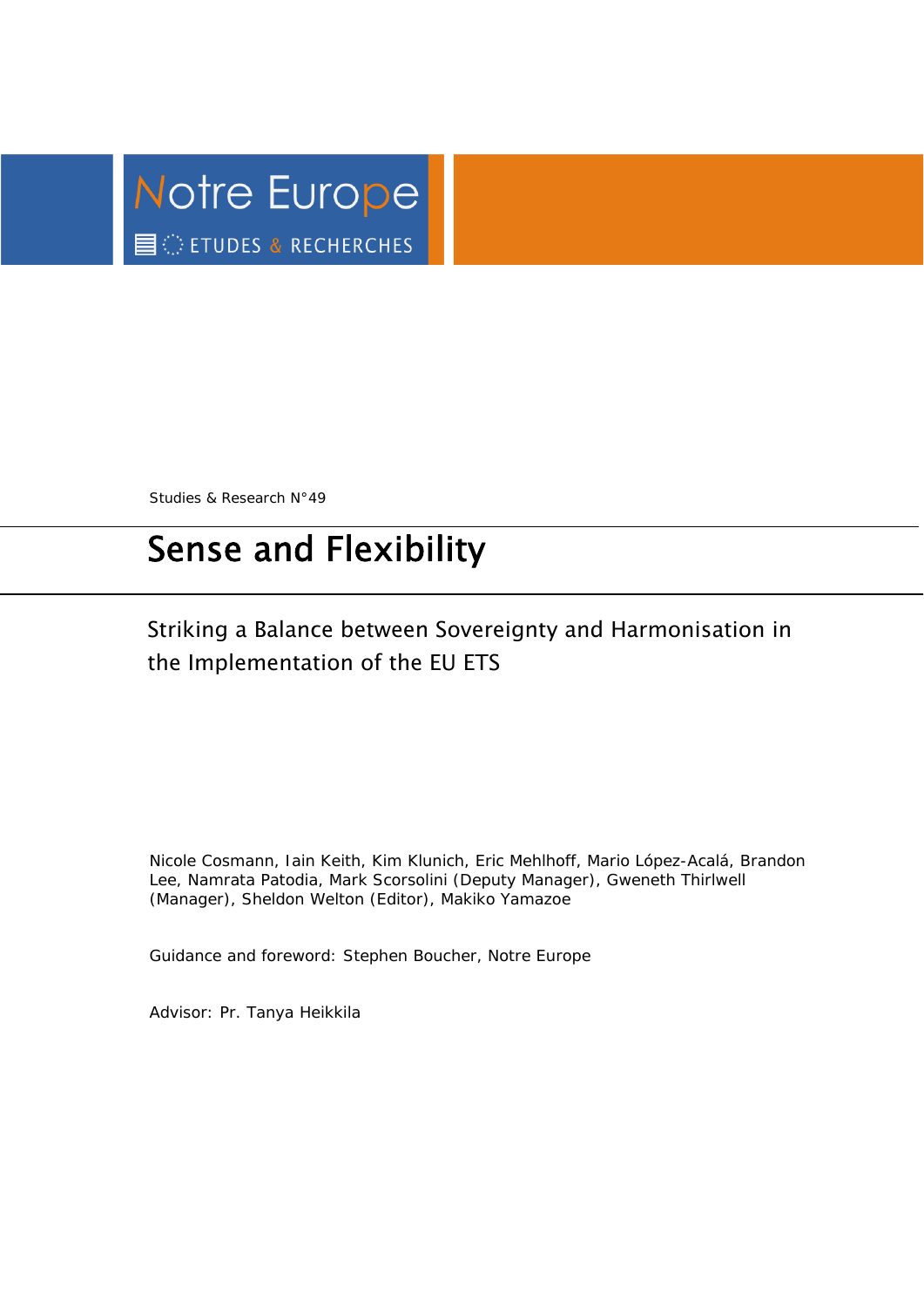### The authors

The team responsible for this report included 11 members of Columbia University's MPA Program in Environmental Science and Policy, as part of the programme's Spring Workshop in Applied Earth Systems Management. *Notre Europe* commissioned the present survey and analysis. The international team worked under the guidance of Professor Tanya Heikkila, assistant professor in the Department of International and Public Affairs of Columbia's School of International and Public Affairs and of *Notre Europe* co-secretary general Stephen Boucher.

### Notre Europe

*Notre Europe* is an independent research and policy unit whose objective is the study of Europe – its history and civilisations, integration process and future prospects. The association was founded by Jacques Delors in the autumn of 1996 and presided by Pascal Lamy since November 2004. It has a small team of in-house researchers from various countries.

*Notre Europe* participates in public debate in two ways. First, publishing internal research papers and second, collaborating with outside researchers and academics to contribute to the debate on European issues. These documents are made available to a limited number of decision-makers, politicians, socio-economists, academics and diplomats in the various EU Member States, but are systematically put on our website.

The association also organises meetings, conferences and seminars in association with other institutions or partners. Proceedings are written in order to disseminate the main arguments raised during the event.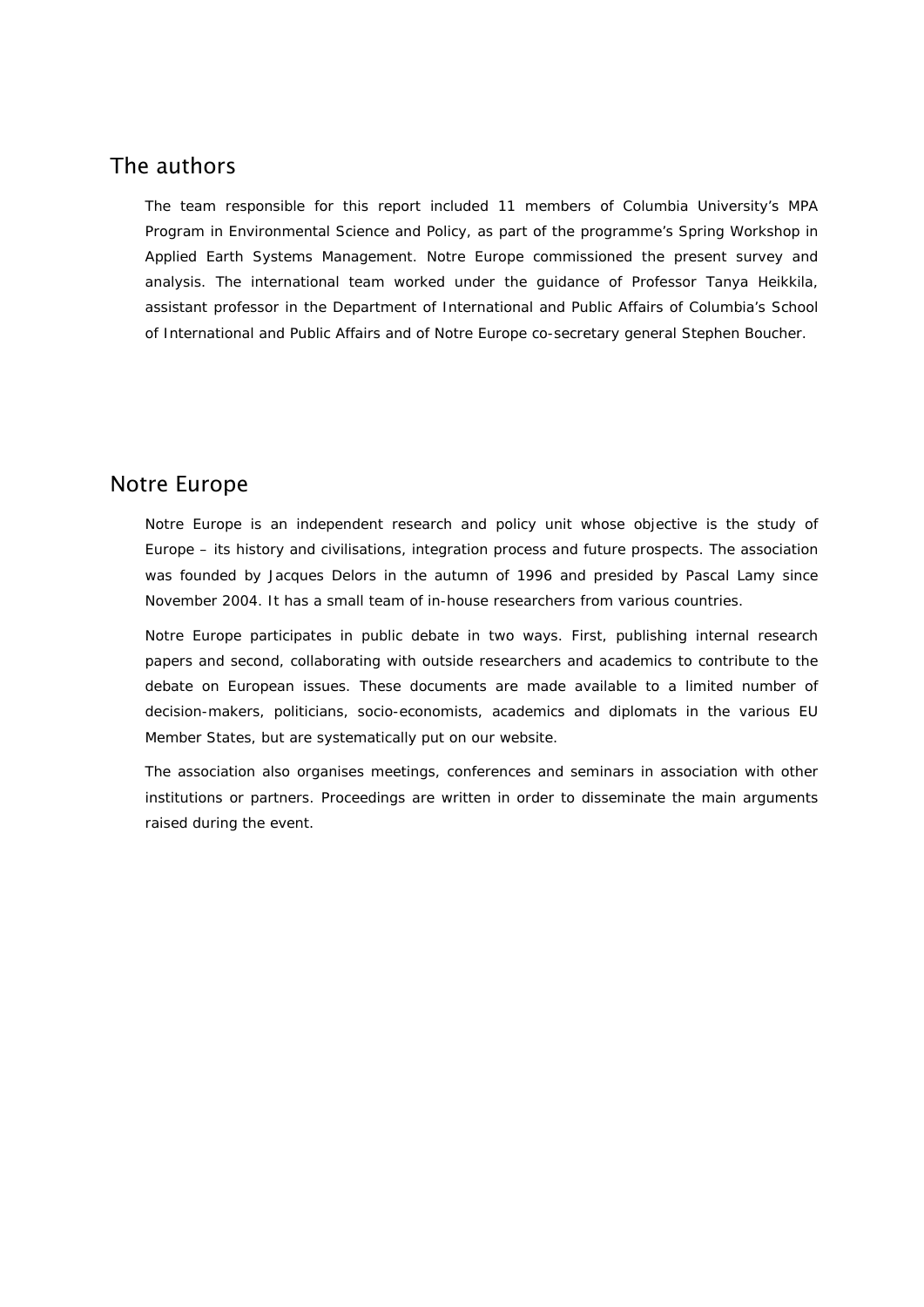### **Acknowledgements**

Our research team would like to thank a number of people without whom this project would not have been possible. First, thank you to our project advisor at Columbia University, Professor Tanya Heikkila who has provided invaluable oversight and guidance every step of the way; and to our project advisor at *Notre Europe*, Stephen Boucher, who came up with the original concept of this project and has helped guide it to fruition.

Also, thank you to all of the respondents to *Notre Europe*'s online survey and our telephone interviews—your insight and experiences have been critical in helping us to understand how the ETS has been transformed over the past year from its theoretical design to practical administration.

Finally, we are very grateful to the government officials, industry representatives, Non-governmental organisations, and academics who met with us directly to provide feedback on our research and its findings. Your input enhanced our knowledge and enabled us to strengthen our report.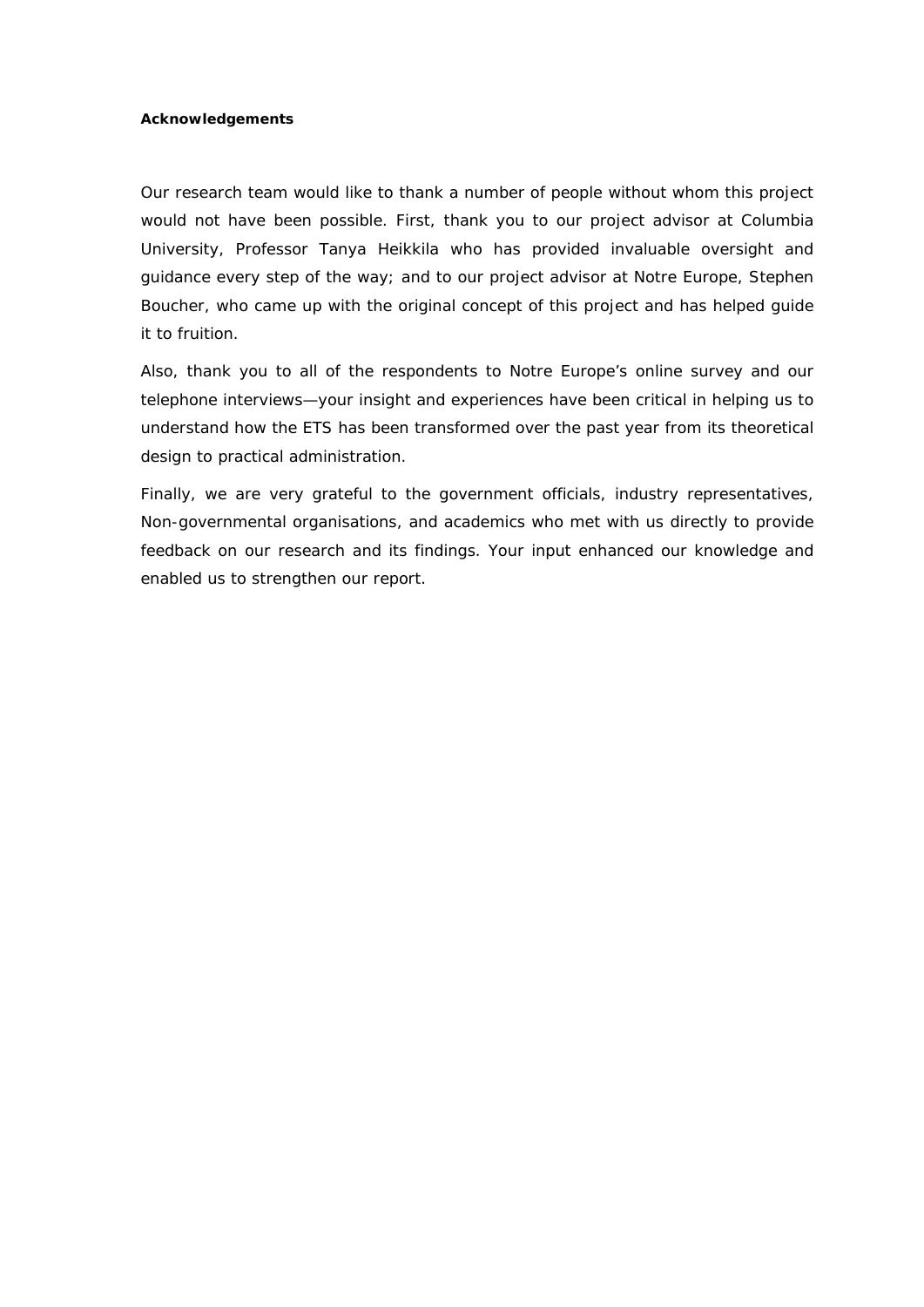## Table of contents

|                | Acknowledgements                           |    |
|----------------|--------------------------------------------|----|
|                | Table of Figures                           | 5  |
|                | Glossary                                   | 6  |
|                | <b>Commonly Used Acronyms</b>              |    |
|                | Foreword                                   | 12 |
|                | <b>Executive Summary</b>                   | 15 |
|                | <b>Performance Evaluation</b>              | 17 |
|                | <b>Overview of Recommendations</b>         | 18 |
| 1              | Introduction                               | 21 |
|                | 1.1 Research Purpose                       | 21 |
|                | 1.2 Report Structure                       | 22 |
| $\overline{2}$ | Key Programme Elements and Criteria        | 23 |
|                | 2.1 Prioritised Programme Elements         | 24 |
|                | 2.2 Secondary Programme Elements           | 25 |
|                | 2.3 Key Criteria for Evaluating the EU ETS | 28 |
| 3              | <b>Findings</b>                            | 30 |
|                | 3.1 Allocation                             | 30 |
|                | 3.2 Monitoring and Reporting               | 47 |
|                | 3.3 Verification                           | 54 |
|                | 3.4 Banking                                | 59 |
|                | 3.5 Registries                             | 64 |
|                | 3.6 Taxation and Accounting of Allowances  | 68 |
|                | 3.7 Expansion                              | 71 |
| 4              | <b>Overall Conclusions</b>                 | 75 |
| Bibliography   |                                            | 76 |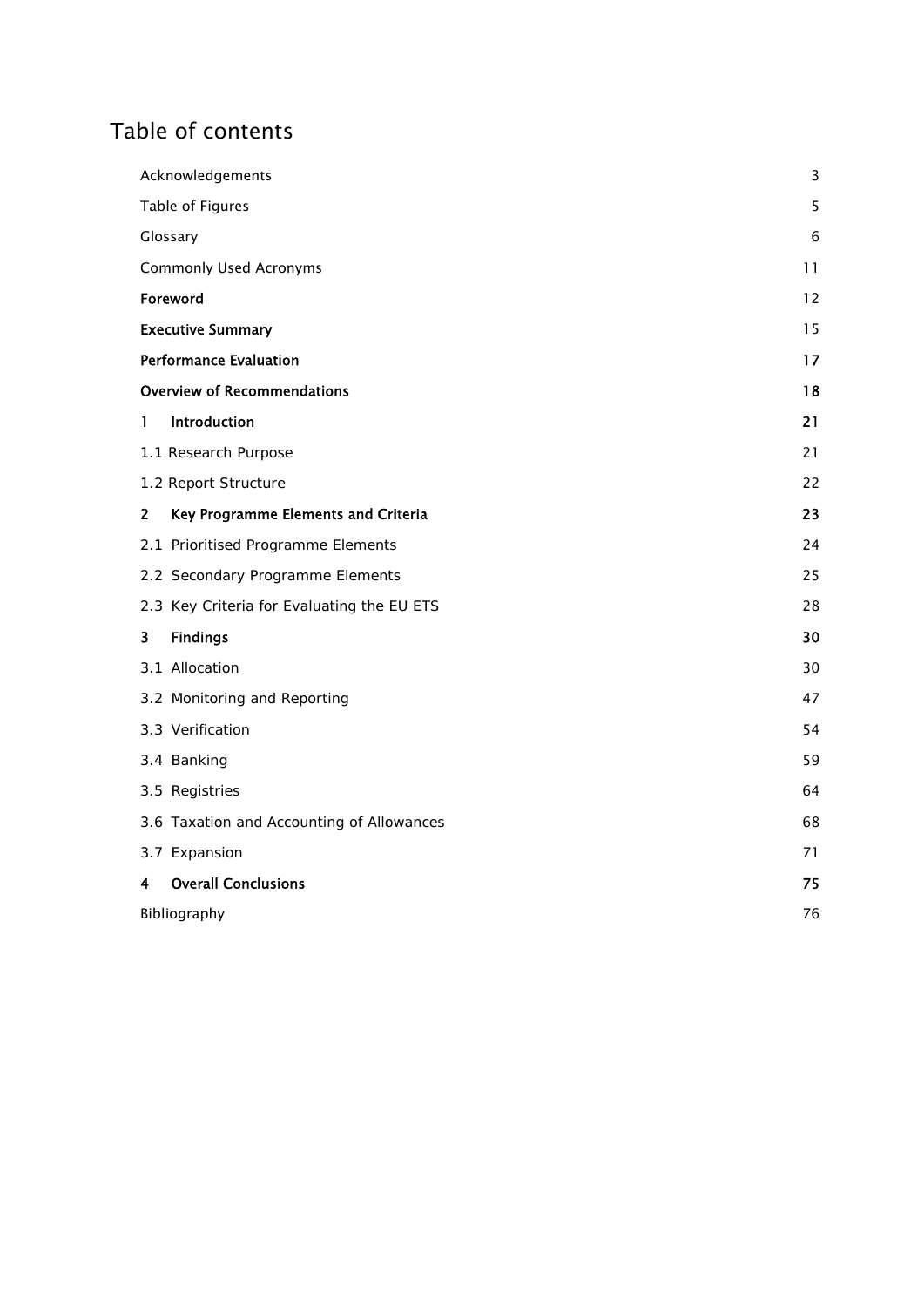## Table of Figures

| Figure 1. Clearness of Allocation Methodologies, Compared by Member States Using a Broad                                                  |    |
|-------------------------------------------------------------------------------------------------------------------------------------------|----|
| vs. Medium Definition of Combustion Installations                                                                                         | 37 |
| Figure 2. Installations Agreement/Disagreement over Concern of Competitive Disadvantages<br>Arising from Varying Allocation Methodologies | 41 |
| Figure 3. Level of Concern Over Competitive Disadvantages Arising from Varying Member State<br>Allocation Methodologies, by Size          | 42 |
| Figure 4. Installations' Desired Level of Authority for Allocation Decisions                                                              | 42 |
| Table 1. Evaluation of Allocation based on Key Criteria                                                                                   | 45 |
| Figure 5: Perceived Accuracy of Emissions Calculation Methodology                                                                         | 48 |
| Figure 6. Excessiveness/Sufficiency of Time Invested by Installations in M&R                                                              | 49 |
| Figure 7. Sufficiency/Excessiveness of Time Invested in M&R, by Installation Size                                                         | 49 |
| Figure 8. Installation's Ratings of M&R Guidelines' Clarity                                                                               | 52 |
| Table 2. Evaluation of M&R based on Key Criteria                                                                                          | 53 |
| Figure 9. Delays in the Verification Process                                                                                              | 55 |
| Table 3. Evaluation of Verification based on Key Criteria                                                                                 | 58 |
| Figure 10. Desired Level of Authority for Banking Rules, by Size of Installation                                                          | 61 |
| Table 4. Evaluation of Banking Based on Key Criteria                                                                                      | 63 |
| Figure 11. Installations' Perceptions of Ease of Use of Registries                                                                        | 65 |
| Table 5. Evaluation of Registries based on Key Criteria                                                                                   | 67 |
| Table 6. Evaluation of Tax and Accounting based on Key Criteria                                                                           | 71 |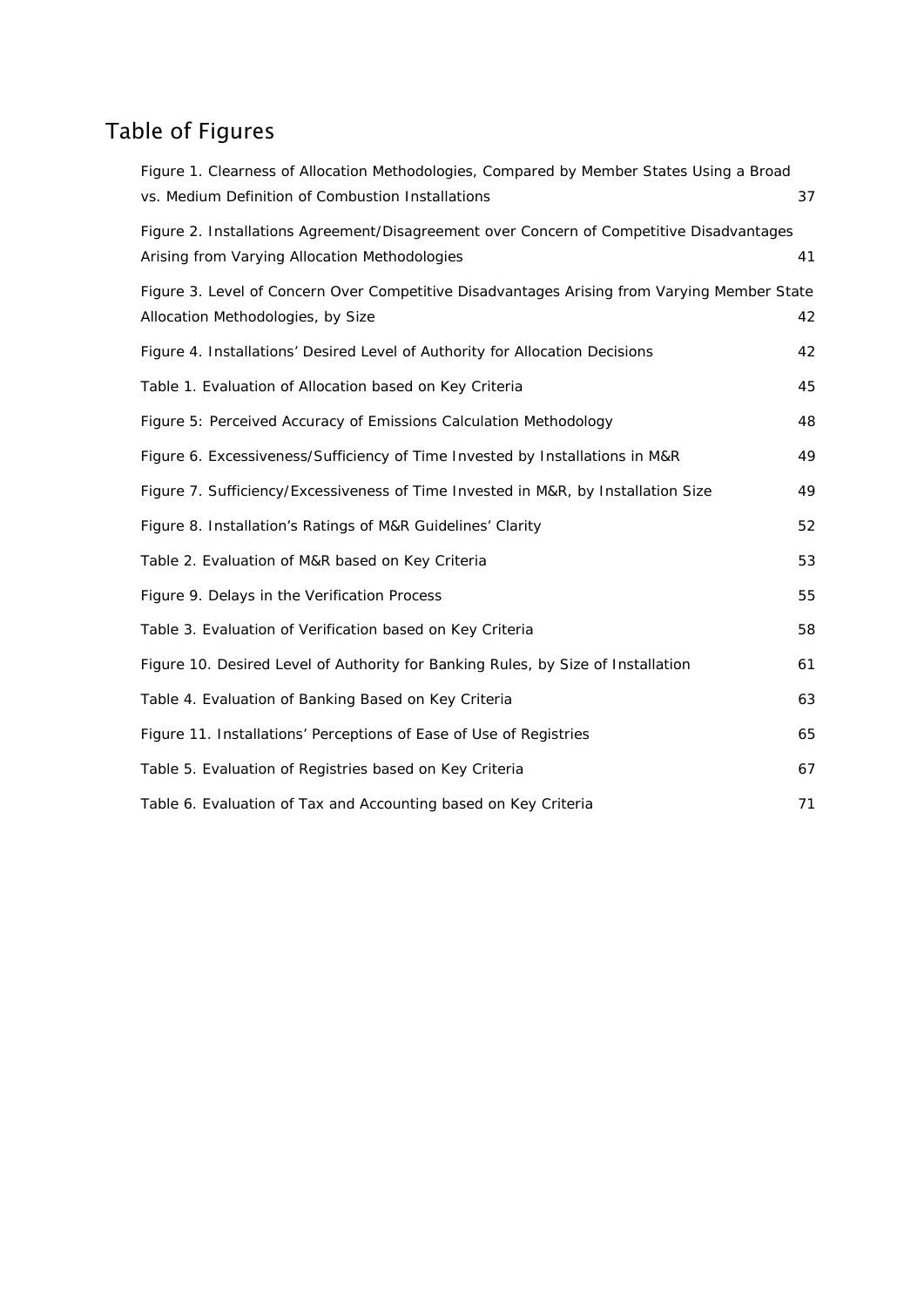## Glossary

| <b>TERM</b>                              | <b>DEFINITION</b>                                                                                                                                                                                                                                                                                                                      |
|------------------------------------------|----------------------------------------------------------------------------------------------------------------------------------------------------------------------------------------------------------------------------------------------------------------------------------------------------------------------------------------|
| <b>Acid Rain Program</b>                 | The Acid Rain Program is a cap and trade system adopted<br>by the EPA to curtail sulphur dioxide emissions, the primary<br>cause for acid rain.                                                                                                                                                                                        |
| <b>Accreditation</b>                     | The procedures and processes used to determine the<br>competence of organisations to verify installations'<br>emissions reports                                                                                                                                                                                                        |
| <b>Advance auctions</b>                  | Advance auction is an auction for allowances that can only<br>be used 7 years later i.e. allowances bought in 1993 could<br>be used only in 2000 and later.                                                                                                                                                                            |
| <b>Allowance</b>                         | According to the Directive, this means an allowance to emit<br>one tonne of carbon dioxide equivalent during a specified<br>period, which shall be valid only for the purposes of meeting<br>the requirements of the EU ETS Directive and shall be<br>transferable in accordance with the provisions of the EU ETS<br><b>Directive</b> |
| <b>Allowance Tracking</b><br>System      | A central database for electronic recordkeeping and<br>notification system to track allowance transactions and the<br>status of allowance accounts.                                                                                                                                                                                    |
| <b>Allowance Tracking</b><br>Workstation | The software used by companies in the $SO2$ program to<br>track and project emissions throughout the year, compare<br>emissions to allowance holdings and manage allowance<br>transfers.                                                                                                                                               |
| <b>Auctioning</b>                        | Allocation method for issuing emission permits, or<br>allowances, to emitters and firms, based on a willingness to<br>pay for those allowances.                                                                                                                                                                                        |
| <b>Banking</b>                           | The process by which allowances not used in a given<br>compliance period may be saved, or "banked" for the<br>following compliance period                                                                                                                                                                                              |
| <b>Benchmarking</b>                      | The use of a standard representing an equal position for all<br>installations in a sector or subgroup. The standard may be<br>based on an average, BAT or another physical standard of<br>emissions per unit of production                                                                                                             |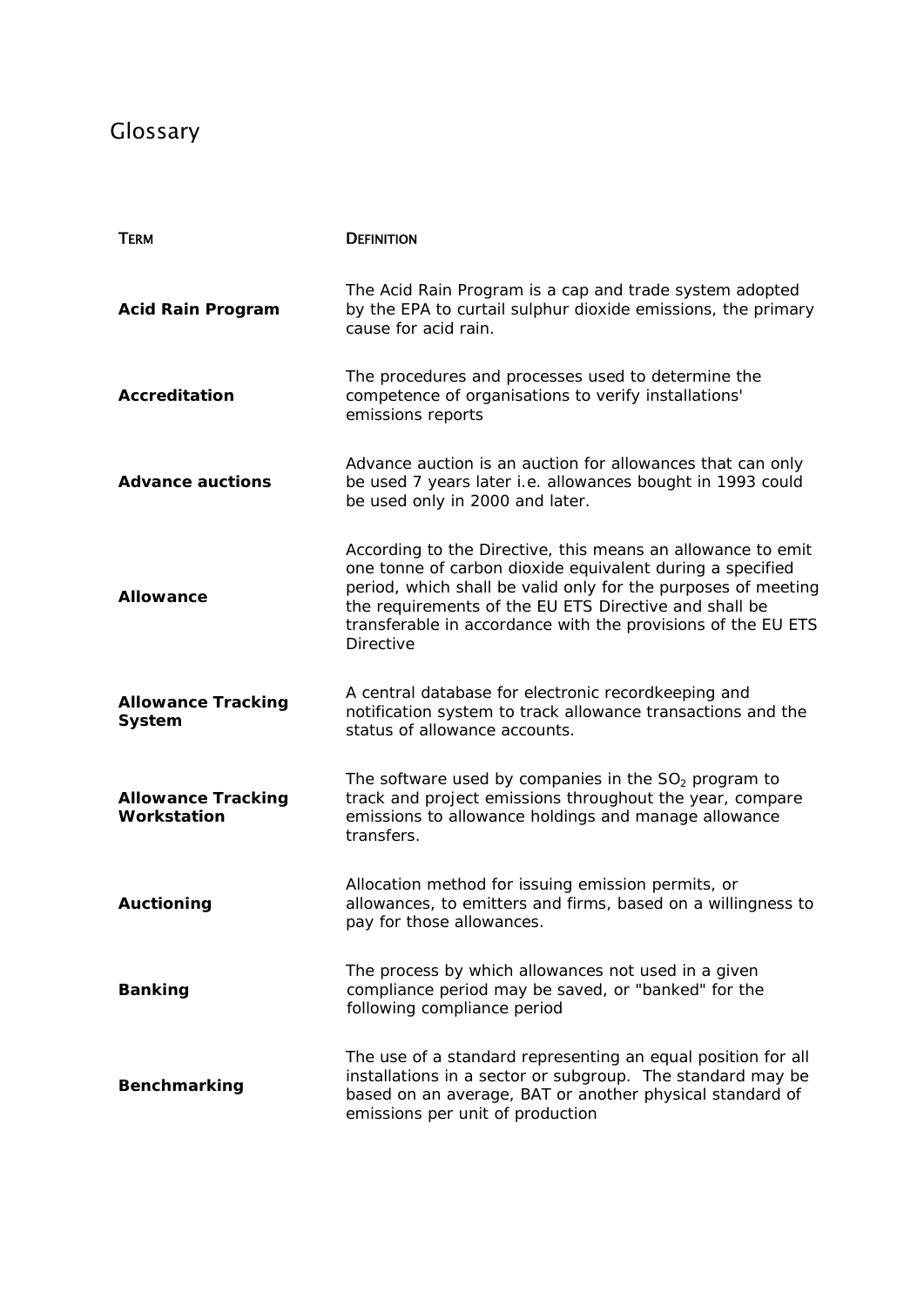| <b>Broad Definition (of</b><br>Combustion<br>Installations) | This definition, used by a Member State to determine which<br>installations should be required to participate in the EU ETS,<br>includes all combustion installations whether or not they are<br>being used specifically for energy production.                                                                                                                                                                                                                                                  |  |  |
|-------------------------------------------------------------|--------------------------------------------------------------------------------------------------------------------------------------------------------------------------------------------------------------------------------------------------------------------------------------------------------------------------------------------------------------------------------------------------------------------------------------------------------------------------------------------------|--|--|
| <b>Burden sharing</b><br>agreement                          | European Union agreement to share the 8% reduction<br>target under the Kyoto Protocol among the EU-15                                                                                                                                                                                                                                                                                                                                                                                            |  |  |
| <b>Business As Usual</b><br>projections                     | The prediction of future emissions scenarios based on<br>economic growth and no changes in processes                                                                                                                                                                                                                                                                                                                                                                                             |  |  |
| <b>Calculation-based</b><br>methods                         | The process by which projections of what should be emitted<br>are based on the levels of inputs into a system and are<br>subject to the accuracy of input measures (such as fuel).<br>This is in contrast with Measurement Methodologies, which<br>are utilised in the US. Measurement methodologies measure<br>emissions output directly through emissions monitors.                                                                                                                            |  |  |
| <b>Carbon Dioxide</b>                                       | A greenhouse gas whose atmospheric concentrations have<br>been increasing from pre-industrial (1750-1800) levels of<br>280 parts per million (ppm) to present day levels of 356-<br>360 ppm, depending on location. $CO2$ decreases in<br>summertime when plant productivity consumes CO <sub>2</sub> and<br>increases in winter when biota is less active and respiration<br>exceeds photosynthesis. A main source of $CO2$ increase in<br>the atmosphere has been the burning of fossil fuels. |  |  |
| <b>Clean Air Act</b><br><b>Amendments of 1990</b>           | Title IV of the Clean Air Act Amendments of 1990 (CAAA)<br>instituted the Acid Rain program, a cap and trade system to<br>control sulphur dioxide emissions within the United States<br>and reduce emissions by 50% 1980 to 2012                                                                                                                                                                                                                                                                 |  |  |
| <b>Closure</b>                                              | Installation's permanent 100% cessation of production                                                                                                                                                                                                                                                                                                                                                                                                                                            |  |  |
| Community<br>Independent<br><b>Transaction Log</b>          | The transaction log established under the ETS through<br>which all transactions are communicated, recorded,<br>checked, and completed or rejected as appropriate. It<br>accounts for the issuance, holding, transfer and cancellation<br>of all allowances under the ETS.                                                                                                                                                                                                                        |  |  |
| <b>Competent Authority</b>                                  | The authority designated by a particular Member State as<br>the national administrator of the EU ETS.                                                                                                                                                                                                                                                                                                                                                                                            |  |  |
| <b>Compliance Supplement</b><br>Pool                        | A one time upfront allocation of allowances made to units to<br>prevent closure of units and to allow them to phase in to<br>compliance within the NOx Budget Trading Program                                                                                                                                                                                                                                                                                                                    |  |  |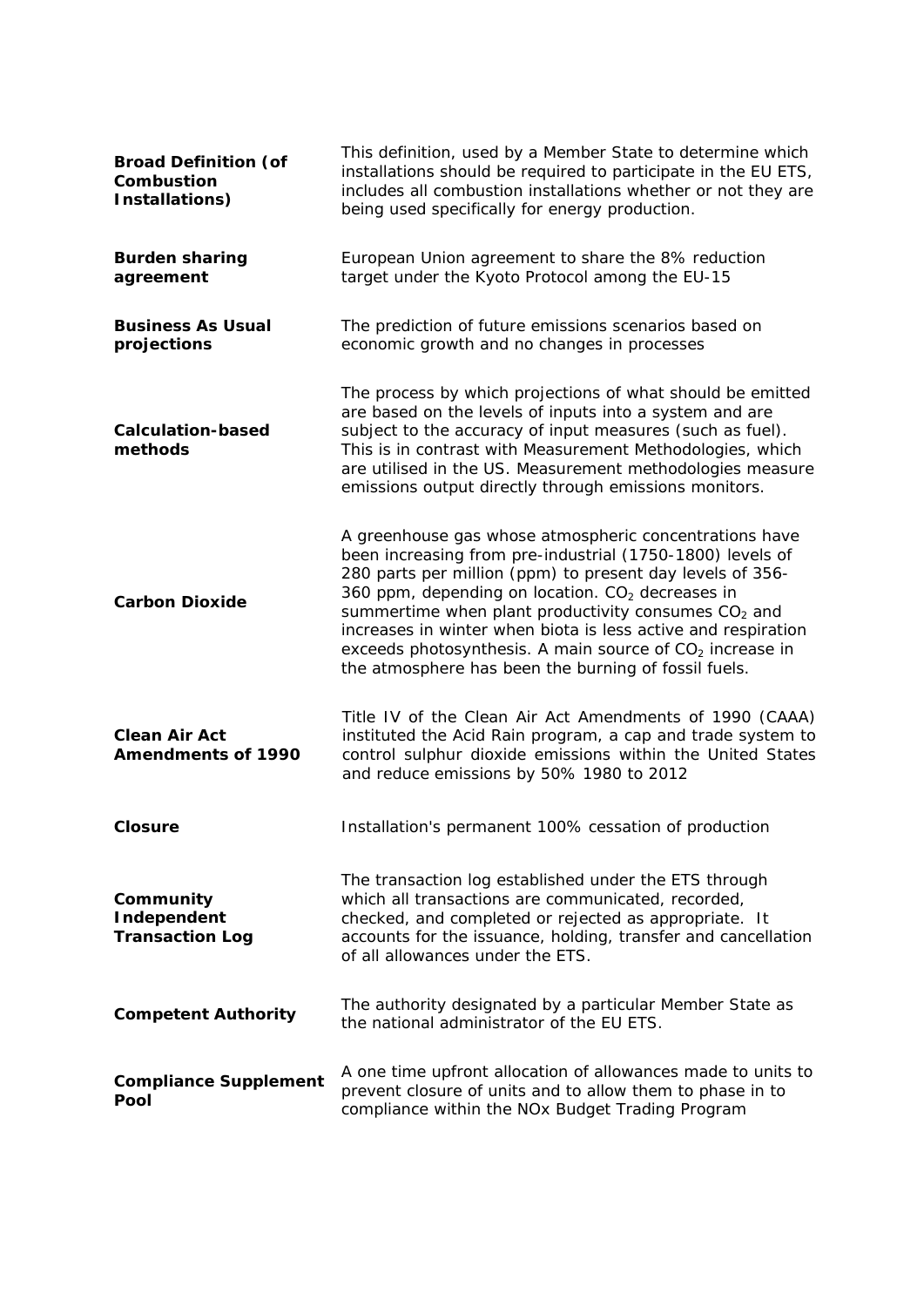| <b>Continuous Emissions</b><br><b>Monitoring System</b>      | A stringent monitoring mechanism adopted within the Acid<br>Rain Program by the EPA, by which sources conducted<br>quarterly reporting of hourly emissions to EPA.                                                                                                                                                                                                                                                                                                         |  |  |
|--------------------------------------------------------------|----------------------------------------------------------------------------------------------------------------------------------------------------------------------------------------------------------------------------------------------------------------------------------------------------------------------------------------------------------------------------------------------------------------------------------------------------------------------------|--|--|
| <b>Directive</b>                                             | A type of legislation promulgated by the European<br>Parliament and the Council of the European Union that binds<br>member countries to achieve stated objectives within a<br>certain time limit, but allows the national authorities in each<br>country to choose the choice of form and means to be used<br>to meet those objectives. Directives must be implemented<br>in national legislation in accordance with the procedures of<br>the individual member countries. |  |  |
| Environmental<br><b>Protection Agency</b>                    | EPA is the primary federal agency within the US whose<br>mission is to protect human health and the environment                                                                                                                                                                                                                                                                                                                                                            |  |  |
| <b>EPA NOx Allowance</b><br><b>Tracking System</b>           | An electronic allowance compliance system set up by the<br>EPA to keep track of the allowances traded through the<br>nitrogen oxide acid rain program                                                                                                                                                                                                                                                                                                                      |  |  |
| Grandfathering                                               | Allocation method by which allowances are allocated<br>according to historical emissions                                                                                                                                                                                                                                                                                                                                                                                   |  |  |
| Greenhouse gas                                               | A gas that absorbs infrared radiation and in turn emits it in<br>the atmosphere. The net effect is a local trapping of energy<br>and a tendency to warm the earth's surface. Water vapour<br>$(H20)$ , carbon dioxide (CO <sub>2</sub> ) methane (CH <sub>4</sub> ), nitrous oxide<br>$(N_2O)$ and ozone $(O_3)$ are the primary greenhouse gases in<br>the Earth's atmosphere.                                                                                            |  |  |
| Harmonisation                                                | An increase in the standardisation of guidelines or rules                                                                                                                                                                                                                                                                                                                                                                                                                  |  |  |
| <b>Installation</b>                                          | A factory participating in the EU ETS                                                                                                                                                                                                                                                                                                                                                                                                                                      |  |  |
| <b>Known New Entrants</b>                                    | New installations that begin operation in the middle of an<br>EU ETS phase that were planned to be coming into<br>operation at the beginning of the phase                                                                                                                                                                                                                                                                                                                  |  |  |
| <b>Kyoto Protocol</b>                                        | An international treaty designed to address the problems<br>associated with global climate change through legally<br>binding limits on anthropogenic emissions of greenhouse<br>gases.                                                                                                                                                                                                                                                                                     |  |  |
| <b>Medium Definition (of</b><br>Combustion<br>Installations) | This definition, used by a Member State to determine which<br>installations should be required to participate in the EU ETS,<br>includes only combustion installations being used<br>specifically for energy production.                                                                                                                                                                                                                                                   |  |  |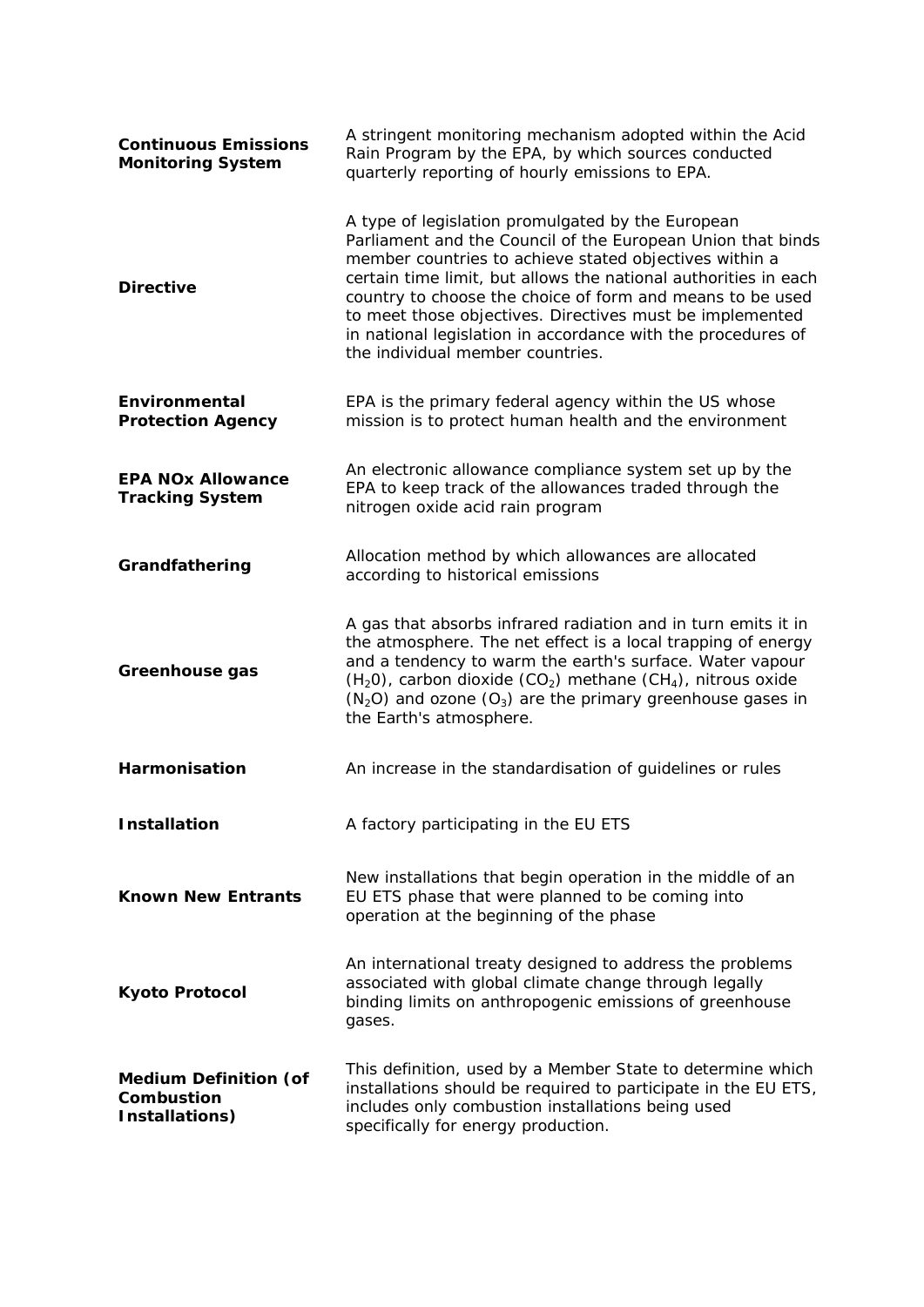| <b>Member States</b>                                    | Countries that are members of the European Union                                                                                                                                                                                                                                           |  |  |
|---------------------------------------------------------|--------------------------------------------------------------------------------------------------------------------------------------------------------------------------------------------------------------------------------------------------------------------------------------------|--|--|
| <b>National Allocation Plan</b>                         | A mandatory provision of Directive 2003/87/EC whereby<br>each Member State has to develop an implementation plan<br>within the EU-wide greenhouse gas trading scheme for<br>determining the total number of allowances that will be<br>distributed to installations covered by the EU ETS. |  |  |
| <b>National Ambient Air</b><br><b>Quality Standards</b> | Within the Clean Air Amendment Act of 1990, National<br>Ambient Air Quality Standards were established for six<br>primary pollutants that were considered harmful to people<br>and the environment                                                                                         |  |  |
| <b>National Registry</b>                                | An electronic database set up by each Member State to<br>track emissions transactions between installations covered<br>by the EU ETS.                                                                                                                                                      |  |  |
| <b>New Entrant Reserve</b>                              | A predetermined amount of emissions allowances set aside<br>to be allocated to new installations entering a participating<br>sector in the middle of a Phase.                                                                                                                              |  |  |
| <b>NOx Budget Trading</b><br>Program                    | A collaborative effort by the north-eastern states of the US<br>to establish a cap and trade program to curtail nitrogen<br>oxide emissions in the summer months (ozone season)                                                                                                            |  |  |
| Opt-in                                                  | An ETS provision that allows installations not covered by the<br>Directive to voluntarily participate in the scheme.                                                                                                                                                                       |  |  |
| Opt-out                                                 | The ability of an installation to opt out of the initial phase<br>(Phase I) of the EU ETS based on coverage by country-<br>specific greenhouse gas reduction policies. If there are no<br>"equivalent" policies, installations are required to enter the<br>EU ETS in 2008 (Phase II).     |  |  |
| Phase I                                                 | The initial stages of the EU ETS (2005-2007) that is<br>designed to transition Member States into the emissions<br>trading market by developing greenhouse gas emission<br>reductions plans, NAPs, to assist Member States in the<br>implementation of the Kyoto Protocol from 2008-2012.  |  |  |
| <b>Phase II</b>                                         | The EU ETS trading period that links up to the Kyoto<br>Protocol during the 2008-2012 compliance phase.                                                                                                                                                                                    |  |  |
| Phase III                                               | The post-Kyoto EU ETS trading period starting in 2013.                                                                                                                                                                                                                                     |  |  |
| Pooling                                                 | The ability of multiple installations to collectively manage<br>their allowances through a designated authority.                                                                                                                                                                           |  |  |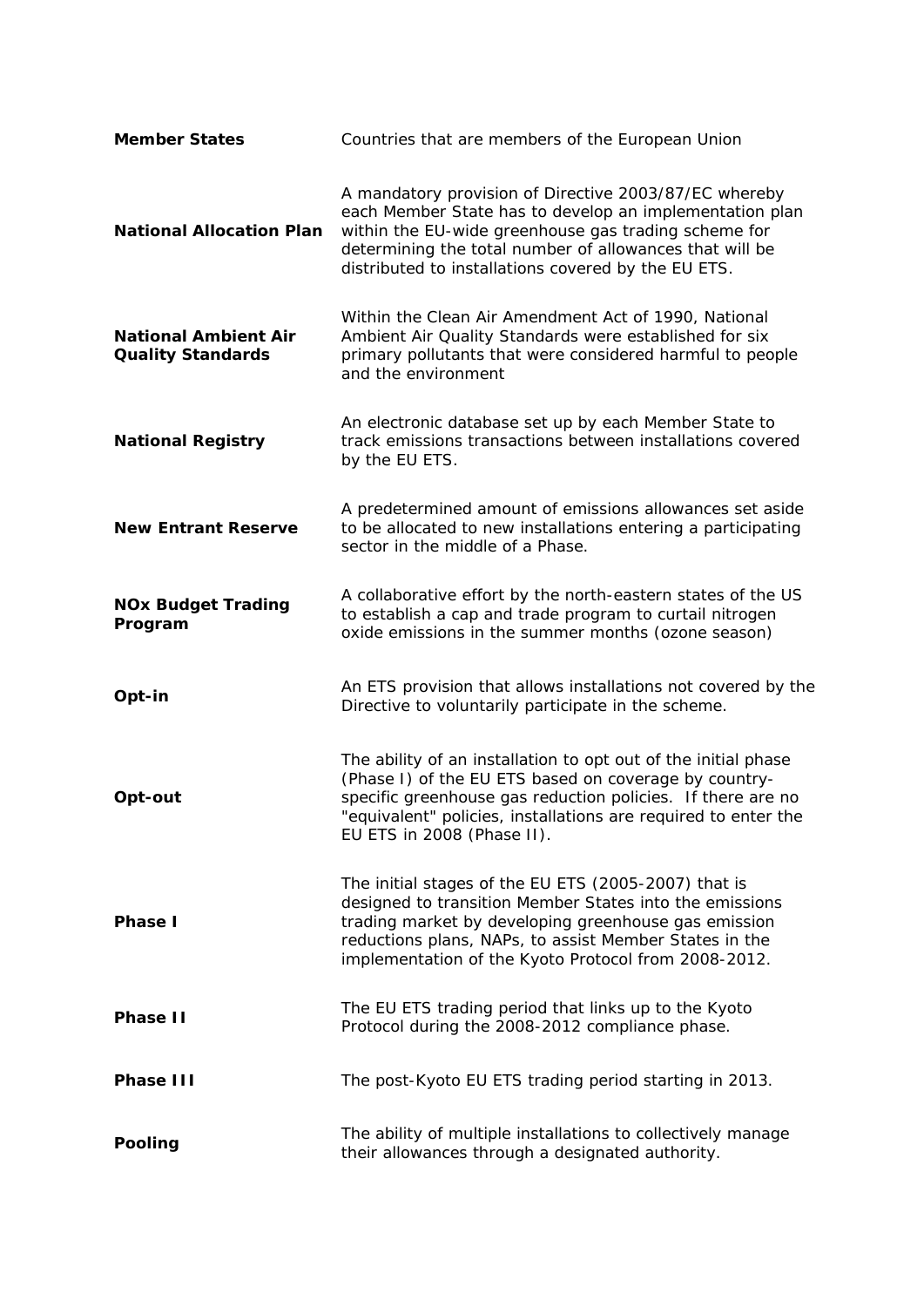| <b>Special Allowance</b><br><b>Reserve</b> | Within the Acid Rain Program, 2.8% of the allowances are<br>auctioned annually in spot and advance auctions. This<br>reserve is called the Special Allowance Reserve. |
|--------------------------------------------|-----------------------------------------------------------------------------------------------------------------------------------------------------------------------|
| Sulphur dioxide                            | A pollutant from combustion installations that is a principle<br>cause of acid rain and is regulated under the US Acid Rain<br>Program.                               |
| <b>Tiers</b>                               | Minimum levels of accuracy in measuring and reporting<br>emissions, defined by the size and type of the installation                                                  |
| <b>Trading sector</b>                      | The population of all trading installations, as defined by the<br>types and size of installations required to participate                                             |
| <b>Unknown New Entrants</b>                | New installations that begin operation in the middle of an<br>EU ETS phase that were not known to be coming into<br>operation at the beginning of the phase           |
| <b>Vintage Allowances</b>                  | Each allowance in the Acid Rain Program specifies a<br>particular year, its "vintage", in which it is first available to<br>be used to cover $SO2$ emissions.         |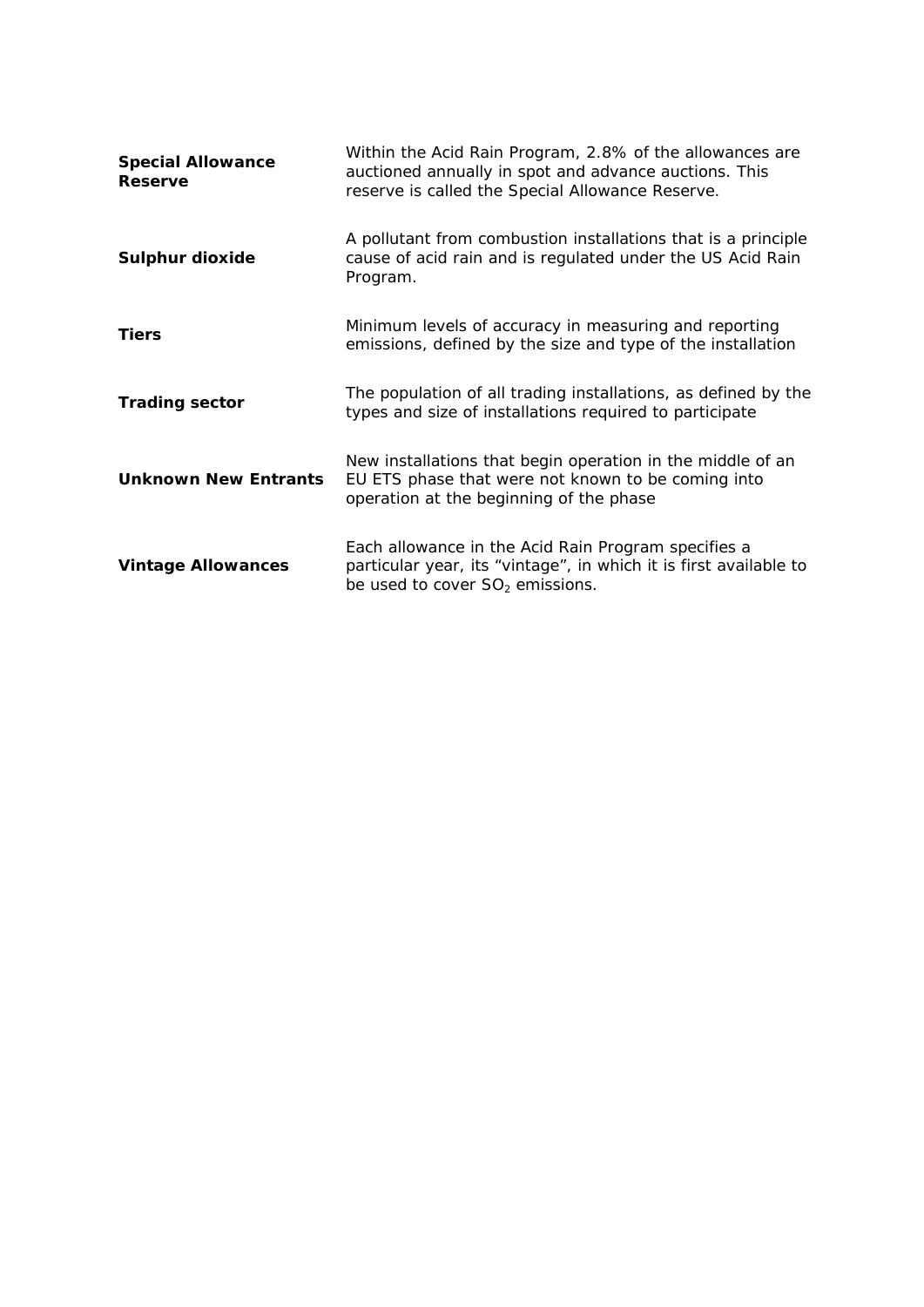## Commonly Used Acronyms

| <b>BAU</b>      | <b>Business as Usual</b>                                                              |
|-----------------|---------------------------------------------------------------------------------------|
| <b>CEMS</b>     | <b>Continuous Emissions Monitoring System</b>                                         |
| <b>CDM</b>      | Clean Development Mechanism                                                           |
| CO <sub>2</sub> | Carbon Dioxide                                                                        |
| EA              | European Cooperation for Accreditation                                                |
| <b>EMAS</b>     | Eco-Management and Audit Scheme                                                       |
| <b>ETS</b>      | <b>Emissions Trading Scheme</b>                                                       |
| EU              | European Union                                                                        |
| <b>GHG</b>      | <b>Greenhouse Gas</b>                                                                 |
| <b>IETA</b>     | International Emission Trading Association                                            |
| <b>IMPEL</b>    | European Union Network for the Implementation and<br>Enforcement of Environmental Law |
| <b>ITL</b>      | <b>International Transaction Log</b>                                                  |
| M&R             | Monitoring and Reporting                                                              |
| <b>NAP</b>      | National Allocation Plan                                                              |
| <b>NOx</b>      | Nitrogen Oxide                                                                        |
| SO <sub>2</sub> | Sulphur Dioxide                                                                       |
| US              | <b>United States</b>                                                                  |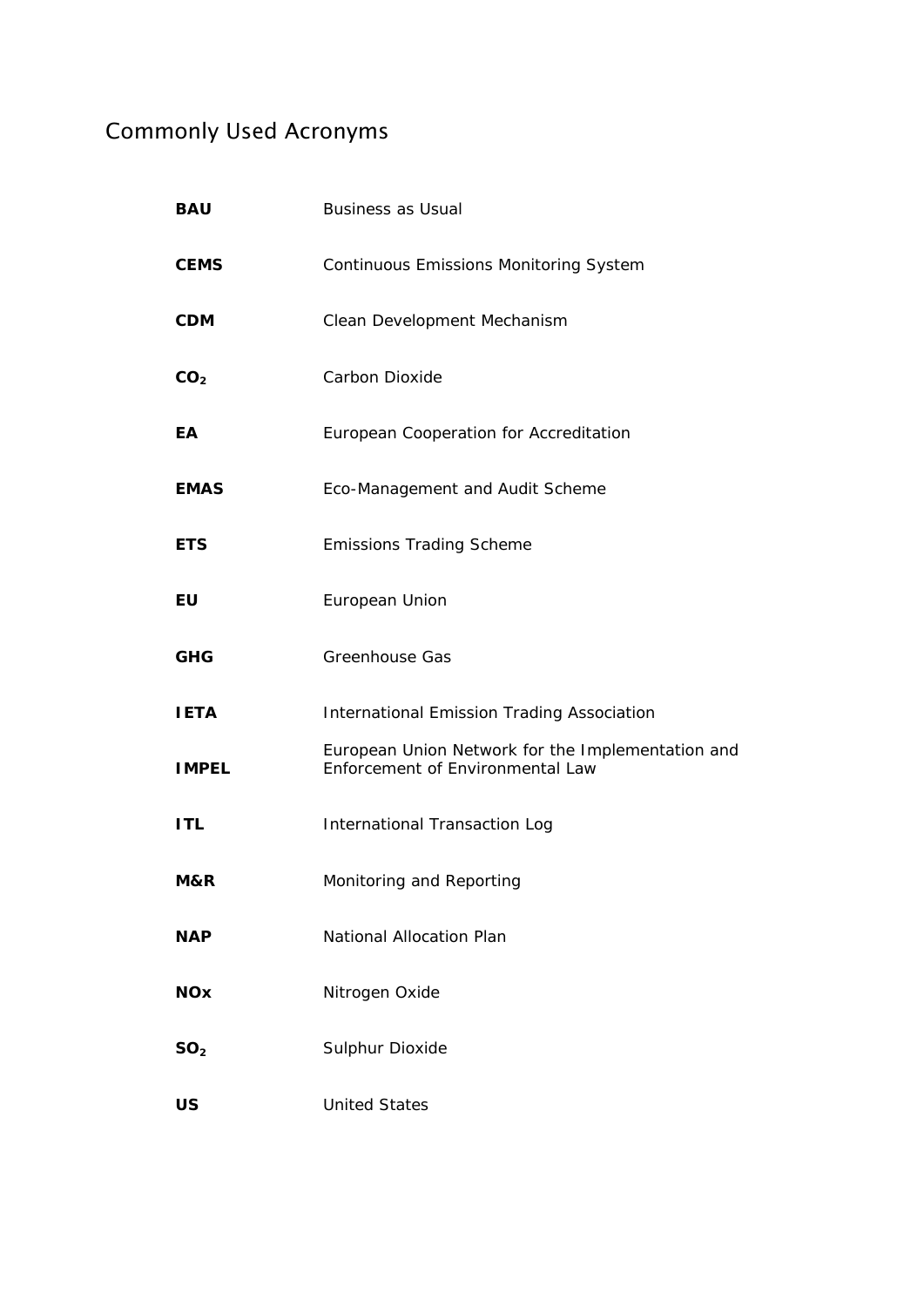### Foreword

### FROM SCEPTIC TO WORLD LEADER? THE EU EMISSIONS TRADING SCHEME, AS A NEW FORM OF EU INTEGRATION AND A TEST FOR GLOBAL GREENHOUSE GAS EMISSIONS TRADING

The EU Emissions Trading Scheme is an historic first. While market-based instruments have been accepted over the past two decades as effective tools to address environmental and other policy issues, never in history have they been applied at such a scale between so many countries. The issue at hand, global climate change, indeed warrants policy innovation. But, is the EU ETS efficient and effective? And, to use vocabulary common in Brussels these days, does it provide "better regulation"?

One year into the scheme, this report, compiled for Notre Europe by an international group of highly dedicated students from Columbia University's MPA programme in environmental science and policy, will come as good news: the EU ETS is working. Beyond numerous investigations of the impact of the scheme on industry's competitiveness and its ability to achieve meaningful reductions in carbon dioxide emissions, Notre Europe commissioned the 11-strong team to determine whether the scheme's day-to-day implementation in national administrations and at the level of installations could be improved. Unsurprisingly, the authors have identified several areas for improvement through a systematic review of literature, a comparison with equivalent US systems, a questionnaire sent to nearly 7,000 installations, and interviews with national and EU officials.

Making sure that emissions trading between 25 countries with very different situations works requires flexibility. Wisely, the European Commission decided to have a trial period, which will end in 2008. It also opted for a directive, giving Member States considerable leeway in deciding how to implement the scheme. However, a market mechanism incorporating very different countries however also requires a clear operating framework. A trading scheme indeed offers incomparable latitude in the means chosen to achieve the desired target. Companies that need to reduce their emissions can choose to invest in whatever new technology they feel is appropriate, reduce their production, or simply buy allowances from companies that have lower marginal costs of abatement. However, in order to ensure the liquidity of the market and to avoid competitive distortions and unnecessary transaction costs, one should not add confusion and uncertainty to flexibility.

Is the right level of harmonisation achieved? A key consideration for the EU ETS is its unprecedented decentralisation relative to previous schemes, with very different sectors and countries involved.<sup>1</sup> While the scheme incorporates lessons from previous trading experiments, it is also the result of political bargaining between the 25 EU Member States. Inevitably, it

 $1$  Kruger, J. and W.A. Pizer (2004a)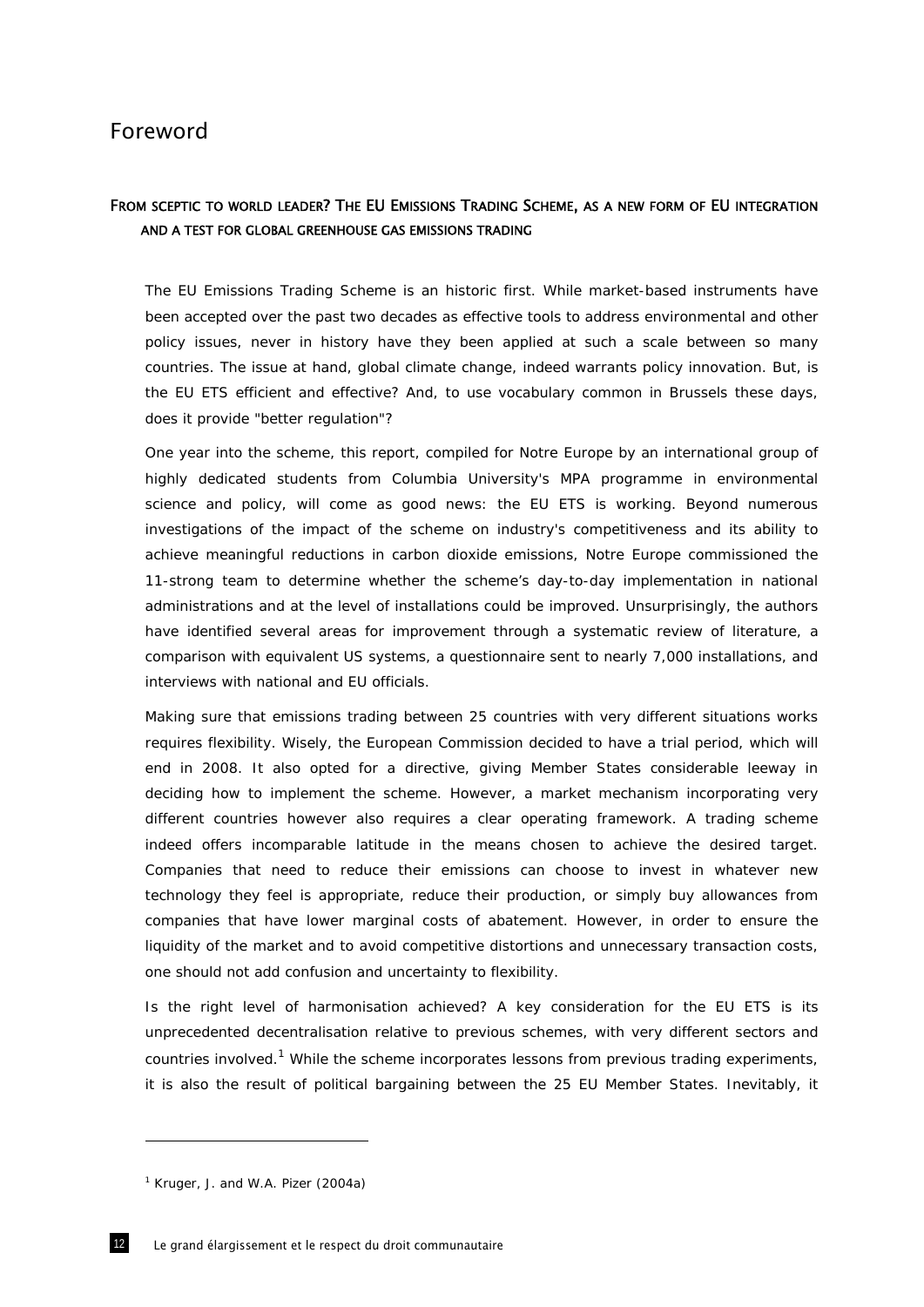includes design elements that constrain the coordination of its implementation. Some have argued that the Commission caved in and failed to harmonise key elements of the scheme.<sup>2</sup>

On the positive side, the EU ETS Directive harmonises a lot, with common guidelines more detailed than in past EU regulations. Single market legislation requires equal treatment of firms across the EU, and to this end, the Commission will monitor cases of market distortion. In practice though, Member States have a lot of discretion in crucial areas, which may lead to an uneven playing field for different industries and affect their relative competitiveness within and possibly outside the EU.

This reports aims to provide insights regarding the areas where greater efforts towards harmonisation are necessary, both in theory and in practice. It shows that allowance allocation, the monitoring of emissions, reporting, and verification procedures are aspects where the correct balance between harmonisation at the EU level and flexibility in Member States' implementation has not yet been struck. If and when emissions trading is extended to other regions of the world, the lessons learnt through the ETS will be extremely valuable.

However, identifying such areas for improvement should not detract from the fact that the EU ETS is functioning relatively well. The survey conducted for this report indicates that the actors involved are satisfied with its administration and do not consider it too burdensome, although it has required huge efforts. Generally, companies approve of the level of administration chosen for various aspects of the scheme. While some may argue that this is the confirmation that they obtained what they wished for through effective lobbying, we also know from experience and theory that emissions trading is a cost effective form of regulation. The report indicates ways in which, if the European Commission and the Member States are willing, procedures for companies and administrations involved could be simplified and harmonised across borders.

More generally, the EU ETS has proven that international regulation through market-based mechanisms works. As a de facto form of taxation, it shows that harmonisation at the EU level in this area too is feasible. European integration now has a new tool in its toolbox, which could be applied in the future to other policy problems within the EU, such as water pollution, the promotion of renewable energy, and emissions of other chemical pollutants.

A few years ago, when the Kyoto Protocol was being negotiated, EU governments frowned upon the notion of emissions trading. Now, lessons learnt from the EU ETS could be important in determining whether other countries choose emissions trading as part of their climate change strategies. Norway, Canada, Switzerland, a number of Australian states, some states in the North Eastern part of the United States, and other parts of the world are considering putting in place domestic trading schemes. The example given by the EU ETS is watched closely. Today, the Commission gets more visitors from around the world to study the system than its civil servants can meet. The EU ETS has become the leading carbon market with at

<sup>2</sup> Godard, O (2005)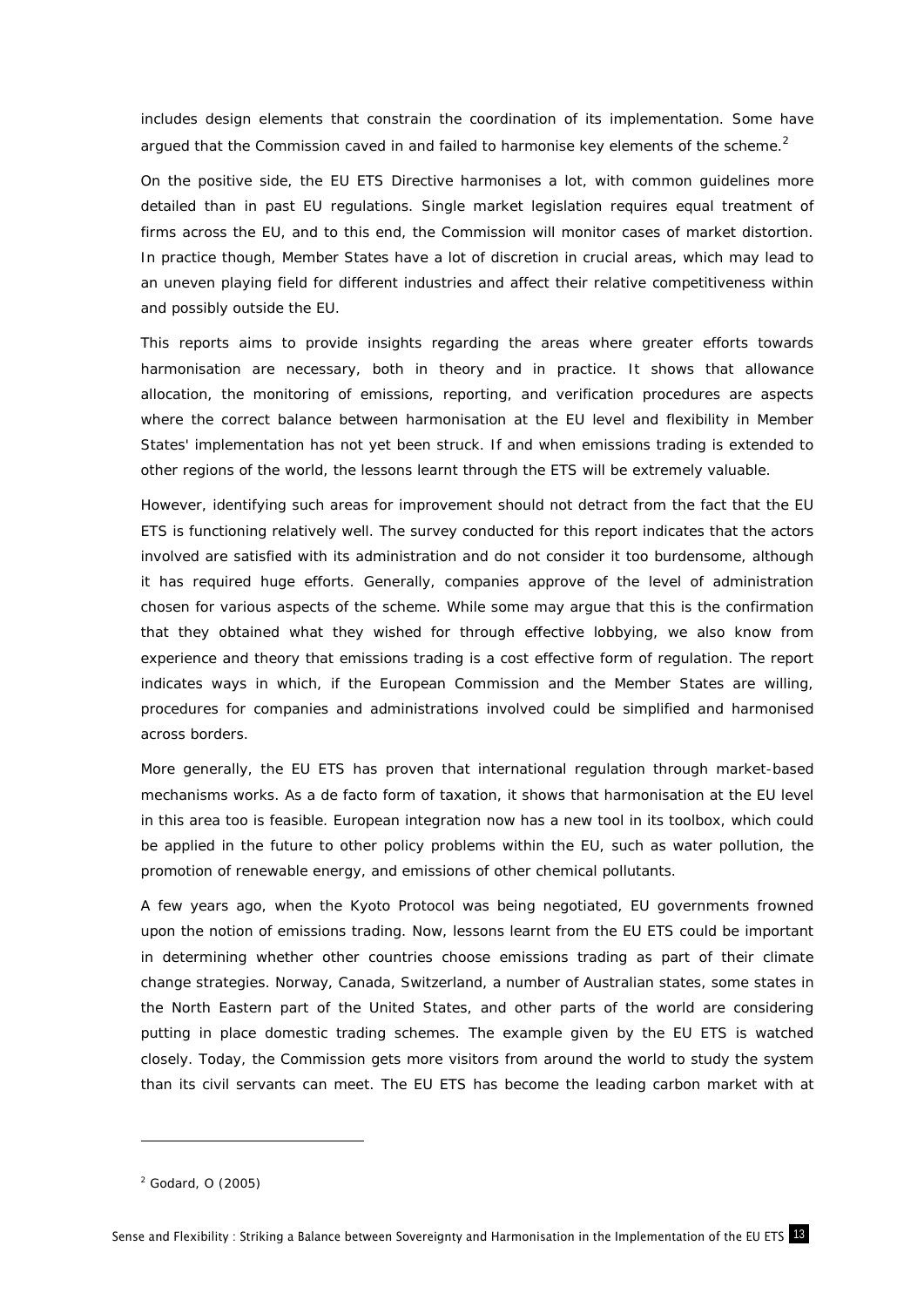least 250 million allowances traded in 2005 at a market value of some 9 billion euros. Triggered by the EU ETS, JI and CDM initiatives, the mechanisms by which trading can be extended to countries in transition in Europe and the rest of the world, are developing rapidly. As expressed by a Commission expert closely involved in the design and implementation of the scheme "a global carbon market may emerge out of all these 'bottom-up' initiatives rather than a 'top-down' international approach".

We hope that, as the European Commission itself is assessing the scheme and Member States are preparing for a second round of National Allocation Plans, the findings and recommendations provided in this report will prove useful.

We also hope that the European Union will keep its momentum, by increasing the coverage of the scheme to new sectors and new gases, and by making sure that national allocation plans are not too generous but contribute genuinely to achieving the Kyoto Protocol targets. This is now, more than ever, the key concern. The design and implementation of the EU ETS can be improved, but its first year of operations provides the basis for expansion within and outside the EU. The litmus test will now be whether Member States and the Commission are serious about using it to tackle greenhouse gas emissions.

Stephen Boucher, *Notre Europe*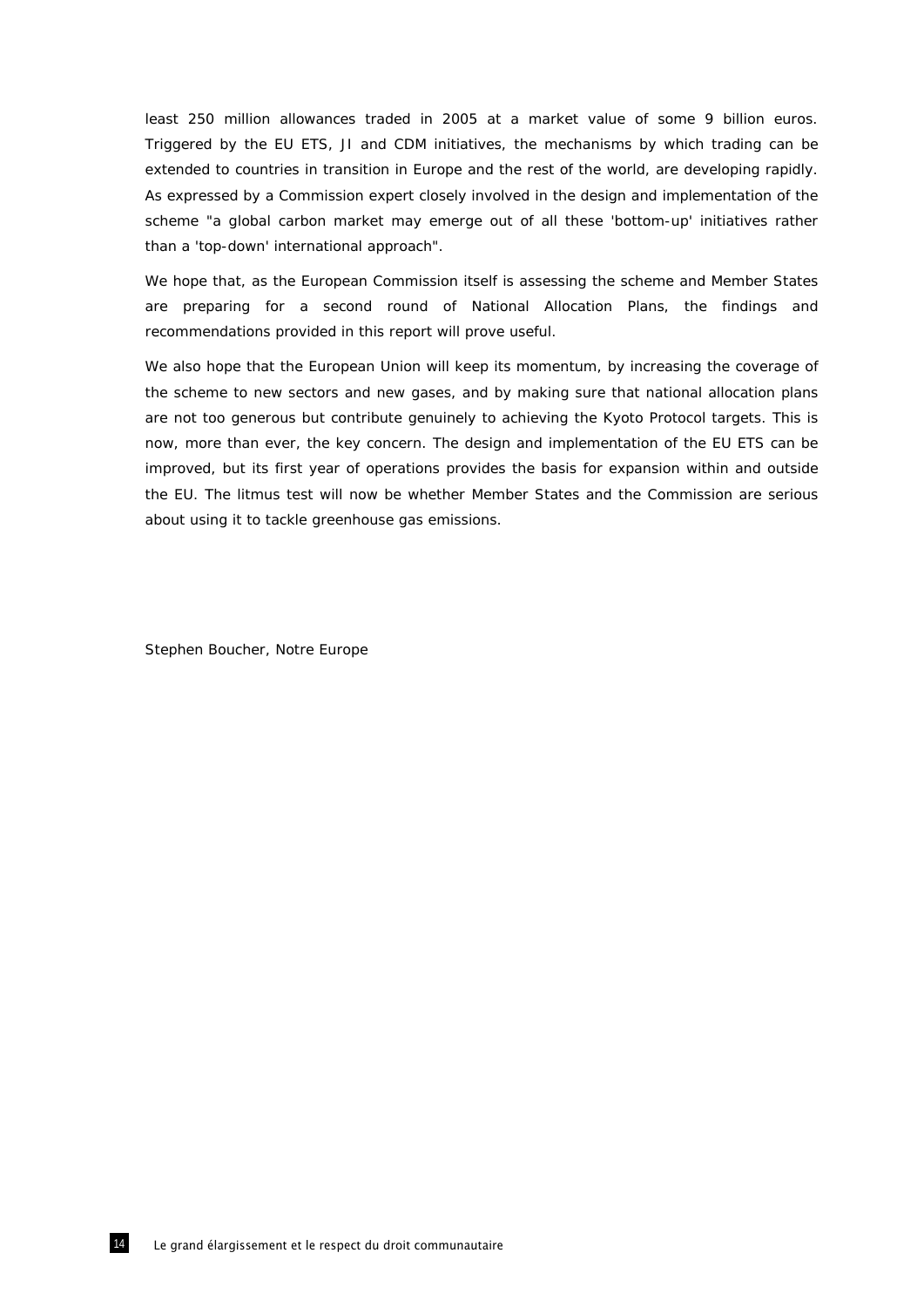### Executive Summary

The European Union Emissions Trading Scheme (EU ETS) has just completed its first year of operation. This 'cap-and-trade' programme, designed to help European Union Member States meet their Kyoto Protocol targets, sets a cap on carbon dioxide emissions from a number of key industrial sectors across Europe and allows trading among affected installations. The success of this regime and its ability to reduce greenhouse gases emissions will be decided by how effectively it is implemented. Yet, the flexibility that the EU ETS directive provides to Member States raises potential challenges and concerns for administering key programme elements across Member States.

In response, *Notre Europe* tasked a group in Columbia University's Master of Public Administration Program in Environmental Science and Policy to investigate and report on the implementation and administration of the EU ETS*.* Specifically, the study focuses on seven EU ETS programme elements: allocation, monitoring and reporting, verification, banking, registries, taxation and accounting, and expansion. To analyse these programme elements, the study team used four key methodologies: 1) a synthesis of the existing literature on the EU ETS and its implementation; 2) identification of successful components of the United State's Acid Rain Program for controlling sulphur dioxide emissions from power plants; 3) an on-line survey of participating installations to assess their experiences during the first year of implementation; and 4) telephone interviews with government officials, market intermediaries, and relevant non-profit organisations.

Overall, we find allowance allocation to be the most critical and contentious programme element, as it governs the distribution of billions of Euros of newly created assets. Most importantly, a sufficiently stringent allocation cap will be the key to environmental success of the EU ETS. Other concerns with allocation that we have identified include: the reliance on grandfathering as an allocation methodology, inconsistent rules on new entrants' reserves and closure, and a lack of clarity and transparency in some allocation plans. In order to alleviate these concerns, we recommend a greater degree of harmonisation at the EU-level for allocation methodologies, and suggest that as the scheme progresses, it should look to increase the use of 'best-available-technology' benchmarking and auctioning as allocation methodologies.

Monitoring, reporting, and verification are three components that are critical to the scheme's success. Emissions reports must be accurate and reliable in order for the scheme to have enough credibility to support a functioning market. While recognising that EU-wide harmonisation of these three programme elements may be administratively impossible, we recommend that a common accreditation scheme for verifiers be implemented across the EU and that monitoring and reporting be increasingly standardised through a greater reliance on common templates and information technology, such as electronic reporting. Banking, taxation and accounting of allowances, and the expansion of the EU ETS to other sectors or greenhouse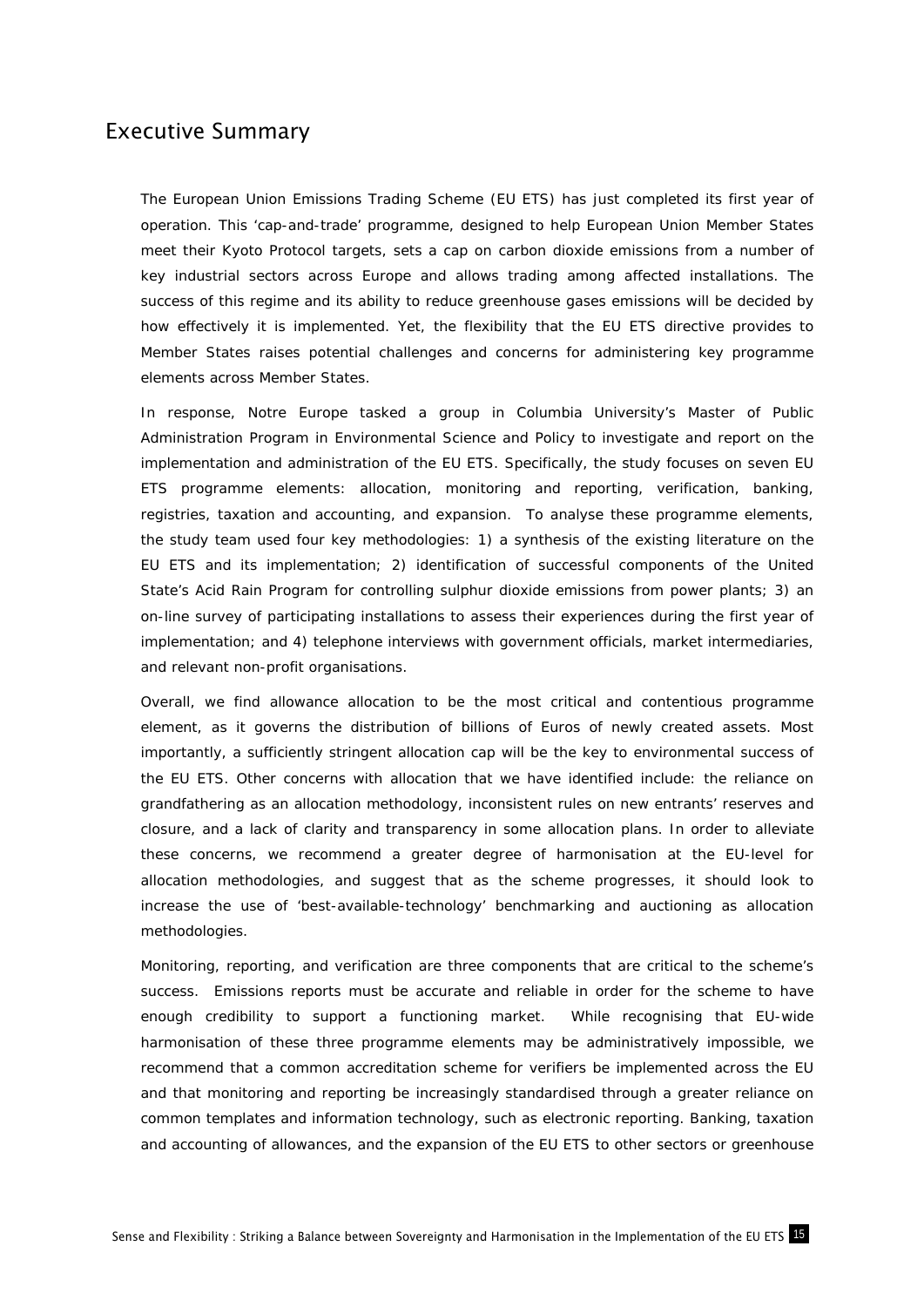gases, are also examined in this report as additional elements that are important to the success of the scheme as it progresses into the future.

In sum, this report offers practical policy guidance on EU ETS administration that builds upon the current, extensive literature on the EU ETS. It also serves to identify and reiterate many key issues being discussed by Member States and industries and highlight areas of programme implementation that can be improved in the coming years.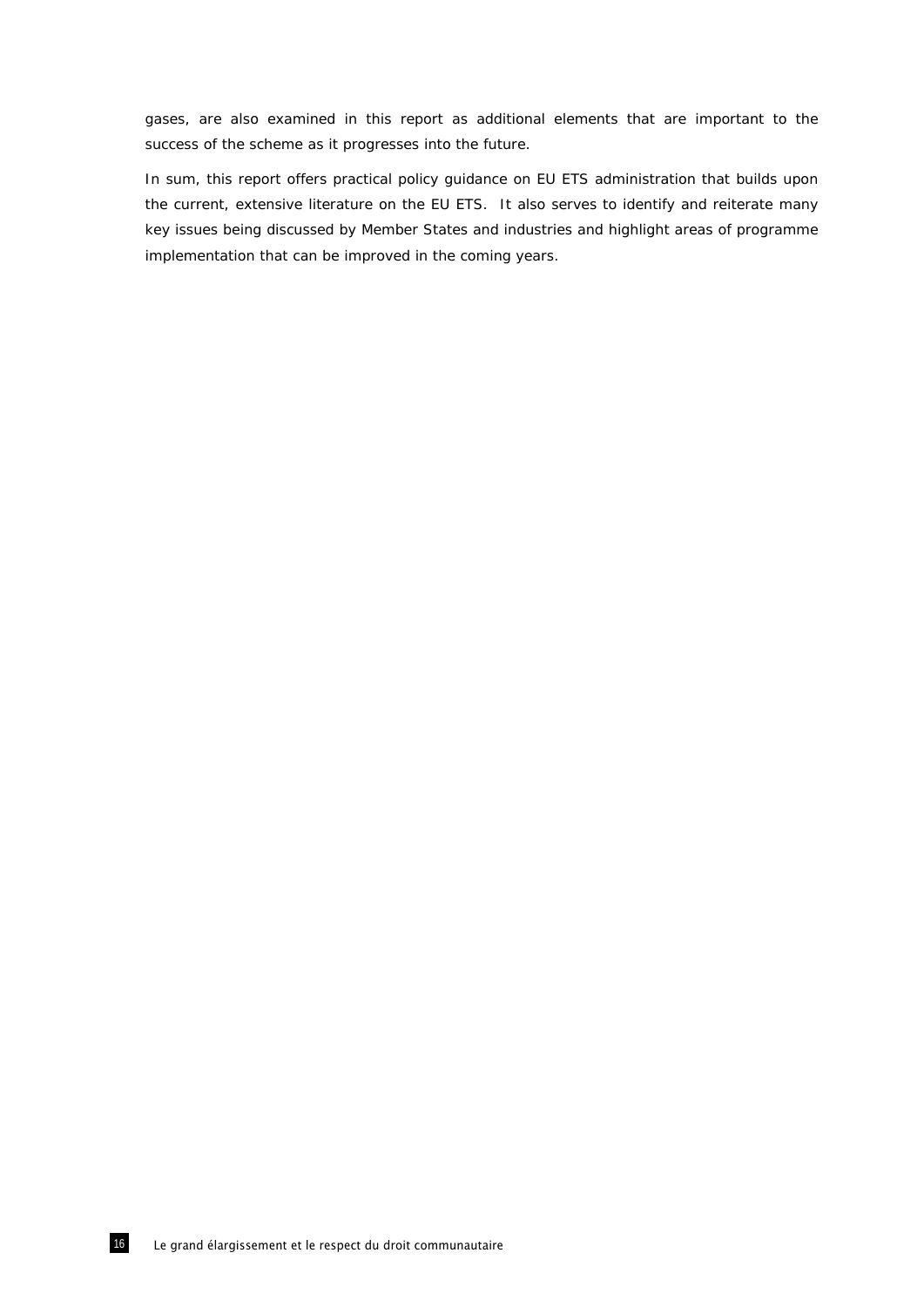### Performance evaluation

-

The following table presents our overall assessment of each programme area of the EU ETS, based on four criteria that we identified as critical to successful administration of the scheme: effectiveness, efficiency, transparency, and consistency.<sup>3</sup> Notably, consistency is the area in which we rate EU ETS' performance the poorest; however, this does not translate to ineffectiveness or inefficiencies in the scheme in all programme elements.

|                                | Effectiveness     | Efficiency    | Transparency | Consistency |
|--------------------------------|-------------------|---------------|--------------|-------------|
| Allocation                     | $\bm{\mathsf{X}}$ | $\bm{\times}$ |              |             |
| Monitoring<br>and<br>Reporting |                   | X             |              | X           |
| Verification                   |                   |               | X            | X           |
| Banking                        | X                 |               | X            | X           |
| Registries                     |                   |               |              |             |
| Tax and<br>Accounting          |                   |               |              |             |

 $3$  We have used a green check to indicate good performance as measured against a particular criterion, a yellow dash to indicate mediocre performance or inconclusive evidence on the level of performance, and a red 'X' to indicate poor performance.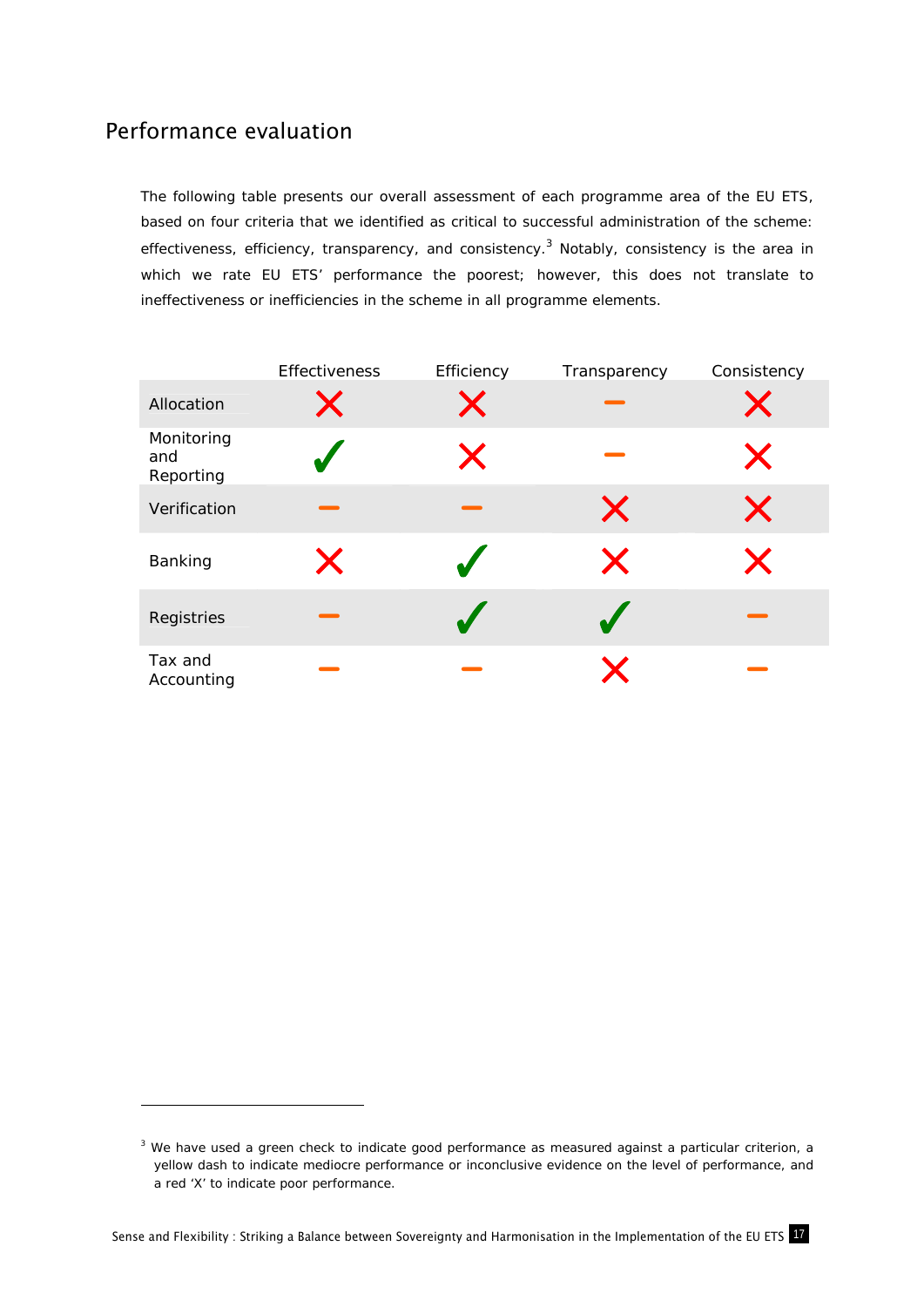## Overview of recommendations

Our recommendations for improving the implementation and administration of the EU ETS are grouped by programme element:

### **Allocation**

### Amounts

- Member States should provide a clear demonstration that the quantity allocated to the trading sector will be sufficient to meet the country's Burden Sharing Agreement target, taking into account reductions from non-trading sectors and planned use of CDM and/or JI credits.
- The EU should move towards common policies regarding Greenhouse Gas emissions reductions in non-trading sectors.

### Methodologies

- The EU ETS should increase the use of benchmarking. Through consultation with industry and national governments, the EU should establish sector-specific, EU-wide performance benchmarks, where feasible.
- The EC should encourage Member States to use auctioning to the full extent allowed (10%) for Phase II by establishing guidance for how auctions should be conducted.

### New Entrant and Closure Rules

- The EC should study the implications of establishing allocation provisions for those installations experiencing growth versus limiting reserves exclusively for new entrants.
- Allocation methodologies should be uniform for both new entrants and existing installations, so as to avoid providing an incentive for extending the life of aging, inefficient plants.
- The approach for identifying and allocating allowances to new entrants should be harmonised across the EU.
- Closure rules should also be standardised at the EU level to allow for consistency across Member States.
- The Commission should establish an EU-wide closure provision that allows operators of closed plants to retain their remaining allowances within that Phase only, in order to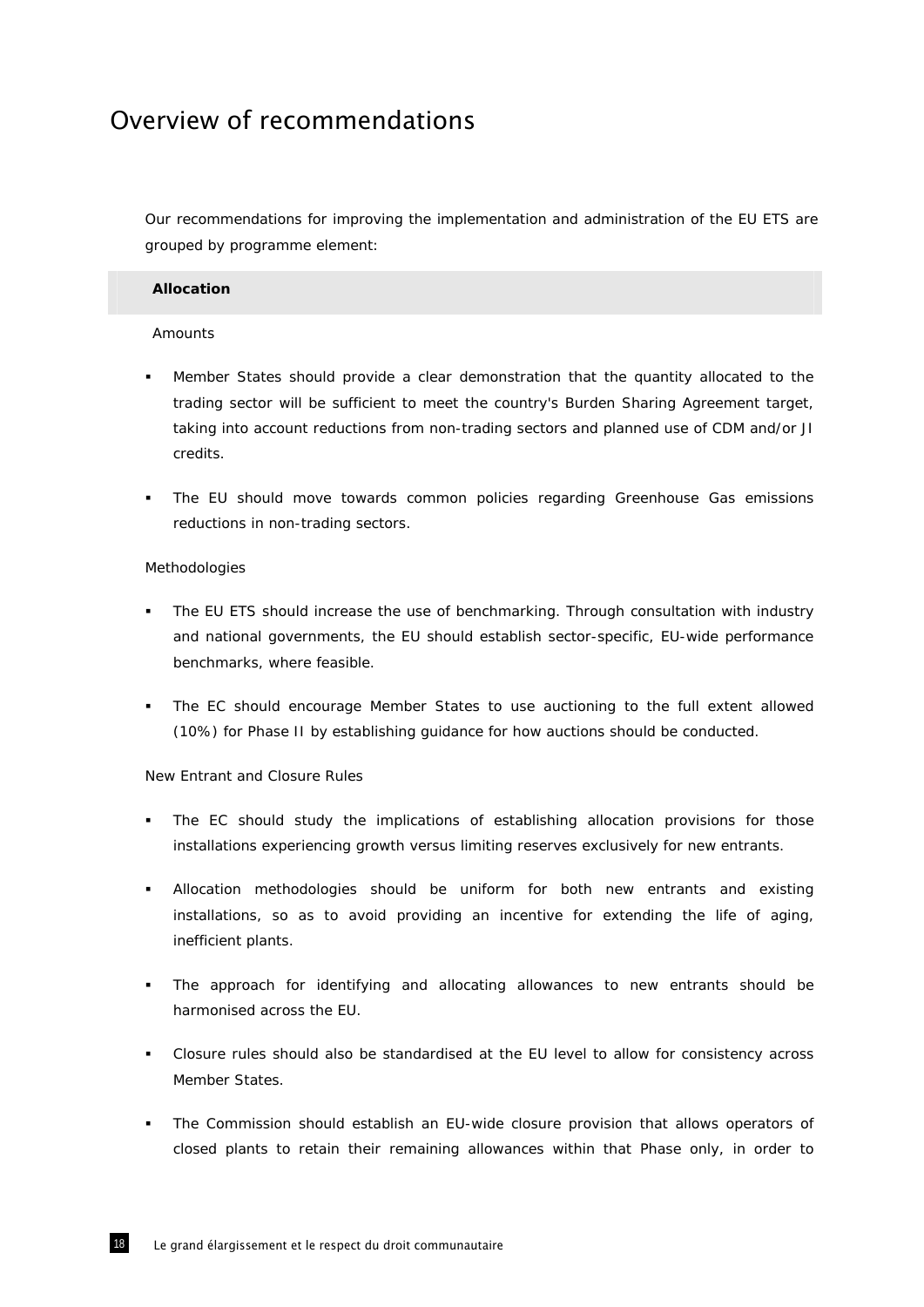encourage older, more inefficient plants to close sooner.

### **Monitoring and Reporting**

- M&R guidelines should be more prescriptive, thereby helping to ensure that they are implemented more consistently across Member States.
- The EC should actively participate in the development of international standards for the monitoring and reporting of greenhouse gas emissions.
- The EC and Member States should automate M&R by developing emissions reporting software and utilizing other electronic means to standardise and streamline emissions reporting.

### **Verification**

- The EU should standardise protocol for the accreditation of verifiers, requiring common standards for verifiers operating throughout the EU.
- Member States should solicit industry commentary on their experiences with the verification process and use this feedback to improve the process.
- The EC should conduct spot audits of verified emissions reports, with an eye towards ensuring that M&R and Verification meets minimum standards throughout the EU.

### **Banking**

- The EU should sponsor research into the effects of banking on the abatement behaviour of installations: specifically, identify whether installations participating in banking tend to invest in *more* or *less* abatement technology.
- Before banking is adopted on an EU level, ensure that the registries of each Member State are equipped to monitor and track banked allowances.
- The EU must carefully consider the potentially difficult situation that may arise at the end of Phase I, as inter-phase banking is not currently permitted.

#### **Registries**

 The EC should provide technical assistance to those Member States that do not yet have registries or encourage these countries to become a part of the group of Member States that have adopted the GRETA software.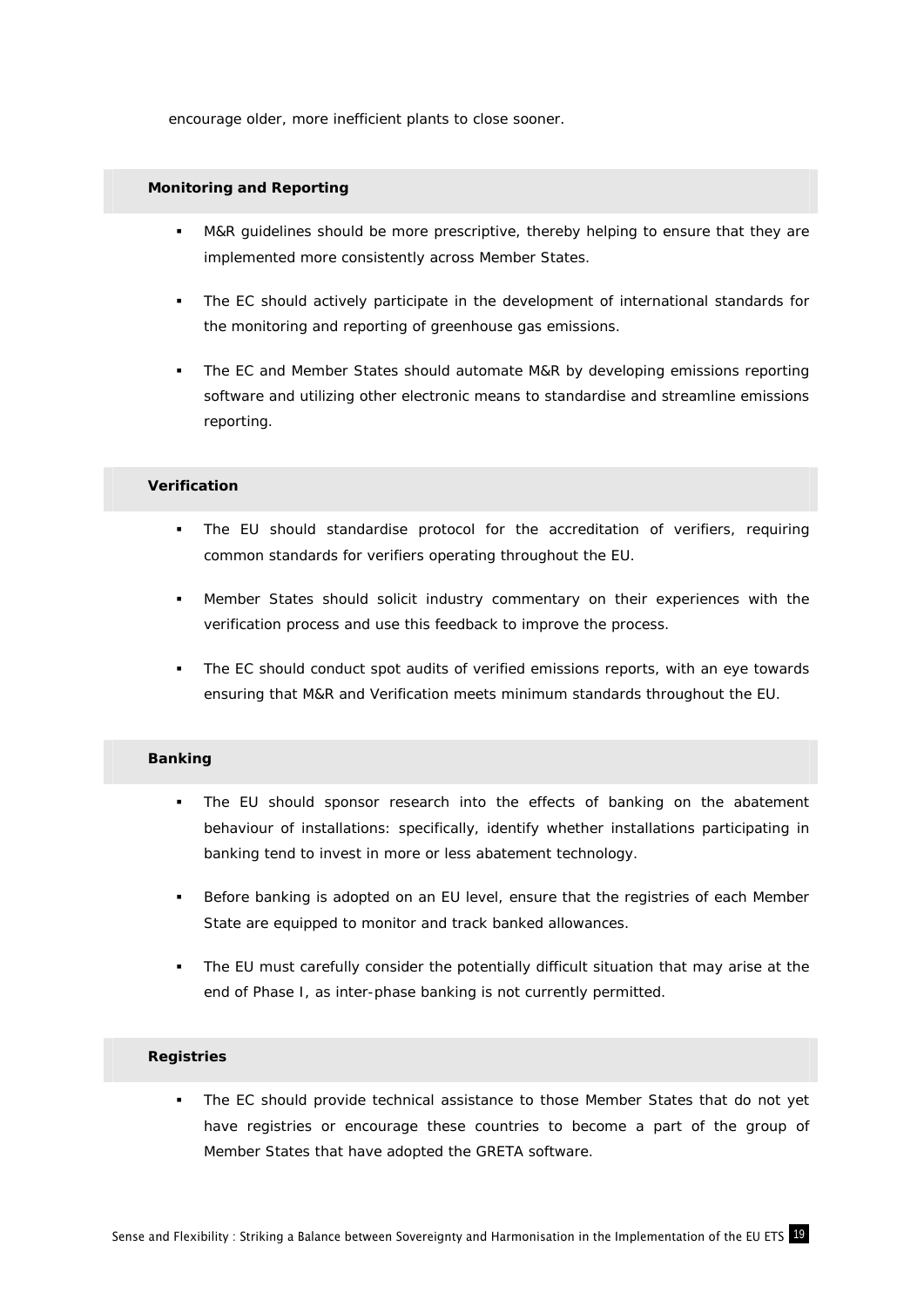The EU should anticipate linking the EU ETS registry system to other international schemes to allow for the seamless integration of accounting systems, trading platforms, and registries including software related to data accuracy and security.

### **Taxation and Accounting**

- The EC or Member States should contact Member State auditing boards to hear and address any concerns that accountants found during the financial audit of the fiscal year starting in January 2005.
- The EU and Member States should jointly decide upon an allowance accounting and taxation methodology to be implemented consistently across Member States, putting the EU in a position, as the international market grows, to ensure that the same tax and accounting standards are adopted worldwide.
- Member States should actively seek input from installations on whether or not they are experiencing confusion regarding the taxation and accounting of allowances. This input should be used in developing an EU-wide accounting and taxation methodology, and also in identifying where EU-wide guidelines may need to be enhanced to function on an individual Member-state level.

### **Expansion**

- Taking into account the full universe of greenhouse gas emissions, the EU should consider establishing a comprehensive sector-based, EU-wide emissions reduction strategy, utilising the ETS and other policy mechanisms. Such a harmonised approach would prevent competitive distortions and help focus investment in new technologies.
- Expansion of the EU ETS must be based on a careful examination of the costs and benefits of including new sectors and/or gases. As a general rule, expansion should only be considered for new sectors if the scheme can result in emissions reductions at a lower cost than alternative policy mechanisms.
- The EU should collaborate in the development of new regional emissions trading schemes, in order to ensure that they are compatible with established EU ETS architecture and ultimately will enable international emissions trading.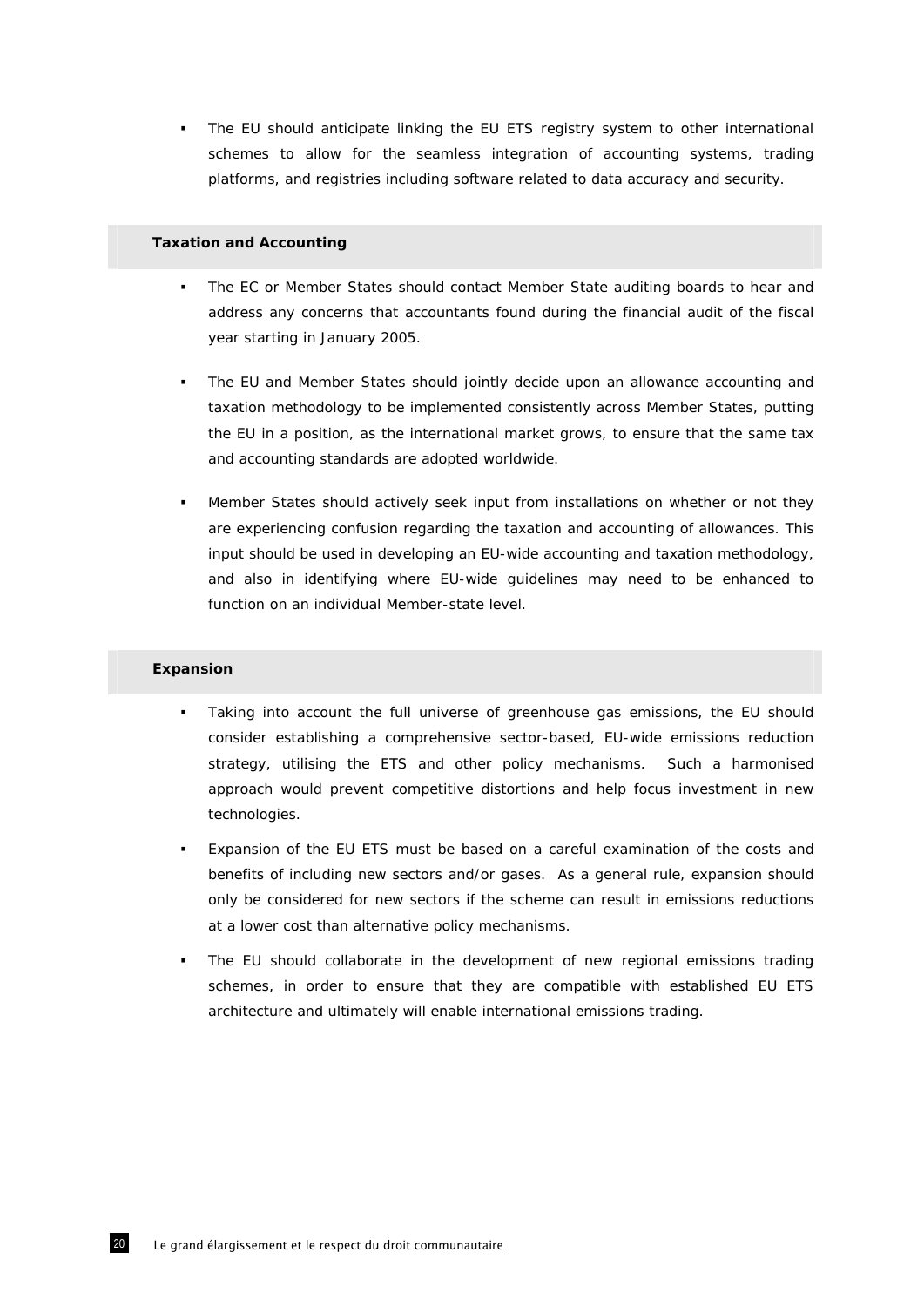# 1. Introduction

### 1.1 Research Purpose

In 2003, the European Union (EU) established the *Emissions Trading Scheme (EU ETS)* in order to limit and ultimately reduce its *carbon dioxide (CO2)* emissions from large industrial activities. While the European Commission established the EU ETS through a Commission Directive, each Member State is responsible for developing a national plan to implement the scheme. The EU ETS' purpose is to achieve greenhouse gas emissions reductions in the most efficient manner possible, so as to facilitate EU compliance with commitments outlined in the Kyoto Protocol with minimal impact on the competitiveness of its industries.

A year into its initial learning phase, a number of questions exist regarding the successes and challenges of the scheme. The goal of our research project is to evaluate the performance of the EU ETS by highlighting commonalities and disparities among Member States' administrative systems and assessing whether they serve to impede or promote the scheme's effective functioning. Our research focuses on how the EU ETS is administered in practice. Of particular interest are issues such as:

- problems with the establishment and implementation of national allocation plans;
- the regulatory effectiveness of monitoring, reporting and verification;
- the scheme's impact on competition within the EU; and generally,
- difficulties encountered during the initiation of the scheme.

From January to April of 2006, eleven graduate students have undertaken this research project as a 'workshop' in Columbia University's Master of Public Administration Program in Environmental Science and Policy. We are conducting this research for the Paris-based thinktank *Notre Europe.* This research venture is one of *Notre Europe's* first forays into environmental policy; thus, the authors hope that *Notre Europe's* expertise on European integration and EU policies combined with our training in environmental science and policy produces a meaningful collaboration that synthesises and advances research on the EU ETS' implementation.

Our analysis has included a comprehensive literature review of the governing documents of the EU ETS and research published on its design and implementation, as well as an original survey and telephone interviews. This survey of participating installations, administered by *Notre Europe*, provided a primary source of information about the programme's administration and stakeholders' perceptions of the scheme's strengths and weaknesses. The survey received 130 responses from participating EU ETS installations; this was supplemented by twelve in-depth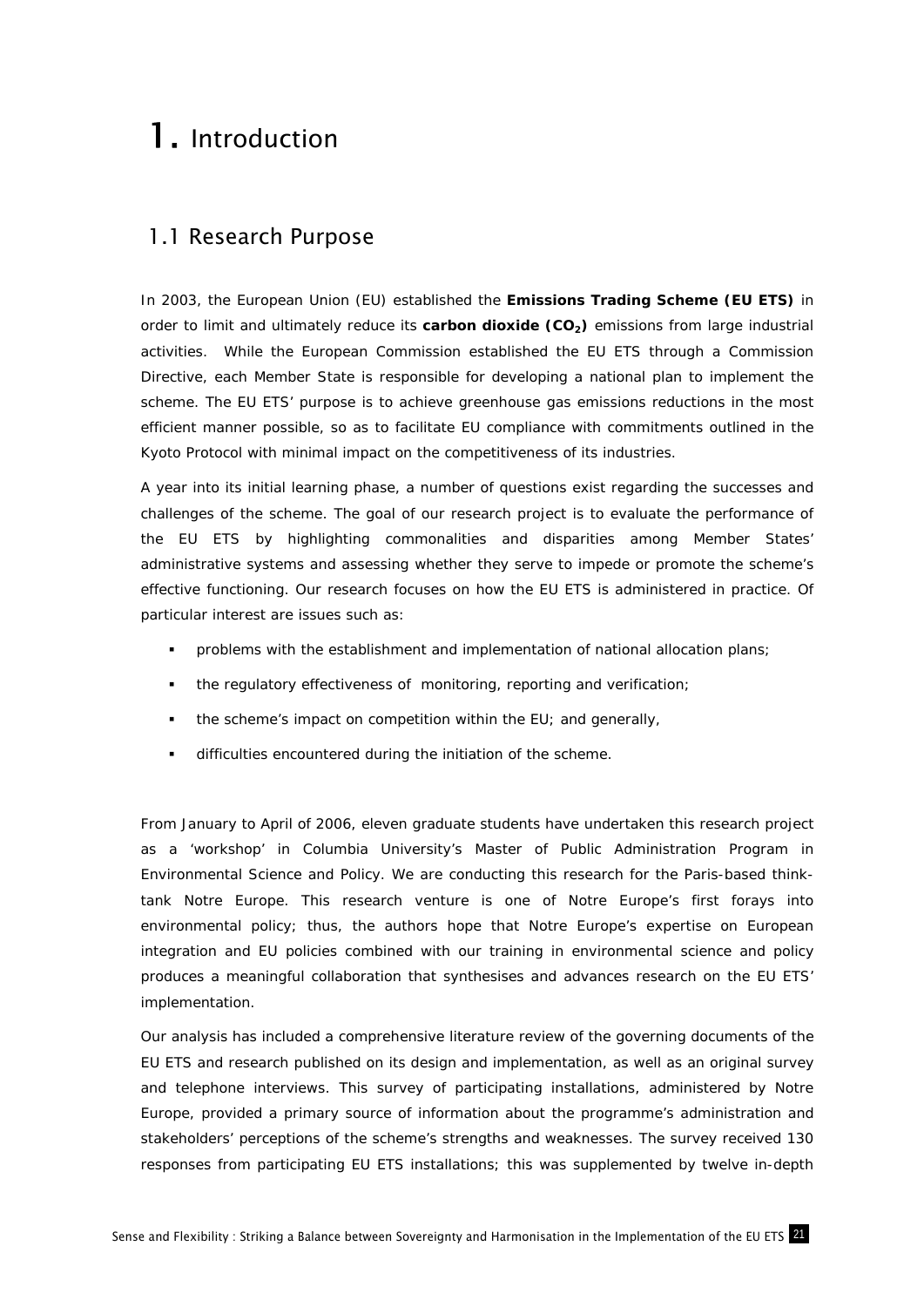interviews with government representatives, relevant non-profit organisations, and Carbon market intermediaries.

Finally, to better comprehend the factors that enable the success of established emissions trading schemes, we supplemented our ETS research with an analysis of emissions trading schemes in the US. We identified the *Acid Rain Program*, designed to curtail *sulphur dioxide (SO<sub>2</sub>)* emissions in the US, as a successful program from which certain lessons could be applied to the implementation of the EU ETS. For full information on survey administration, please refer to Appendix C.<sup>4</sup> For survey results, please refer to Appendix D. Finally, for information on the two US based trading programmes we examined, the Acid Rain Program and the *Nitrogen Oxides Budget Trading Program*, please refer to appendices E and F.

### 1.2 Report Structure

This paper reports our findings for each of the key programme elements we have examined. Additional background information, methodology descriptions, and survey results are included in the report's appendices, available on *Notre Europe's* website.5

For those readers who may be less familiar with the ETS, we provide a summary of the rationale and structure of the scheme in Appendix A. Additionally, Appendix B provides an explanation of how the ETS relates to EU commitments outlined in the *Kyoto Protocol*, providing data on each Member State's Kyoto targets and initial EU ETS allocations.

The body of this report assumes a level of familiarity with the basic functioning of the EU ETS and discusses particular programme elements, defining these where necessary. Section 2 of this report outlines and explains seven key programme elements upon which we have focussed our investigation: allocation, monitoring and reporting, verification, banking, registries, tax and accounting issues, and expansion. Section 3, 'Findings', draws on existing and original research to form conclusions about the administration of the ETS and make recommendations for how it could be improved.

<sup>4</sup> All appendices are available on *Notre Europe's* website: http://www.notreeurope.asso.fr/sommaire.php3?lang=fr

<sup>5</sup> http://www.notre-europe.asso.fr/sommaire.php3?lang=fr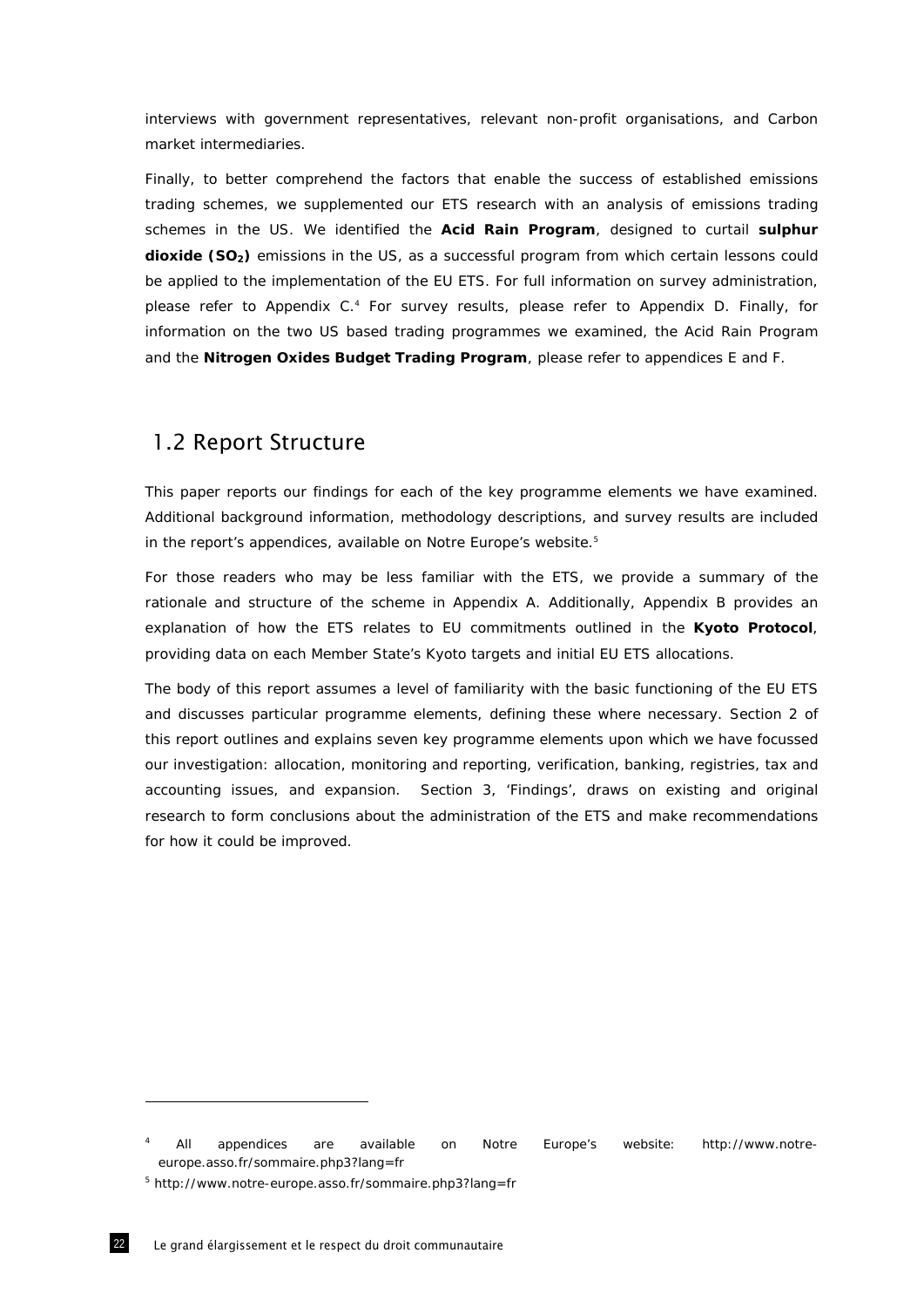## 2. Key Programme Elements and Criteria

Our investigation focuses on seven key programme elements: allocation of allowances, monitoring and reporting, verification, tax and accounting, registries, banking, and expansion. For the sake of organisation, these are divided into two groups: prioritised (those which we deem critical to the success of the EU ETS) and secondary (those which play an important role in the functioning of the EU ETS but are not of greatest immediate concern).

We developed this list of seven elements based on our literature review, which helped us to understand areas in which the existing literature on EU ETS implementation is already robust and other areas where critical discussions or issues remain unanswered. While current literature spans a wide range of concerns from environmental effectiveness to day-to-day administrative considerations such as accounting methods for allowances, we have narrowed the scope of our investigation for the sake of collecting original research and presenting meaningful findings on those elements of the programme that are key to implementation.

The EU ETS' enabling *Directive* intentionally provides Member States with a considerable amount of flexibility and discretion in how they choose to implement the scheme. While this flexibility is necessary and valuable in some programme elements (e.g. the establishment of an historical baseline for determining allocations), there is concern in others (e.g. definition of combustion installation used) that a lack of uniformity may complicate implementation of the EU ETS, create competitive distortions, and ultimately undermine its credibility.<sup>6,7</sup> For each of the programme elements we examine, we attempt to identify those elements in which flexibility is warranted and those in which a greater degree of harmonisation would improve the scheme, either administratively or in terms of effective, efficient implementation.

The goal of this section is to provide a brief description of each key programme element as well as to highlight how we used the online and telephone surveys to expand upon the current discussions of these elements.

<sup>6</sup> Egenhoffer, C. and N. Fujiwara (2005):12

 $<sup>7</sup>$  Mullins, F. and Karas, J (2003)</sup>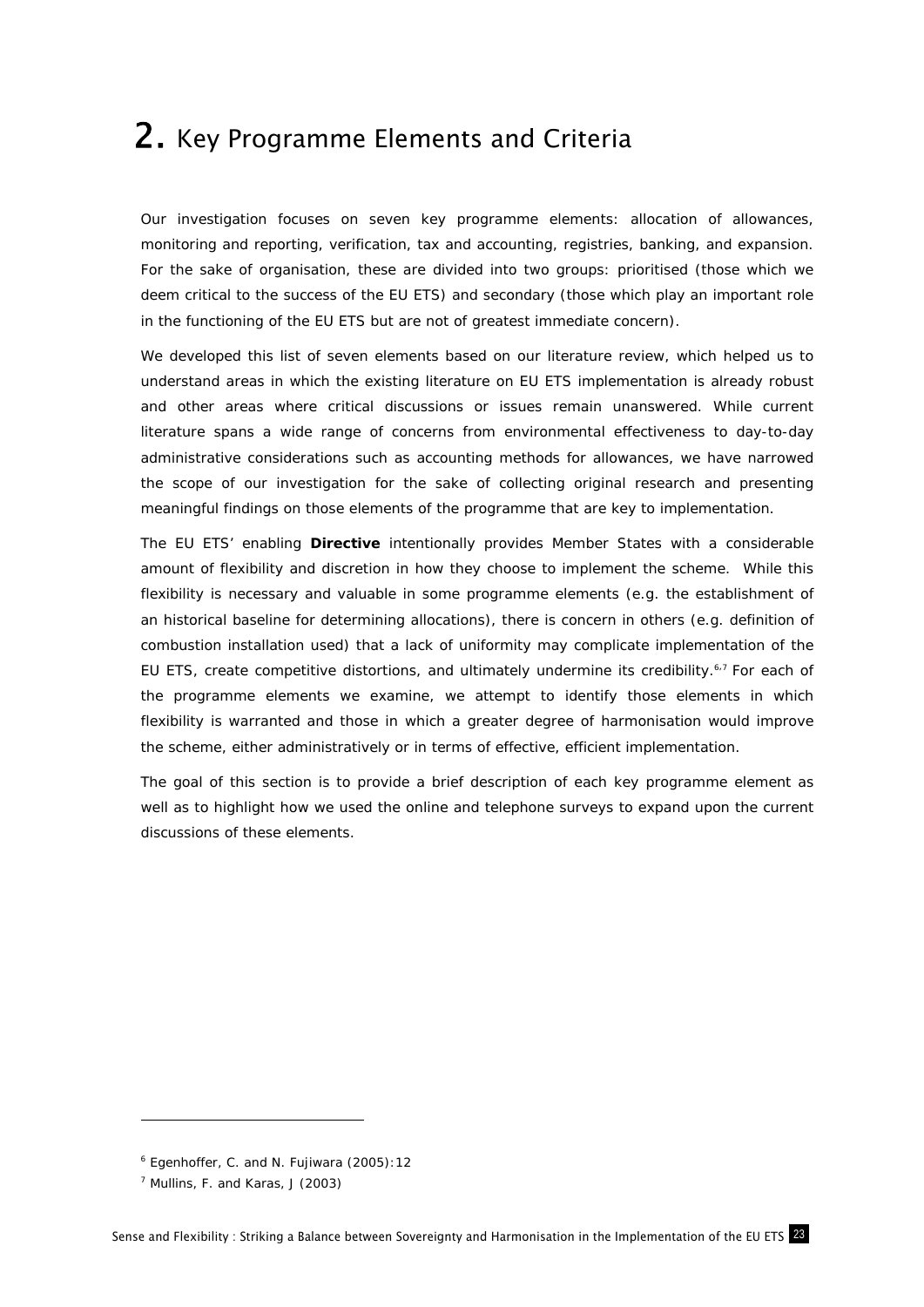### 2.1. PRIORITISED PROGRAMME ELEMENTS

Our prioritised programme elements are:

- 1. Allocation of allowances;
- 2. Monitoring and reporting, and
- 3. Verification.

We chose these elements because they are consistently highlighted throughout the literature as elements of central importance that are creating challenges to the successful administration of the scheme. Although our research into these programme areas is based in large part on existing research and analysis, this report serves to synthesise multiple sources of information and emphasise some central themes.

#### 2.1.1. ALLOCATION OF ALLOWANCES

Under the EU ETS, EU Member States establish a cap on  $CO<sub>2</sub>$  emissions, approved by the European Commission, and issue allowances to *installations* covered under the scheme (power plants, industrial plants, etc) through the creation of a *National Allocation Plan (NAP)*. These NAPs state the total number of allowances that will be allocated during a trading period and outline the country's allocation methodology.<sup>8</sup> The European Commission is responsible for approving the NAPs that the Member States draft and use to determine allocations to installations within their borders. Our research seeks to identify the optimum allocation methods to be used across the EU based on the criteria we discuss below and to determine those allocation decisions that are best suited to flexibility at the Member State level versus the allocation decisions that could be standardised across the EU.

### 2.1.2. MONITORING AND REPORTING

The Commission adopted guidelines for the monitoring of emissions under the EU ETS with Commission Decision 2004/156/EC, which works toward harmonising the monitoring methodologies for the trading sector. The decision emphasises the use of *calculation-based methods* for determining emissions, as opposed to direct measurements such as *Continuous* 

<sup>&</sup>lt;sup>8</sup> European Commission (2003)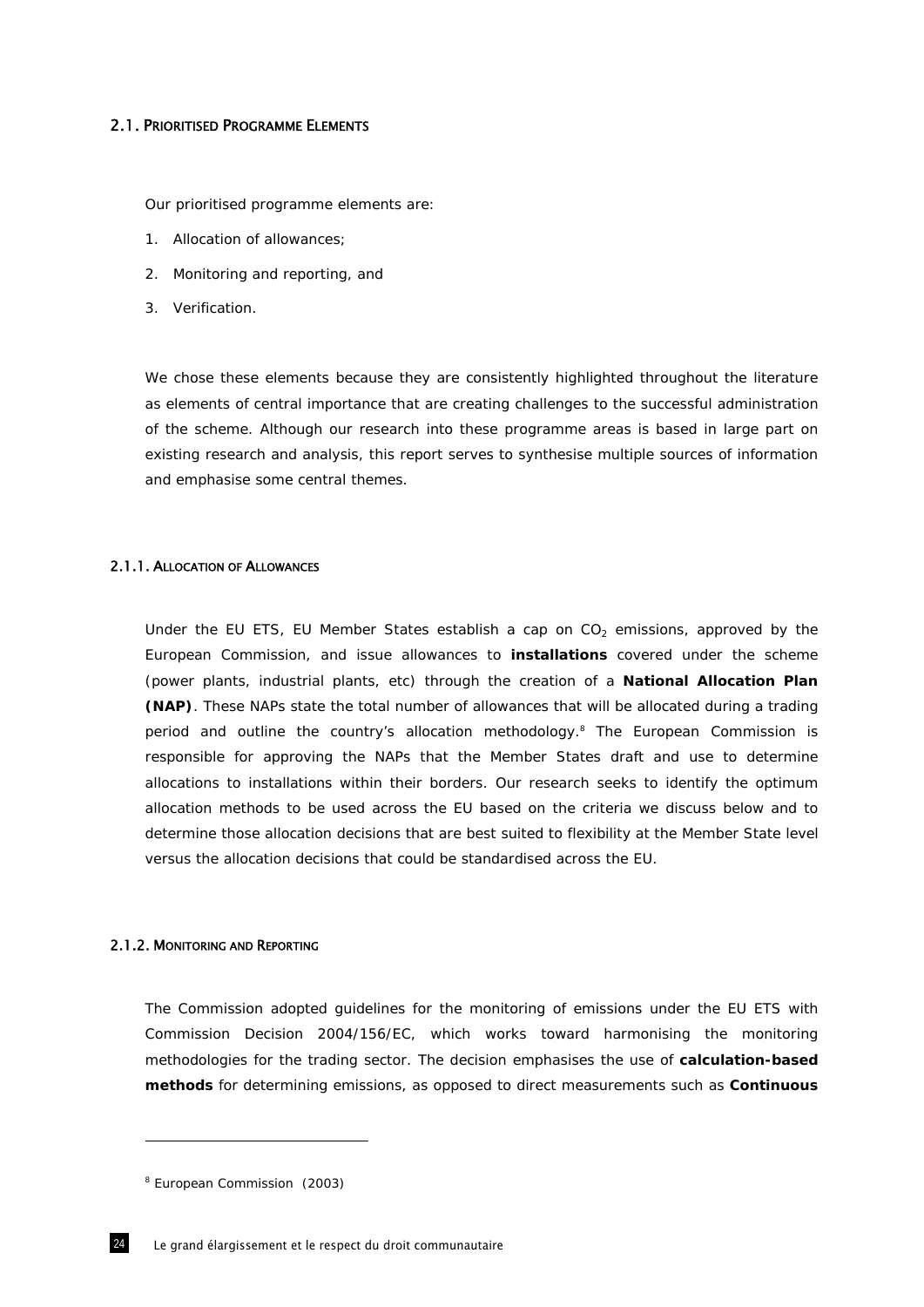**Emissions Monitoring Systems**, used in the United States.<sup>9</sup> Once the calculations have been made, installations must have their emission reports verified by an independent verifier before submitting them to the *Competent Authority*. The Competent Authority then uses the emission reports to determine the number of allowances that an installation must surrender by April of the following year. While the EU Commission has provided guidance regarding monitoring and reporting processes, the Commission's Directive on monitoring and reporting does allow for considerable flexibility for each Member State to devise monitoring and reporting systems. Our analysis of monitoring and reporting centres on the administrative challenges that governments and installations have encountered, whether or not there are consistent monitoring and reporting practices among Member States, and how these could be improved.

### 2.1.3. VERIFICATION

The EU ETS Directive requires every installation to have a third-party verifier certify their monitoring reports prior to their submission to the competent authority. However, as of Phase I, Directive 2003/87/EC only lays out general competency criteria for verifiers,<sup>10</sup> while calling for the training and accreditation of verifiers to be done within each Member State. Our research considers how the verification process affects compliance throughout the EU and if existing accreditation procedures for verifiers are acceptably consistent from one Member State to another.

### 2.2. SECONDARY PROGRAMME ELEMENTS

In addition to the three primary programme elements discussed above, there are a number of less fundamental but nevertheless important programme elements that we have found to be under-represented in the existing literature. Thus, we have selected the following four programme elements as areas in which we feel that additional research could make a significant contribution to the working body of knowledge on the implementation and administration of the EU ETS.

<sup>&</sup>lt;sup>9</sup> European Commission (2004a)

 $10$  Ibid.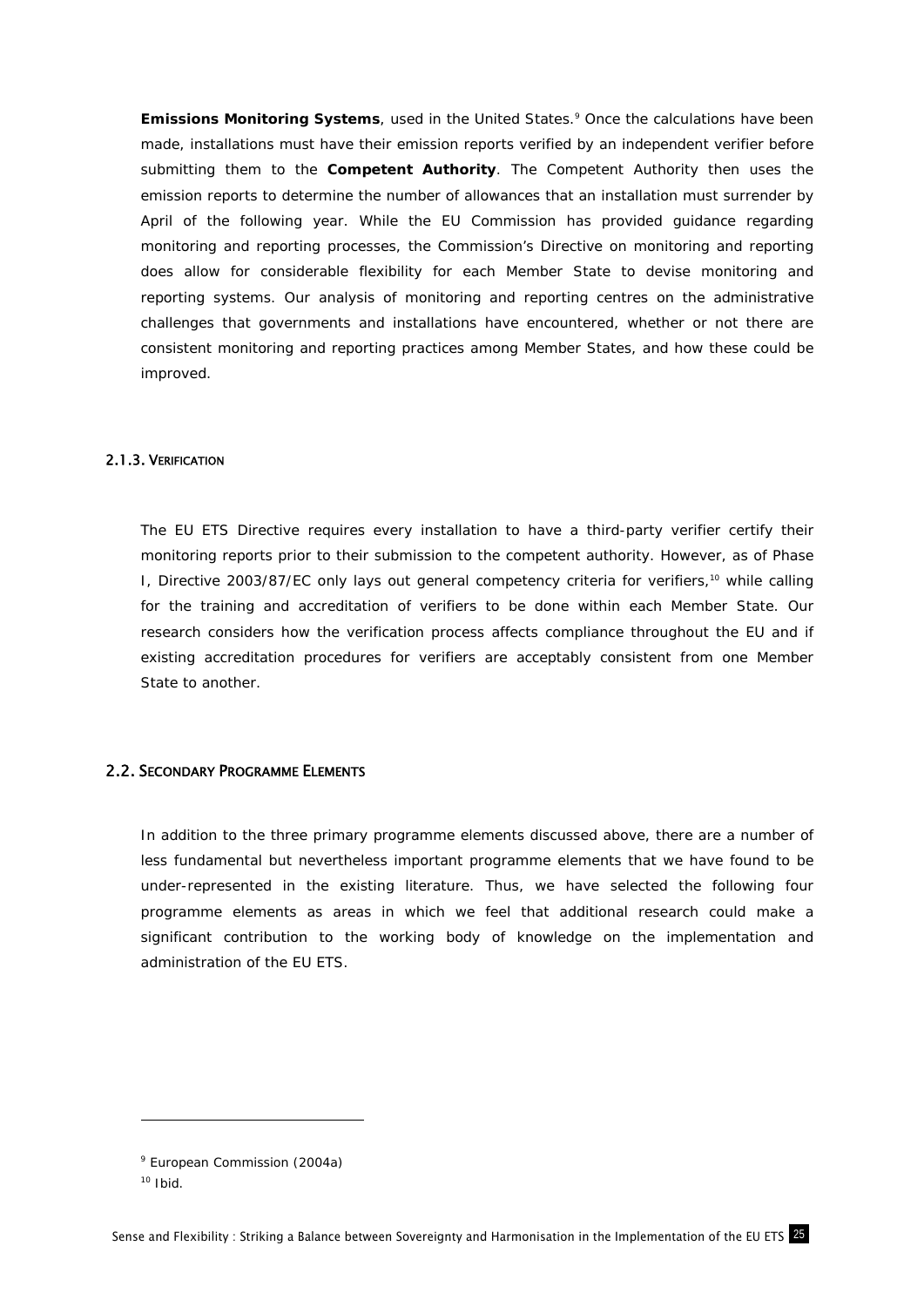### 2.2.1. BANKING

A system of *banking* allowances from one year to the next enables installations to make greater reductions in emissions when it is less costly to do so and put the "extra" allowances towards a future time when reductions may be more costly. Currently a few Member States make provisions for banking between years in Phase I of the EU ETS but not across to Phase II. There is concern that a large amount of banking could undermine the liquidity of the market.<sup>11</sup> The lack of uniformity in banking rules has an impact on industry trading strategies, the environmental effectiveness of the market, and the value of allowances in different trading periods.12

We have found banking to be a critical component of success in the United State's Acid Rain Programme and are interested in the extent to which banking could also improve the efficiency of the EU ETS. While banking has not been a prevalent feature or major area of contention in the first phase of EU ETS implementation, it is clear that over time discrepancies in this area could undermine the emissions trading market. We are interested in understanding how banking affects the effectiveness and efficiency of the EU ETS, the support or disapproval for greater use of banking, and the level of authority under which this should be determined.

#### 2.2.2. REGISTRIES

Each Member State is required to establish a *national registry* in which all allowances will exist electronically. These registries will accurately account for the issuance, holding, transfer, and cancellation of allowances between installations.<sup>13</sup> In order to ensure the compatibility and comparability between different national registries, the Commission created Commission Regulation No. 2216/2004 which outlines specific data requirements.14

In addition, the regulation intends for information in each registry to be largely transparent and accessible to the public.

As national registries provide the tracking mechanism for monitoring and reporting as well as the electronic forum through which the trading market is expected to function, their success and smooth operation is vital in the scheme's efficiency and effectiveness. While we did not find concern over registries to exist in early research on the EU ETS, we are interested in verifying that registries are indeed functioning as intended and are sufficiently transparent. We

 $11$  RIIA Report (2003)

 $12$  Ibid.

 $13$  Ibid.

<sup>&</sup>lt;sup>14</sup> European Commission (2004b)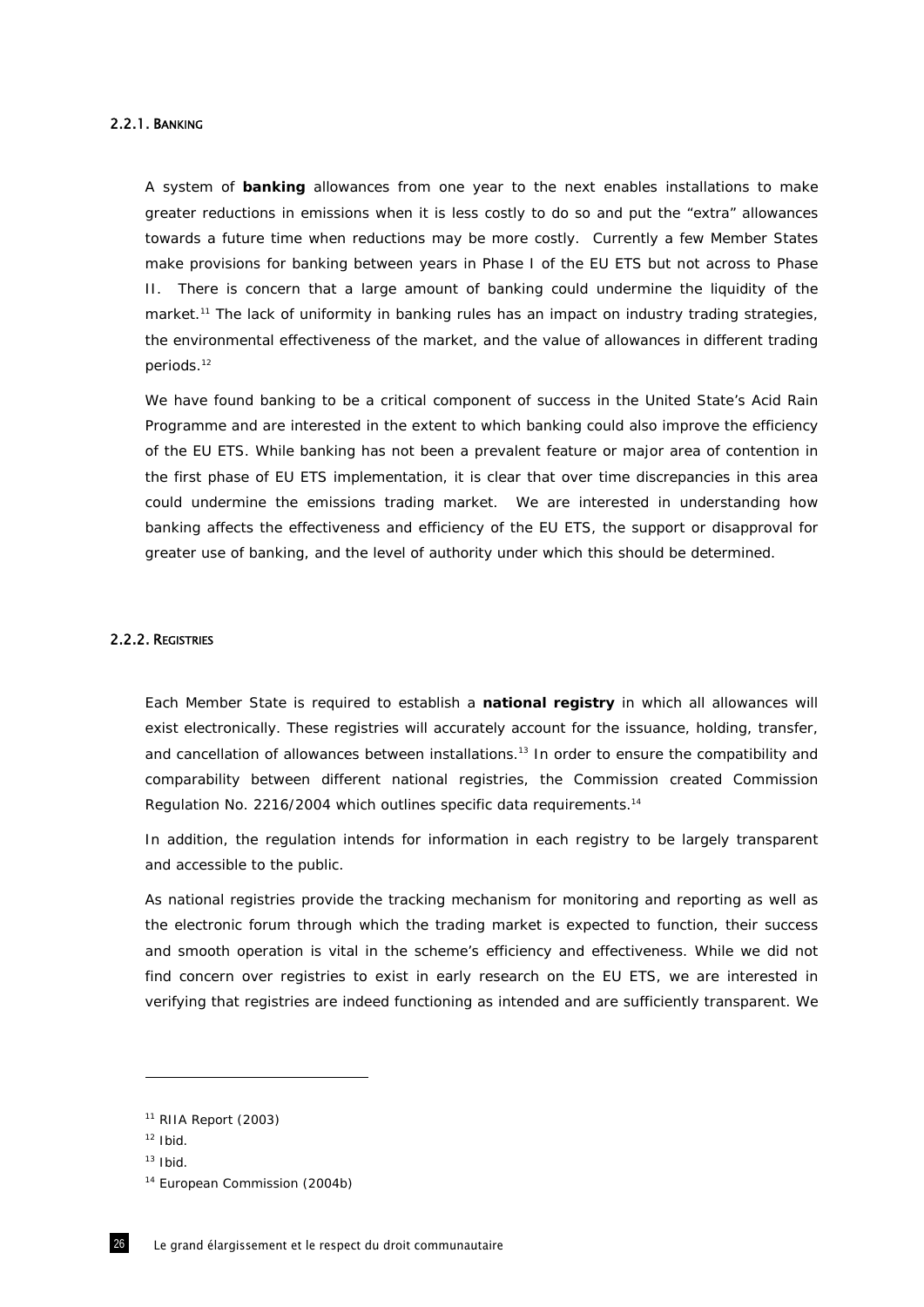are also interested in identifying any challenges faced during the establishment of the registries.

#### 2.2.3. TAX AND ACCOUNTING OF ALLOWANCES

The creation of the EU ETS has created a new dimension of assets and liabilities for companies that fall under the trading scheme.<sup>15</sup> The requirement to track and report allowances granted and traded under the EU ETS has led to the need for new taxation, financial and legal reporting mechanisms. How allowances are recorded, reported, and taxed depends largely on national financial and legal classification of the allowances (i.e. commodity, good, and equity).<sup>16</sup> The Directive, however, does not propose clear quidelines to address these uncertainties<sup>17</sup> and there is ambiguity across EU Member States. As companies have largely focused on the emissions monitoring and reporting involved in the implementation of the trading scheme, less attention has been paid to the accounting, financial reporting, and legal side of the EU ETS.<sup>18</sup>

Nevertheless, the manner in which allowances are accounted for and their legal classification can affect the administration of the scheme at both the installation and Competent Authority levels. Thus, our research seeks to understand whether or not Member States have created guidance on how the taxation and accounting of allowances is to proceed, and how this information differs across Member States.

### 2.2.4. EXPANSION

For the initial trading phase from 2005 – 2007, drawing largely on the input of relevant stakeholders, the Commission focused on ease of design and implementation as a key goal of EU ETS creation.19 One essential decision was to designate a target population that would engage in trading within the EU ETS. This population is known as the *trading sector*.

In 2000, the European Commission published a "Green Paper" that examines the possibility of introducing market mechanisms as part of an effective climate change mitigation policy<sup>20</sup>. This Green Paper called for the trading sector to focus on large, point source emitters of  $CO<sub>2</sub>$ , as they would be the easiest to monitor and regulate. The trading sector includes: combustion

<sup>&</sup>lt;sup>15</sup> PricewaterhouseCoopers (2005)

<sup>16</sup> Mullins, F., J. Karas (2005)

 $17$  Ibid.

<sup>18</sup> King, B. (2005)

<sup>&</sup>lt;sup>19</sup> European Commission (2000)

 $20$  Ibid.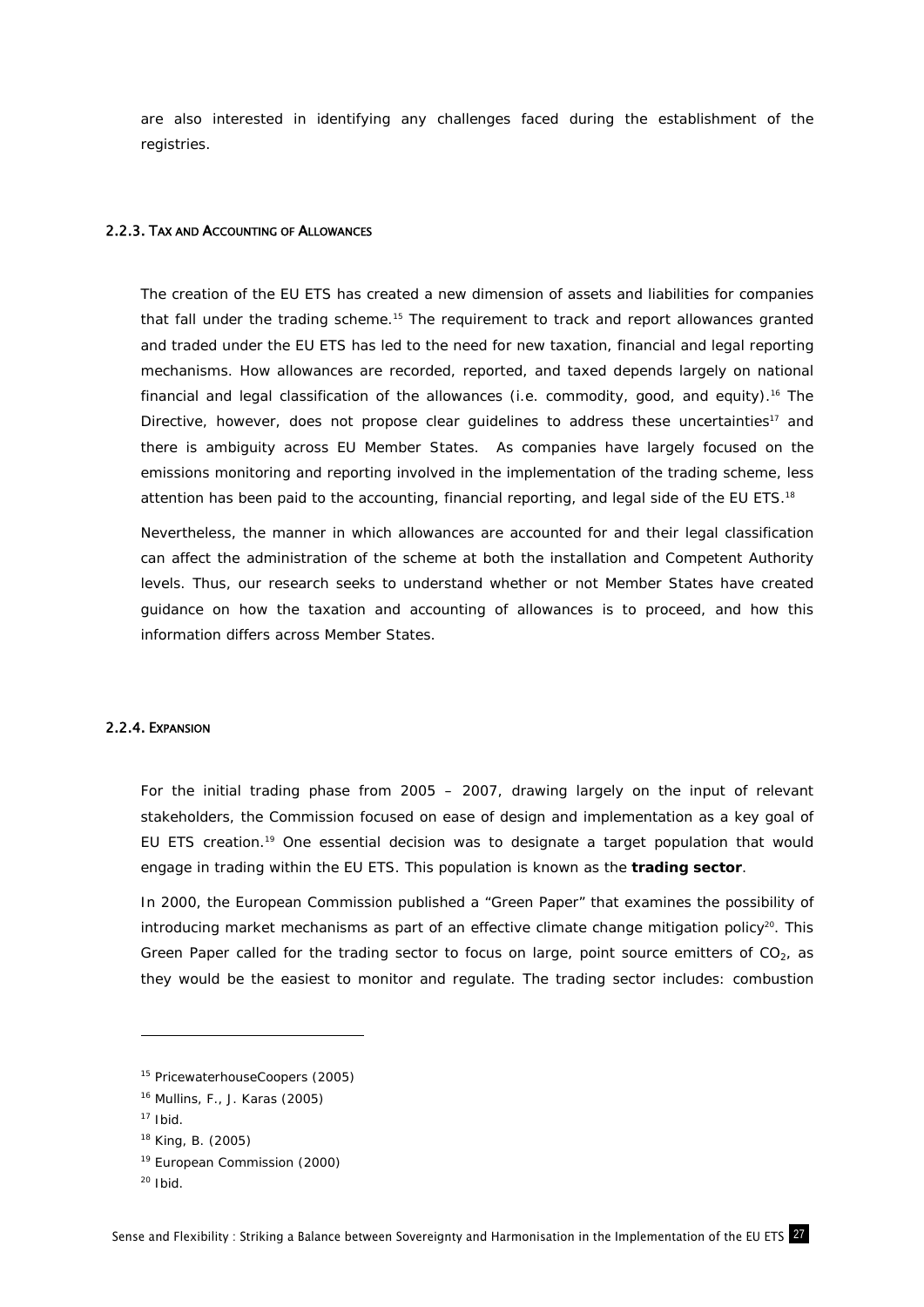installations, mineral oil refineries, coke ovens, metal ore roasting and sintering installations, iron and steel producers, cement and lime producers, glass manufacturers, ceramic manufacturers, and paper and pulp producers.

While the initial scheme covers only carbon dioxide emissions from these specified sectors, the Directive leaves open the possibility that the scheme may be expanded to include the other five *greenhouse gases (GHGs)* identified under the Kyoto Protocol. These include:

- Methane  $(CH_4)$
- Nitrous Oxide  $(N_2O)$
- Hydrofluorocarbons (HFCs)
- **•** Perfluorocarbons (PFCs)
- Sulphur Hexafluoride  $(SF_6)$

The possibility also exists, either at the Member State or EU level, for expansion to include additional sectors as well as gases. Our study therefore considers whether or not the administrative capacity and political will exist to make expansion possible, and identifies the circumstances that should be considered when deciding to expand the scheme.

### 2.3. KEY CRITERIA FOR EVALUATING THE EU ETS

The EU ETS is a market-based, environmental policy mechanism that has been designed to achieve an environmental objective in the most efficient manner possible. Its specific function is to enable EU compliance with the Kyoto Protocol with minimal impact on the competitiveness of European industry. Ultimately, its success will be determined by the degree to which it achieves environmental results and the relative burden or cost it places on the European community as a whole. This will depend in large part upon how the scheme is administered in practice.

We have identified four general criteria as a means to evaluate the efficacy of EU ETS administration. These were distilled from our research into background policy documents, keys to success of the Acid Rain Program, and requirements found within the Directive itself. While the criteria are articulated in general terms, we applied them to assess the specific function of each programme area. Thus, the following criteria represent standards by which we have evaluated the success of EU ETS administration:

 **Effectiveness**: this criterion evaluates if or how the EU ETS is successful in producing its desired result, and in how the programme areas fulfil their specified function. It is related to the ultimate objective of the EU ETS itself, as well as the specified objective(s) of each programme area.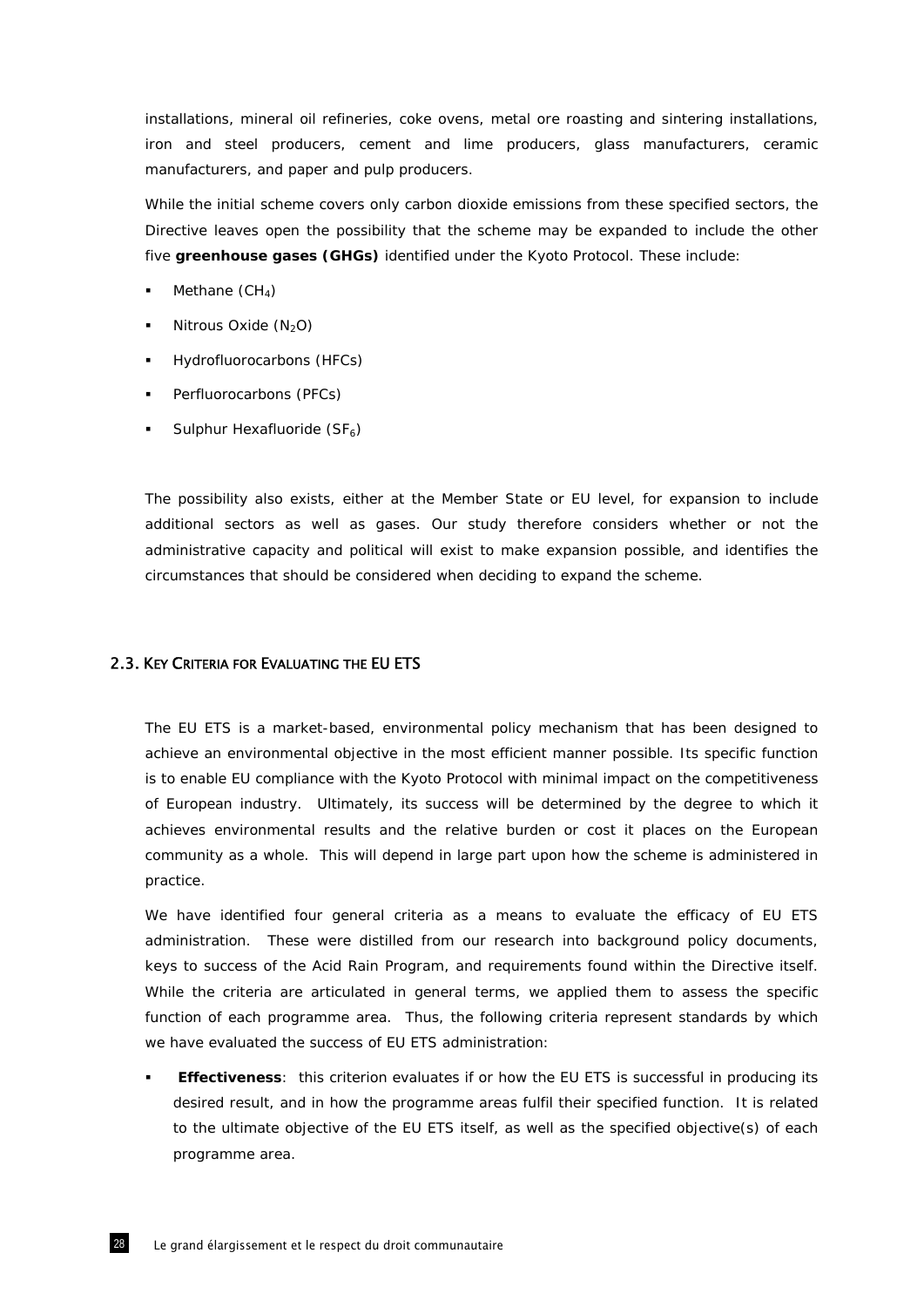- **Efficiency:** this criterion assesses whether the EU ETS achieves its objective in the most efficient manner possible, so that there is no unnecessary expenditure of time or financial resources in implementing the rules for each programme area.
- **Transparency**: this criterion evaluates whether the EU ETS rules and procedures for the programme areas are open, clear and coherent, and that the rationale for them is easy to perceive. It also assesses whether decision-making is made openly.
- **Consistency:** this criterion examines whether the EU ETS is administered uniformly from one member state to another and from one installation to another. As we have been tasked to identify where further harmonisation is needed for the optimal functioning of the scheme, we are chiefly concerned with areas in which inconsistent administration is detrimental to success of the scheme. Thus, in each programme area we are examining if or where the variances create competitive imbalances, market distortions, or other disparities that impede the optimal functioning of the scheme or otherwise undermine its integrity.

These four criteria manifest themselves differently across different programme elements; however, we try to address where any of the four may be problematic or particularly successful in our 'Findings' section for each programme element. Moreover, we provide a ranking of each programme element across these four criteria in the 'Conclusions' section for each programme element.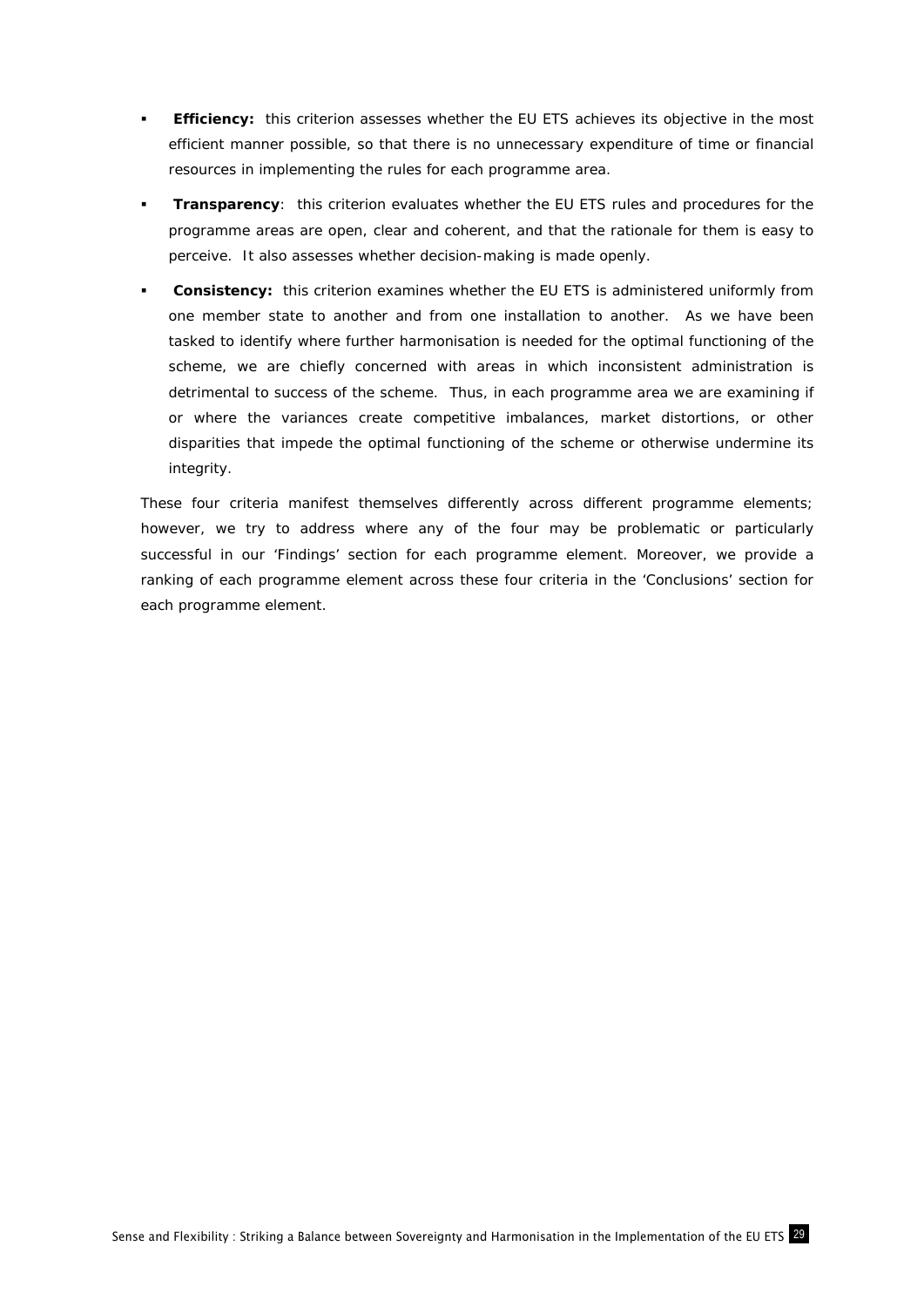# 3. Findings

This findings section, organised by programme element, synthesises data from the survey and interviews and discusses how this data supports and builds upon information from the existing literature and previous studies on the EU ETS. (For details on the methodology and results of *Notre Europe*'s online survey of installations and our telephone interviews with governments, academics, and non-profit organisations, please refer to Appendices C, D, and  $E.$ )<sup>21</sup>

### 3.1. ALLOCATION

The use of different allocation methodologies by each Member State has raised five major concerns that stand out in the literature and in stakeholder perspectives:

- Stringency of allocation amounts
- The most appropriate allocation methodology
- Transparency and simplicity of NAPs
- Treatment of new entrants and plants facing closure
- The most appropriate level of harmonisation for allocation methodologies

The data and evidence we collected to assess these four key elements are discussed in detail below.

### 3.1.1. FINDINGS

ł

### ALLOCATION AMOUNTS

The EU ETS covers 45 percent of the EU's carbon dioxide emissions, placing the EU ETS in a central role in the EU's climate change policy.<sup>22</sup> However, some scholars contend that Phase I allocation amounts, if maintained, could undermine the EU ETS' ability to help the EU achieve its Kyoto Protocol commitments.<sup>23</sup>

 $21$  In reporting results from the survey of installations, we must note that the survey yielded widely different numbers of respondents across Member States and Sectors. Appendix D shows detailed information on the number of respondents from each sector, country, and size category of installations.

 $22$  Kruger, J. and W. A. Pizer (2004)

 $23$  Grubb, M., C. Azar, et al. (2005)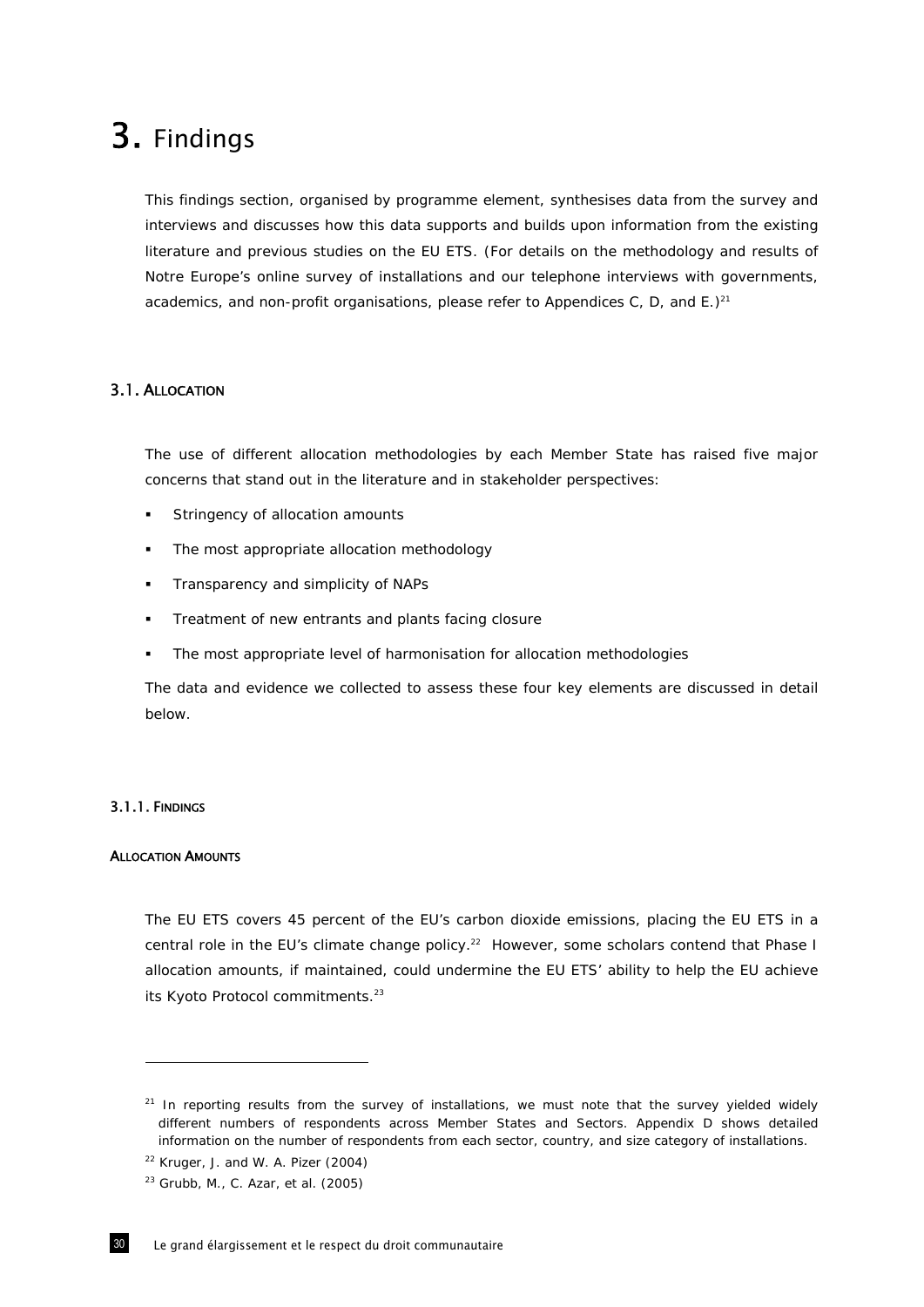Commentators have suggested that the EU ETS suffers from weak allocation, in which a surplus of allocations exists in the market with respect to actual greenhouse gas emissions.24 Per the EU

*We need to be clear about the overall cap at the EU level. At the national level, there is a need to definitively set the cap before even beginning to talk about allocation, because then…there is no room for increases. Otherwise, people get too caught up in issues of distribution rather than answering the cap question.* 

-Member State Government Representative

Directive 2003/87/EC, Member States' NAPs should base total allowances on the EU Burden Sharing Agreement with respect to the Kyoto Protocol.<sup>25</sup> However, for Phase I, allocations were based on *Business As Usual* (BAU) projections, which predict future emissions scenarios based on economic growth and no change in processes.<sup>26</sup> As a result of these BAUs, Member States consistently projected an increase in greenhouse gas emissions for the period of 2000 to 2012 and used these projections to create their allocations. $27$ 

Germany and Slovenia are the sole countries whose Phase I NAPs provide an allocation of allowances that is less than current emissions.  $28$  Some have suggested that the prevailing "over-allocation" came about as a result of lobbying efforts and political battles within EU Member States, causing powerful interest groups to win special provisions and lax emissions targets.<sup>29</sup> Notably, the issue of allocating more allowances than current emissions will be more problematic for countries with ambitious Kyoto targets, whereas in countries that allow considerable growth in emissions under the Kyoto burden-sharing agreement could understandably have NAP allowances greater than current emissions.

Business as usual projections are contradicted by historical evidence: between 1990 and 2000, the intensity of carbon reductions among Member States met or exceeded nearly all economic growth.<sup>30</sup> However, projections for the current decade of 2000 to 2010 show an opposite trend. This predicted emissions increase does not take into account any incentives the EU ETS will provide as it operates over the second half of the decade.<sup>31</sup> This discrepancy between projections and reality is likely to create a surplus of allowances, weakening the effectiveness of the EU ETS in meeting Kyoto targets.<sup>32</sup>

 $24$  Ibid

- 26 Grubb, M., C. Azar, et al. (2005)
- $27$  Ibid
- 
- <sup>28</sup> Ibid: 134.<br><sup>29</sup> Butzengeiger, S. and A. Michaelowa (2004)<br><sup>30</sup> Ibid
- $31$  Ibid
- 
- $32$  Ibid

<sup>&</sup>lt;sup>25</sup> European Commission (2003)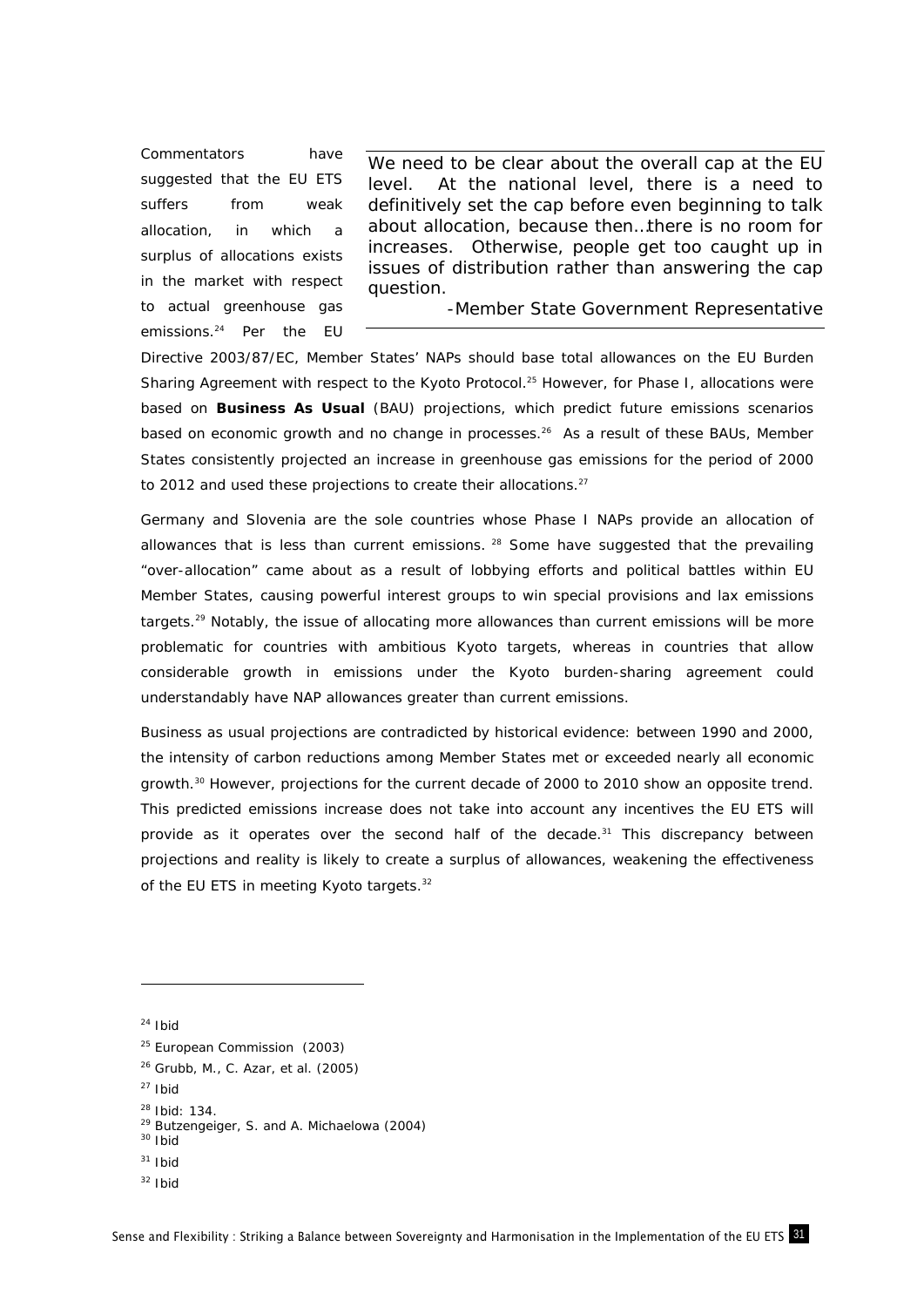The *Commission Guidance Document on Phase II NAPs* calculates that there will need to be a six percent reduction in the total allowances allocated if the trading sector is to bring itself on track to meeting Kyoto Protocol goals under the EU burden sharing agreement.<sup>33</sup> While the document stresses the NAPs' commitment to honouring the Kyoto Protocol targets as well as the benefits of technology in carbon intensity reductions, plans contained in second-phase NAPs— to be submitted in June 2006—will illustrate Member States' level of commitment to using the EU ETS as a tool for Kyoto Protocol Compliance.

### ALLOCATION METHODOLOGIES

Three possible allocation methodologies are under serious consideration for the EU ETS: grandfathering, auctioning, and benchmarking. The allocation process is mostly left to the discretion of each Member State's *Competent Authority,* usually a government agency that is responsible for the administration of the scheme. However, the Directive mandates each country to allocate at least 95 percent of the allowances free of charge, or grandfathered, during the initial trading period. During the second period beginning in 2008, at least 90 percent of allowances must be allocated free of charge.<sup>34</sup> During Phase I, the vast majority of Member States relied almost exclusively on grandfathering<sup>35</sup>; only Denmark, Hungary, and Ireland used auctioning for a percentage of their allocations (5 %, 2.5 %, and 0.75 %, respectively).<sup>36</sup>

#### *Grandfathering*

The allocation method most widely used by cap and trade programmes is *grandfathering*. Grandfathering gives allowances at no cost to installations based on emissions from a particular reference point, or baseline year. $37$  Under this system, the allowances become property rights of the installations.<sup>38</sup> Because allowances can be bought and sold, those installations with competitive advantages in reducing emissions may be in a position to accumulate substantial wealth relative to their competitors from this allocation scheme.<sup>39</sup> Thus, grandfathering raises some concerns over equity due to its reliance on historical

<sup>&</sup>lt;sup>33</sup> European Commission (2005)

 $34$  Ibid

<sup>&</sup>lt;sup>35</sup> In many cases, countries augmented grandfathering through special considerations for process-related emissions, combined heat and power plants, and installations that had taken early action. However, these special considerations fall outside the scope of this report due to their highly technical nature.

<sup>36</sup> Mullins, Fiona and Jacqueline Karas (2003)

<sup>37</sup> Ibid

<sup>38</sup> US EPA (2003)

<sup>&</sup>lt;sup>39</sup> Center for Clean Air Policy (1999)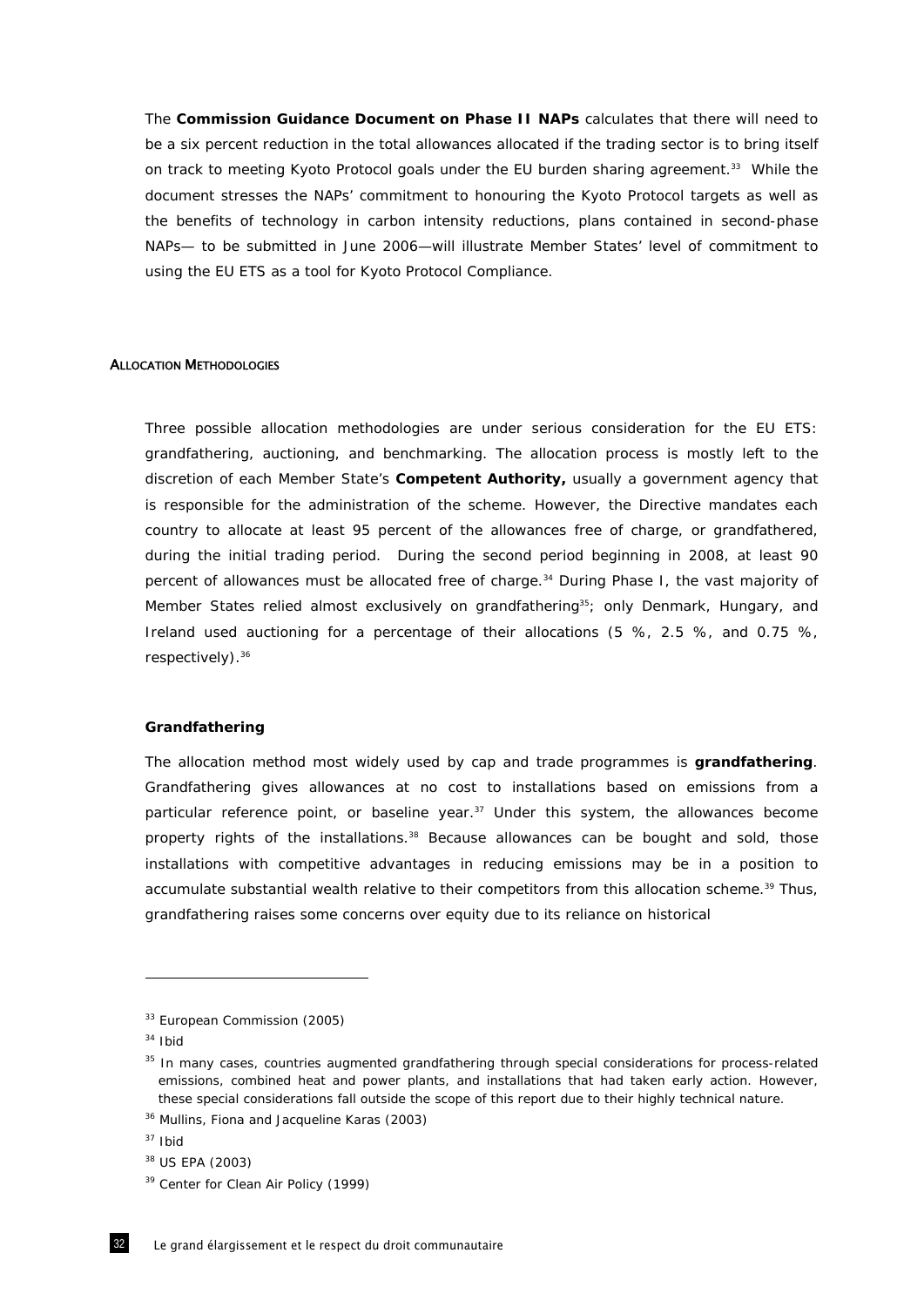emission quantities as a baseline for determining allocations.<sup>40</sup>

There are also concerns that grandfathering does not provide the appropriate incentive to reduce emissions.<sup>41</sup> According to the Centre for European Policy Studies, however, this is not necessarily the case because the allowances, though provided for free, have an opportunity cost, and companies will abate as long as the emission reduction cost is cheaper than an allowance price.<sup>42</sup>

#### *Auctioning*

Another potential allocation methodology is *auctioning*. Under this method, the property rights of the allowances belong to the government and installations bid to buy the allowances they will need.<sup>43</sup>

*The biggest challenge to EU ETS governance was, without a doubt, the establishment of historical emissions to determine the amount of allowances each installation should have. This was a problem because of the lack of data.*  -Non-Governmental Organisation Representative

Auctioning creates immediate price signals regarding the allowances, which businesses can use to gauge trade options. Moreover, the revenue generated from the sales of auctions can be recycled to help offset administrative costs or alleviate taxes. However, auction revenue recycling can be politically contentious and there is no guarantee that the revenues that governments acquire will be used for economically beneficial purposes.<sup>44</sup>

Auctioning has not played a prevalent role in the EU ETS to date, but could be expanded in subsequent phases. However, it carries a number of practical concerns in spite of some theoretical advantages. Theoretically, auctioning is the most economically efficient allocation methodology.<sup>45</sup> Other approaches "face major problems in ensuring comprehensive and nondistorting incentive structures of the EU ETS (i.e. the full and comprehensive pricing of carbon)."46 However, a 2005 survey of businesses, governments, and non-profit organisations implemented by McKinsey & Company found that auctioning poses political problems, as most companies and trade associations oppose more auctioning, whereas governments, market intermediaries, and non-governmental associations support it. Another problem arises in determining how to distribute the resulting revenues. Unsurprisingly, McKinsey & Company found that most companies and trade associations would like to see the revenues distributed

 $41$  Ibid

- $42$  Ibid
- 43 EPA (2003).

- 45 Ibid
- $46$  Ibid: 12

<sup>40</sup> Egenhofer, C. and N. Fugiwara (2005)

<sup>44</sup> Center for Clean Air Policy (1999)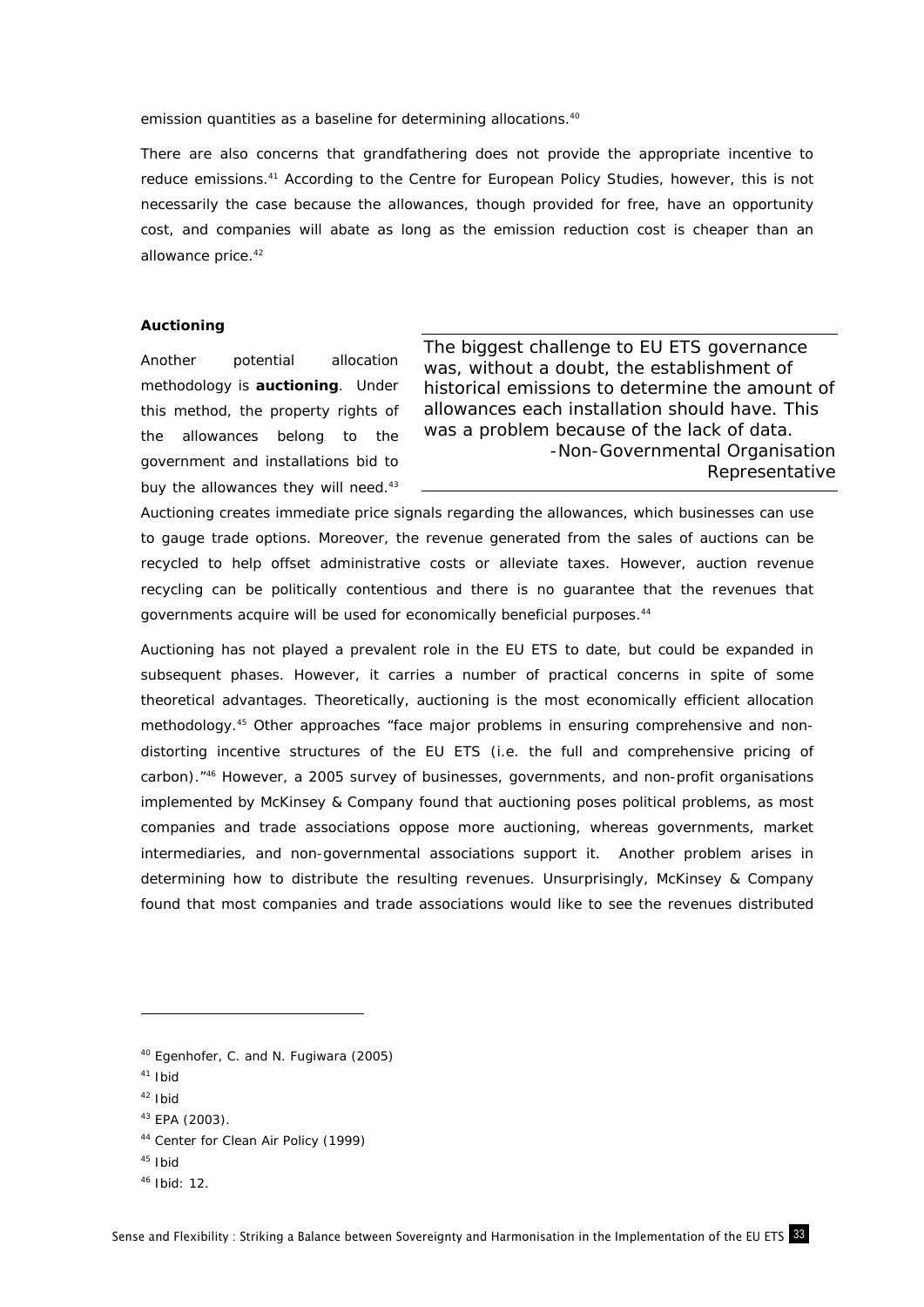to the relevant industries, whereas governments and non-governmental organisations prefer earmarking the funds to be used for other emissions reductions related activities.<sup>47</sup>

Climate Action Network Europe (CAN-Europe), in its position paper on NAPs for Phase II, urges Member States to use auctioning to the full extent allowed (10%) for Phase II. Beyond Phase II, it recommends that this limit be lifted and auctioning be made the primary means of allocating allowances under the EU ETS.<sup>48</sup> The World Wildlife Fund also supports auctioning as the allocation methodology that ensures the greatest environmental effectiveness and efficiency and suggests a move to full auctioning in subsequent phases. According to WWF, "all other allocation methodologies that give allowances for free fail to provide the non-distorting incentives needed to drive investment in cleaner technologies and fuels.<sup>"49</sup>

One participant in our focused interviews also pointed out that auctioning could be helpful in keeping the price of allowances low. Conversely, another participant commented that auctioning may, in fact, *not* be a good solution to EU ETS allocation. This is due to the potential competitive disadvantage European industries would face with installations in noncarbon constrained economies. These additional costs could specifically impact steel, paper, and cement manufacturers who operate in competitive international markets.

### *Benchmarking*

A final allocation methodology authorised for use under the Directive is *benchmarking*, which allocates allowances based on good performance, best available technology, or efficiency standards for particular sectors. Based on the qualitative responses obtained through *Notre Europe's* survey, a preference for benchmarking versus grandfathering is revealed, supporting comments in the existing literature and results of previous surveys. Plants wish to be rewarded for good performance, and multiple respondents commented that the best means to achieve this is to base allocation on best available technology through a benchmark. Otherwise, installations that are ahead of others in terms of technological innovation or efficiency feel that they are at a disadvantage.

*While benchmarking is technically a good idea, it is quite complicated for some Member States. Also, there are major logistical barriers to EUwide benchmarking: there is no one system for collecting statistics. Each country collects their own data in the categories they determine…so there is no uniformity.* 

-EU Official

Non-profit organisations also seem to prefer benchmarking over grandfathering, with particular stipulations. CAN-Europe states that "benchmarks must be productspecific and measure carbonintensity, irrespective of the fuel

<sup>&</sup>lt;sup>47</sup> McKinsey & Company (2005).<br><sup>48</sup> Climate Action Network Europe (2005)<br><sup>49</sup> World Wildlife Fund (2005): 9.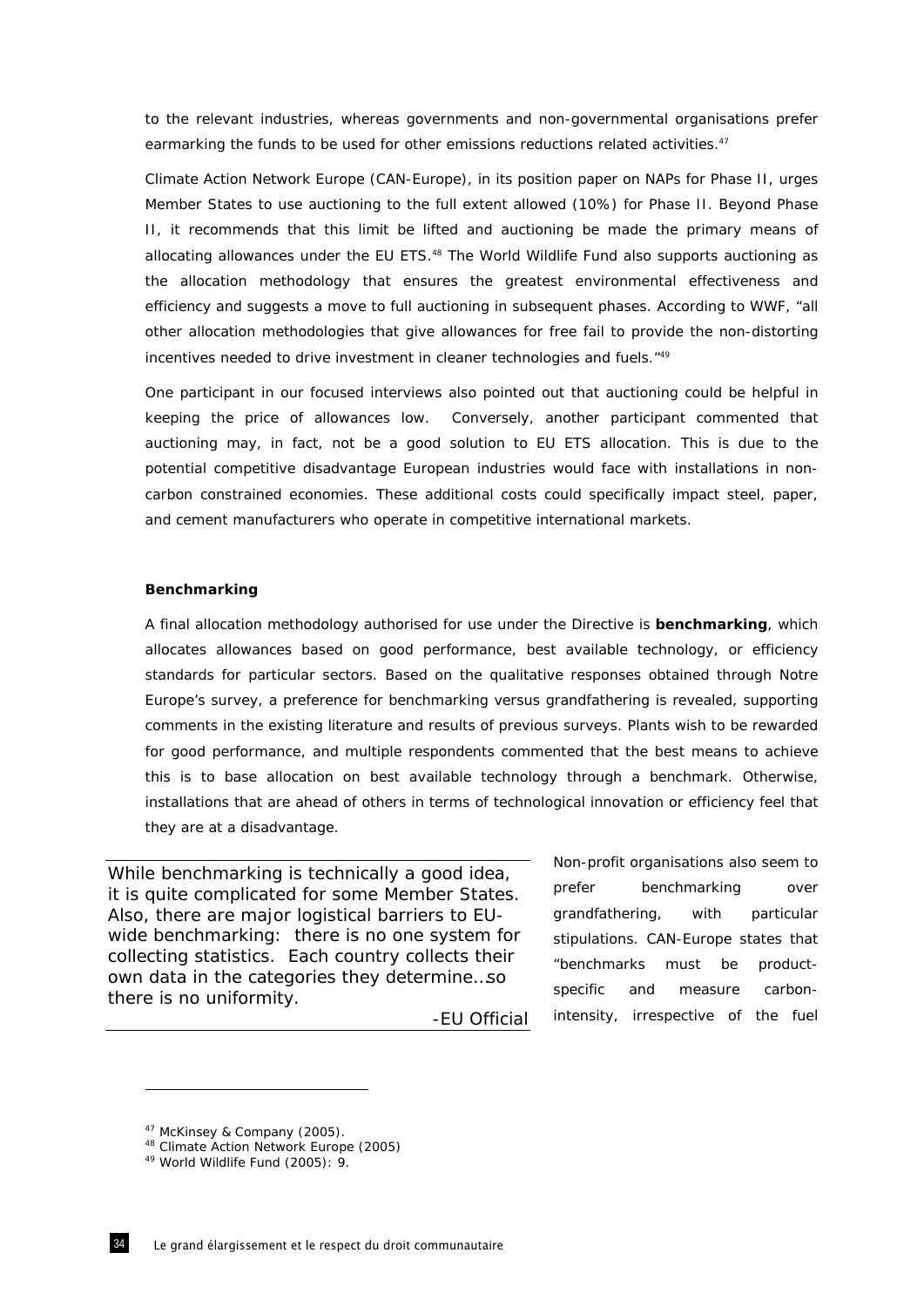input."50 In addition, they recommend that benchmarks be harmonised across the EU and they be based on best available technology as opposed to average performance of existing plants.<sup>51</sup>

Respondents to our phone interviews highlighted the administrative and technical difficulties of implementing benchmarking. According to one respondent, benchmarking would be quite complicated to implement at the Member State level due to the amount of information that is needed to establish appropriate sector-wide benchmarks. The Netherlands was provided as an example of a Member State that has successfully instituted benchmarking, but one that has relied on years of particularly reliable record-keeping. For Member States without such information, establishing benchmarking standards could be technically challenging. Establishing EU-wide benchmarking standards process would be even more difficult, as currently there is little standardised information available across the EU.

### *Comparative Analysis: US Acid Rain Program Allocation Methodologies*

The U.S. Acid Rain Program offers some insights into the debate over grandfathering versus auctioning (for a full programme introduction and description, please see Appendix F). Under this programme, the U.S. Environmental Protection Agency initially allocated allowances through grandfathering. In Phase I of the Acid Rain Program, units could apply for and receive additional allowances by installing approved technology $52$  or by reassigning their reduction requirements among units that employed such technology.

However, the U.S. Acid Rain Program allocates a small percentage of allowances (2.8 percent) to the *Special Allowance Reserve.* The reserve comes from allowances that the programme has already allocated to installations. These reserves are auctioned annually in both spot and advance auctions, which helps ensure the liquidity of the allowance market.<sup>53</sup>

Granfathering as an allocation method was not controvesial at the time of implementation of the Acid Rain Program. Although some scholars and policy analysts have debated the welfare implications of grandfathering and auctioning methodologies, 54,55,56 research has found that the initial allocation of allowances in the Acid Rain Program *did not affect* either the cost of reducing emissions or the rate at which they are reduced.<sup>57</sup>

The Acid Rain Program differs from the EU ETS in that there is no target setting for each installation, only an allocation process. In contrast, the EU ETS requires each Member State to

<sup>50</sup> Climate Action Network Europe (2005)

 $51$  Ibid

<sup>&</sup>lt;sup>52</sup> Technology that is demonstrated to remove at least 90% of SO2 emissions.

<sup>53</sup> Bailey, E. (1998)

<sup>54</sup> Burtraw, D., K. Palmer, R. Bharvirkar, and A. Paul (2001).

<sup>55</sup> Ellerman, A.D., P. Joskow, R. Schmalensee, J. Montero, and E. Bailey (2000)

<sup>56</sup> Dinan and Rogers (2002)

 $57$  Ibid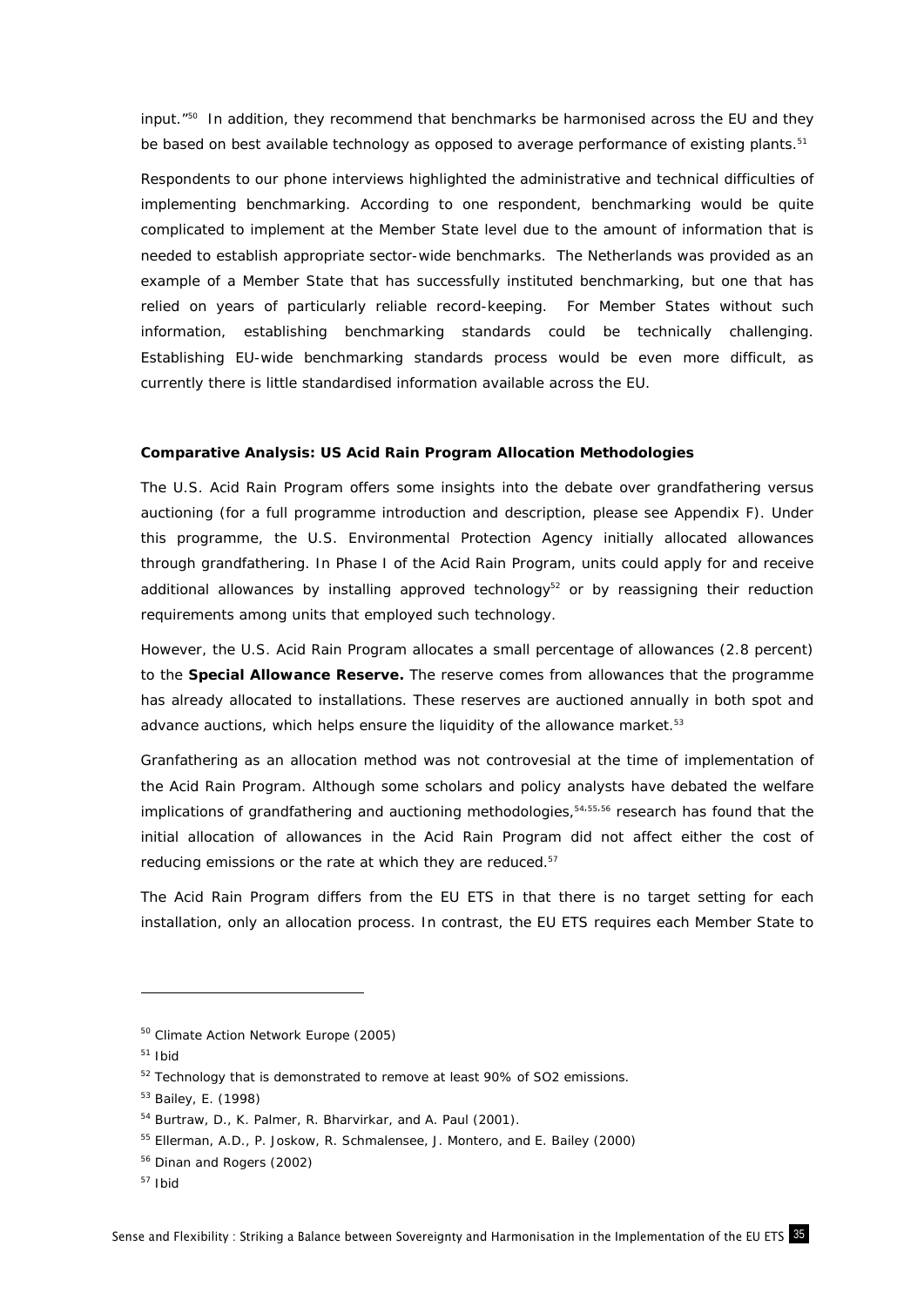compile a list of affected installations, their proposed allocations, and a justification of the methodologies used to determine the proposed allocation. Additionally, in the EU ETS, each Member State must determine how much of its own Kyoto target it intends to achieve via its EU ETS cap on  $CO<sub>2</sub>$  emissions. This makes the EU ETS allocation process fairly complex; suggesting that there may be a more complicated interplay between grandfathering and overall environmental effectiveness than existed under the Acid Rain Program.

#### TRANSPARENCY AND SIMPLICITY OF ALLOCATION METHODOLOGIES

Overly complex allocation methodologies can reduce the transparency, simplicity, and consistency of NAPs, rendering them difficulty to interpret. In an assessment of the NAPs of six Member States (Germany, Spain, Italy, the Netherlands, Poland, and the UK), a 2005 study found that a number of uncertainties in the outcome of the allocation process arose from special provisions to specific sectors or installations.<sup>58</sup> The authors suggest that the level of transparency and simplicity of allocation methodologies depends upon eliminating as many special provisions as possible, and suggest that there is a very wide range in how successful these six countries have been in achieving understandable and consistent allocation methodologies.59 They go on to explain the benefits of transparent, simple allocation methodologies:

*"The simpler and more transparent the provisions are, the better the EU ETS can*  represent the cost of carbon and lead to a reduction of emissions. Transparency and *simplicity enable stakeholder participation, which in turn is key to ensuring a fair and environmentally effective ETS." 60* 

Respondents to our telephone interviews also recognised that there is value in keeping allocation methods as simple as possible. One respondent felt that many Member States were overly complex with their Phase I allocations: for example, Member States tried to distinguish

*Many Member States got overly complex with their allocations i.e. Steel and Cement installations get different treatment for Process Emissions. It gets really complicated at individual installation level.* -Member State Government Representative by sector and treat the steel and cement installations differently because of process emissions. As another respondent noted, it is difficult to even decide what constitutes a 'process emission' in the first place, much less devise proper allocation procedures separately for these installations.

<sup>&</sup>lt;sup>58</sup> Matthes, F., V. Graichen and J. Repenning (2005)<br><sup>59</sup> Ibid<br><sup>60</sup> Ibid: 10-11.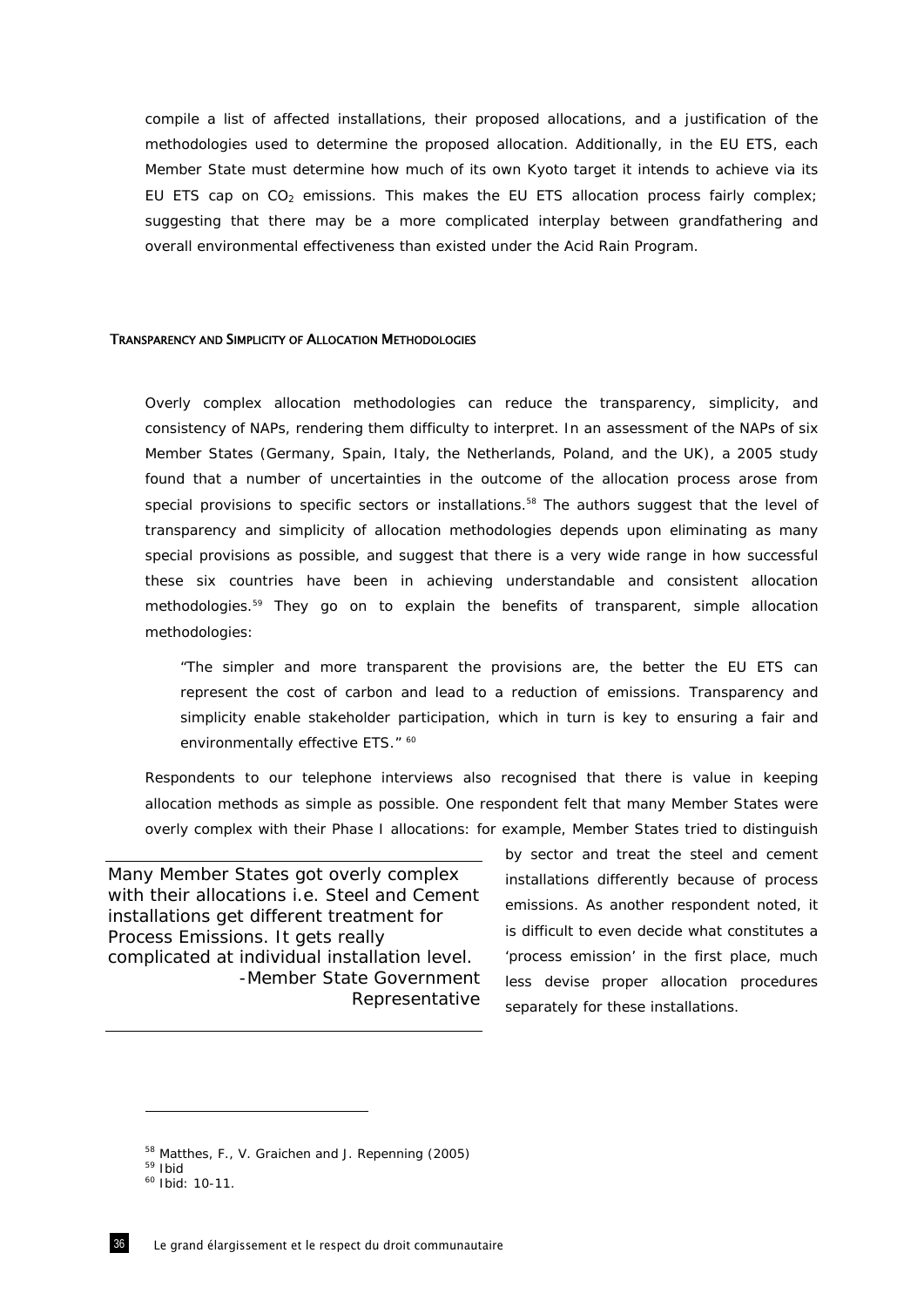The survey of installations found a call for greater transparency of allocation methodologies across countries. In terms of allocation methodologies, companies operating internationally are the most critical of clearness— in *Notre Europe's* survey, they rank their perception of the clearness of Member State allocation methodologies as between somewhat and very unclear. This suggests that installations operating in multiple Member States are having difficulty with differences among allocation methodologies.

In terms of sector distinction, our survey found that 'Paper and Pulp' finds the allocation methodologies most unclear and unfair, while 'Glass manufacturers' seem most satisfied with the clearness and fairness of allocation methodologies in their respective Member States (it should be noted that glass manufacturers contained a particularly small pool of respondents). In comparing by size of installation, small installations are least satisfied with the clearness and fairness of allocation methodologies.<sup>61</sup> Finally, those installations operating in Member States using the *broad definition of combustion installations* (which includes all combustion installations, whether used for energy production or not) find their respective Member States' allocation methodologies to be significantly clearer than those installations operating in Member States using the *medium definition* (which includes only those combustion installations used specifically for energy production) (Figure 1).

**Figure 1. Clearness of Allocation Methodologies, Compared by Member States Using a Broad vs. Medium Definition of Combustion Installations** 



 $61$  We have defined size by annual emissions: small installations emit <50 kilotonnes; medium installations emit between 51 and 500 kilotonnes; and large installations emit >500 kilotonnes.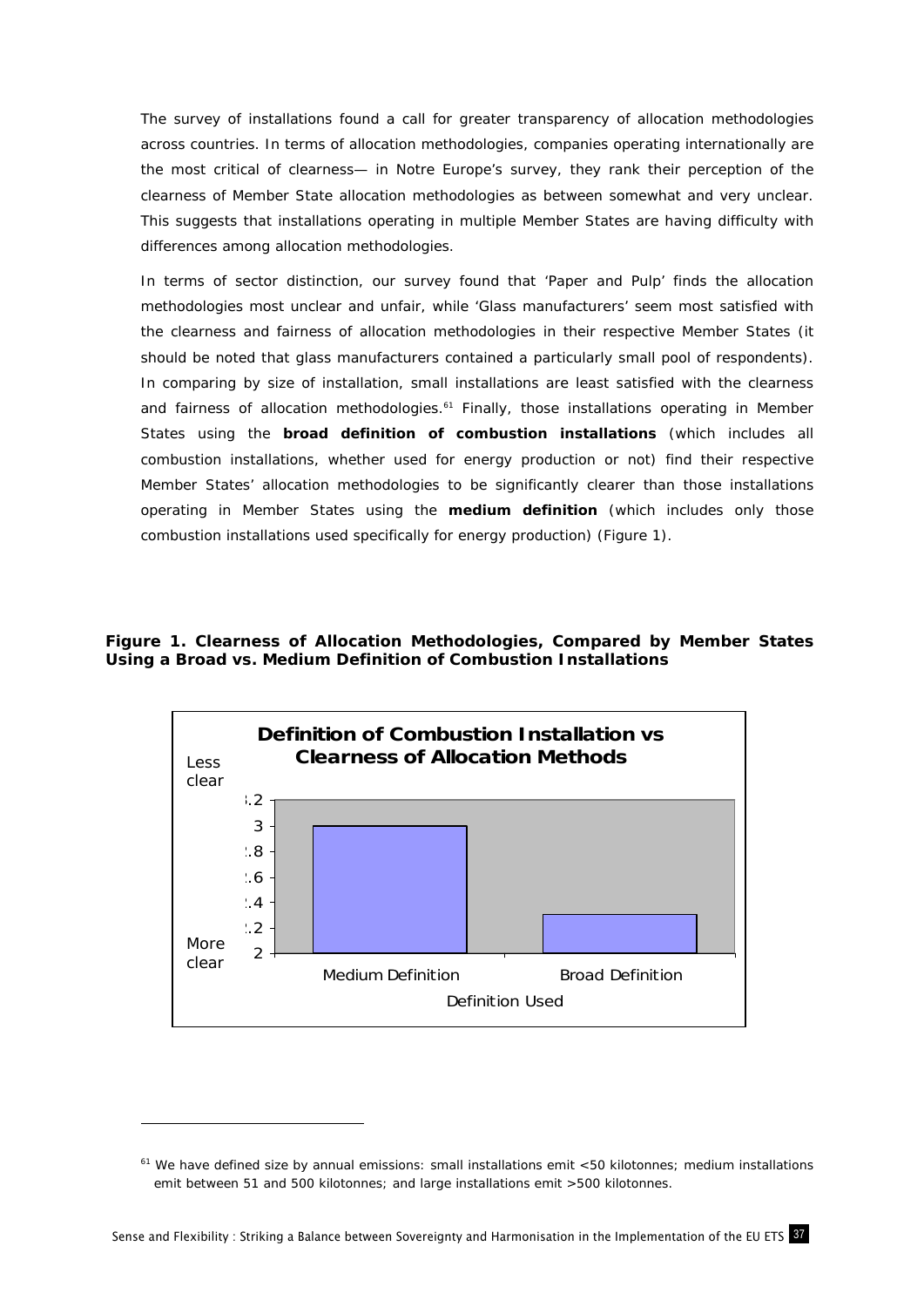#### NEW ENTRANTS AND CLOSURE

Rules for how new entrants and plant closures will be treated, as well as whether or not transfer of allowances is allowed between plants, are areas where NAPs are particularly rife with different approaches. In the first phase of NAPs, all Member States created some sort of *new entrant reserve* that functions to distribute allowances to new plants that enter the marketplace; however, the size of these reserves and the methods of distribution vary.<sup>62</sup> Most countries use a 'first-come, first served' methodology, giving away reserved permits, as market entrants emerge, until depleted. Others, specifically Germany and Italy, guarantee free allocation to any new entrants and require the government to fill any demand that exceeds reserve capacity.

In addition to different treatment of new entrants, NAPs diverge in the way they address plant closures and the question of whether or not installations that are shutting down should be allowed to transfer allowances to new installations. For example:

- The Netherlands and Sweden allow companies to keep allowances when closing installations;
- Germany, Austria, Italy, and Poland allow for allowances to be 'transferred' from an old installation to a new one; and
- Other states cancel allowances upon closure. 63

The theoretical research on how closures should be handled suggests that the removal of allowances upon closure can be problematic because "restrictive plant closure provisions can…remove intended incentives from the EU ETS (e.g. regarding early replacement of old plants) and lead to further problems regarding the efficiency of the scheme."64 However, only

the Netherlands and Sweden adhere to this theoretical suggestion of allowing plants to keep allowances upon closure. In addition, some experts have concluded that the efficiency of the EU ETS has been negatively impacted by new entrant reserves in that the setting up and management of these reserves has increased complexity and increased costs.65

*In my view, allocation methodologies should be improved by using auctioning for newentrants, and allow closures to keep their allocations, so that they have an incentive to shut-down older plants. Of course, these methods were used successfully in the SO2 system.* 

> -Non-governmental Organisation Representative

<sup>62</sup> Egenhoffer, C. and N. Fujiwara (2005)

 $63$  Ibid

<sup>64</sup> Matthes, F., V. Graichen and J. Repenning (2005): 8-9.

<sup>&</sup>lt;sup>65</sup> Egenhofer, C. and N. Fugiwara (2005)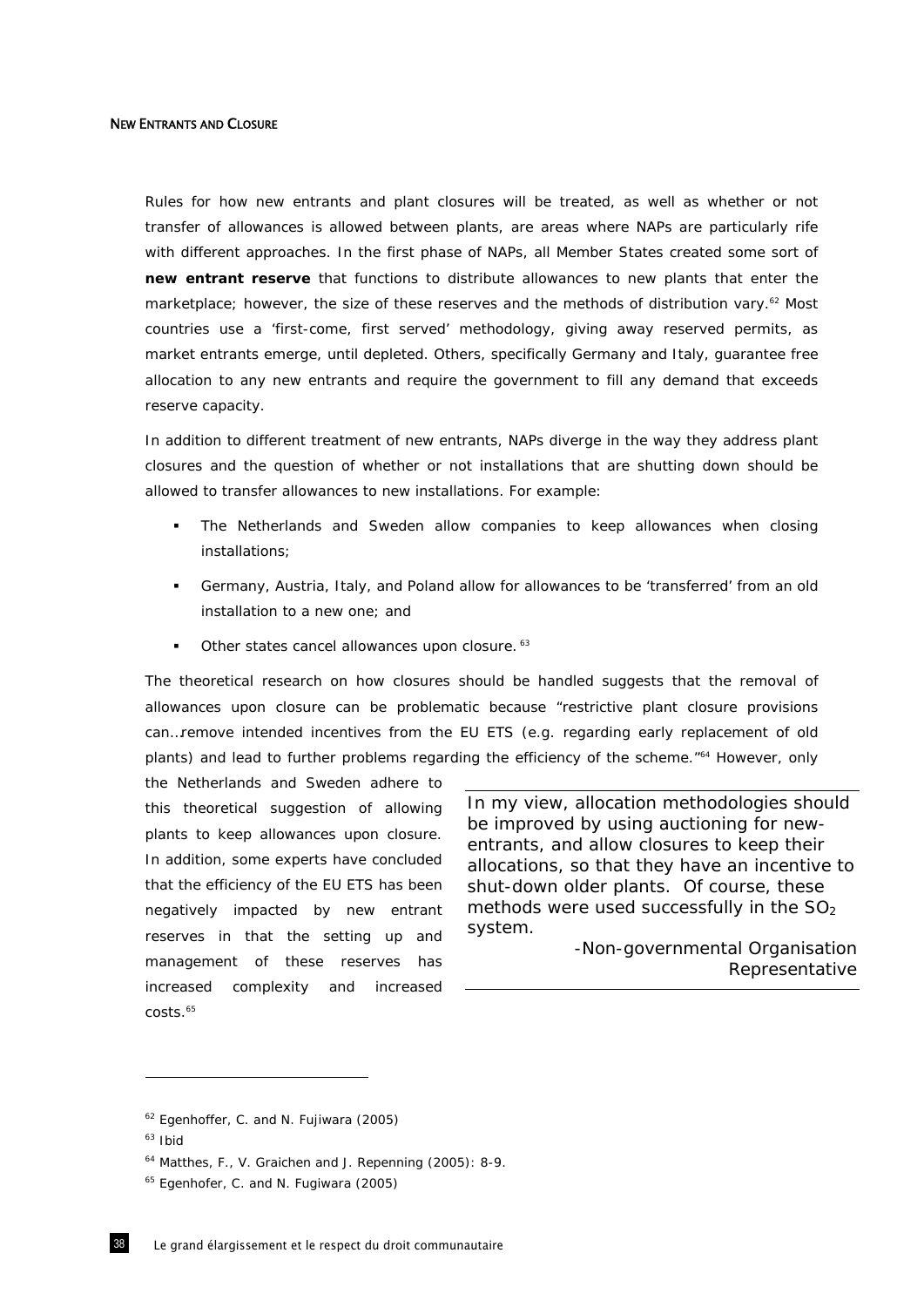The main issues around new entrant and closure rules are debates over theoretical best practices as compared to actual plans. Divergent treatment of new entrants and closure will likely have implications upon the ease with which companies can enter and leave the marketplace, possibly giving a competitive edge to countries with more liberal entrance and exit rules. Interestingly, the results of a 2005 McKinsey & Company survey of 302 companies, governments, trade associations, and market intermediaries participating in the EU ETS showed that the vast majority of those surveyed (85%) would like for there to be an EU-wide harmonised approach to the treatment of new entrants.<sup>66</sup> This seemingly politically popular solution could help to alleviate some of the current concerns over discrepancies in new entrant rules.

A survey conducted by IMPEL in October 2004 of European regulatory agency representatives identified treatment of new entrants as one of four key areas requiring urgent action. $67$ According to IMPEL, Member States have allocated allowances to new entrants using varying methodologies, but no matter which is used, some party is discriminated against.

There are a few alternatives to free allocation to new entrants under debate:

## **Allowance Purchase:**

IMPEL acknowledged that having new entrants purchase their allowances is considered ideal by many; from a regulatory perspective, because new entrants' reserves do exist, the adoption of a harmonised approach would at least reduce market distortions associated with varying allocation methodologies for new entrants across Member States.<sup>68</sup>

Certain organisations in the NGO community favour the approach that mandates new entrants to buy allowances, because this creates the strongest incentive to take  $CO<sub>2</sub>$  emissions into consideration when planning for new investment.

## **Auctioning or benchmarking:**

CAN-Europe recommends improving the design of these reserves by incorporating *auctioning*  or benchmarking.<sup>69</sup> According to the World Wildlife Fund, *auctioning* is again the ideal allocation methodology for provision of allowances to new entrants. In order to ensure equity in light of generous allocation to existing installations, however, WWF recommends that Member States also give new entrants generous allowances, based on *benchmarking*. This would avoid the incentive to invest in the lifetime extension of old plants instead of building

<sup>&</sup>lt;sup>66</sup> McKinsey & Company (2005)<br><sup>67</sup> European Union Network for the Implementation and Enforcement of Environmental Law (IMPEL) (2005)<br><sup>68</sup> IMPEL (2005)<br><sup>69</sup> Climate Action Network Europe (2005)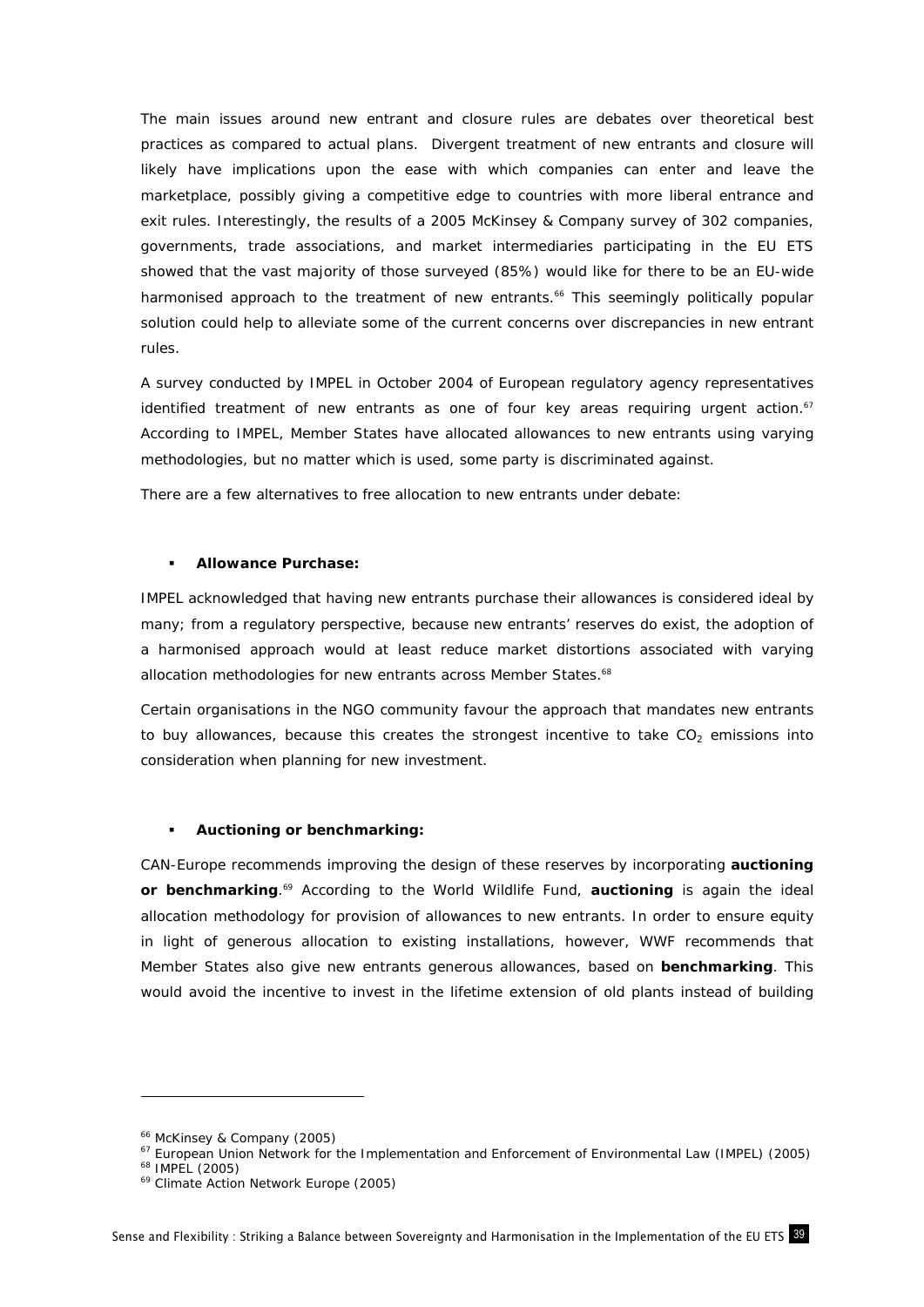newer, cleaner ones. According to the Centre for European Policy Studies, subsidising new entrants is justified because existing installations are overcompensated by grandfathering.<sup>70</sup>

## **Differentiation of Known and Unknown New Entrants**

The current methodology touted as most fair by the Centre for European Policy Studies is the Dutch system, "which differentiates between '*known new entrants*' [or those new plants whose construction has already been planned at the beginning of an allocation period], and '*unknown new entrants*".<sup>71</sup> One European NGO commented in our phone interviews that allocation to new entrants should be improved by using auctioning for new-entrants, and allowing closing installations to keep their allocations, so that they have an incentive to shutdown older plants. These are examples of methods that were used successfully in the  $SO<sub>2</sub>$ system.

A common trend revealed in the open-ended responses to the industry survey was a need for the provision of additional allowances for existing plants that are expanding their installations. There is a prevailing dissatisfaction with new entrant allowances being limited to new plants. According to one survey respondent that is expanding his installation:

The expansion "*improves utilisation and improves carbon emissions compared to fitting new local boilers, yet we can have no new allowances - this is a disincentive that goes against the policy of carbon reduction."* 

Another respondent proposed the solution to change the allocation period from four years to one year in order to better account for expansion or shrinkage of installations. According to this industry representative, the allocation period of 4 years leads to "great expense" if the particular installation expands and allowances cannot change.

## HARMONISATION OF ALLOCATION METHODOLOGIES

Our research shows that similar installations in different countries can face very different allocations, and thereby costs, depending on their Member States' respective Kyoto EU Burden Sharing commitment and allocation methodology.

A few examples best illustrate the potential implications of different allocation methodologies:

*"A study by Baltrel has found that the effects of differences of allocation rules for eight Baltic Sea Member States cause differences in allocation of allowances in some cases in excess of a factor of four for the same installations depending on their location*."72

<sup>70</sup> IMPEL (2005)

<sup>71</sup> Matthes, F., V. Graichen and J. Repenning (2005): 8-9.

<sup>72</sup> Niininen, H (2005). Quoted in Egenhoffer, C. and N. Fujiwara (2005): 25.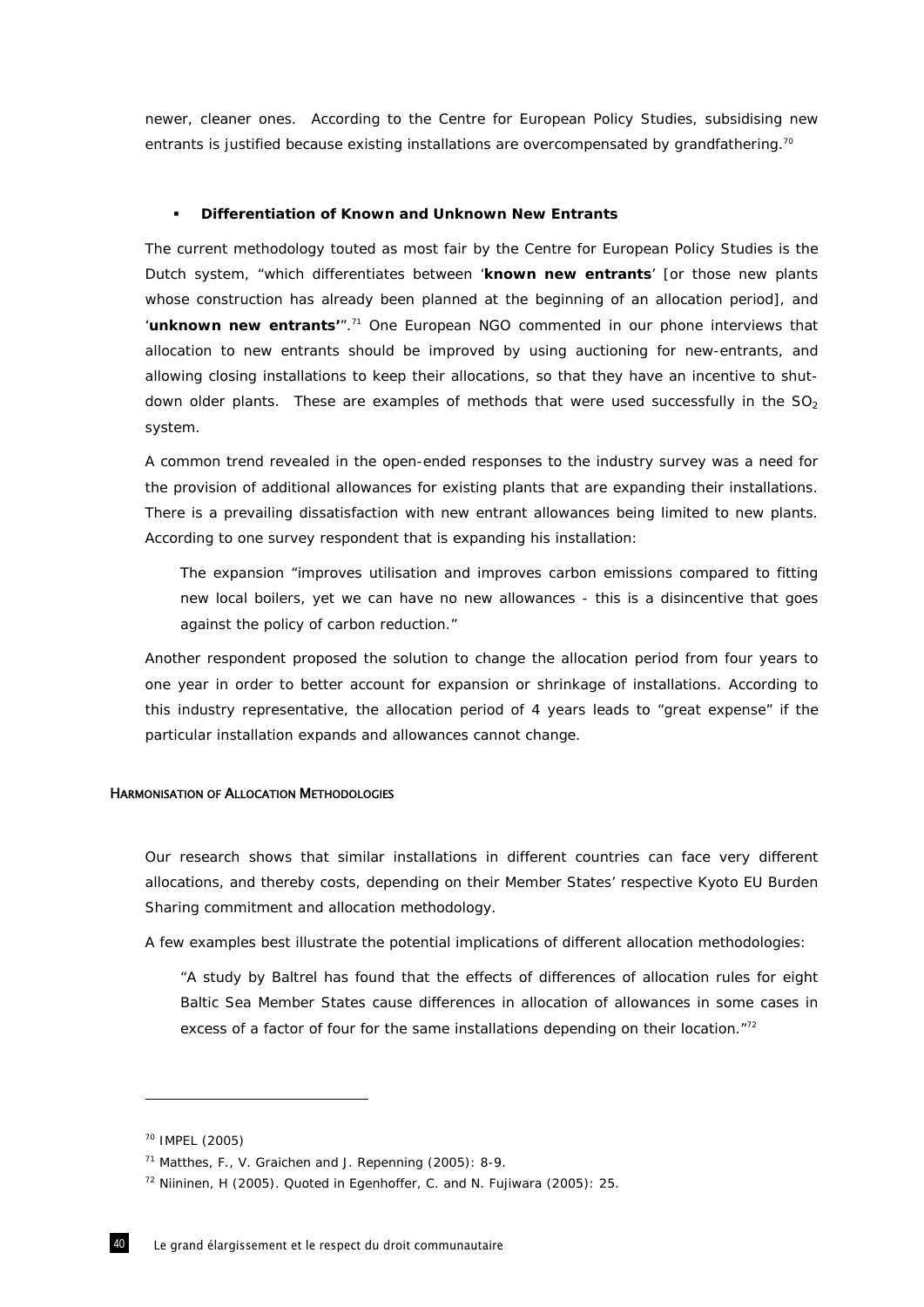*"The cost of compliance in Denmark is so high that no one will ever build a power plant in Denmark again, unless the discrepancies with the NAPs are sorted."73*

*"In some Member States they have not included small installations. In Sweden, small installations are included and this is very costly. The burden on small operators and their potential to contribute don't match. If the ETS only applied to operators > 50kT pa the small operators would still be motivated to reduce emission through pass through price increases. The extra administrative work and expenditure only diminishes their resources to conserve energy!"74*

The industry survey corroborates what these examples suggest: installations may suffer the potential for competitive disadvantages due to varying allocation methodologies across Member States (Figure 2). (34% of respondents strongly agree that this potential for competitive disadvantages exists due to varied allocation methodologies and another 44% agree.) However, respondents to our survey are, on the whole, not strongly concerned by this issue. Respondents are, on average, somewhere between "somewhat concerned" (2) and "indifferent" (3) in articulating their level of concern over competitive disadvantages arising from different allocation methodologies across Member States (mean=2.3). Large installations appear most concerned over the potential for competitive disadvantages arising from varying member state allocation methodologies (Figure 3).

# **Figure 2. Installations Agreement/Disagreement over Concern of Competitive Disadvantages Arising from Varying Allocation Methodologies**



 $73$  Non-governmental Organisation Representative from our telephone interviews

<sup>74</sup> Comment received to open-ended question in *Notre Europe's* survey of participating installations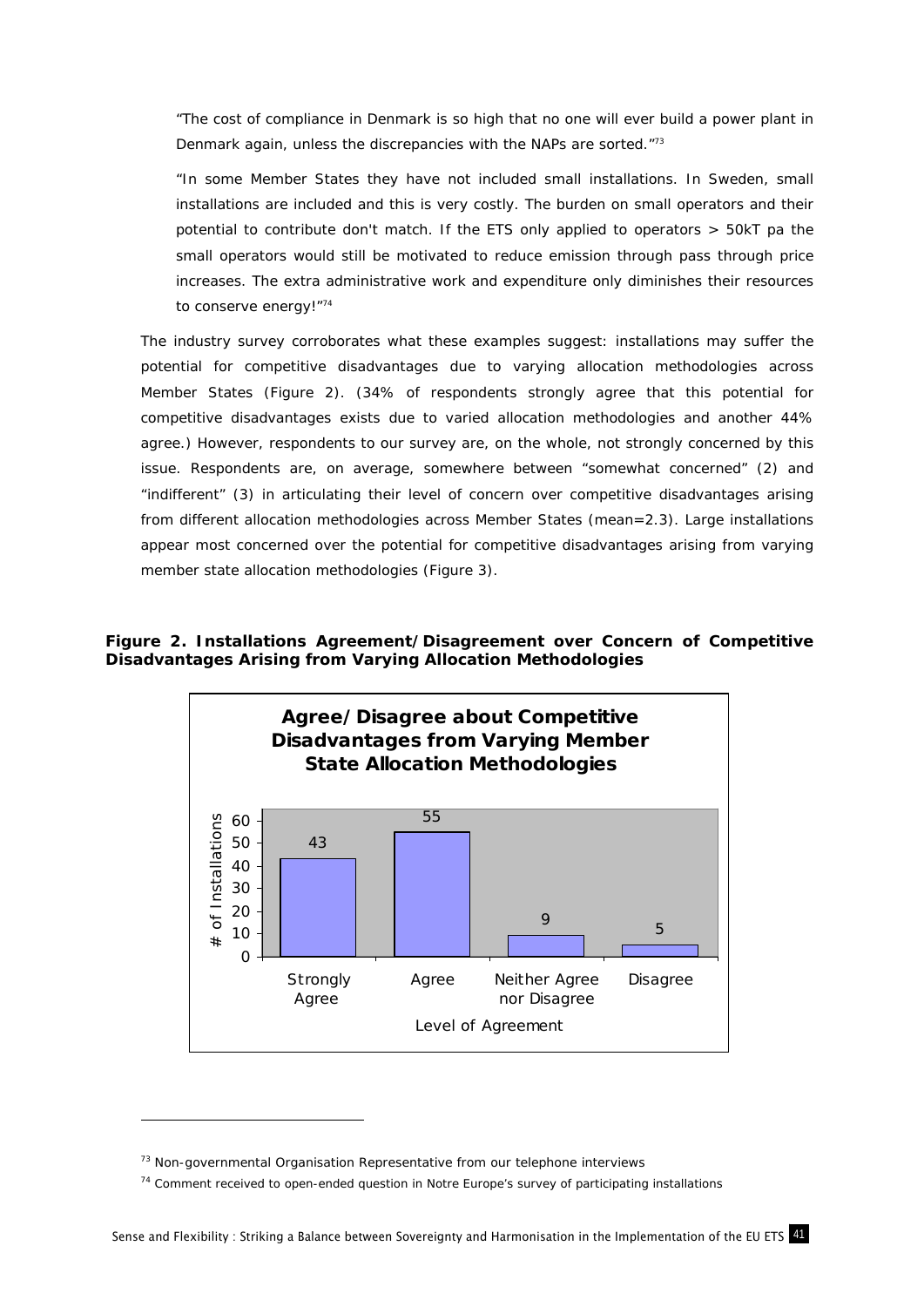**Figure 3. Level of Concern Over Competitive Disadvantages Arising from Varying Member State Allocation Methodologies, by Size** 



In line with the perception that variations in allocation methodologies may potentially lead to competitive disadvantages, survey results also showed that a slight majority of industry respondents (54%) favour the design of allocation methodologies at the EU level. Another 37% desire that allocation methodologies continue to be designed at the Member State level. Few (8%) think that it should occur on a more local level (Figure 4). Therefore, the survey does suggest a slight proclivity, on the part of industry, for greater harmonisation of allocation methodologies.





Support for greater harmonisation of allocation methodologies also emerged in comments made by installations participating in Notre Europe's survey. Industry respondents stated the desire for more consistent allocation rules across member countries, or the need for "more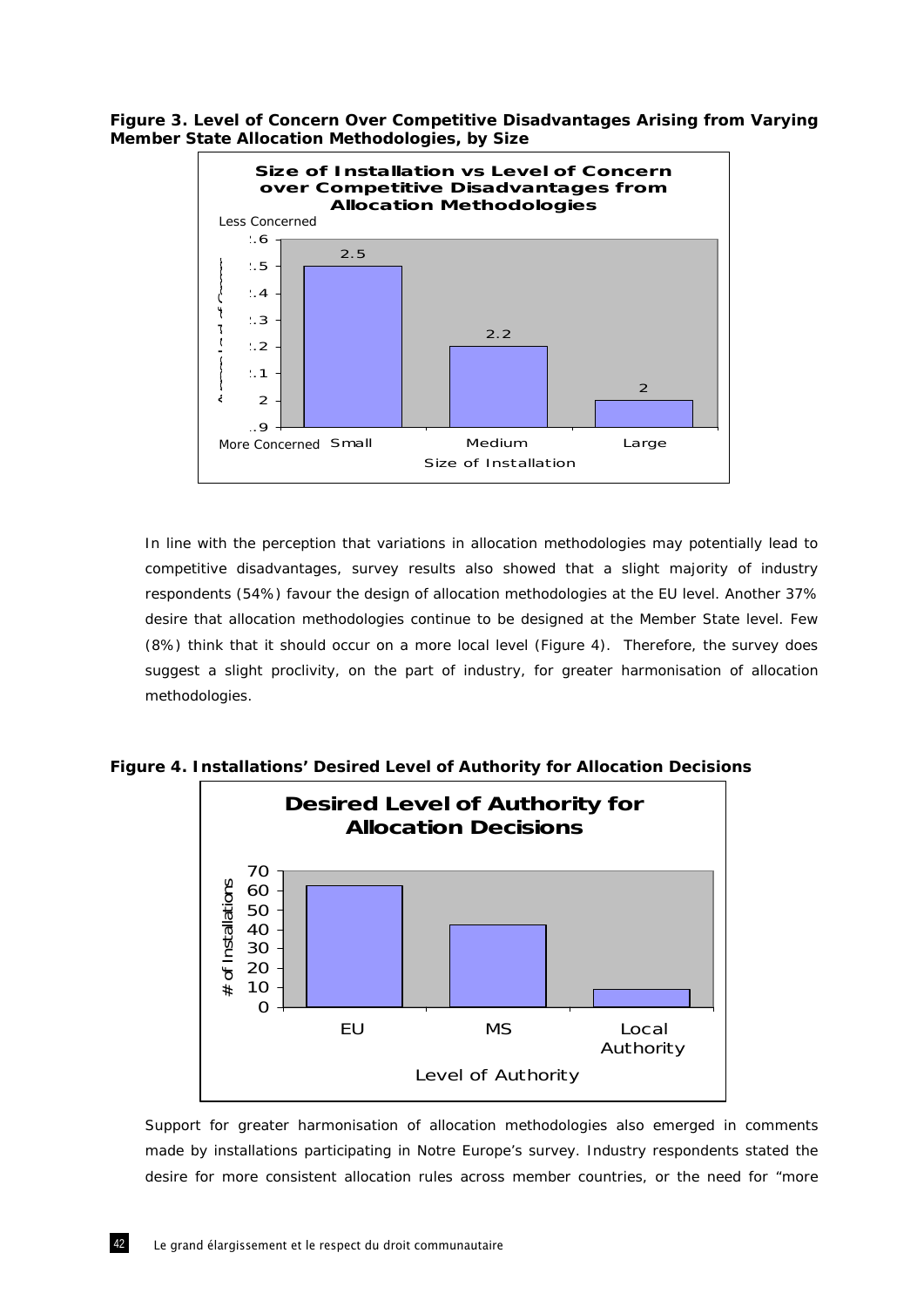harmonisation of NAPs." In contrast, however, one government respondent commented on the need for a certain degree of flexibility in the calculation methods used for allocation, in order to

*Non-harmonization of allocation methodologies creates regulatory competition between Member States or a "race to the bottom" where Member States compete to promise industries the most allowances into the future. This is a problem. Harmonization of allocation methodologies would ease this problem, however Member States do not like harmonization because it is hard to agree on how and what to harmonise. Ultimately though, this would take pressure away from Member States.* 

> -Non-governmental Organisation Representative

take into account local conditions such as "emission values/units of given fuel available in the given locality."

Two telephone interview respondents provided valuable insight into one reason that there may be such a lack of harmonisation among allocation methodologies. Because NAPs were all presented to the EU Commission at different times, the Commission did not have a chance to evaluate the NAPs against each other and sort

through the discrepancies. Furthermore, while the Directive mandates that NAPs conform to eleven separate criterion, these respondents feel that many of the Member States did not heed them when laying out their allocation methodologies. These discrepancies, according to these respondents, suggest that the Commission should make allocation methodologies more harmonised so that situations like the one in Denmark are avoided.

Most respondents contacted during the phone interview process expressed the perception that flexibility is key to the EU ETS, but many also believe that various aspects of allocation methodologies should be more harmonised or, at least, standardised. These areas include:

- Definition of combustion installation
- **Sectors included in the programme**
- New entrants and closure rules (discussed further below)

One respondent likened the discrepancies between NAPs to the difficulty in reaching consensus on how to achieve a particular, shared goal among a large group of participants. This difficulty accurately reflects the problem facing the harmonisation question and highlights the dilemma over whether or not these separate means to the same end are efficient and fair or require more standardisation.

## 3.1.2. CONCLUSIONS

Overall, allocation appears to be perhaps the biggest concern of EU ETS administrators and participants, and thus deserves considerable attention as the scheme progresses into subsequent phases. As allocation methodologies govern the distribution of assets that are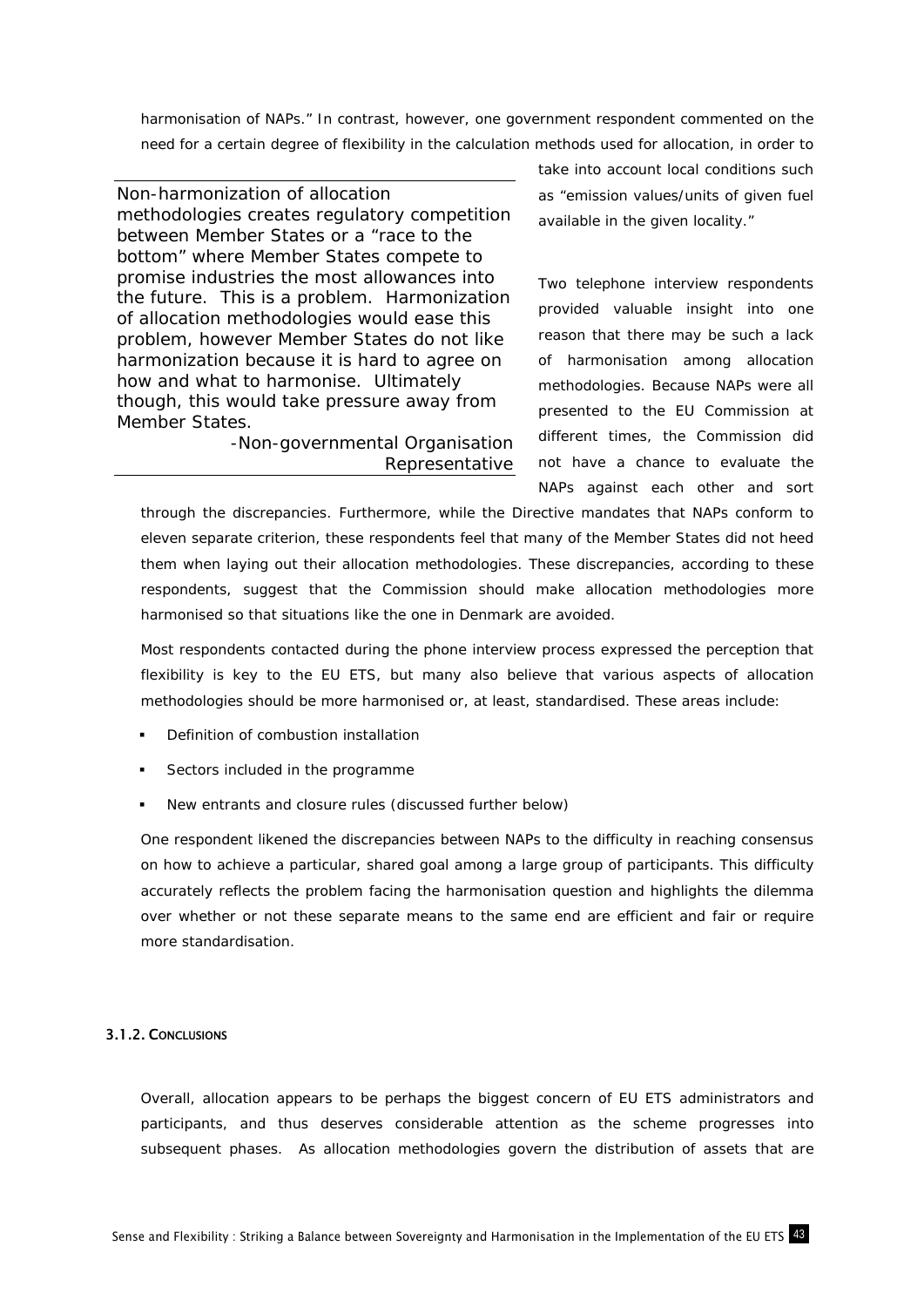worth billions of euros, it is understandable that this programme area is the source of much debate and contention.

While allocations may currently be less stringent than critics would like, Phase I is functioning primarily as a test-phase for the EU ETS and thus we believe that concerns over proper methodologies and resultant fair allocations are more critical than the overall level of allowances for Phase I. While acknowledging that tighter caps will be crucial in achieving overall environmental effectiveness in Phases II and III, these caps will certainly be easier to implement if a fair, transparent, and adequately standardised allocation methodology is in place.

As an initial allocation methodology, grandfathering helped reduce the costs of complying with the EU ETS and thus reduced the negative impacts the EU ETS may have on industries that compete in internationally competitive markets.75

While auctioning and benchmarking offer theoretically appealing alternatives to grandfathering, they are not universally acceptable to the EU ETS' stakeholders at this time. The debate over allocation methodologies remains intense and we do not feel adequately positioned to draw conclusive determinations over how it should best proceed. Perhaps as more countries experiment with auctioning during upcoming phases, its practicability will be better understood. Similarly, we are undecided as to the feasibility of EU-wide benchmarks—while these may be beneficial to companies performing near the best of their class; concerns over how EU-wide benchmarks could be measured and validated leave us unable to champion this methodology at the current time.

Nevertheless, benchmarking could ultimately be an attractive alternative to grandfathering—if questions of data collection and validation could be resolved, benchmarking could be a solution acceptable to both administrators and companies. Benchmarking is particularly attractive because it rewards best performers and encourages others to strive for the same level of technological innovation. Benchmarking based on best available technology, in sectors where this is appropriate, could eliminate the need for standardised data across Member States.

Greater harmonisation of allocation methodologies appears important in order to squelch competitive disadvantages arising among installations operating in different Member States. Most notably, a harmonised definition of combustion installations seems nearly universally favoured across Member States and installations. Fortunately, this recommendation already exists in the form of Commission guidance for Phase II. Additionally, standardisation of new entrant and closure rules is highly favoured. Overall, we believe that creating more standardised allocation methodologies that translate to greater transparency and fairness at the Member State level would be beneficial to both installations and administrators of the EU ETS.

<sup>75</sup> Reinaud, J. (2005)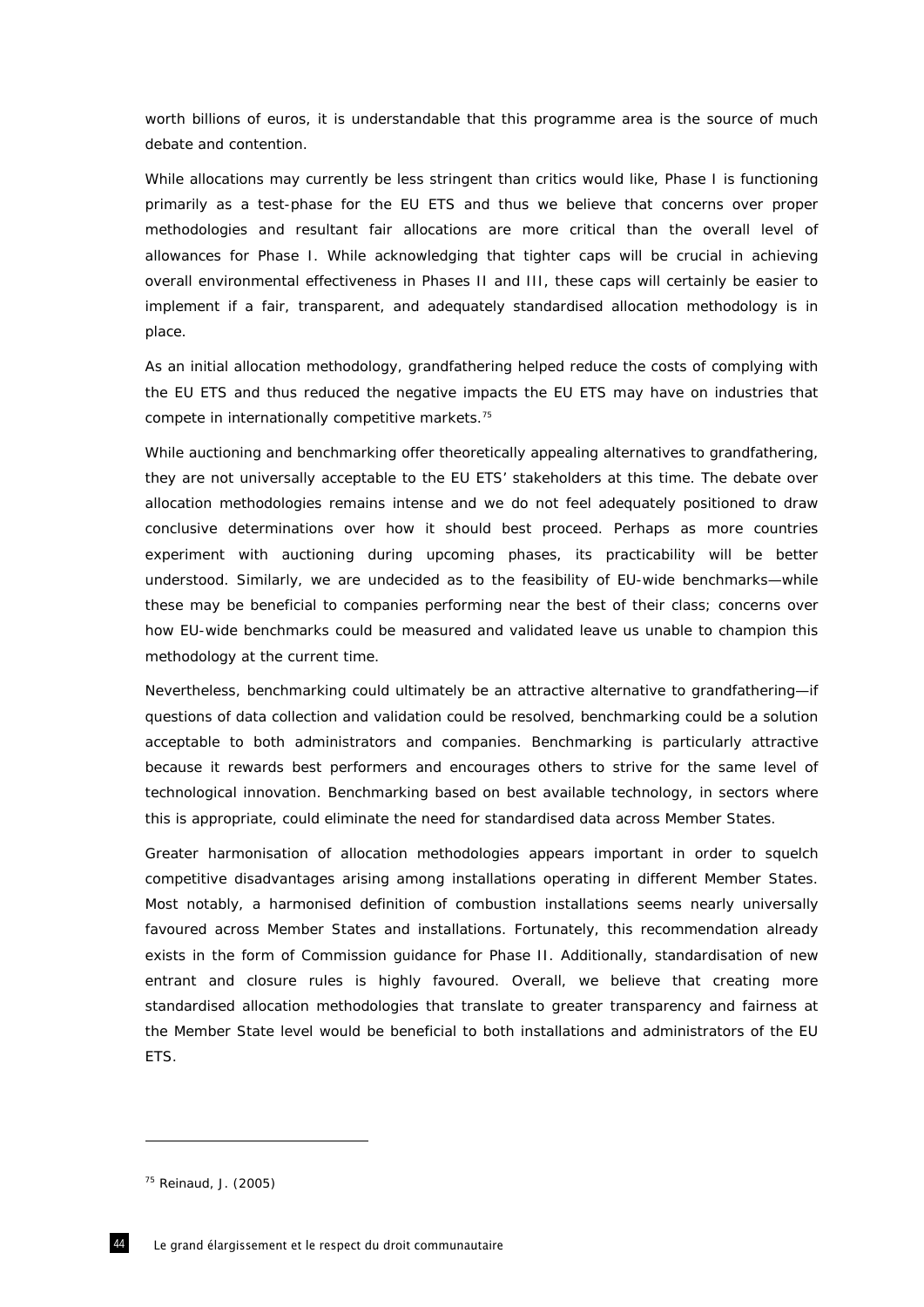A final element of allocation that appeared repeatedly in our survey responses but does not seem to be widely addressed by the current literature is the possibility of allowing additional allowances for expanding installations, or lengthening the allocation period so as to better allow for expansion plans. This suggests an area for further inquiry.

Overall, we have found that the performance of allocation across the EU could be improved (see Table 1). A major concern arises from discrepancies among Member State allocation methodologies, creating the potential for competitive advantages and windfall profits. Allocation "caps" are expected to decrease in Phase II, but the process for establishing these could benefit from greater transparency. And while varying methodologies give rise to distributional issues but do not undermine the scheme's effectiveness, an over-reliance on grandfathering as an allocation methodology may decrease the ETS' efficiency in delivering emissions reductions.

# **Table 1. Evaluation of Allocation based on Key Criteria**<sup>76</sup>

|                               | <b>Effectiveness</b> | Efficiency | Transparency | Consistency |
|-------------------------------|----------------------|------------|--------------|-------------|
| <b>Allocation Amounts</b>     |                      |            |              |             |
| Allocation Methodologies      |                      |            |              |             |
| <b>Rules for New Entrants</b> |                      |            |              |             |
| Rules for Closure             |                      |            |              |             |

### 3.1.3. RECOMMENDATIONS

-

### **Allocation Amounts**

• Member States should provide a clear demonstration that the quantity allocated to the trading sector will be sufficient to meet the country's Burden Sharing Agreement Kyoto target, taking into account reductions from non-trading sectors and planned use of CDM and/or JI credits.

 $76$  We have used a green check to indicate good performance as measured against a particular criterion, a yellow dash to indicate mediocre performance or inconclusive evidence on the level of performance, and a red 'X' to indicate poor performance.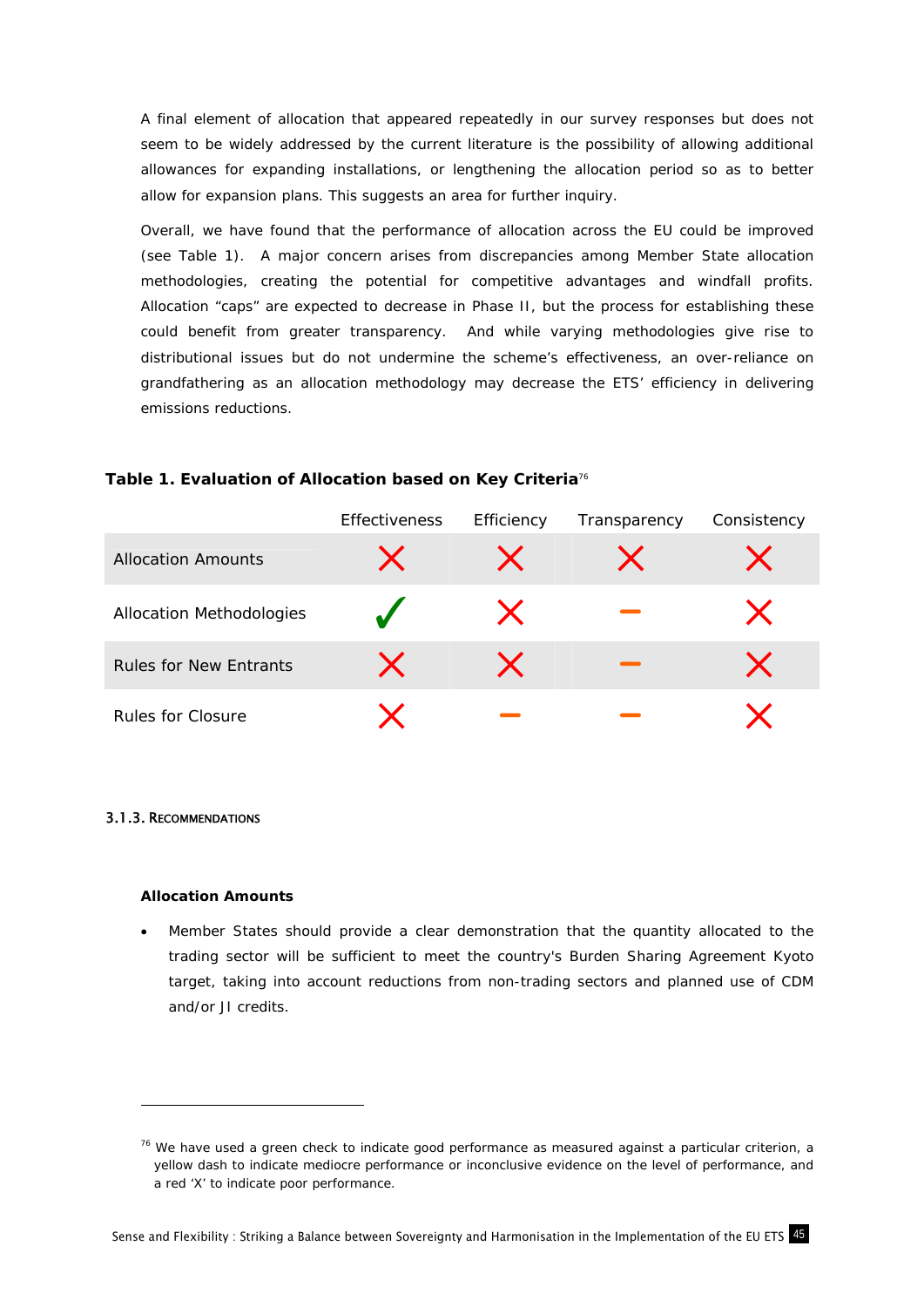• The EU should move towards common policies regarding Greenhouse Gas emissions reductions in non-trading sectors.

## **Methodologies**

- The EU ETS should increase the use of benchmarking. Through consultation with industry and national governments, sector-specific, EU-wide performance benchmarks should be established where feasible.
- The EC should encourage Member States to use auctioning to the full extent allowed (10%) for Phase II by establishing guidance for how auctions should be conducted.77

# **New Entrant Reserves**

- The EU should study the implications of establishing allocation provisions for those installations experiencing growth versus limiting reserves exclusively for new entrants.
- Allocation methodologies should be uniform for both new entrants and existing installations, so as to avoid providing an incentive for extending the life of aging, inefficient plants.
- The approach for identifying and allocating allowances to new entrants should be harmonised across the EU.<sup>78</sup>

# **Closure Rules**

- Closure rules should also be standardised at the EU level to allow for consistency across Member States.
- We concur with others' recommendations<sup>79</sup> that the Commission should establish an EUwide closure provision that allows operators of closed plants be able to retain their remaining allowances within that Phase only, in order to encourage older, more inefficient plants to close sooner.

<sup>77</sup> Egenhoffer, C. and N. Fujiwara (2005)

<sup>78</sup> IMPEL (2005)

<sup>79</sup> World Wildlife Fund (2005)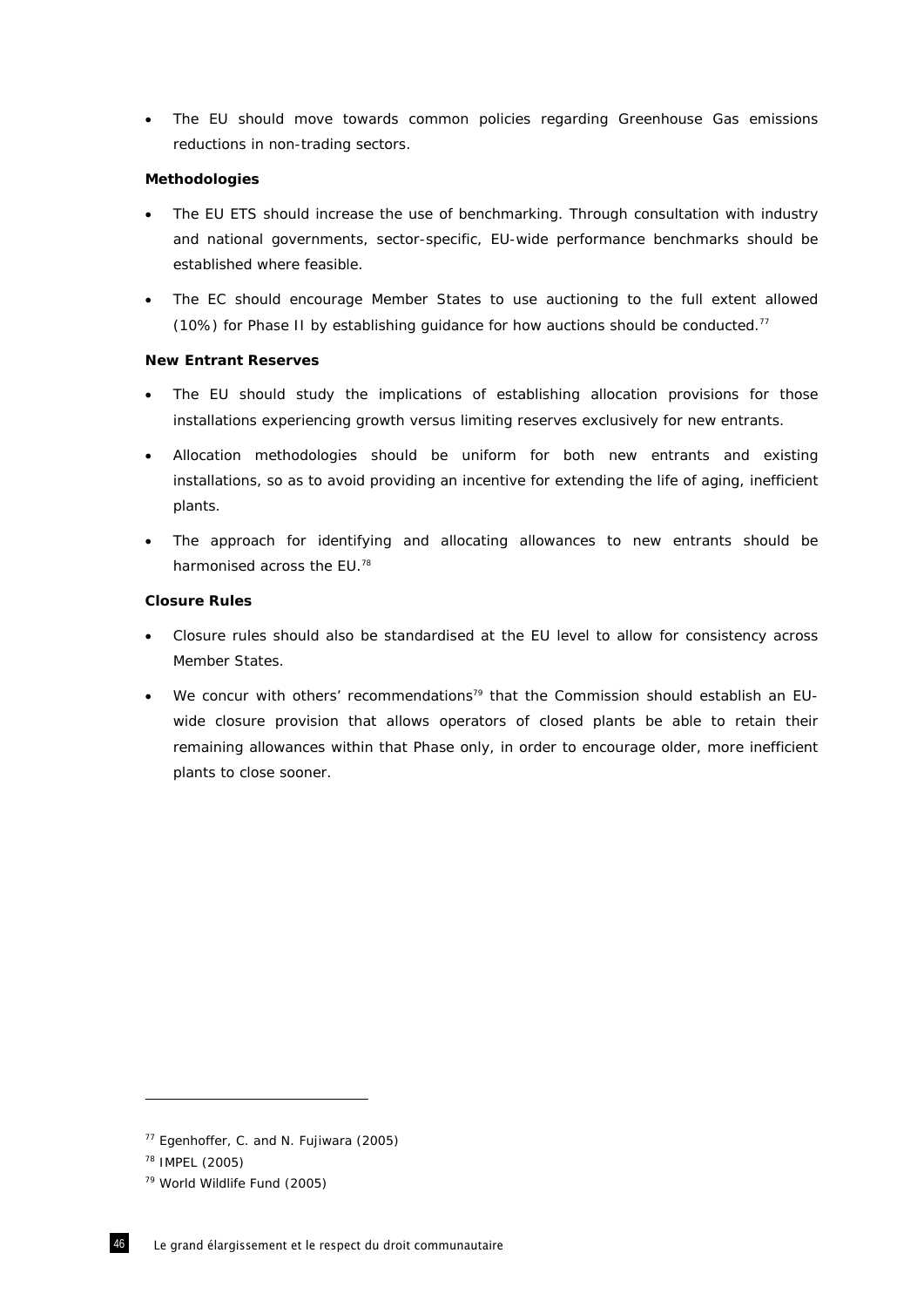## 3.2. MONITORING AND REPORTING

Monitoring and Reporting *(M&R)* is an important part of any emissions trading scheme as it measures emissions and establishes credibility in the trading market.<sup>80</sup> Overall, our findings suggest that Member States' M&R practices vary widely. These variations affect installations covered under the scheme differently, depending mainly upon their size. Ultimately, a lack of uniformity in M&R throughout the EU will lead to uneven reporting standards that can undermine the scheme's integrity.

In light of these differences, our research has identified three areas of concern regarding the application of the European Commission's current Monitoring and Reporting Guidelines, which may be critical for the scheme's effectiveness:

- 1. Ensuring that M&R processes are both accurate and cost-effective;
- 2. Balancing the need for consistency and flexibility in M&R; and
- 3. Establishing simple M&R guidelines.

### 3.2.1. FINDINGS

### ENSURING ACCURACY AND COST EFFECTIVENESS

The EU ETS utilises an emissions calculation methodology to identify an installation's emissions. This is in contrast to the *continuous emissions monitoring system (CEMS)* used in the US Acid Rain Program. CEMS is an automated system that reports a facility's  $SO_2$ emissions in real time to the EPA. The accuracy, consistency, reliability, and transparency of CEMS have been a cornerstone for the development of the  $SO<sub>2</sub>$  emissions trading market. Here, confidence in the accuracy of emissions measurements provides stability for the market but also ensures that all facilities measure their emissions in the same way, thus preventing competitive disadvantages that could arise from an inconsistent accounting of emissions.

Initial discussions concerning the design of the EU ETS settled on using a calculation-based methodology as opposed to a direct measurement system for several reasons. First, calculating  $CO<sub>2</sub>$  emissions from fuel use data was considered to be accurate and reliable, whereas direct measurement systems for  $CO<sub>2</sub>$  were, at the time, problematic and thus unreliable.<sup>81</sup> Furthermore, the cost of direct measurement systems was burdensome and prohibitive for small installations.<sup>82</sup> As such, EU ETS designers adopted the calculation

<sup>80</sup> EPA (2003)

<sup>81</sup> Center for Clean Air Policy (1999)

 $82$  Ibid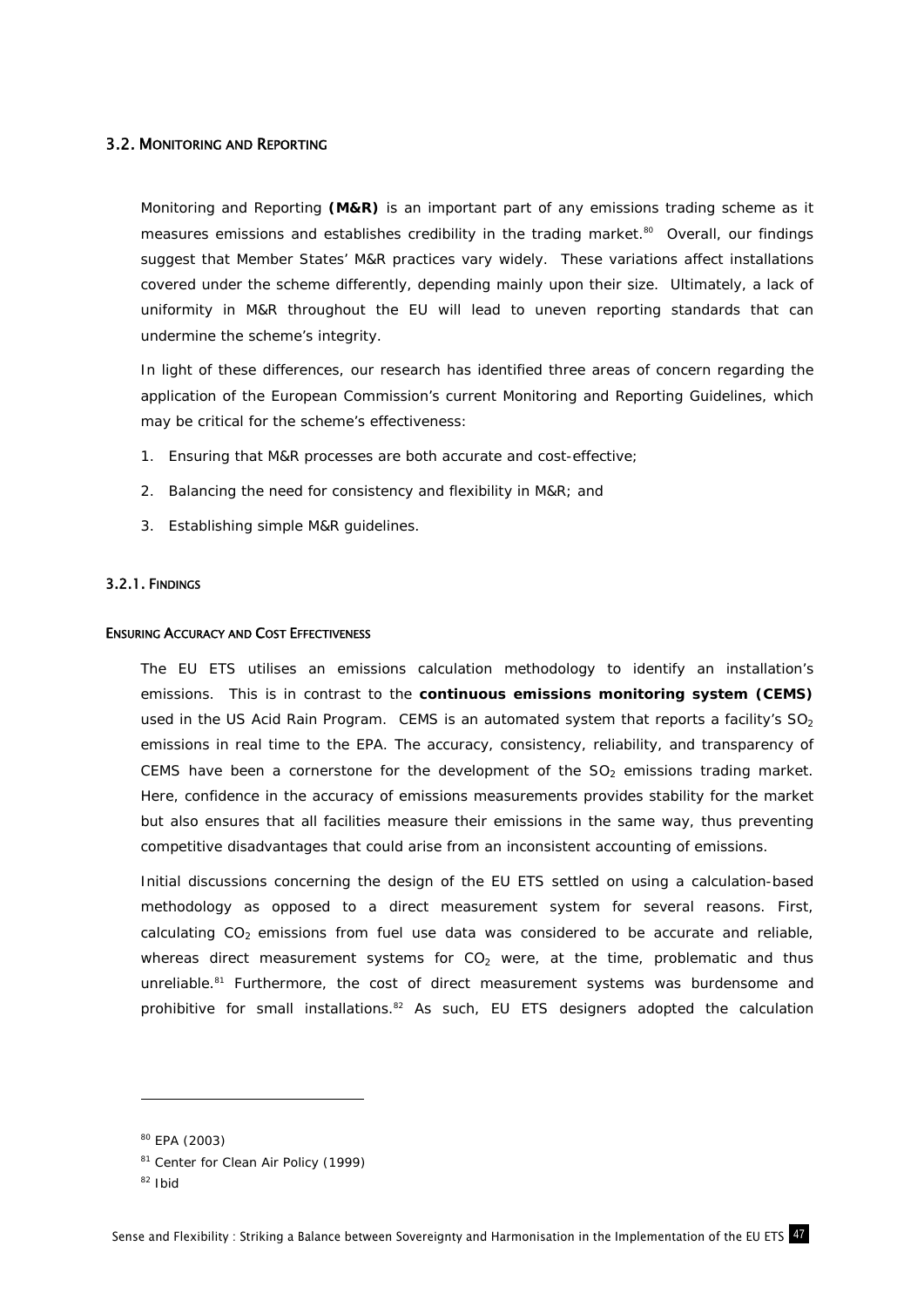methodology as the cheaper and more reliable option when compared to direct measurement of CO<sub>2</sub> emissions.

The survey suggests that about 75% of industry representatives find the emissions calculation method to be fairly accurate (Figure 5). Yet, in recent consultations, EU stakeholders expressed a desire for a better balance between accuracy and cost-effectiveness in monitoring and reporting.<sup>83</sup> Specifically, the cost-effectiveness of the M&R guidelines was considered poor by a stakeholder survey conducted by the EU Commission.<sup>84</sup> The *Notre Europe* survey of participating installations also showed that 63% of industry representatives believe that the M&R process is excessively time-consuming (Figure 6). In particular, the sixteen large installations that responded to our survey reported that the time that they spend on M&R is on average "somewhat excessive" (Figure 7).



**Figure 5: Perceived Accuracy of Emissions Calculation Methodology** 

<sup>83</sup> DG ENV (2005)

<sup>84</sup> Ibid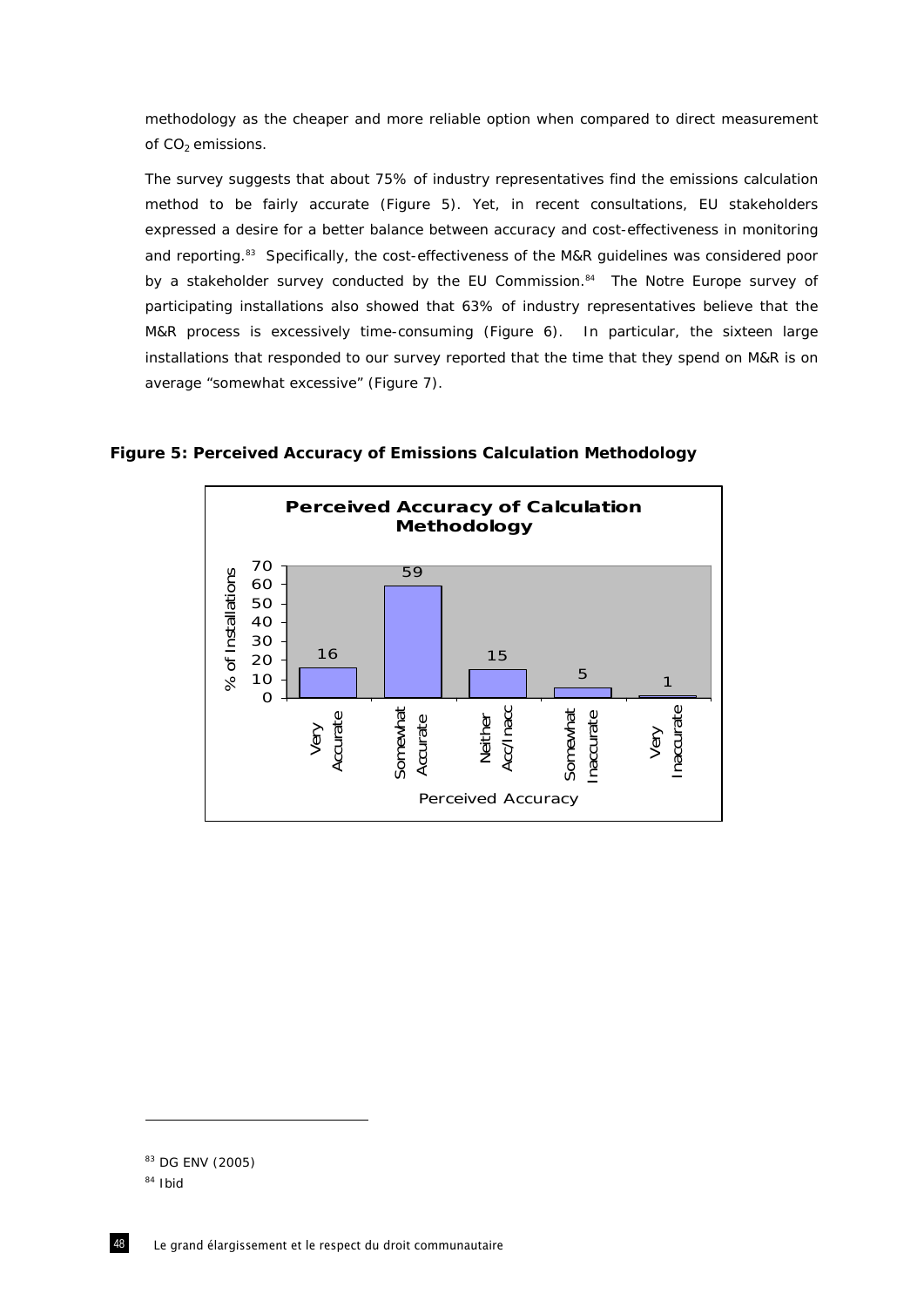**Figure 6. Excessiveness/Sufficiency of Time Invested by Installations in M&R** 



**Figure 7. Sufficiency/Excessiveness of Time Invested in M&R, by Installation Size** 



#### BALANCING CONSISTENCY AND FLEXIBILITY

As mentioned above, one of the key issues related to M&R is finding the appropriate balance between consistency and flexibility. Emissions trading systems, in general, require a monitoring and reporting protocol that is consistent across the participating population. However, because a range of sectors are covered under the scheme, guidelines must be flexible enough to be applicable to the multitude of installations covered under the scheme. M&R rules must also find this balance in how they apply to installations of different sizes, and also in how they apply from one Member State to another.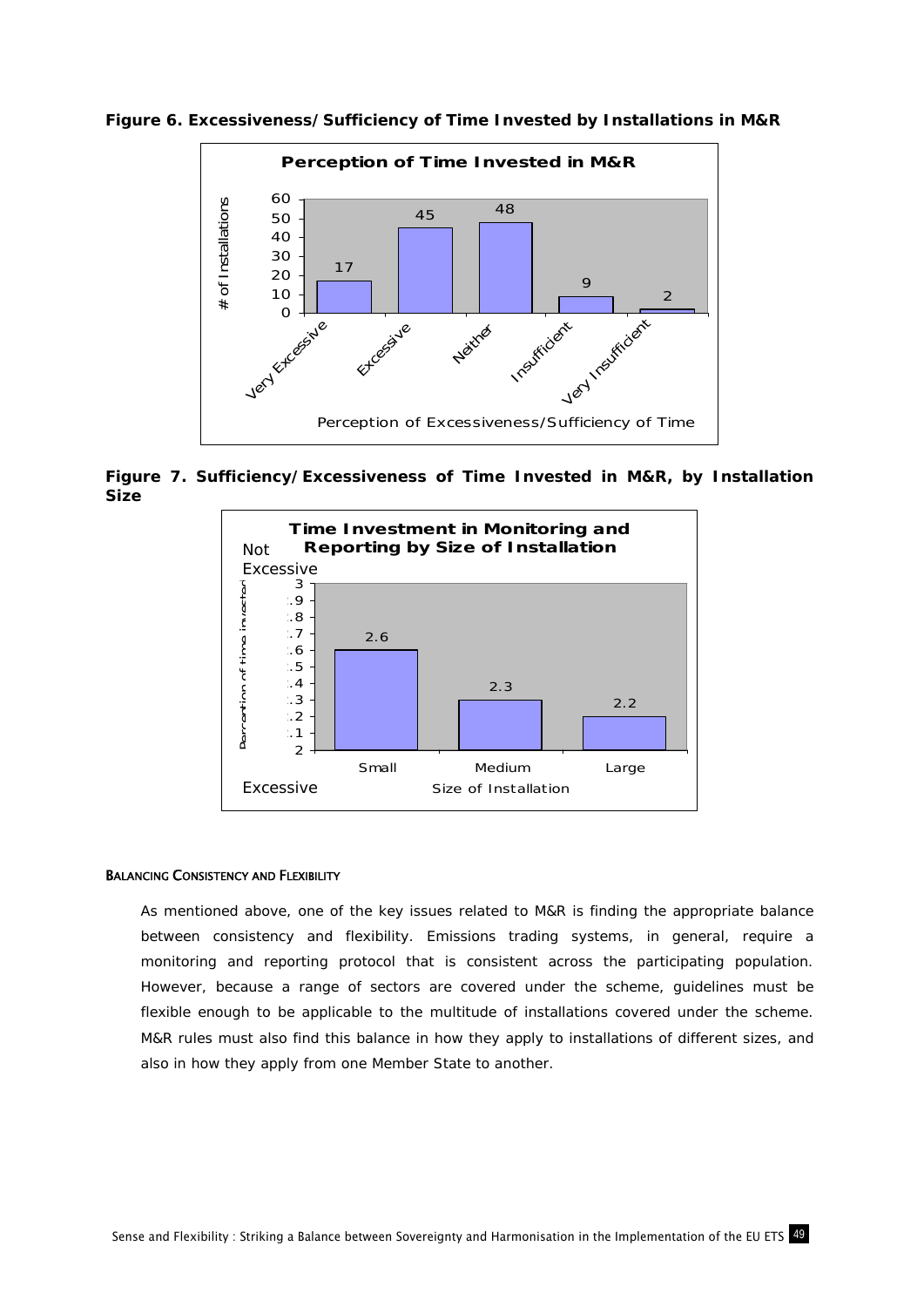The EU ETS attempts to find a balance for installations of different sizes through a tiered approach. Classifying installations into one of three tiers enables the scheme to differentiate between small, medium and large facilities. Installations adopt different emission factors depending on their tier levels. Thus, according to their size, the EU ETS requires a different

*The M&R guidelines are seen as too complex because they have been written for regulators. Ultimately, they need to be more accurate and detailed. Specifically, they need to be written for industries and better explain how they should be applied. They need to be more prescriptive, easier and clear in how installations should conduct calculations and measure their emissions. Basically, and manual is needed rather than guidelines.*  -Non-governmental Organisation

level of accuracy and specificity in monitoring and reporting. The purpose of this is to establish monitoring requirements that are not overly stringent for small installations and thus to avoid compliance burdens that are out of proportion for the scale of the installation covered. $85$  Further, the tiered approach attempts to minimise the costs of M&R on smaller firms that have less capacity to undertake such work.

Another key consideration in flexibility of M&R is the relative independence accorded to each Member State to determine the specific requirements for monitoring and reporting. While the EU Directive provides guidelines and attempts to be prescriptive, Member States require some flexibility in order to adapt the EU ETS to their respective administrative structures. However, in attempting to achieve this flexibility, we have found that the M&R guidelines, as applied in the EU ETS' inaugural year, have allowed Member States to place different burdens on the same types of facilities. This can cause competitive distortions between similar firms operating in different countries.

Representative

In practice, the current M&R guidelines allow Member States to adopt different approaches to M&R, which result in difficulties for the system. Many of our interviewees and the respondents to *Notre Europe's* survey expressed concern that Member States implement the M&R guidelines to varying degrees of stringency, which ultimately undermines the market by benefit certain firms at the expense of others. This concern has been highlighted in our telephone interviews wherein a majority of respondents preferred a greater degree of harmonisation in M&R across the EU. EU stakeholder consultations<sup>86</sup> also identified that, in spite of the current reporting format being satisfactory for most stakeholders, there is a need for a uniform reporting format throughout the EU. This matter was suggested in the IMPEL study as well.<sup>87</sup> In terms of industry preferences, the results of our survey of installations suggests that industry representatives are divided between a desire to have M&R rules harmonised across the EU, or left to individual Member States.

<sup>85</sup> Egenhofer, C. (2005)

<sup>86</sup> DG ENV (2005)

<sup>87</sup> IMPEL (2005)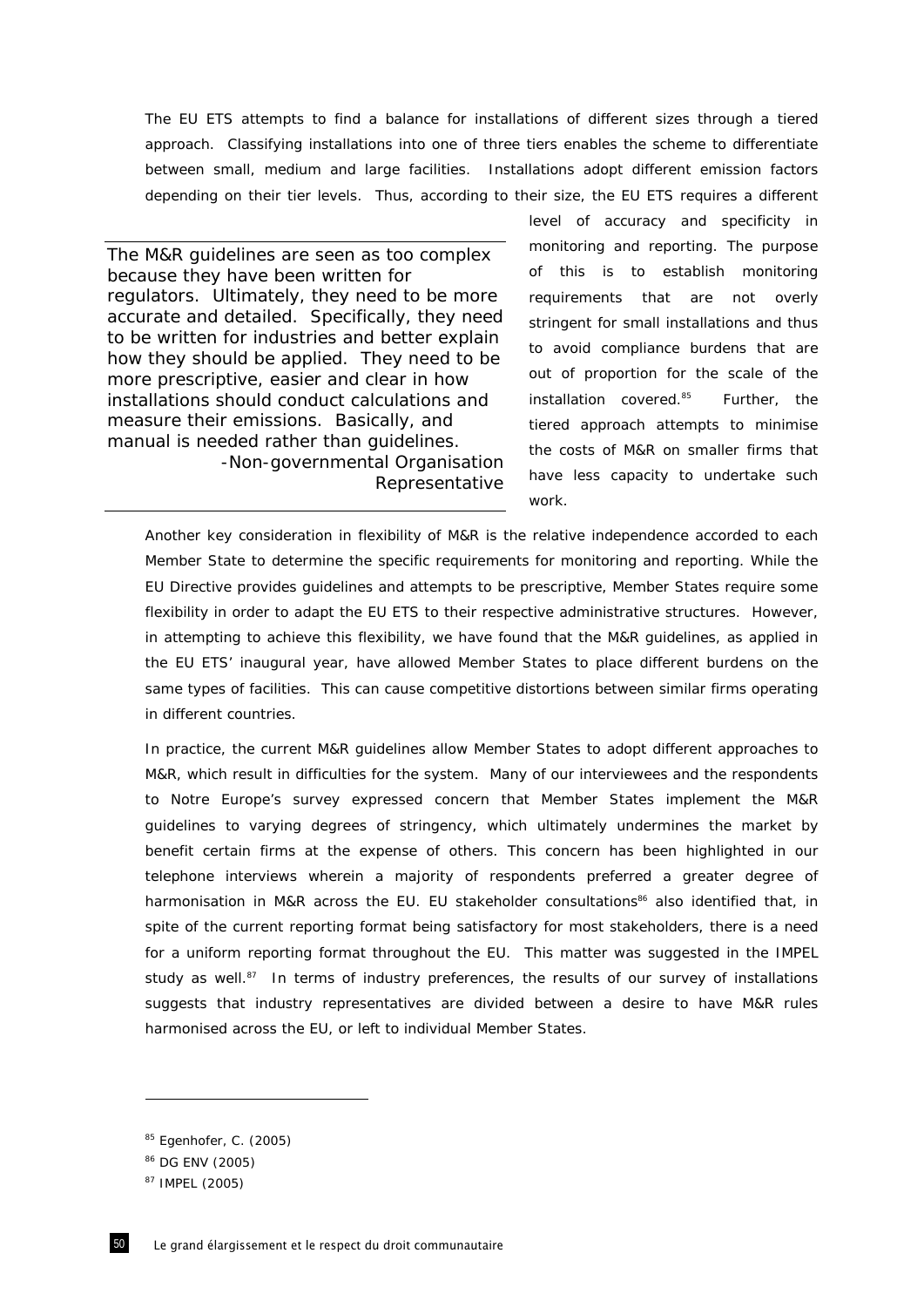The IMPEL report suggests that the European Commission develop various tools to assist Member States such as templates, frequently asked question documents, and help lines. Additionally, consultation amongst the key players, conducting surveys and using feedback to improve the system further, adopting a standardised approach to monitoring and reporting forms and providing additional explanatory guidance to the legislation are some of the other solutions that have been proposed.<sup>88</sup>

One way to attain consistency across the 25 member states is to adopt benchmarks for monitoring and reporting.<sup>89,90</sup> This will be especially useful if and when a more global emissions market emerges. To facilitate this, various standards are being developed internationally, such as the GHG Protocol by the World Resources Institute and the World Business Council on Sustainable Development,<sup>91</sup> and the Global GHG Registry by the World Economic Forum,<sup>92</sup> which could be of great use to the EU ETS.

### PROVIDING CLEAR AND SIMPLE RULES

*Notre Europe's* survey of installations suggests that most respondents found the guidelines sufficiently clear (Figure 8). This finding, however, is contradicted by a 2005 report on M&R, which found that M&R guidelines are extremely complex and that emphasis needs to be placed on making the reporting process simpler. $93$  Many of our interviewees also commented that these guidelines could be further improved to provide for greater consistency of interpretation.

88 Ibid

<sup>89</sup> Pew Center on Global Climate Change (2005)

<sup>90</sup> Egenhoffer, C. and N. Fujiwara (2005)

<sup>&</sup>lt;sup>91</sup> GHG Protocol Initiative (2006)

<sup>92</sup> World Economic Forum (2006)

<sup>93</sup> IMPEL (2005)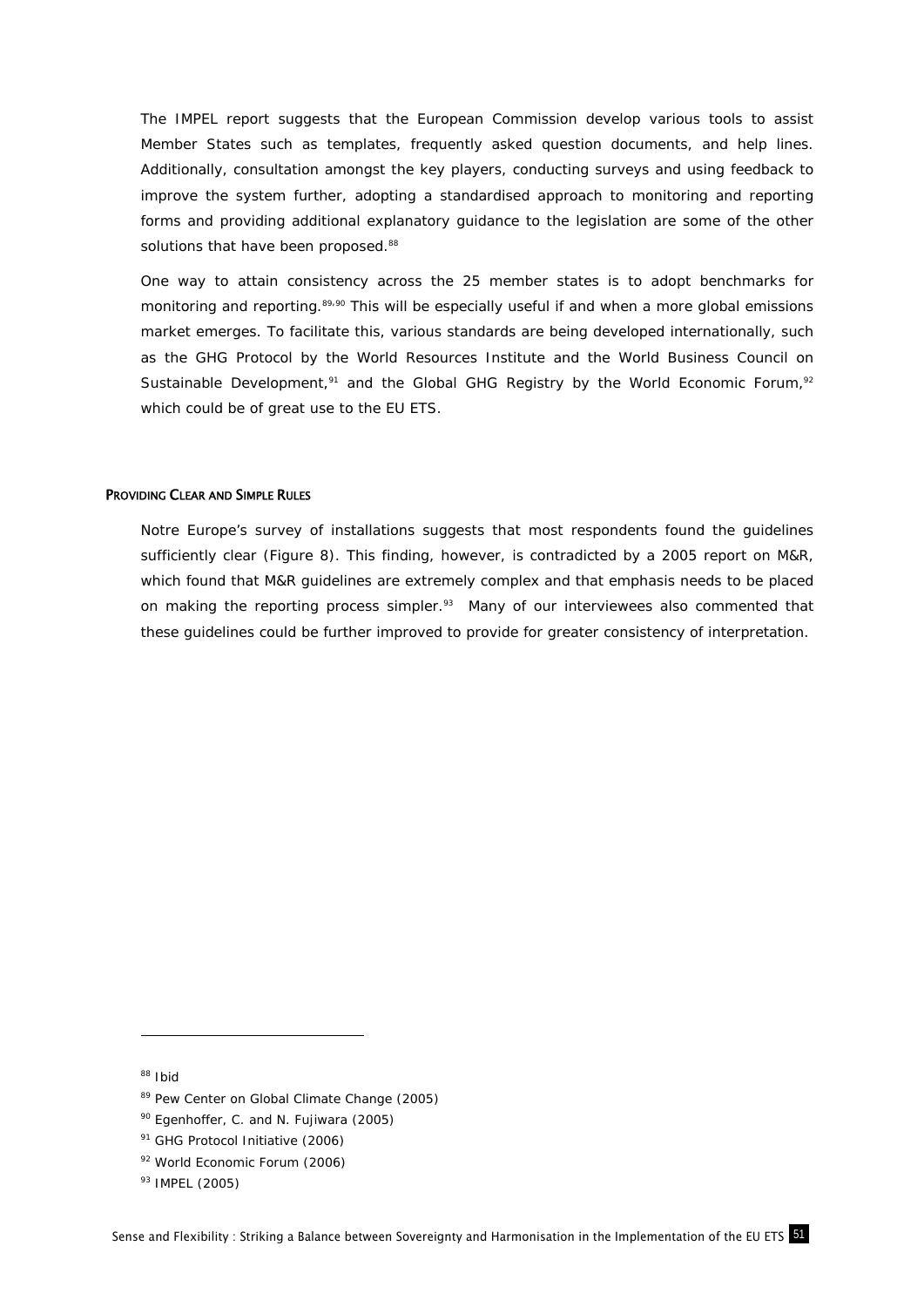

## **Figure 8. Installation's Ratings of M&R Guidelines' Clarity**

The importance of clearly articulated monitoring and reporting guidelines is further emphasised by the study conducted by McKinsey and Ecofys.94 This study highlighted that for both governments and companies, clear monitoring and reporting guidelines ranked within the top five most essential components of successful EU ETS implementation. This study further found

that the current Monitoring and Reporting guidelines are perceived to be sufficiently clear, but with the caveat that there needs to be more simplicity and flexibility.

*The EU ETS is very complex system, especially monitoring and reporting. The guidelines issued by EU commission regarding monitoring and reporting are very complex and difficult to follow. The programme was implemented very quickly (within 14 months). Thus, operators had to learn about the scheme very quickly. It is amazing that operators have managed to follow the overall scheme…this is because the government has provided enough support for operators.* 

-Member State Government Representative

## 3.2.2. CONCLUSIONS

ł

In sum, it appears that the M&R system in place for the EU ETS does provide adequate accuracy but, at least from an industry standpoint, could be improved the realms of costeffectiveness and efficiency. Having clearer and simpler guidelines with uniform rules and definitions ultimately could lower the various administrative costs associated with M&R.<sup>95</sup> Considering that these rules must apply to a multitude of processes across the thousands of installations within 25 Member States, the standard is difficult to achieve, as the experience of the EU ETS in its inaugural year has shown. Nevertheless, establishing a credible and

<sup>&</sup>lt;sup>94</sup> McKinsey & Company (2005)

<sup>95</sup> INECE Conference (2005)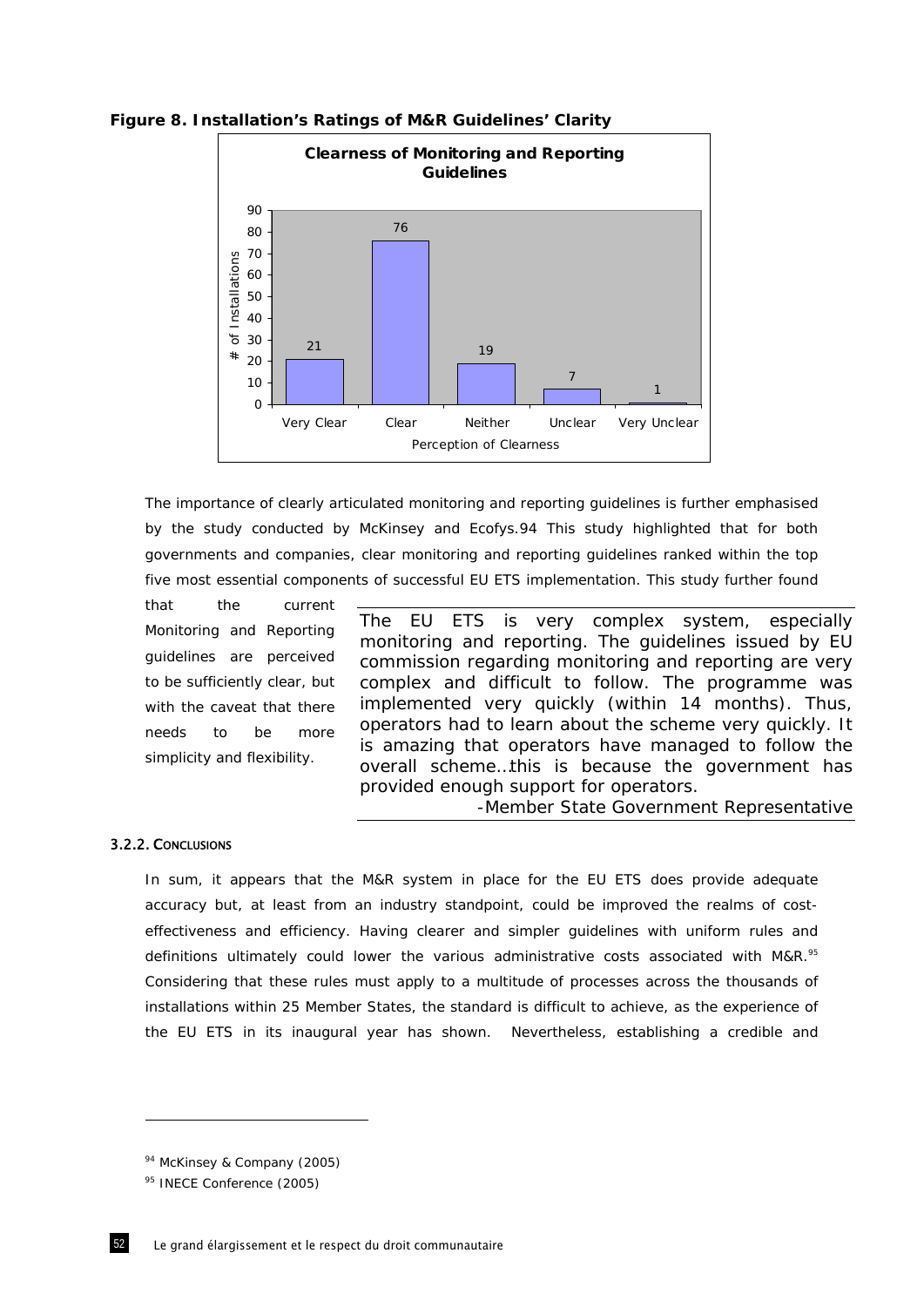consistent standard for the monitoring and reporting of emissions throughout the EU is essential for building trust in the integrity of the ETS.

Table 2 below depicts our assessment of the performance of M&R in the ETS' first year of operation. Overall, we found that the calculation method employed by the ETS effectively measures carbon dioxide emissions from covered installations. However, M&R needs to improve its efficiency and consistency, as these shortcomings, respectively, create additional costs and may result in competitive disadvantages for some firms. The transparency of the scheme is considered adequate, although installation-level emissions reports could be more widely available.

# **Table 2. Evaluation of M&R based on Key Criteria**



The problem with standardising rules is that different firms have different production processes, and their different technologies require flexibility. Therefore it is not likely that M&R can be fully harmonised across the EU. However greater precision and clarity in rules, as noted, is feasible. As the EU ETS has only been in operation for little over a year, it is premature to identify best practices in relation to monitoring and reporting. Likewise, our study did not focus on the technical aspects of M&R so we are unable to make specific recommendations for how to improve this important part of the scheme. Yet, we can offer some specific suggestions for improving the M&R guidelines.

## 3.2.3. RECOMMENDATIONS

- Make EU-level guidelines for M&R more prescriptive, thereby helping to ensure that guidelines are implemented more consistently across Member States.
- The EC should actively participate in the development of international standards for the monitoring and reporting of greenhouse gas emissions.
- The EC and Member States should automate M&R by developing emissions reporting software and utilizing other electronic means to standardise and streamline emissions reporting.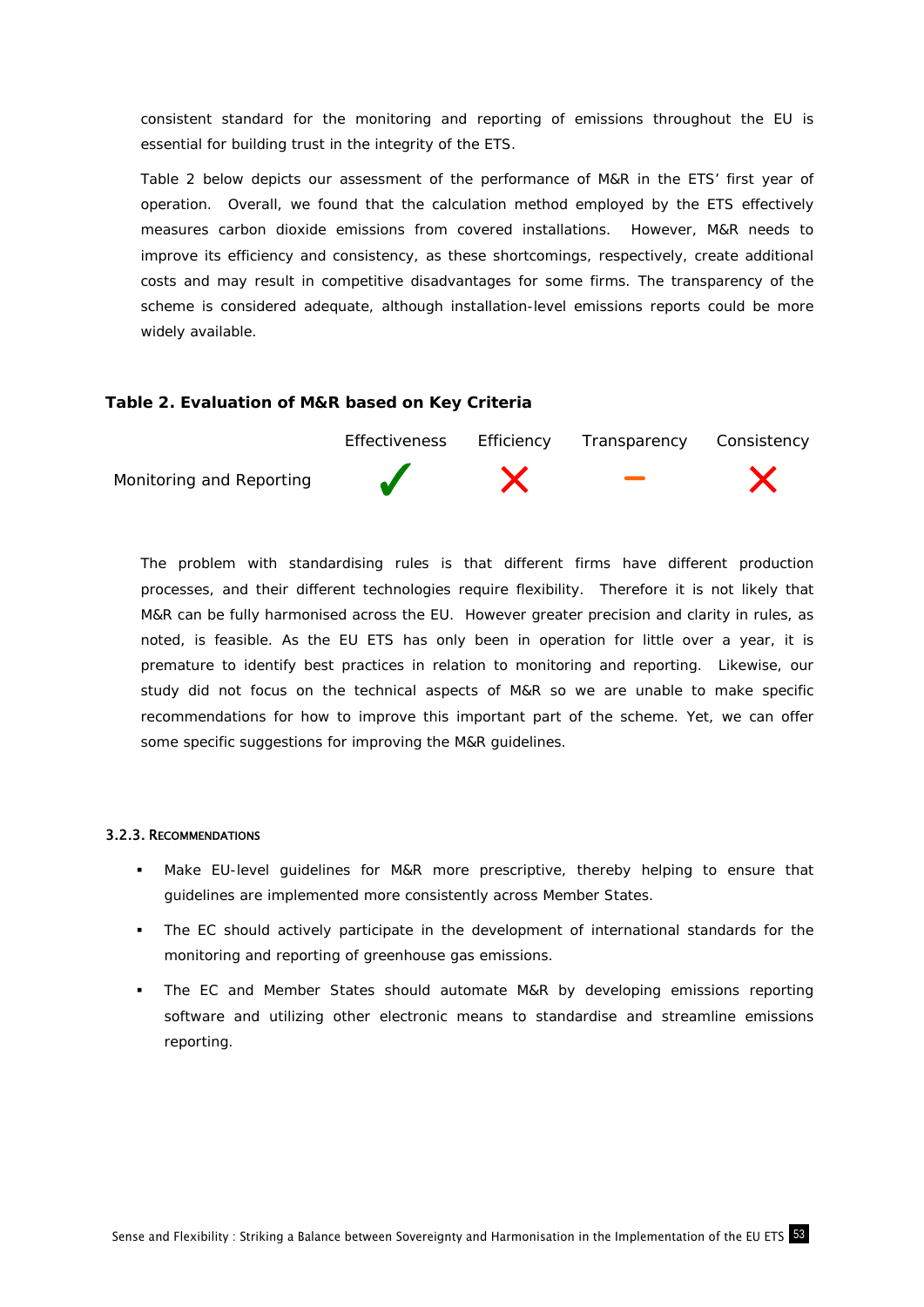## 3.3. VERIFICATION

In general, our analyses of research and survey data show that the flexibility given to each Member State in verification processes and accreditation of verifiers has led to some problems with cost-efficiency and transparency of the EU ETS. These issues can be particularly acute for companies managing installations in multiple Member States. As with M&R, for the scheme to establish credibility, it is important that standards for verification are consistently stringent throughout the EU. In this section, we examine:

- 1. Discrepancies that exist in the accreditation of verifiers and the verification of emissions reports; and
- 2. The potential for harmonising some aspects of verification.

### 3.3.1. FINDINGS

#### DISCREPANCIES IN VERIFICATION PROCESSES AND ACCREDITATION

Although every installation is required to have a third-party verifier certify their emissions reports prior to their submission to the competent authority, currently there is no standardised verification procedure at the EU level and the Directive 2003/87/EC only provides minimum guidance regarding criteria for verifiers. Member States are creating verification standards on different bases – national legislation interpreting the Directive, the International Emissions Trading Association (IETA) protocol, European Accreditation guidance, or environmental ministry standard.<sup>96</sup> We have identified two major consequences of discrepancies in the verification process: competitive disadvantages and delays in the process. Ultimately, discrepancies in the verification process may ultimately undermine the scheme's credibility and impair the functioning of the market.

#### VERIFICATION AND COMPETITIVE DISADVANTAGE

The *Notre Europe* survey of installations highlighted that respondents have concerns over the discrepancies in verification processes leading to competitive disadvantages. In particular, trans-national installations feel concerned about the potential for competitive disadvantages arising from the different accreditation procedures across the EU. This is because varied accreditation processes for each Member State could require additional time and human resources to certify verifiers. Furthermore, differently-certified verifiers vary in their required documentation from installations and the stringency of their auditing procedures. In order to

<sup>96</sup> IMPEL (2005)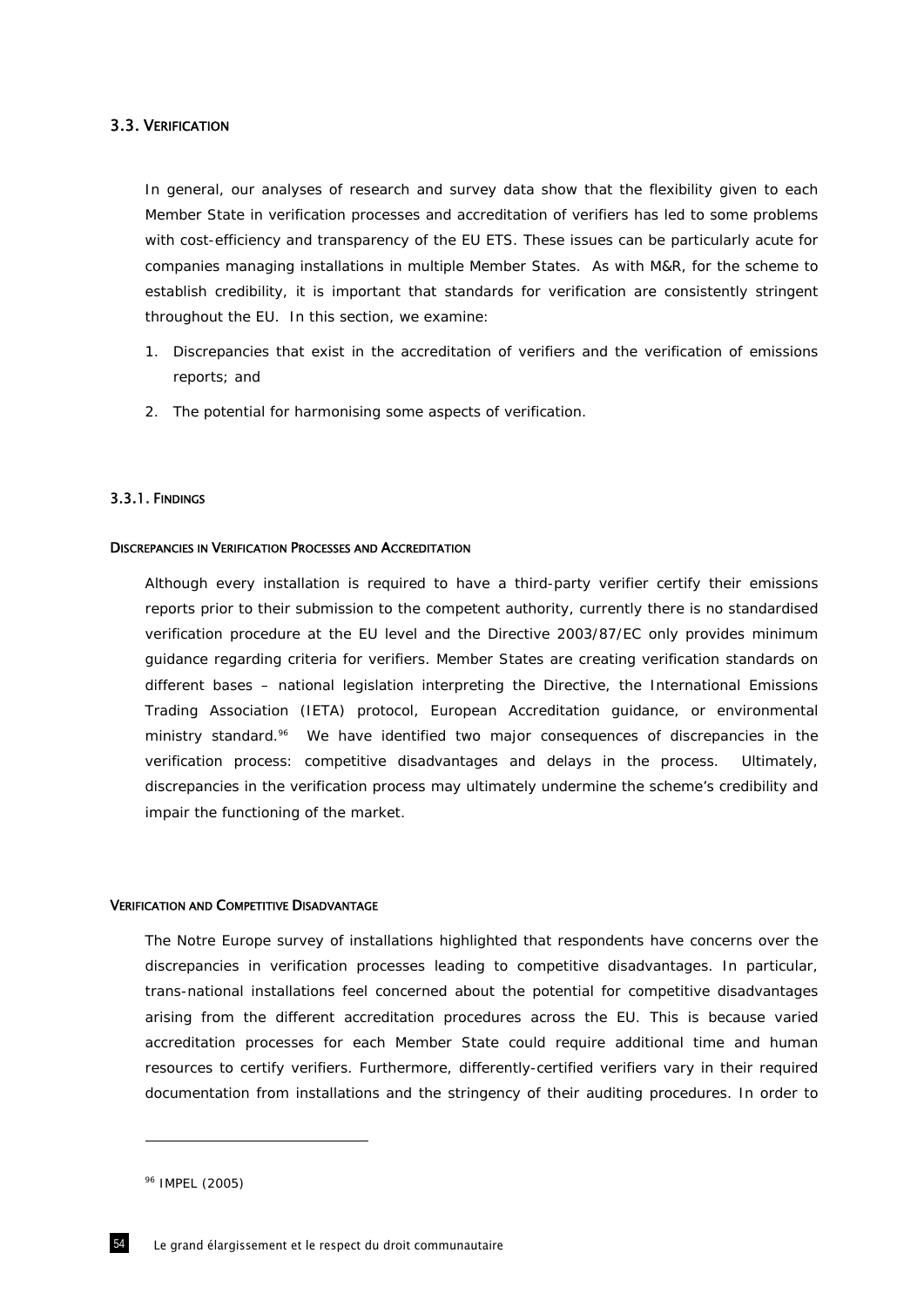comply with these divergent verification requirements, installations operating across Member States often incur additional costs.

Over 80 % of installations responding to the survey also felt that there was a potential for competitive disadvantage to participating installations arising from differences in the accreditation process. A majority of respondents from multiple Member States concurred on the potential for competitive disadvantages arising from divergent verification processes, including:

- 65% in the U.K,
- 50% in the Netherlands, and
- 56% of installations in both Sweden and Belgium.

On the other hand, there appears to be less concern from Denmark (33%) and Germany (40%).

## **DELAYS IN THE VERIFICATION PROCESS**

The lack of standardisation in the verification process also contributes to delays in the process. According to the survey of installations, one-fourth of installations operating in multiple Member States are experiencing delays in the verification process. The majority of these delays are being experienced by larger installations—41% of responding large installations report experiencing delays in the verification process (Figure 8).





Assuming that the time and human resources needed to complete the paperwork for verification are the major components contributing to verification costs, one telephone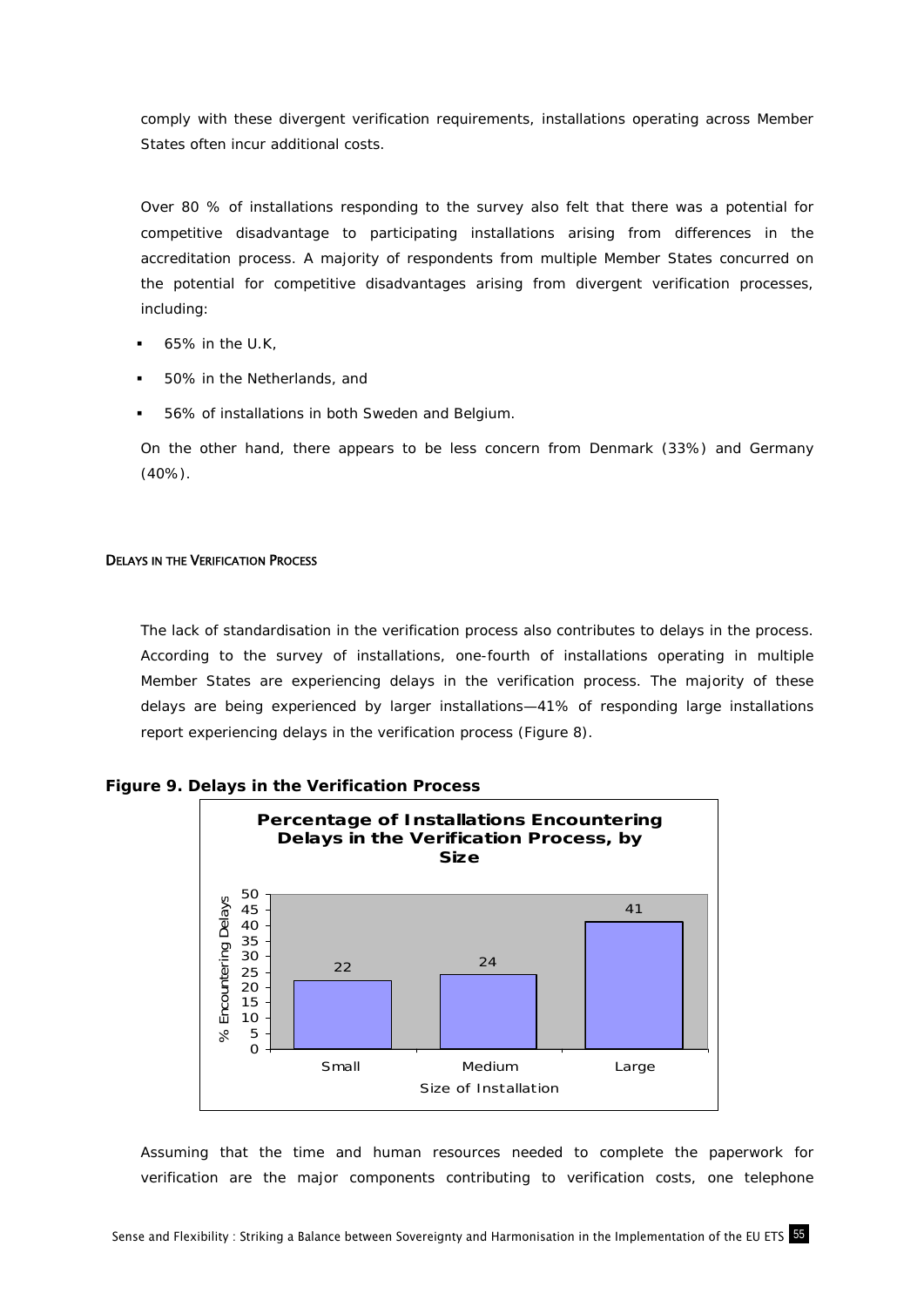interviewee suggested that improving the training of verifiers, simplifying guidance documents, and providing more information on the internet would help improve verification. Furthermore, another respondent stated that access to verifiers may be difficult based on the time to review each individual site in the future.

According to another telephone interview respondent, compliance with verification procedures is imposing burdens on some sectors such as Paper and Pulp and Cement and Lime, as they feel they have a disadvantage because of their relatively small scale. The official also mentioned that compliance procedures need more harmonisation in general. Yet another official emphasised that more harmonisation is needed in verification in order to avoid the overall complexity of compliance with the EU ETS. Furthermore, the official mentioned that small installations are facing disadvantages in meeting verification requirements since it requires a great amount of paperwork, making administrative costs burdensome.

Several experts on the EU ETS that we interviewed also stated that the accreditation of verifiers is an area where there is great need for common rules. For instance, one respondent reported that poor verification procedures in some Member States might pose a problem for including new sectors in the future.

#### POTENTIAL FOR HARMONISATION

While some national guidelines are being developed that may help address these issues, our research indicates that many stakeholders would welcome more guidance and harmonisation of verification procedures and mutual recognition of accreditation of verifying agencies across the EU.<sup>97</sup>

In order to create a more fluid and transparent trading system, several harmonised verification systems at the EU level have been discussed:

- The Eco-Management and Audit Scheme (EMAS) is a voluntary programme that relies on an external and independent verification process.<sup>98</sup> This is designed to be a system that can be adopted by companies to ensure environmental performance in accomplishing EU legislative goals.
- The European Co-operation for Accreditation's Guidance for Recognition of Verification Bodies under EU ETS Directive provides some degree of harmonisation. Many Member States are looking to use this document as the basis for setting up an accreditation scheme for verification bodies.<sup>99</sup>

<sup>97</sup> Ibid

<sup>98</sup> European Commission (2006)

<sup>99</sup> Egenhoffer, C. and N. Fujiwara (2005)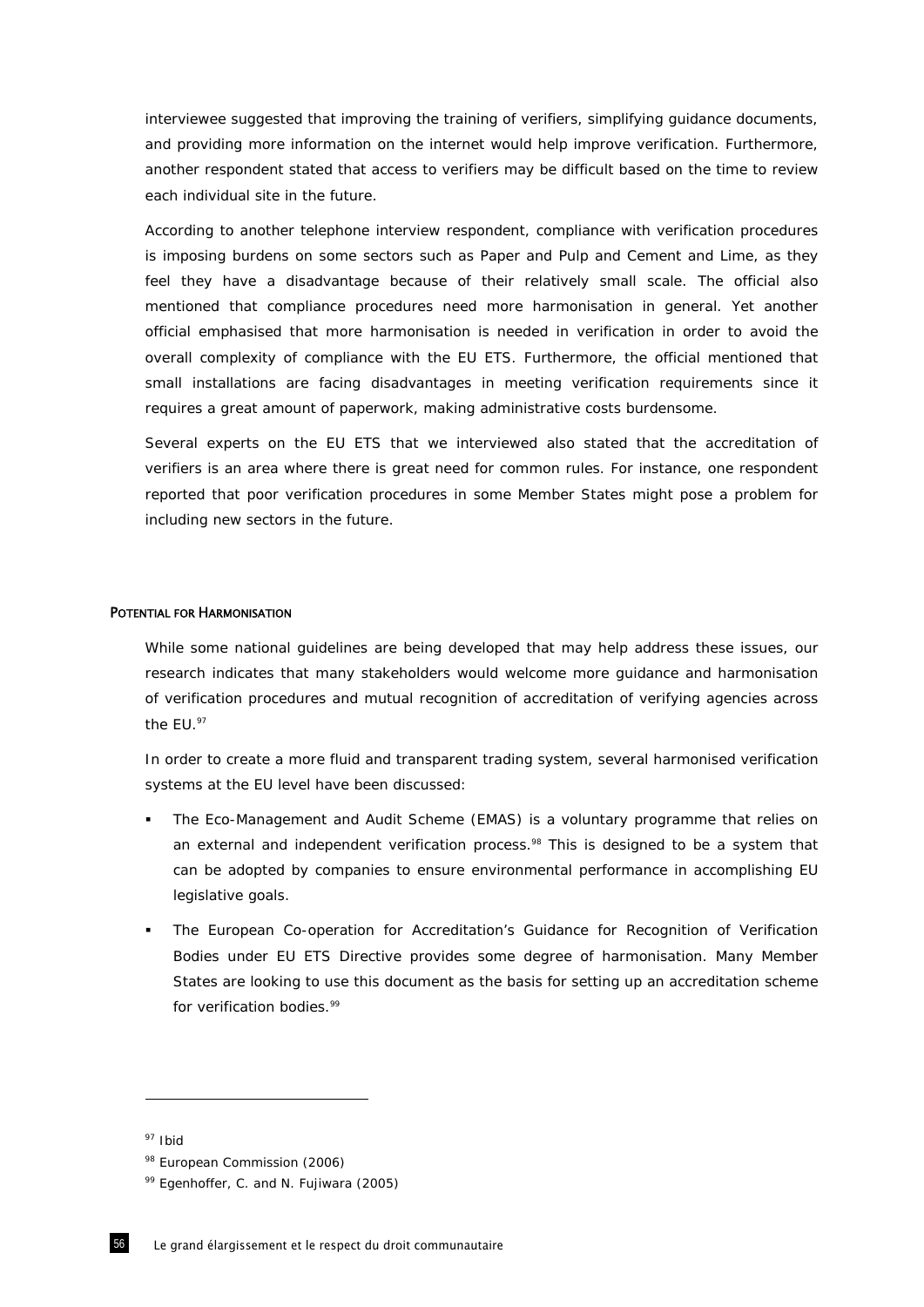The association of European Accreditation Bodies has attempted to create the basis for mutual recognition between some Member States. However, this has so far failed due to the inclusion of non-essential additional requirements by most Member States.<sup>100</sup>

Although harmonisation of verification processes has clearly been a concern for the EU ETS, the *Notre Europe* survey found that most installations (58.9%) prefer that the accreditation of verifiers occur on a Member State level. Only 19.6% of installations would like accreditation to

be done at the EU level; an equal percentage, however, would like for accreditation to occur at a more local level than the Member State level. This result suggests a tendency on the part of installations towards keeping verification at the current level of harmonisation.

*Currently, there are no common accreditation rules. This is an area where there is great need for common rules.*  -Non-governmental Organisation Representative

In general, most of governmental officials we interviewed stated that it is too early to define appropriate verification processes since the emissions reports were just submitted in March 2006. For instance, one official responded that the rules governing the accreditation of verifiers are set by the national government and a large number of countries have yet to accredit verifiers.

## 3.3.2. CONCLUSIONS

Verification is vital to the success of the EU ETS as it is the primary mechanism to ensure compliance with the scheme. To this end, it is necessary for emissions reports to be verified with the same degree of stringency from one Member State to another. Failure to establish uniform standards for verification will lead to credibility concerns that will have the effect of undermining the scheme's integrity.

Two issues that stand out as needing immediate solutions are: 1. Agreeing on a standard verification procedure and, 2. Agreeing on how verifiers are to be accredited. Our telephone interviews showed near consensus on these issues. While *Notre Europe*'s survey confirmed that harmonisation of rules for verification and the accreditation of verifiers at the EU level are not universally desirable, accreditation bodies in all Member States could at least establish similar rules for accreditation to reduce transaction costs. In particular, more harmonisation is needed in order to mitigate the competitive disadvantages that trans-national installations are facing. This issue is crucial since it will directly impact the competitiveness of EU companies compared with non-EU companies.

In this respect, agencies, such as IMPEL, are contributing to the harmonisation of verification procedures by evaluating the verification reports.<sup>101</sup> The International Emissions Trading

 $100$  Ibid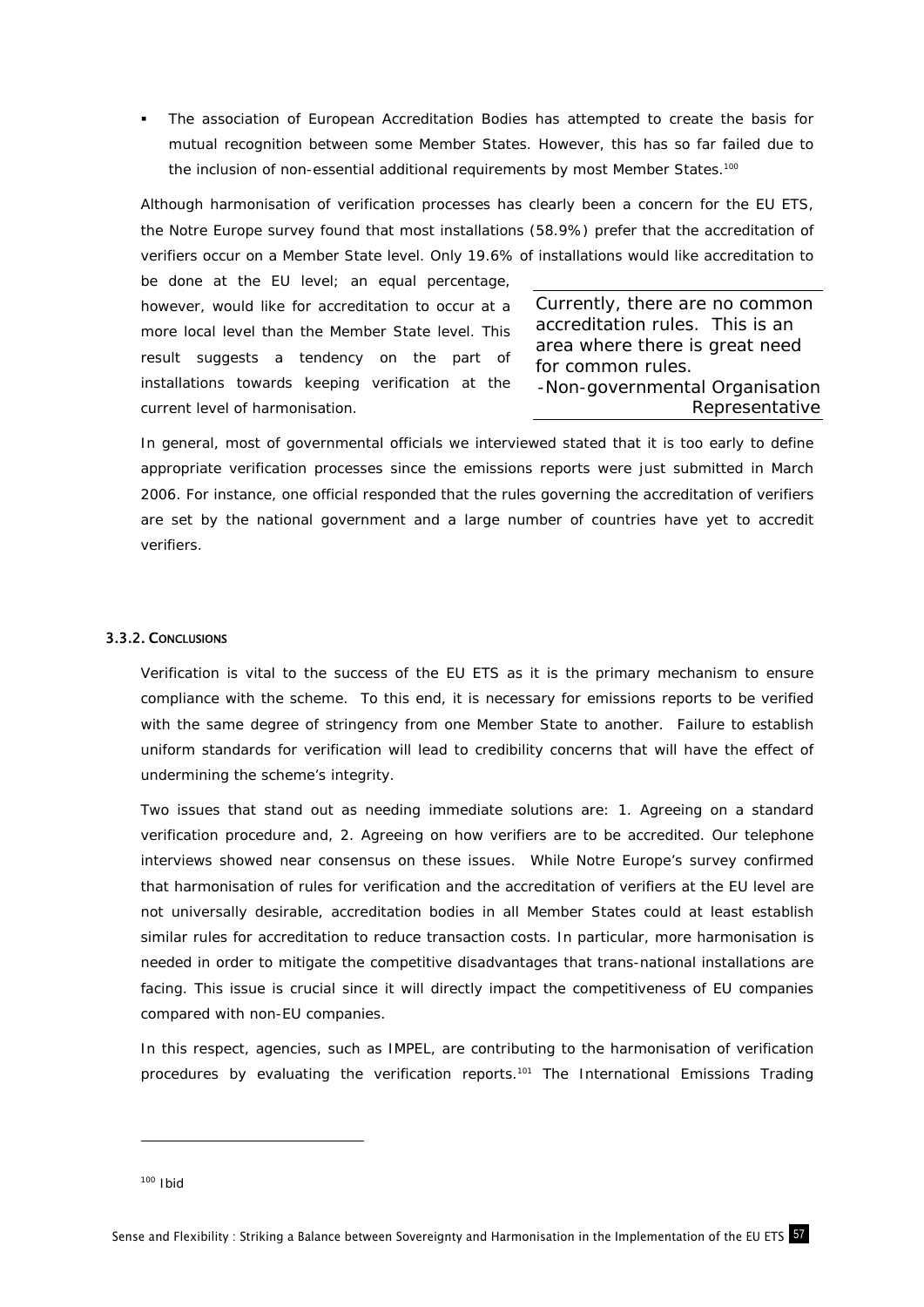Association (IETA) also has developed a Verification Protocol for the EU ETS to facilitate the uniform, transparent, and cost effective verification of emissions reports under the EU ETS.<sup>102</sup> This protocol's purpose is to enable verification methods to be standardised as much as possible, so that emissions report verification carried out by different verifiers will produce comparable results.<sup>103</sup> Another way to ensure that facility-level emissions reports are held to the same objective standards throughout the EU is through more automatisation in the process of verification.<sup>104</sup> This could be achieved by greater reliance on information technology.<sup>105</sup> In addition, regulatory oversight control measures – in the form of spot audits – could provide the impetus to compel compliance and otherwise ensure that minimum standards are being upheld throughout the EU.

It is too early to assess the efficiency and effectiveness of verification in the ETS. However, our assessment has found that there is room for improvement in the transparency and consistency of the ETS' verification process (see Table 3).

# **Table 3. Evaluation of Verification based on Key Criteria**



## 3.3.3. RECOMMENDATIONS

- The EU should standardise protocol for the accreditation of verifiers, requiring common standards for verifiers operating throughout the EU.
- Member States should solicit industry commentary on their experiences with the verification process and use this feedback to improve the process.
- The EC should conduct spot audits of verified emissions reports, with an eye towards ensuring that M&R and Verification meets minimum standards throughout the EU.

<sup>101</sup> IMPEL (2005)

<sup>102</sup> International Emission Trading Association (2005)

 $103$  Ibid

<sup>104</sup> McMahon, M. (2005)

 $105$  Ibid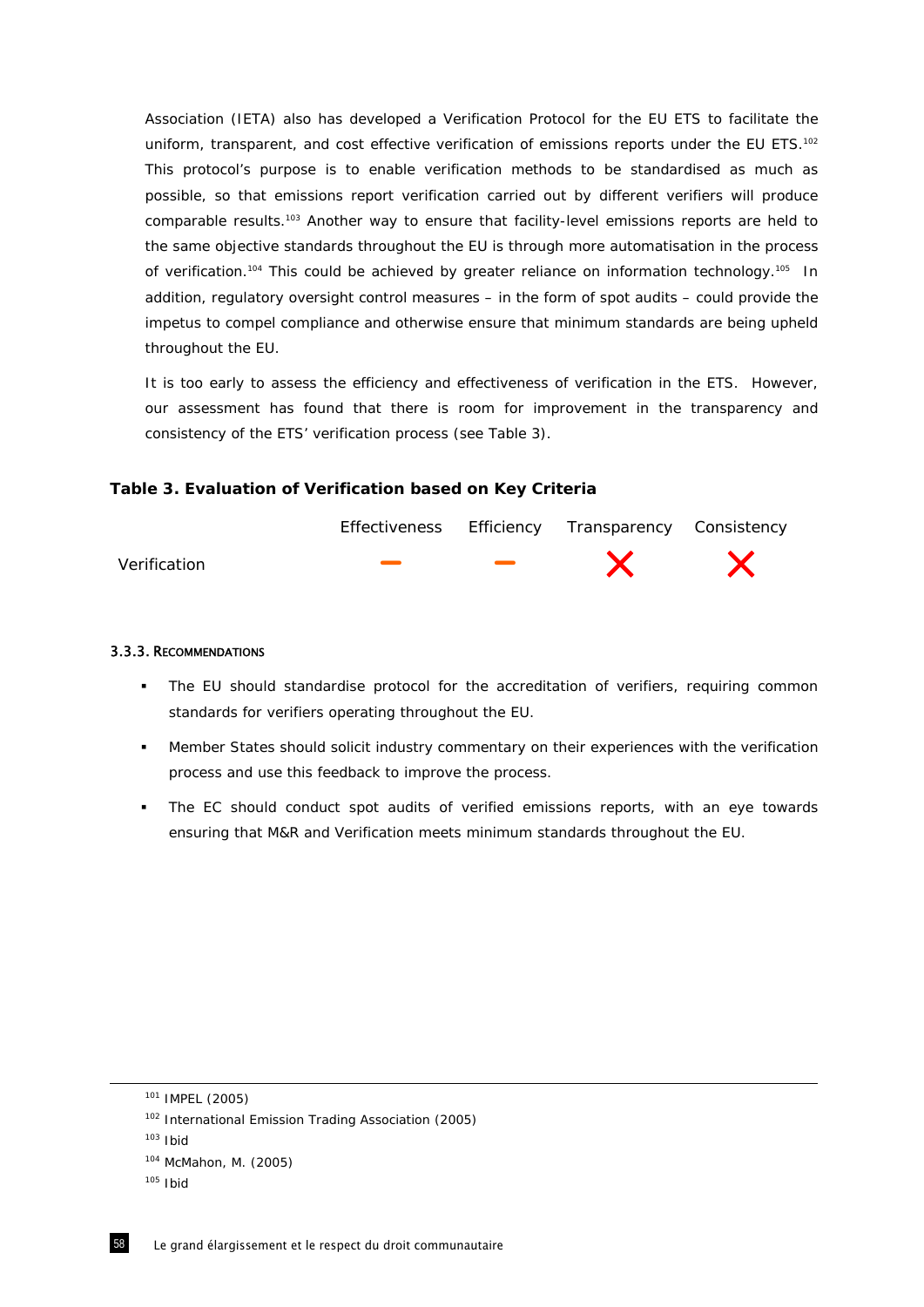# 3.4. BANKING

Most countries do not explicitly mention banking in their NAPs. A few allow minimal banking:

- Denmark allows installations to use "next year" allowances for current year compliance due to the fact that allowances are issued for the next calendar year two months before installations are required to submit allowances to cover their emissions from the previous year;
- France allows banking from the first trading period to the second, when installations are allowed to bank a number of allowances equivalent to the difference between the allocation's total allowances and total emissions; and
- Poland allows banking from 2005 to 2007 only for domestic, proven emissions reductions.106

The European Commission has given jurisdiction of decisions regarding banking to the Member States, as to whether they want to adopt banking within phases, between phases, or not at all. It is important to note that though the EC has allowed Member States to decide upon banking in the first two phases (Phase I and Phase II) of the EU ETS, in Phase III, banking becomes a mandatory provision of the EU ETS, meaning that banking provisions will ultimately be harmonised.<sup>107</sup>

## 3.4.1. FINDINGS

-

Banking is hailed by some as a cost-effective mechanism to encourage investment in Best Available Technologies to reduce emissions earlier so as to save allowances for future compliance periods or to sell those banked allowances to other installations when the price of allowances increase as a result of stricter compliance provisions.108 Our survey of installations indicates that most respondents seem to be either "somewhat satisfied" or "neither satisfied nor dissatisfied" with the current level of banking, but naturally these sentiments varied among Member States. As the vast majority of countries do not allow banking, this response implies that most respondents do not consider banking as a key to their satisfaction in the EU ETS.

Banking is not without opponents. These critics believe that banking could potentially allow installations to delay investment in emissions reduction technologies, as an accumulation of allowances can serve as a buffer for the industry should it undergo a period of rapid growth

<sup>106</sup> Mullins, Fiona and Jacqueline Karas (2003)

<sup>107</sup> PEW Center on Global Climate Change (2005)

<sup>108</sup> Boemare, C. and P. Quirion. (2002)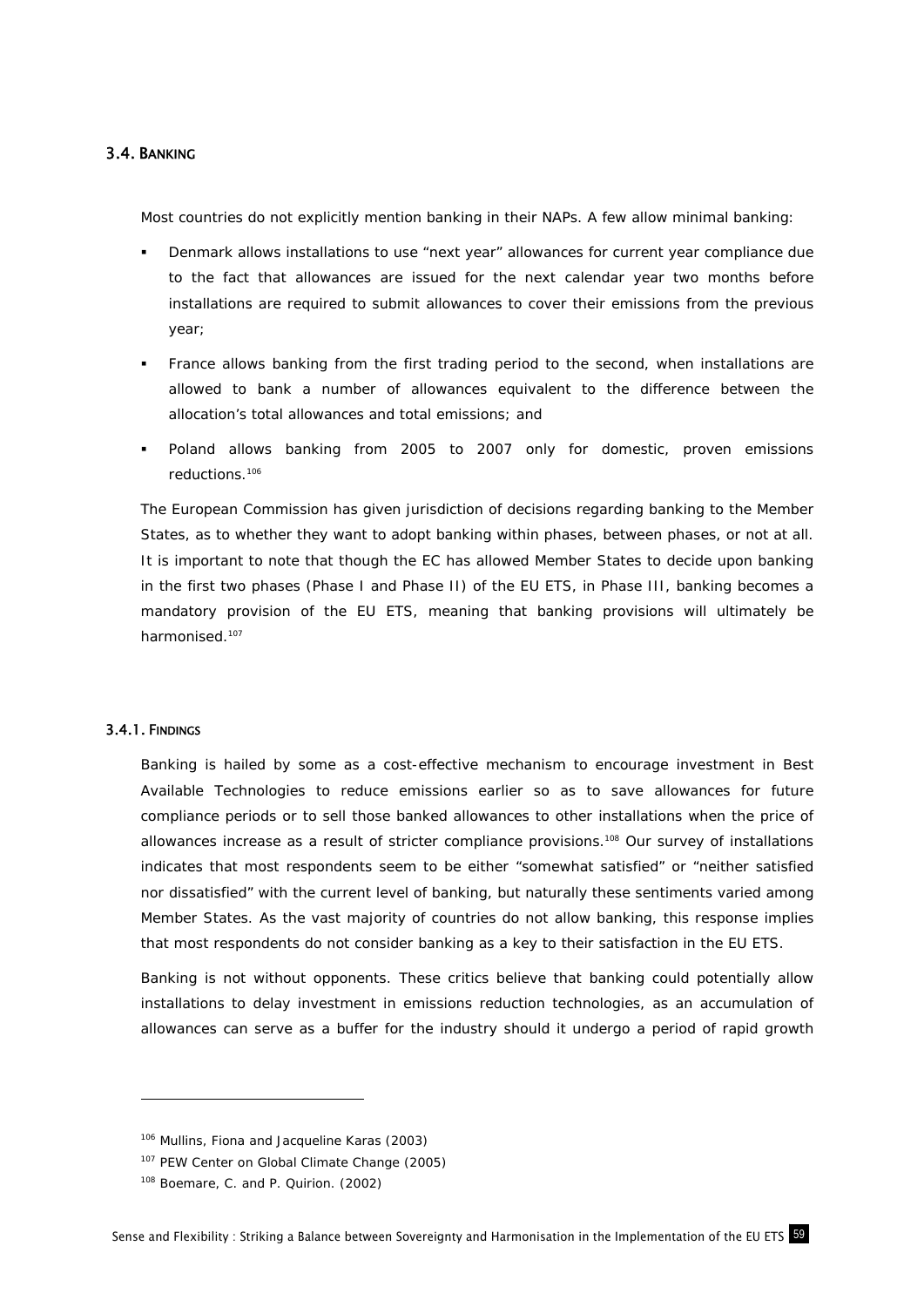and thus subsequent increases in emissions.<sup>109</sup> In terms of environmental effectiveness, banking can possibly cause the emergence of "temporal hot spots", which are basically the occurrence of concentrated emissions outputs resulting from the ability of an installation that has been saving allowances through the banking mechanism to release more emissions than would be allowed if no banking provisions were in place.<sup>110</sup>

The incongruence of banking provisions across Member States has the potential to create market distortions.111 Banking can have a significant distortionary effect on allowances, as those countries that allow banking provide provisions for the continuation of credits earned

through emission reductions, but those Member States that do not allow banking of allowances, simply lose their allowances at the end of the trading periods.112Because allowances are expected to rise in price, companies in countries where banking is allowed for purchased

*…a distortion could occur if today's allowances are banked to a later period. These allowances are expected to rise in price; therefore it could create an economic benefit for companies established in countries where banking is allowed for purchased allowances.* 

> -Non-Governmental Organisation Representative

allowances will enjoy an economic benefit that creates a competitive distortion across the EU. More pointedly, a leading emissions trading academic expressed concern about the possibility that banked Phase I allowances cannot be carried over in to Phase II. If Phase I allowances are not recognised beyond 2007, this could lead to a dramatic fall or increase in credit prices. That is to say that if most installations have "left-over" allowances that cannot be banked across to Phase II, installations will try to sell them off at the end of Phase I, consequently flooding the market and driving down the price. If on the other hand, installations have a shortfall of allowances, there could be a scramble to purchase allowances, consequently driving-up prices until they match the non-compliance fee (i.e. 40 euros per tonne of CO2). Admittedly Phase I has been a trial period and perhaps it was wise to build-in control mechanisms to avoid having potential surpluses of allowances flow unabated into Phase II. However, as a result of this inability to bank allowances from one phase to another, Phase I allowance prices will remain volatile as they lack stability that can result from long-term

forecasts.

*Banking rules will improve the operation of the system, but very different rules will create arbitrage opportunities.*  -Market Intermediary Representative

Our telephone interviewees had divided opinions on the desirability of banking. One respondent believed that banking will improve the operation of the EU ETS; another worried about the fact that banking allows the problem of

 $109$  Ibid

 $110$  Ibid

<sup>111</sup> Mullins, F. and J. Karas. (2003)

 $112$  Ibid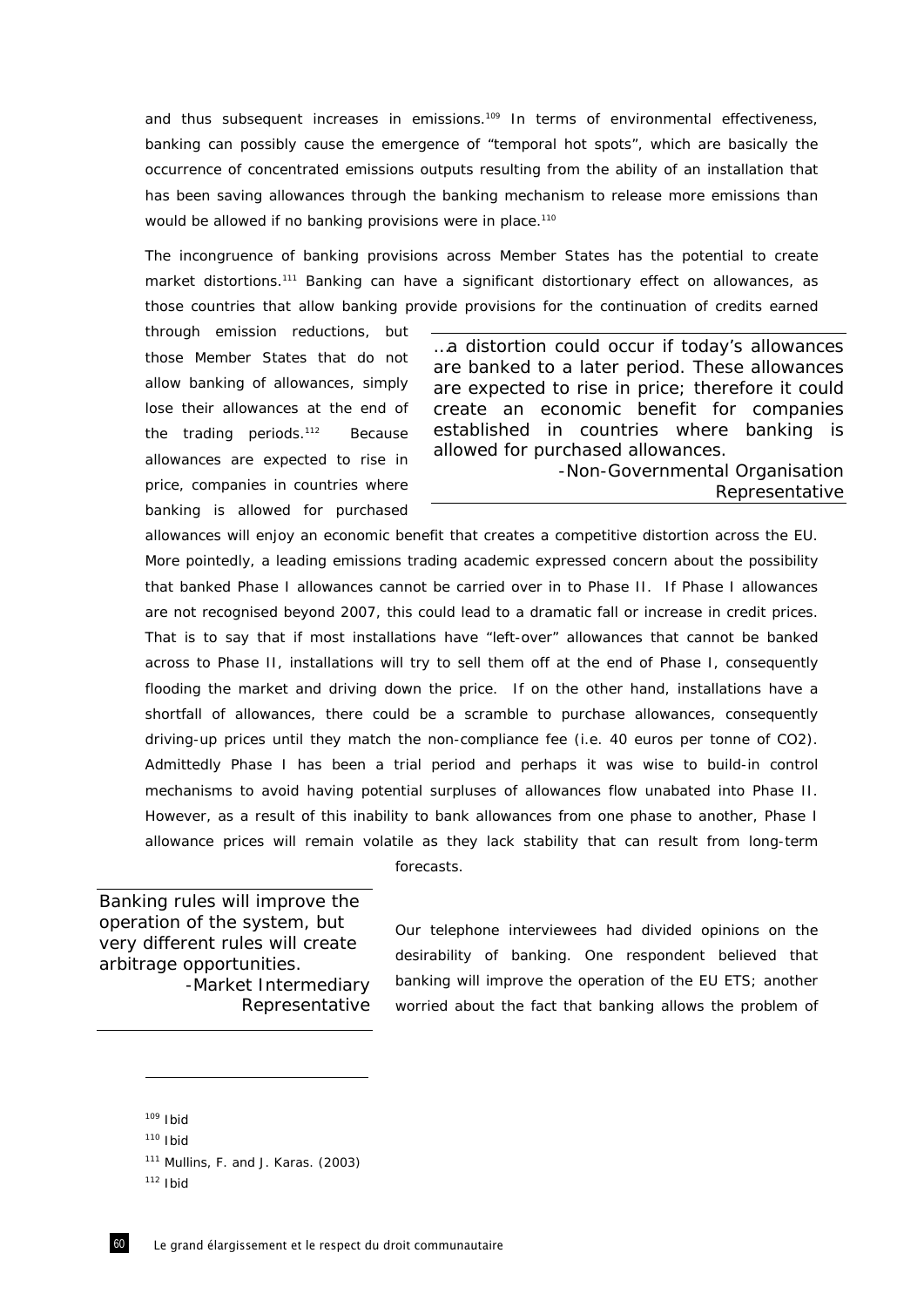emissions abatement to be delayed until the future. Irrespective of this debate, both of these respondents agreed that there is currently only minimal market distortion from banking.

In terms of the most appropriate level of authority for banking within the EU ETS, 47.6% of our respondents think that banking provisions should remain under the jurisdiction of EU Member States, whereas 35% of the installations thinking that banking provisions should be decided upon at the EU level. Medium and large installations are particularly in favour of banking rules being established at the EU-level (Figure 10). These results indicate that for installations that operate across Member States, the degree to which banking rules are harmonised is obviously of more concern and may affect their EU ETS compliance strategies.



# **Figure 10. Desired Level of Authority for Banking Rules, by Size of Installation**

## **Comparative Analysis: US Acid Rain Program Banking**

Banking is a key element in the successful design of the Acid Rain Program. The ability for sources to abate while abatement costs are lower and bank their allowances until a time when abatement costs are high has been hailed as one of the key reasons of over-compliance in the programme. The banking feature has provided firms with the ability to plan their investment activities thus reducing compliance costs.<sup>113</sup>

Banking under this programme resulted in firms abating more in Phase 1 of the programme and making use of the the "inter temporal trading" or banking their allowances to be used in Phase 2. Banking not only encouraged early reductions in sulphur dioxide emssions, but by providing a "cushion," it prevented spikes in price and hedged uncertainty.114 It allows firms the flexibility to buy allowances when the prices are low and using them in the future. In general, early investments are encouraged by banking because emissions reductions beyond

<sup>113</sup> Burtraw, D (2000)

<sup>114</sup> Kruger, J. and W.A. Pizer (2004)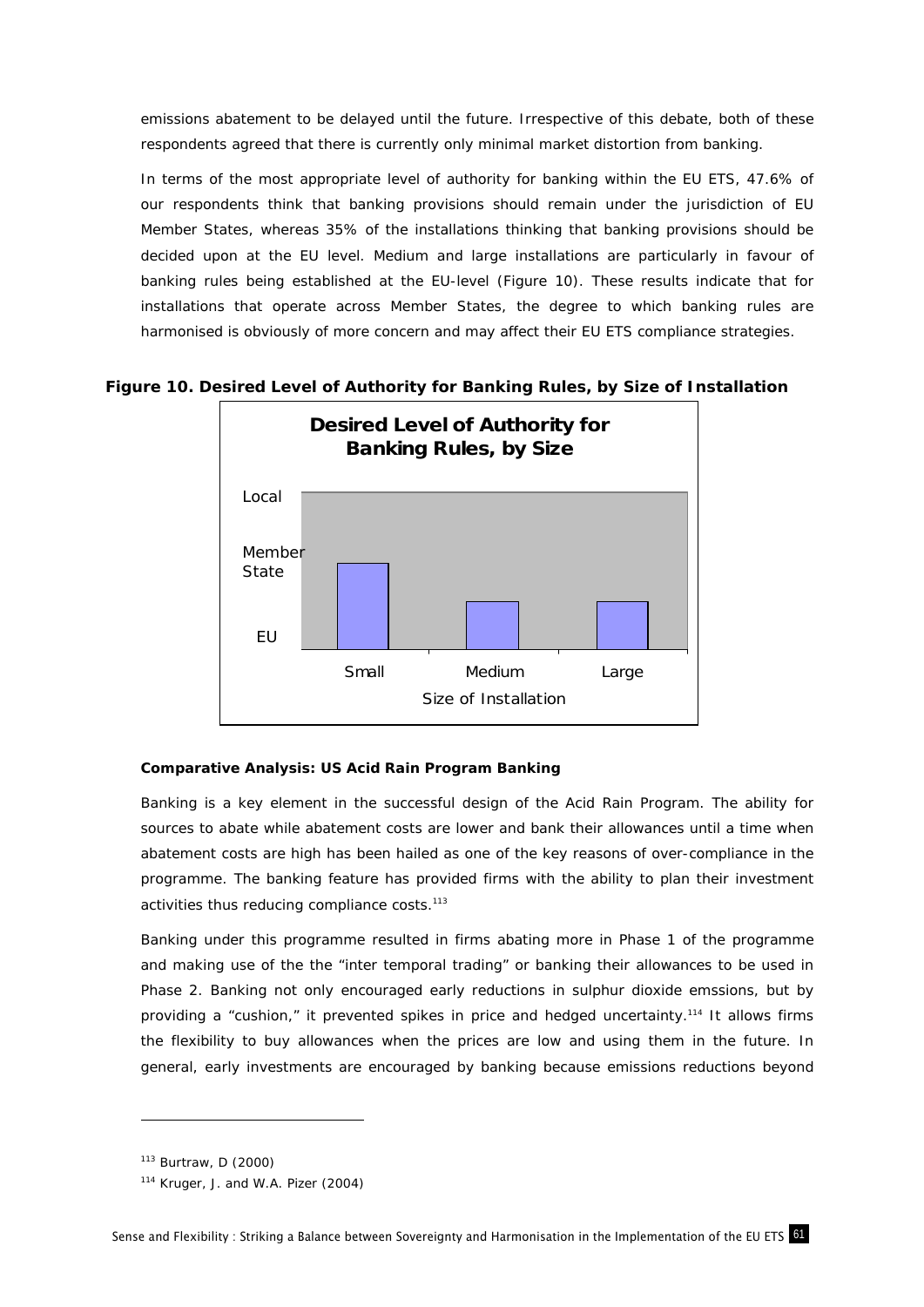the allocated level may be banked for future use.115 Thus, banking mitigates the consequences of "overinvesting".<sup>116</sup> It is estimated that during the first thirteen years of the Acid Rain Program, banking achieved a \$20 billion savings due to the ability of the sources to trade not only nationwide but also through time.<sup>117</sup>

## 3.4.2. CONCLUSIONS

Decisions over banking in the EU ETS are important because banking has direct implications on the economic and environmental effectiveness of the scheme. Banking provisions impact installations' bottom-line costs-of-compliance calculations, as banking gives installations the flexibility to determine when they will adopt emissions reduction technologies and strategies and also allows them to reserve a certain amount of allocations in case of future spikes in prices of allowances.118 By building in this inter-temporal flexibility, installations are also better positioned to work on long-term emissions reduction strategies, especially in the event that an installation experiences a growth in their economic output.<sup>119</sup>

The Acid Rain Program is a clear illustration of how banking can be a key component of an environmentally effective and economically efficient program. However, as long as Member States implement banking to different degrees, there is a potential that arbitrage opportunities and competitive disadvantages may occur across Member States. Thus, the European Commission seems like the most appropriate level of authority over banking, as EU-wide banking rules will avoid these competitive distortions while still allowing for some flexibility. While unlimited banking will be permitted as of Phase III, it is important that EC officials prepare for a potentially difficult time at the end of 2007 when the market will have to rectify the fact that allowances cannot be carried over into Phase II.

We do not have a conclusive response to the critics of banking over whether or not banking speeds up or delays the installation of best available technologies. Further research into this area could be very helpful in illuminating the actual responses of installations that have utilised banking in the first year of implementation.

As this report focuses primarily on issues of administration, we feel the need to emphasise here that most installations, governments, and academics have stressed the need for simplicity in the EU ETS' design during Phase I. Thus, it is understandable that, as one telephone interviewee informed us, the Commission chose not to approve many of the original NAP submissions containing banking provisions. While banking could ultimately improve the

<sup>&</sup>lt;sup>115</sup> Boemare, C. and P. Quirion (2002)

<sup>116</sup> Kruger, J. and W.A. Pizer (2004)

<sup>117</sup> Ellerman A.D., P.L. Joskow and D. Harrison (2003)

<sup>118</sup> Kruger, J. and W. Pizer (2004)

<sup>119</sup> EPA (2003)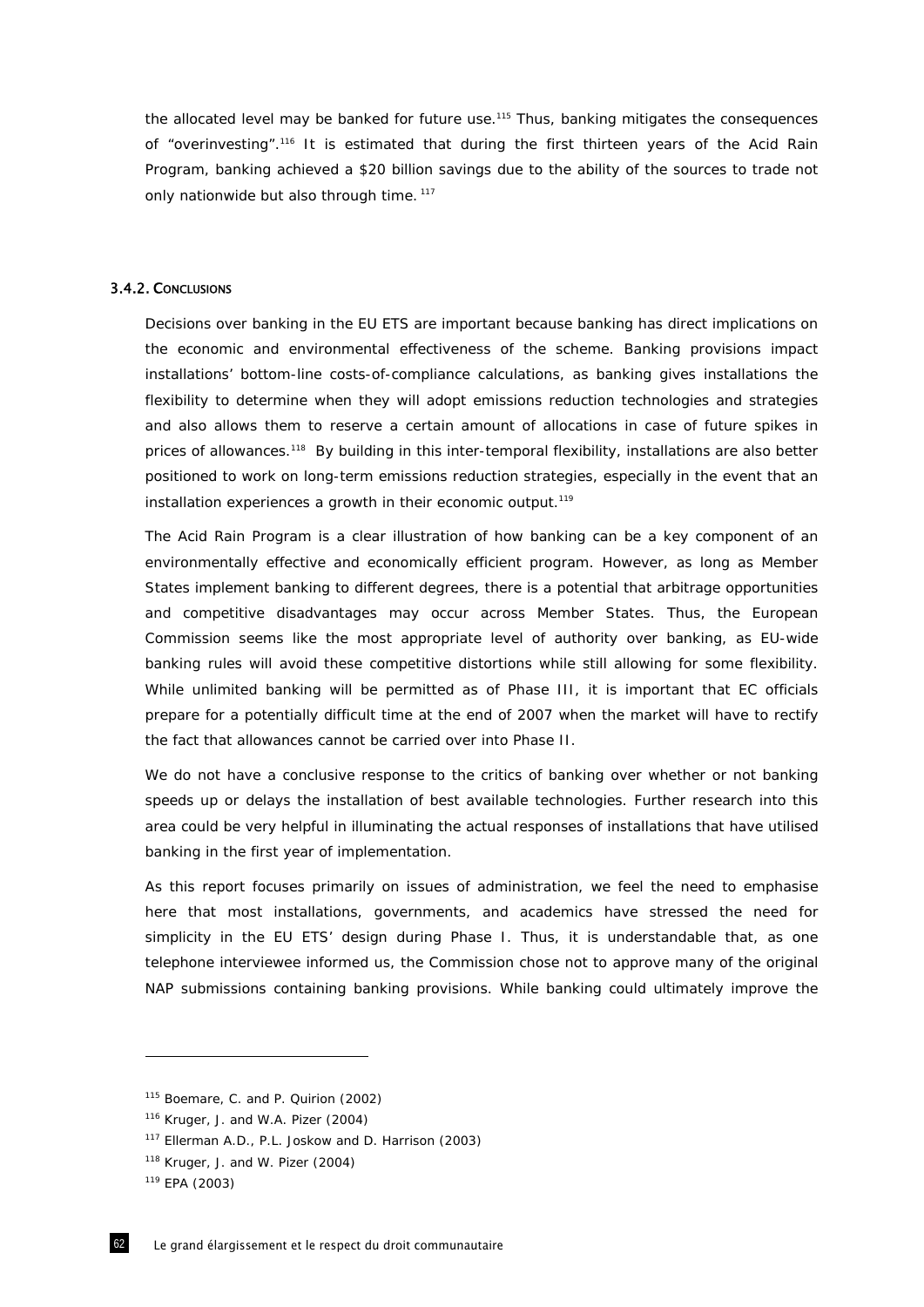flexibility of the EU ETS, we recommend that promotion of banking not be a priority until more pressing concerns over fair allocation methodologies and simple, effecting monitoring, reporting, and verification processes are fully addressed. Banking is an added component that will be most effective if these more basic programme areas are functioning smoothly.

Overall, Member State banking rules are clear and transparent. However, there is a need for more consistency in banking rules; this in turn will help banking to be effective in encouraging more flexibility in meeting emissions reduction targets.

# **Table 4. Evaluation of Banking Based on Key Criteria**



# 3.4.3. RECOMMENDATIONS

- The EU should sponsor research into the effects of banking on the abatement behaviour of installations: specifically, identify whether installations participating in banking tend to invest in *more* or *less* abatement technology.
- Before banking is adopted on the EU level, ensure that the registries of each Member State are equipped to monitor and track banked allowances.
- The EU must carefully consider the potentially difficult situation that may arise at the end of Phase I, as inter-phase banking is not currently permitted.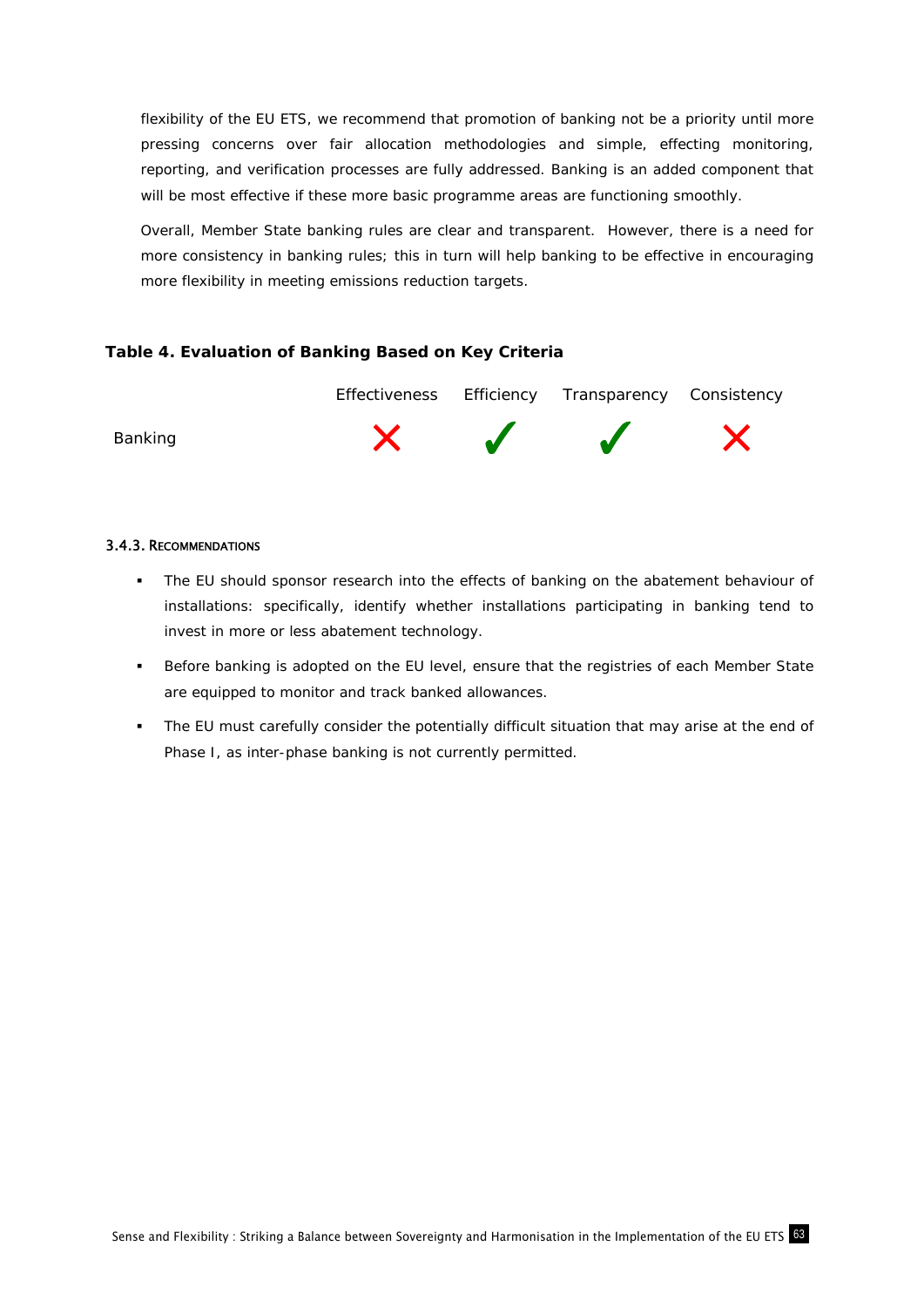## 3.5. REGISTRIES

To facilitate allowance trading, the EU ETS has adopted a "hub and spoke system" for its registries, with a central European hub and the 25 Member States, each with its own registry, as the 'spokes'.<sup>120</sup> The overall integrity of this system is vital to EU ETS success, as registries are a precondition for trading.<sup>121</sup>

## 3.5.1. FINDINGS

Despite their importance in allowing installations to participate in the market, four out of twenty-five Member States still do not have functional registries (Cyprus, Luxembourg, Poland and Malta).<sup>122</sup> [Poland has reported that their registry will be up and running within the month of April 2006.123] The lack of registries in these countries affects the supply of allowances from these Member States and thereby impacts the liquidity and efficiency of the market<sup>124</sup>, and puts the Member States in a position of non-compliance with the Directive and subject to legal action by the EC. Additionally, the non-existence

of the International Transaction Log (ITL) and the CDM registry of the Kyoto Protocol can further hamper the liquidity of the market. The 2005 survey conducted by McKinsey and Ecofys found that companies rated registries as the second most important reason that they were unable to conduct trade smoothly.<sup>125</sup>

*[Setting up my country's registry] has been a lot of hard work because there is currently only 1 person working full time on implementation.*  -Member State Government

Representative

In terms of the structure of the 'hub-and-spoke' registry system, one concern is the duplication of effort on the part of each of the Member States to set up their own individual registries.<sup>126</sup> While each Member State must develop its own registry, several Member States have purchased registries from other countries in order to avoid duplication of effort. For example, Ireland purchased its registry from the UK. In retrospect, Member States observe that developing the registry at the central EU level would have saved a lot of time and effort.

According to previous surveys, Member States can address this issue by collaboratively building one electronic interface for registries. In doing so communication within the registries improved, especially for those installations with large transactions, multiple accounts and for

<sup>120</sup> Pew Center on Global Climate Change (2005)

<sup>&</sup>lt;sup>121</sup> Egenhoffer, C. and N. Fujiwara (2005)

<sup>122</sup> European Union (2006)

<sup>123</sup> Point Carbon (2006)

<sup>124</sup> Egenhoffer, C. and N. Fujiwara (2005)

<sup>125</sup> McKinsey & Company (2005)

<sup>126</sup> Pew Center on Global Climate Change (2005)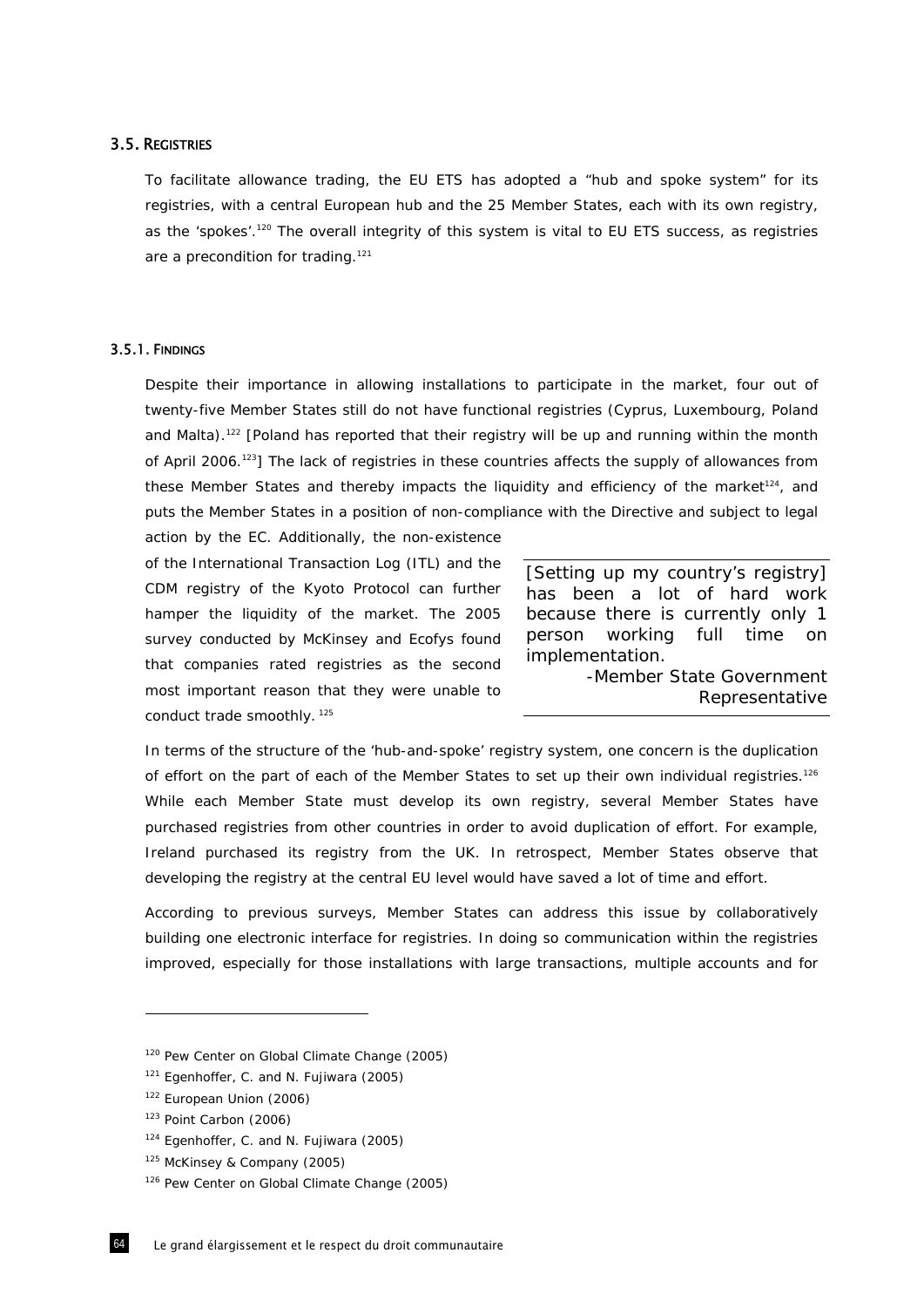trading platforms.<sup>127,128</sup> Twelve states, by means of a memorandum of understanding, have licensed the GRETA registry software and the experiences of each of the Member States are used to enhance the functioning of the software further. Another group of eleven Member States have taken advantage of France's experience and bought the license to the French trading platform, Seringas.<sup>129</sup> UK and France have further collaborated to develop software that provides automatic communication within accounting systems and trading platforms.<sup>130</sup>

Notably, *Notre Europe's* survey of installations found that most respondents consider their

*[My country] has been very successful because we have been on time with setting up the Registry.*  -Member State Government Representative respective Member State's registry either 'easy to use' or 'difficult to use.' This dichotomy is likely due to differences in the registry systems established by each Member State. As expected, the respondents from smaller installations consider the registries more difficult to use as compared to the larger installations, indicating

that participating in the registries does place a time burden on smaller installations (Figure 11). Overall, our survey indicates that registries on the whole have not added a burden of resources on the Member States. This may be a premature finding, however, as not all registries are established and the Member States have not yet conducted the full monitoring, reporting, and verification process.





<sup>127</sup> IMPEL (2005)

<sup>128</sup> Egenhoffer, C. and N. Fujiwara (2005)

<sup>&</sup>lt;sup>129</sup> Pers. Comm. Seringas personnel at the Caisse des depots, Paris, France, May 5, 2006

 $130$  Ibid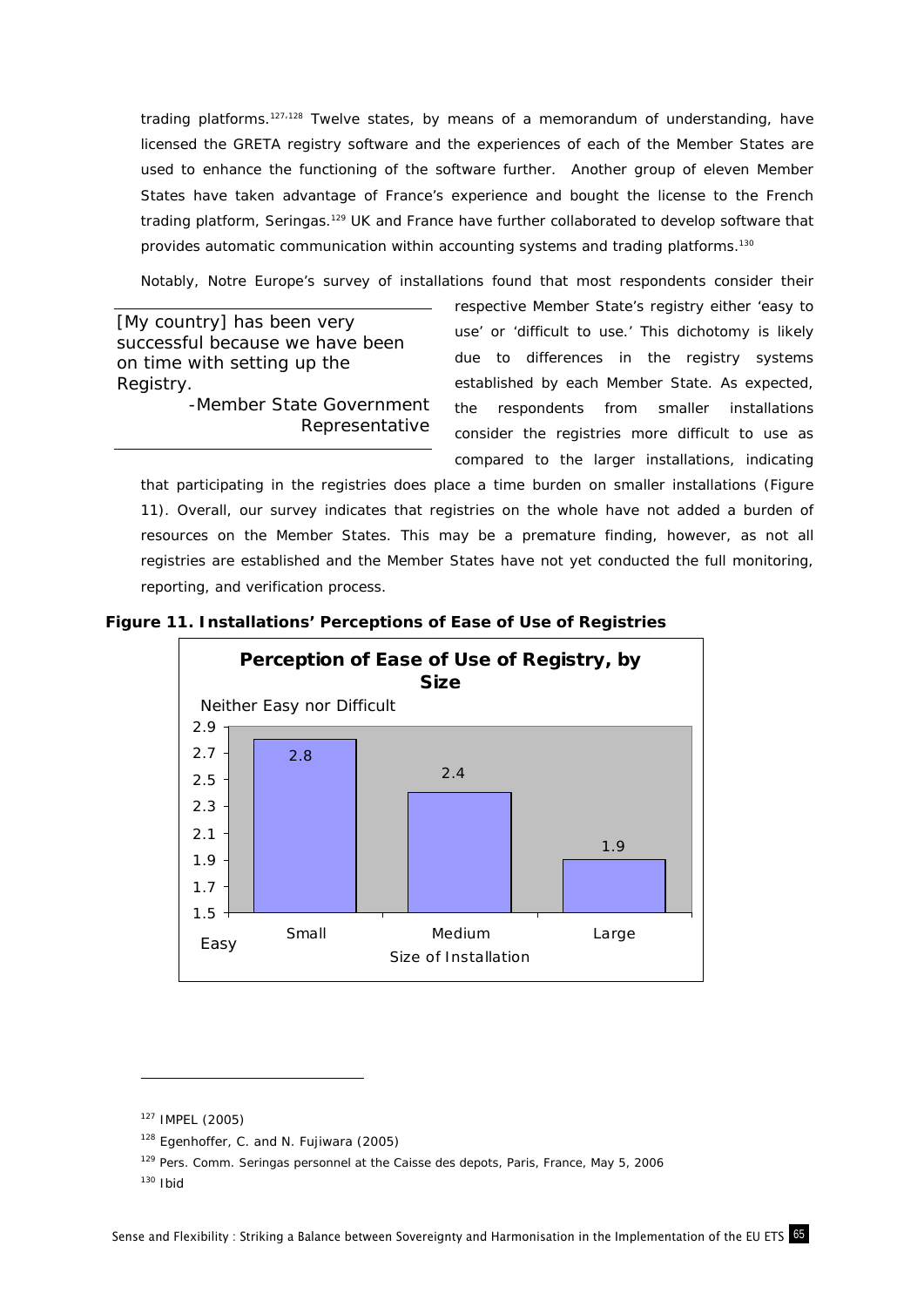A complicated issue related to the functioning of the registries is the fact that according to the Marrakech Accords, a registry must shut down if it is unable to maintain an allowance reserve of at least 90% of its emission reduction targets or 100% of five times its most recently reviewed inventory, whichever one is lower. This can result in an installation that abides by the EU ETS regulations, being unable to trade because of the non-compliance of the Member State.<sup>131</sup> According to the Article 50(2) of the Commission Registries Regulation, Member States must be alerted by the Commission in the event that they are close to breaching this regulation, however there is no clarity as to what the consequences are in the case that is does happen.<sup>132</sup>

The extent to which data is accurate and up to date in each registry will influence how much trust can be put in transactions made through the registries. As IMPEL's 2005 report on good regulatory practice in the EU ETS pointed out, it is essential that amendments made to the permits issued to installations be reflected within the registry**.** 133 If some Member States are less rigorous than others in keeping their registries updated, this could potentially create market distortions caused by incomplete or inaccurate information and ultimately lead to some unwillingness to trade through registries that are less accurate, thereby disadvantaging installations in these countries.

Finally, there are a number of liabilities related to the registry in relation to data security and accuracy.134 Member States have addressed this issue in various forms: most Member States have adopted a username and password system to access the registry. Others have planned to introduce smartcards (Netherlands) or other more solid authentication based banking software (Sweden and Finland). Considering the fact that the registries are in an early stage of implementation, it is too premature to make any judgments about whether or not security will be a major concern, but this should be tracked to ensure that breaches are not occurring.

### 3.5.2.CONCLUSIONS

On the whole, our analysis highlights that, where implemented, registries have been fairly successful in achieving their goal or tracking allowances. The primary issue is the implementation of registries in Member States that have not done so as yet. The obvious solution to this problem is to assist the Member States without registries and speed up the process of establishing the same. In the case of the ITL and the CDM registry, the EU can exert

 $131$  Ibid

 $132$  Ibid

<sup>133</sup> IMPEL (2005)

 $134$  Ibid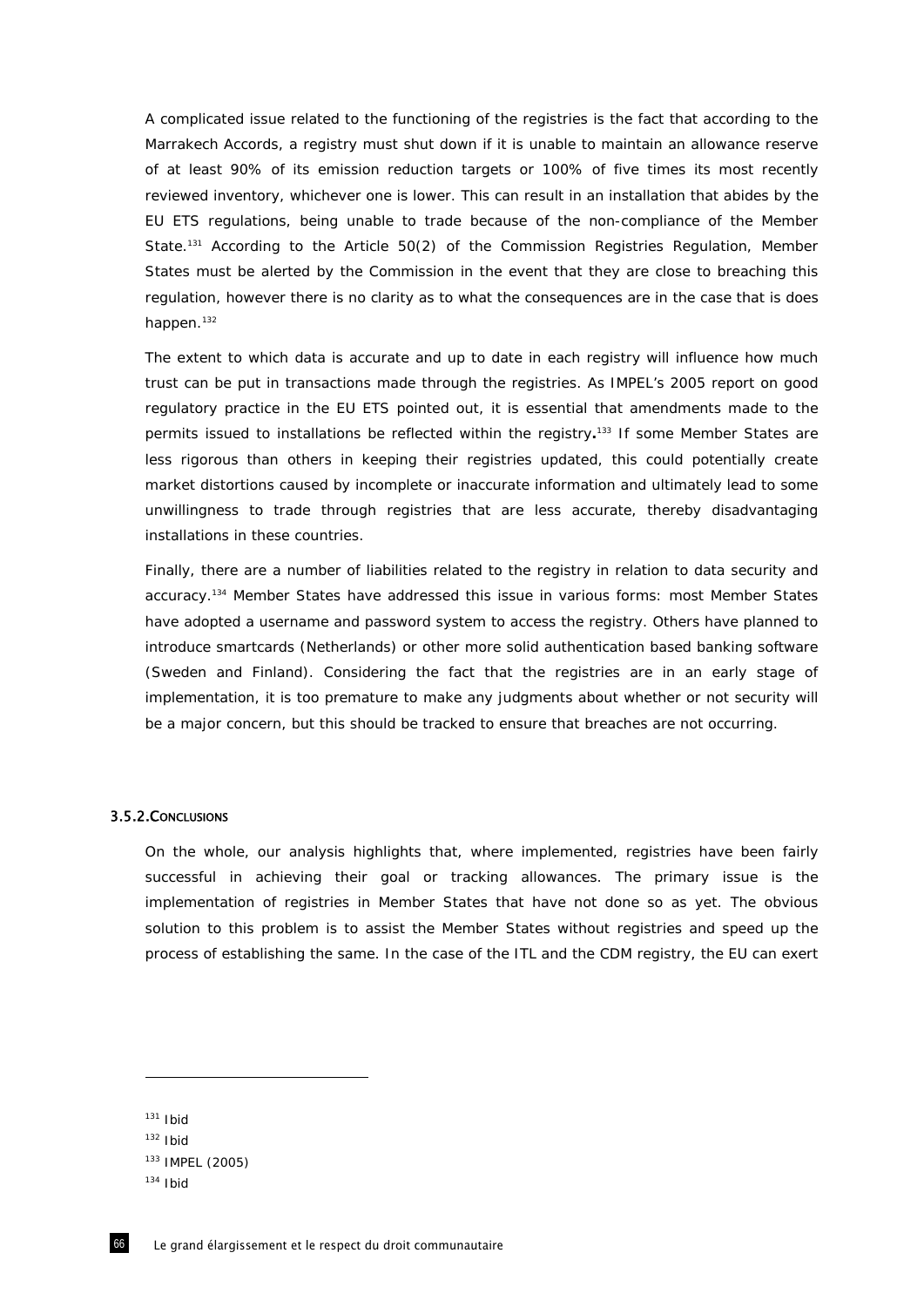political pressure during international negotiations to ensure that these are set up at the earliest possible time.<sup>135</sup>

Knowledge sharing has been and will continue to be an important aspect in the establishment and smooth functioning of registries. The literature recommends key stakeholder discussions to share experiences and practices and a structured consultation process for further development of registries.136 While some Member States are undertaking bilateral or multilateral collaboration on their own, a more centralised, coordinated effort to benchmark best practices for registries and assist those countries lagging behind in implementation or smooth functioning could be very beneficial to the registry system and the market as a whole.

The concerns of potential registry shutdown due to lowered allowance reserves and the security of registries are issues requiring further investigation as the market progresses. Neither of these considerations appears to be hampering the EU ETS to date, but our analysis occurs too early in the EU ETS' implementation to conclusively state whether or not we believe these to be major issues.

When operating, registries provide an efficient and transparent way of communicating information regarding ownership of allowances. However, the system's effectiveness depends on the uniform functioning of each Member State's registry, and this is an area needing immediate improvement.

### **Table 5. Evaluation of Registries based on Key Criteria**



## 3.5.3. RECOMMENDATIONS

- The EC should provide technical assistance to those Member States that do not yet have registries.
- The EU should anticipate linking the EU ETS registry system to other international schemes to allow for the seamless integration of accounting systems, trading platforms, and registries including software related to data accuracy and security.

<sup>135</sup> Egenhoffer, C. and N. Fujiwara (2005)

 $136$  Ibid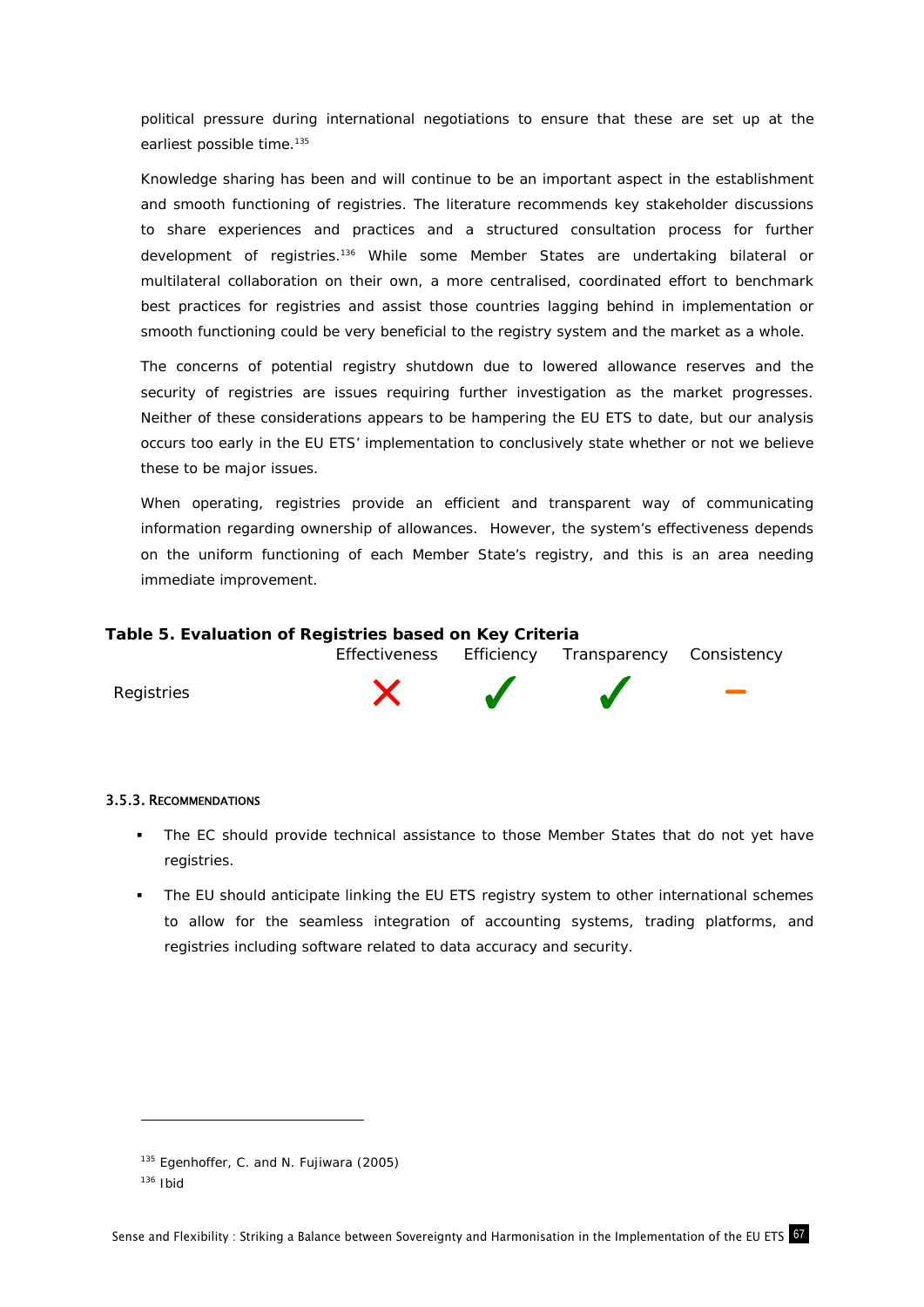## 3.6. TAXATION AND ACCOUNTING OF ALLOWANCES

As the EU ETS has been implemented, new taxation, financial treatment, and reporting mechanisms are needed to track and report allowance traded. However, how allowances are recorded, reported, and taxed could depend largely on national financial and legal classification of allowances, since the Directive does not propose clear guidelines to address these uncertainties. 137

This ambiguity makes it difficult for installations to track the financial implications of allowance allocation and trading, and ultimately limits their ability to formulate an emissions strategy (i.e. to reduce emissions or buy additional allowances).138 This can be particularly challenging for companies operating in several Member States and needing to comply with different regulations. Considering that this scheme is predicted to develop into a multi-million dollar market, the importance of clear financial treatment and taxation guidelines cannot be ignored.139

## 3.6.1. FINDINGS

Under the EU ETS scheme, financial and tax treatments of the following three programme components must be defined:

- An allowance
- A government grant
- A liability to meet the cap

Accounting of allowances has been dealt with primarily by the International Accounting Standards Board, through the International Financial Reporting Interpretations Committee (IFRIC), which has observed that many companies are, or will be, subject to taxation and accounting schemes for allowances.<sup>140</sup> As there was a risk of divergent practices developing, IFRIC concluded that it should develop an interpretation, which set out to explain how IFRIC should be applied in the context of the EU ETS schemes.<sup>141</sup>

Several consultation processes have taken place since 2003 to discuss the following matters:

<sup>137</sup> Mullins, F., J. Karas (2003)

<sup>138</sup> Casamento, R., (2004)

 $139$  Ibid.

<sup>140</sup> Ibíd.

 $141$  Ibíd.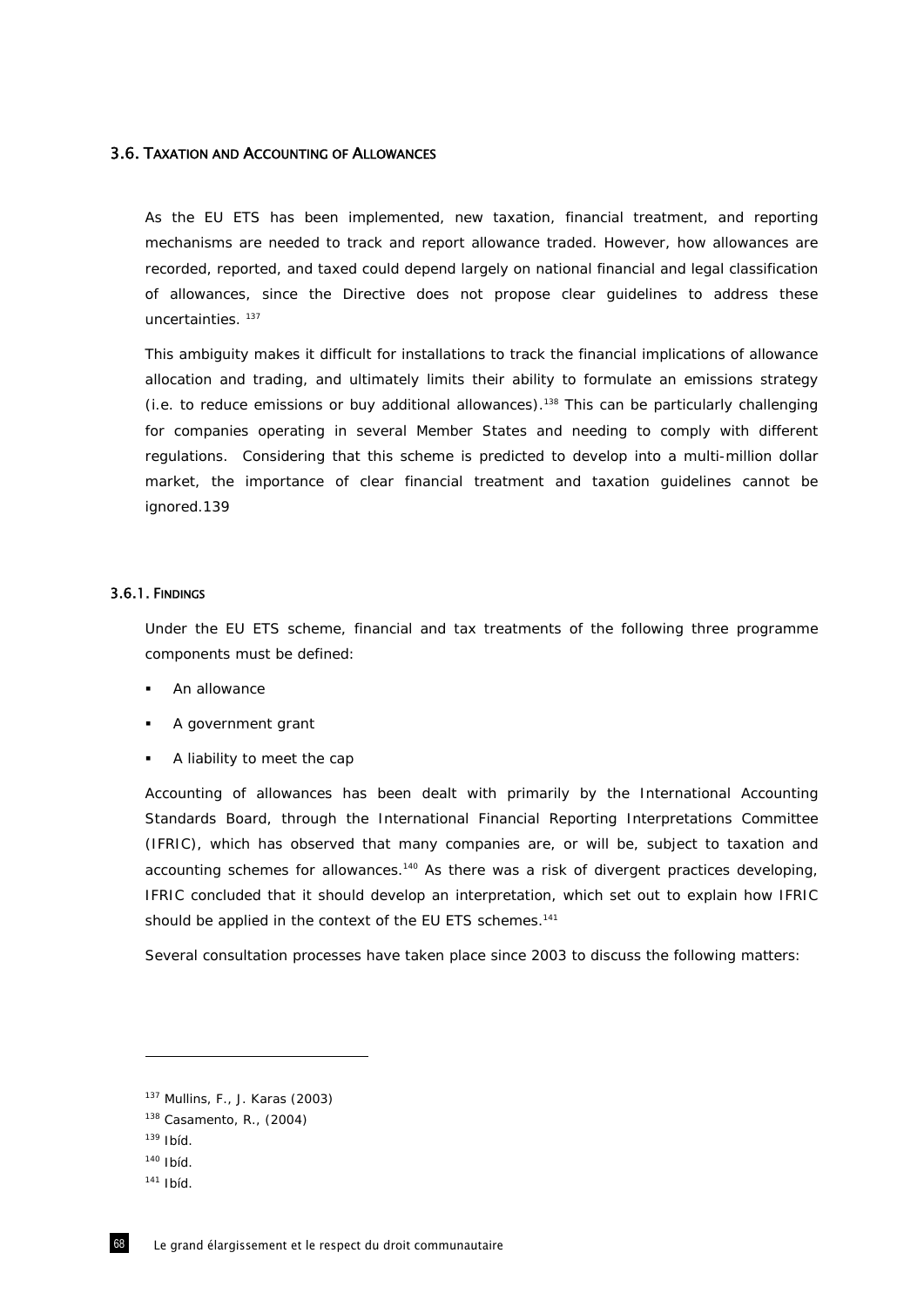- Does an emissions allowance scheme give rise to 1. A net asset or liability or 2. An asset (for allowances held) and a liability, deferred income and/or income?
- If a separate liability, deferred income and/or income is recognised, what is the nature of that item and how is it measured?<sup>142</sup>

IFRIC initially recommended allowances be recorded as gains in the value of emission rights to equity, but that the loss related to revaluing the liability should be recorded in profit or loss. Similarly, a loss in the value of emission rights should be recorded against previous gains recognised in equity, but the gain related to revaluing the liability should be recorded in profit or loss.

IFRIC conducted a consultation period to assess the opinions of various stakeholders on how allowance should be accounted for. During the consultation period, the following comments were received by IFRIC from various stakeholders:

- Many respondents commented on the lack of symmetry in measuring and reporting allowances, liability for emissions to date, and the government grant.<sup>143</sup>
- Some respondents proposed alternative accounting solutions or amendments to IFRIC's proposals. These included: a net model, under which an entity does not recognise allocated allowances, and accounts for actual emissions only when it holds insufficient allowances to cover those emissions; an amortising model, under which an entity recognises allocated allowances as an asset, but then amortises the allowances as it pollutes.<sup>144</sup>

Following these consultations, IFRIC issued a guidance document on emissions trading (IFRIC  $3$ ).<sup>145</sup> This document, finalised in December 2004, defines allowances as intangible assets.<sup>146</sup> Moreover, IFRIC decided to treats assets (i.e. allowances) independently from liabilities (i.e. obligations). Accordingly, netting off (i.e. offsetting) of the asset and liability is not permitted.147 According to IFRIC3, companies must treat allowances as intangible assets, the difference between the amount paid and the market values of allocated allowance as a government grant, and recognise a provision for its emission reduction obligation as liability.<sup>148</sup>

Taxation of allowances is a related, complex question. Although allowances are taxable, there may be many different tax treatments depending on who is the potential taxpayer (e.g. individuals, companies, charities) and the purpose for which they hold the allowance (e.g. trading stock, investments, or fixed assets of a business).<sup>149</sup> As such, no one ruling will apply -

-

- $143$  Ibid
- $144$  Ibid
- 145 King, B. (2005)
- 146 PricewaterhouseCoopers (2005)

 $148$  Ibid

 $142$  Ibíd.

 $147$  Ibid

<sup>149</sup> Casamento, R. (2004)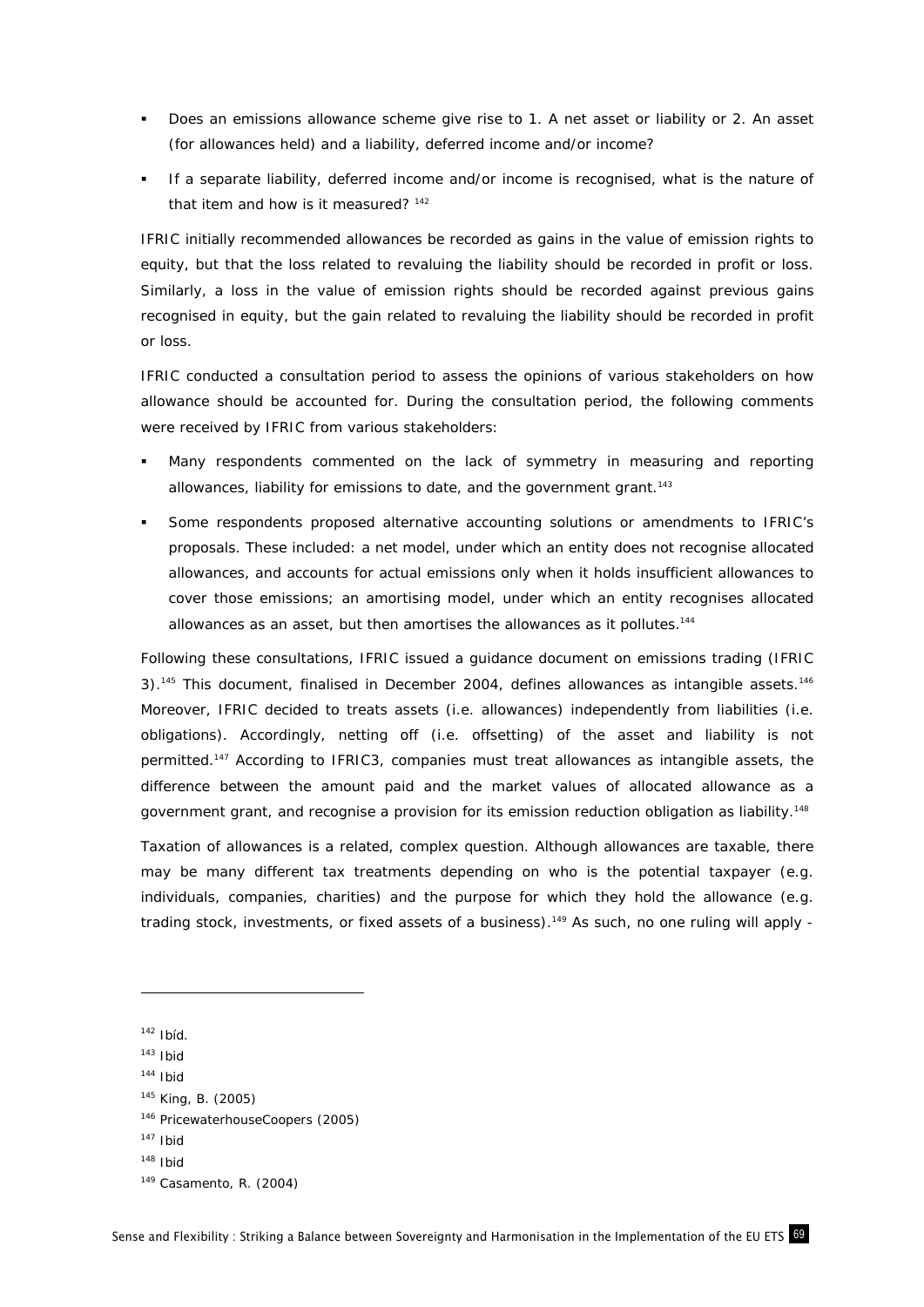instead it is probable that normal tax of each individual country law will be applicable.<sup>150</sup> One government official pointed out that there is a robust tax and accounting framework in place in Europe and Member States and installations must simply fit allowances into this framework. The official also postulated that concern over financial treatment of allowances was an argument put forward in an attempt to delay the implementation of the ETS and may not be a pressing as originally perceived.

The *Notre Europe* survey asked companies about the sufficiency of the rules and guidelines on taxation and accounting of allowances in their respective Member States. Respondents rated these rules and guidelines, on average, as 'neither sufficient nor insufficient.' With regards to what level of authority installations prefer these guidelines to come from, 38.7 % of installations would for the EU to standardise tax and accounting guidelines whereas, 51.9 % of installations are content to have authority continue at the Member State level. Respondents from small installations tended to favour having the authority at the Member State level, while the large installations tended to favour authority at the EU level in comparison to the smallersized installations. It can be assumed that this is because large installations which are tend to operate across several Member States prefer to have more harmonised tax and accounting rules than small installations.

## 3.6.2. CONCLUSIONS

Although taxation and accounting of allowances is, administratively, an important consideration, we were able to obtain very little empirical evidence on how these should best proceed or the extent to which installations and Member States are facing challenges in this area.

We believe that for the sake of eliminating comparative disadvantages and divergent treatment of allowances across Member States, EU-wide tax and accounting standards for allowances should be developed. These could be the standardised procedures recommended by IFRIC or could be developed separately by the European Commission through consultation with Member State governments and installations in order to better understand the major issues they have faced in year one in terms of tax and accounting confusion.

Ultimately, rules governing the taxation and accounting of allowances do not undermine the effectiveness or efficiency of the ETS. However, we found that there is a need for more consistency in rules from one Member State to another, and a greater need for the rules to be more clear and transparent.

 $150$  Ibid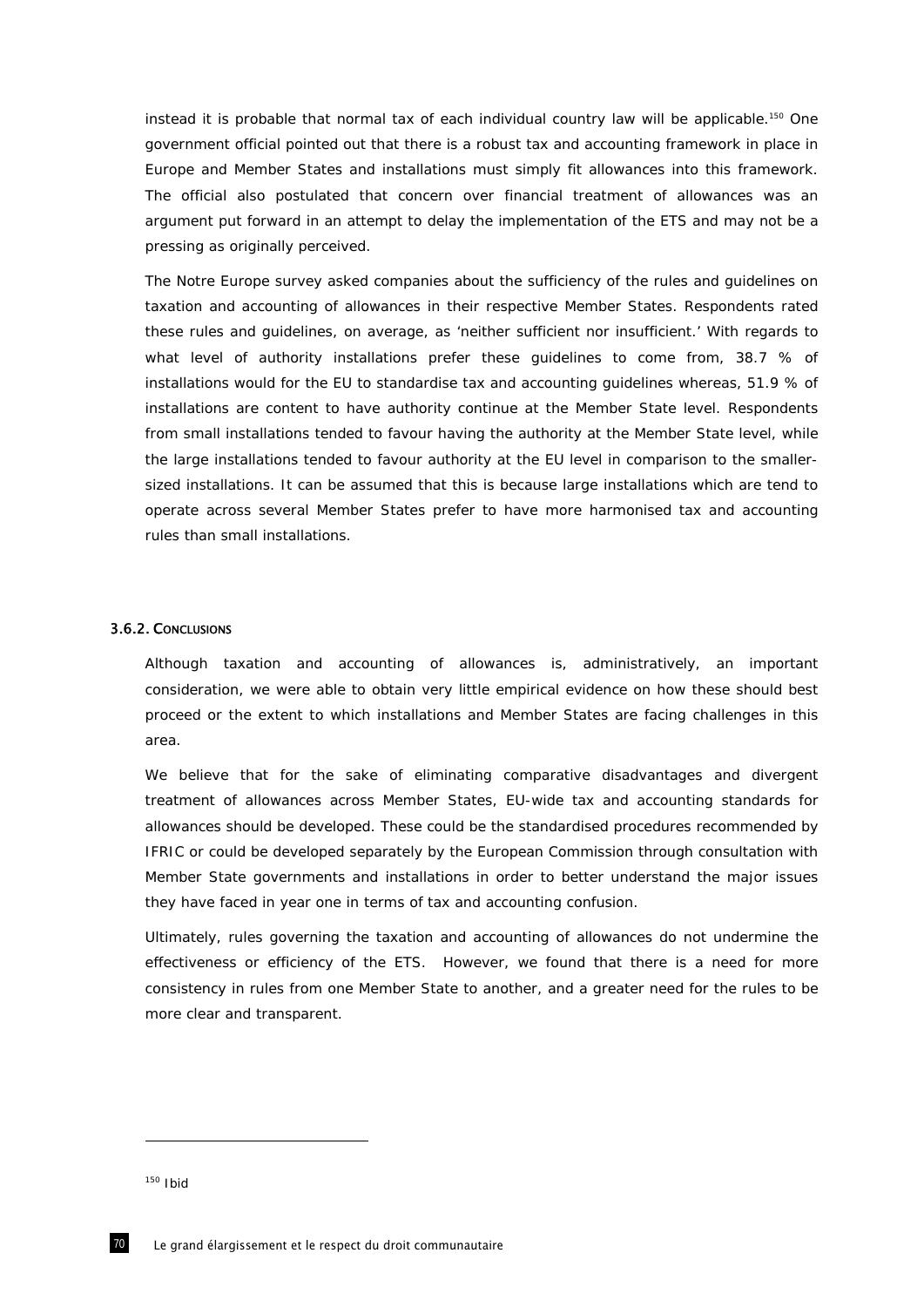# **Table 6. Evaluation of Tax and Accounting based on Key Criteria**



### 3.6.3. RECOMMENDATIONS

- The Commission or Member States should contact Member State auditing boards to hear and address any concerns that accountants found during the financial audit of the fiscal year starting in January 2005.
- The EU and Member States should jointly decide upon an allowance accounting and taxation methodology to be implemented consistently across Member States, putting the EU in a position, as the international market grows, to ensure that the same tax and accounting standards are adopted worldwide.
- Member States should actively seek input from installations on whether or not they are experiencing confusion in taxation and accounting of allowances. Use this input in developing an EU-wide accounting and taxation methodology, and also in identifying where EU-wide guidelines may need to be enhanced to function on an individual Memberstate level.

## 3.7. EXPANSION

Expanding the EU ETS to cover new industrial sectors and/or additional greenhouse gases has the potential to enhance the scheme's environmental effectiveness and economic efficiency. By including a larger universe of emissions, the scheme would be responsible for reducing a larger share of European greenhouse gases. The enhanced coverage of the scheme, represented by a higher overall volume of allowances, could help promote greater liquidity within the market and reduce compliance costs for participating industries. However, there are challenging obstacles that must be overcome in order for these benefits to be realised.

### 3.7.1. FINDINGS

As a general rule, the EU ETS should cover only the sectors and gases where it enables emissions reductions in the most efficient manner possible. The ultimate test as to whether the scheme should be expanded depends on a specific evaluation of the sector and/or gas being considered for inclusion. The EU ETS should be expanded into areas specifically where the administrative costs (associated with allocation, monitoring, reporting, and verification) as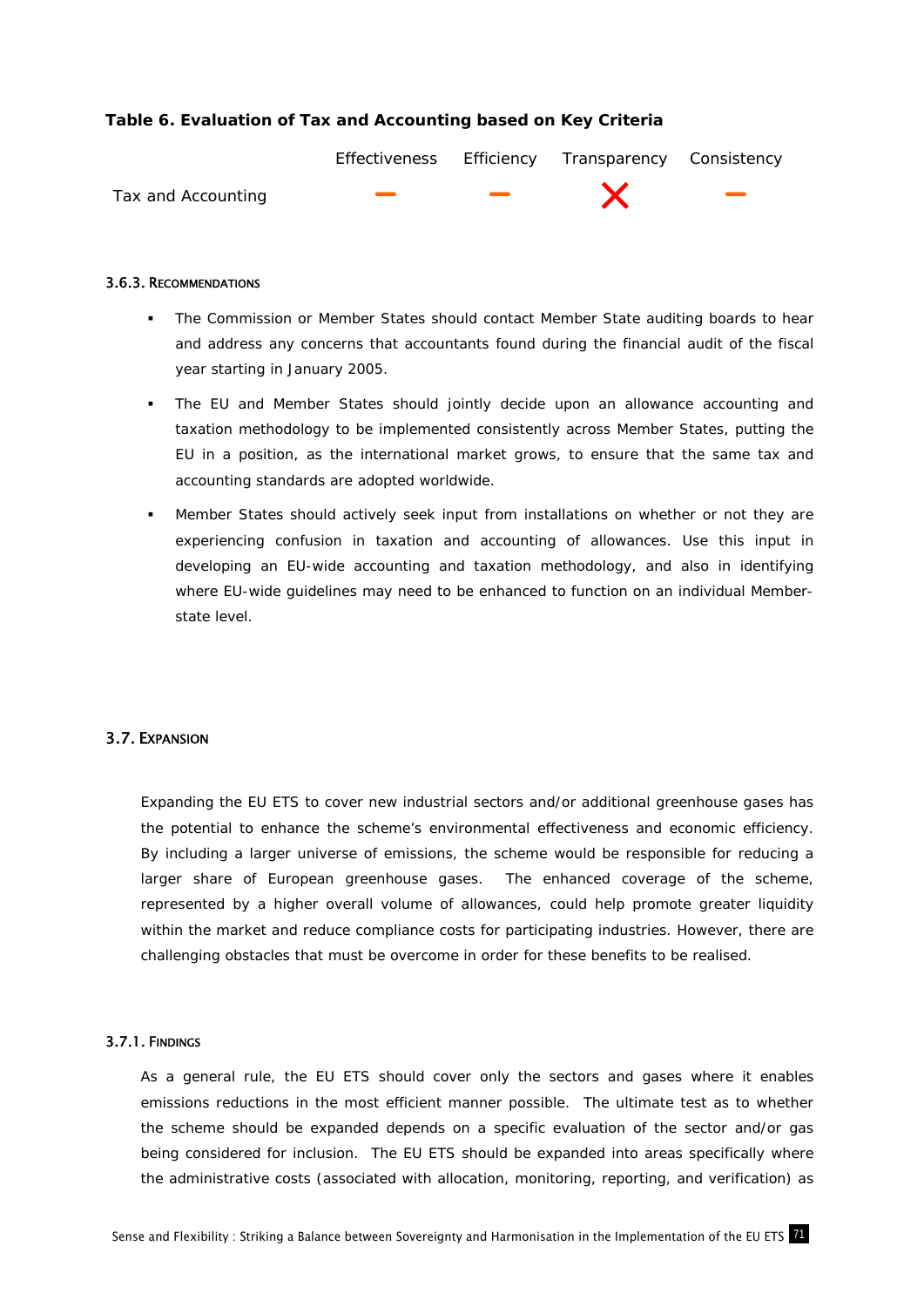well as the compliance costs (associated with achieving the emissions reductions or purchasing allowances), are lower than the costs of achieving the reductions with another possible strategy. Without sufficient administrative capacity and a requisite ability to monitor, report, and verify emissions in the given sector, expansion would cause problems for the scheme by driving up the costs of compliance and increasing uncertainty within the market.<sup>151</sup>

Limited expansion of the scheme is planned in some countries: based on the Guidance on Phase II National Allocation Plans (2008-2012), some countries, such as the UK in tandem with other Member States, are including mineral wool, petrochemical (crackers), glass, flaring from

offshore gas and oil production, integrated steelworks, and carbon black, so as to harmonise the installations covered in the EU ETS and prevent competitive disadvantages across the EU ETS.<sup>152</sup>

We have found no consensus of opinions regarding whether the EU ETS should be expanded to include new sectors and/or gases. *Notre Europe*'s survey suggests that most

*In my opinion, the scheme should reduce the amount of sectors it covers. Specifically, some processes should be left out. The ones that should be left out are the sectors and processes where there is a low-value-added of CO2 emissions reductions. Steel, limestone, and I think cement industries already are at low thresholds, and the amount of reductions that can be gained from these sectors is scant.*  -Non-governmental Organisation Representative

industry representatives are not in favour of expanding the EU ETS to cover new sectors, with the notable exception of respondents from the Chemical and Ceramics sectors. However, a majority of industrial representatives indicated that they do not favour expanding the scheme to cover additional greenhouse gases. However, some industry comments suggested a willingness to expand the scheme, provided that expansion was technically and economically feasible.

Our focused interviews provided a variety of additional opinions regarding EU ETS expansion. Among these varied opinions were:

- *The inclusion of other sectors and gases is possible and not complicated since monitoring techniques are already available and are presently being utilised. However process*  emissions are far more complicated to monitor, and this problem is not likely to be *resolved in the near future.*
- There is currently no interest within the European Commission to expand the EU ETS to include other gases. This is due to the difficulties encountered during the scheme's initial phase in managing  $CO<sub>2</sub>$  emissions from a limited number of industrial sectors. There is more interest in adding new  $CO<sub>2</sub>$ -emitting sectors (e.g. chemical and aluminium manufacturers), but surface transportation as a new sector is believed to be too complex.

<sup>&</sup>lt;sup>151</sup> Egenhoffer, C. and N. Fujiwara (2005)

<sup>152</sup> Department for Environment, Food and Rural Affairs (DEFRA) (2006)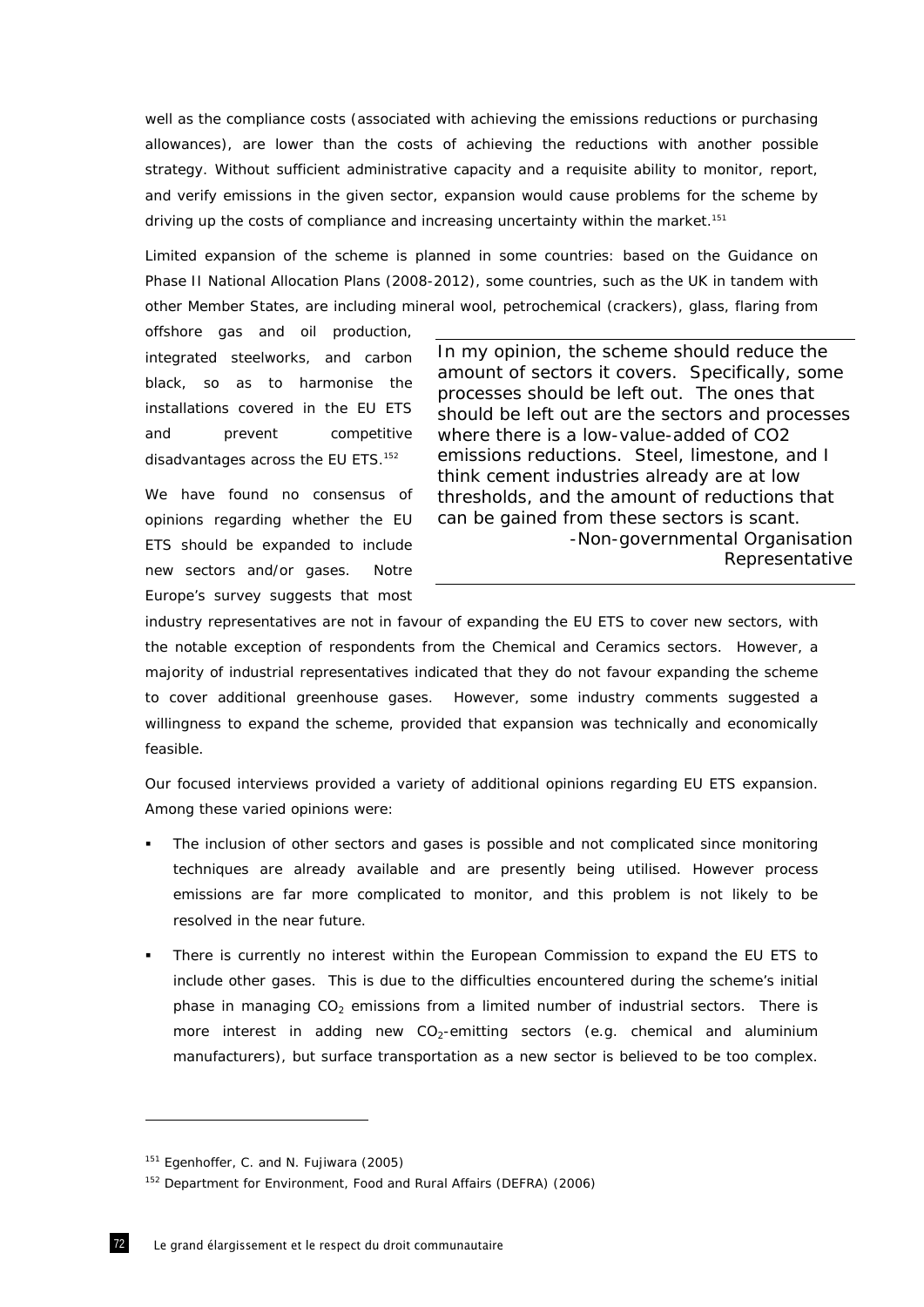In general, however, adding new sectors will not necessarily improve the system, as some sectors have few reduction options.

- The scheme should reduce the amount of sectors it covers. Specifically, some processes should be left out where there is low value from their added  $CO<sub>2</sub>$  emissions reductions. Steel, limestone, and cement industries already are at low emissions thresholds, and the amount of reductions that can be gained from these sectors is scant. Yet, the EU ETS should be expanded to include all GHGs. Including the full universe of GHGs would provide greater certainty to market participants and would exploit the potential for lower cost emissions reductions opportunities.
- In theory, inclusion of more sectors would be a good thing. However, there might be problems with including widely different sectors, especially where monitoring and verification systems are inadequate. It would be better to begin expansion a few key sectors at a time.
- Aviation should be included in future phases as this sector would be easier to incorporate than surface transportation or waste incineration.
- The EU was sensible not to include other GHGs in the second phase as companies were still trying to get used to the  $CO<sub>2</sub>$  trading market.
- The EU ETS would benefit greatly from being linked to the schemes of other countries in the future, such as Canada.

CEPS suggests that in principle, in order to maximise both the economic efficiency and environmental effectiveness of the EU ETS, the burden of emissions reductions should be distributed fairly among both trading and nontrading sectors, so that abatement costs for all sectors by and large are the same.153 This would ensure that the lowest cost reductions are achieved, and result in minimal adverse impact to

*I think that the ETS should be expanded to include all GHGs. This would provide greater predictability and most people believe there are lower cost possibilities of reducing these emissions than from reducing carbon.* 

-Non-governmental Organisation Representative

European industries. In order to realise this ideal, it is important to understand what reductions are realistically achievable in each sector, and accordingly, to utilise the specific policy mechanism that will be most effective at realising that potential. The survey conducted by McKinsey & Company and Ecofys on behalf of the European Commission suggests that the most likely sectors to be included are the chemical, aluminium, and aviation sectors.154 However, CEPS has identified a number of administrative and technical issues that would complicate any decision to include aviation in the EU ETS.155 Interview respondents indicated

-

<sup>&</sup>lt;sup>153</sup> Egenhoffer, C. and N. Fujiwara (2006)

<sup>154</sup> McKinsey & Company (2005)

<sup>&</sup>lt;sup>155</sup> Egenhoffer, C. and N. Fujiwara (2006)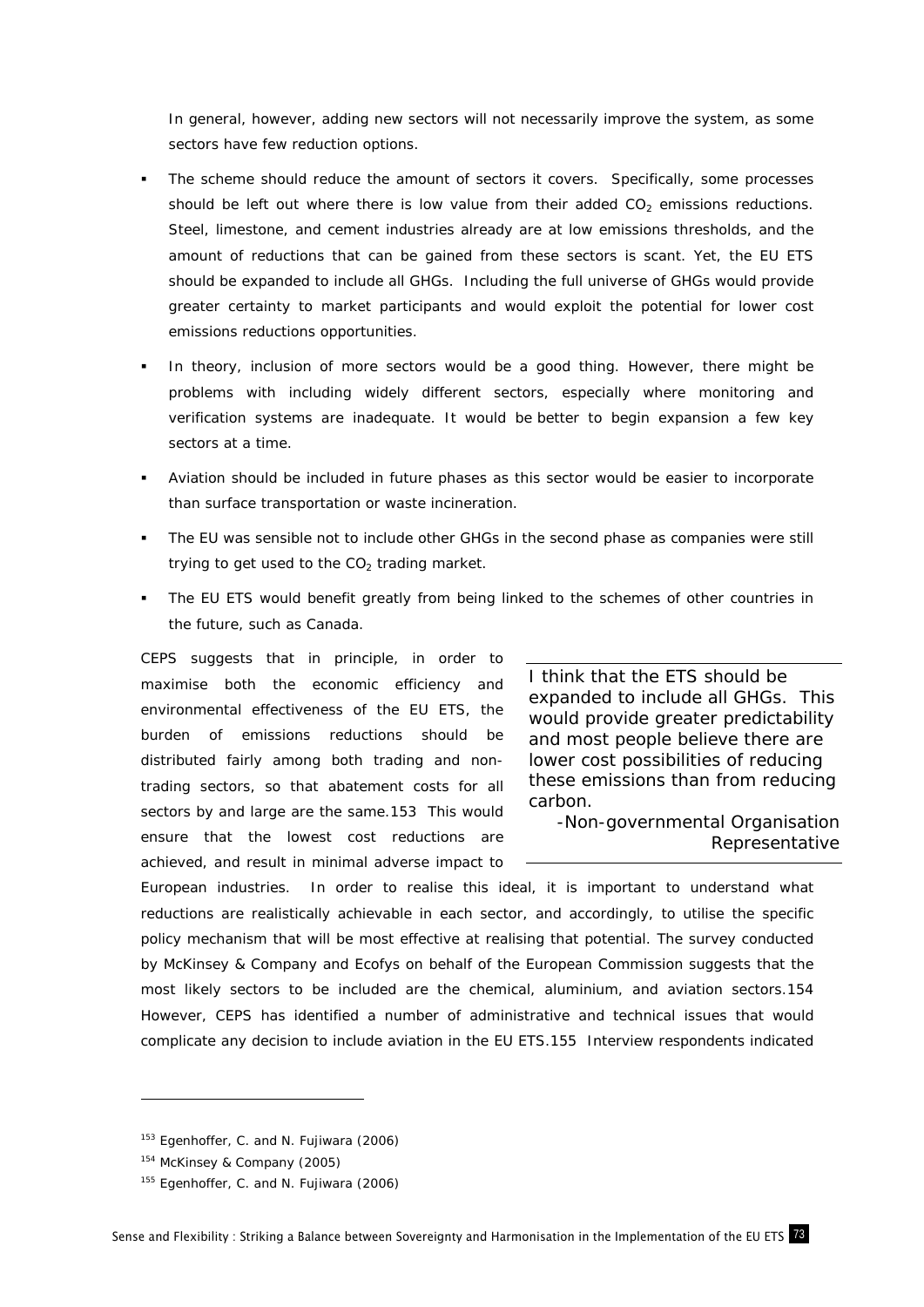that feasibility studies for including other sectors and gases in Phase III are in the process of being conducted.

#### 3.7.2. CONCLUSIONS

Although our findings reflect a certain degree of discomfort with the prospect of including additional sectors and gases under the EU ETS, the scheme was developed with the potential for expansion in mind and it may be necessary or advantageous to integrate more sectors and gases into the EU ETS. In anticipation of this possibility, it is important to consider what sectors are best suited to be included in the scheme.

Some interviewees implied that expansion of gases would be more politically feasible, but again the practicality of this expansion is the key question. If proper monitoring, reporting, and verification procedures can be developed for GHGs other than  $CO<sub>2</sub>$  then expansion into other GHGs could prove advantageous to the effectiveness of the scheme and expand installations' range of emissions reductions options.

Beyond expanding the EU ETS into other gases and sectors, the EU should work actively to created linkages with emission trading schemes being developed in countries around the world. Since EU has already gone through the initial steps of setting up an emissions trading scheme, the EU is well positioned to provide technical advice to other schemes being implemented. The EU is currently at the forefront of trans-national emissions trading schemes and as such should work with new schemes to ensure their compatibility and facilitate worldwide emissions trading.

### 3.7.3. RECOMMENDATIONS

- Taking into account the full universe of greenhouse gas emissions, the EU should consider establishing a comprehensive sector-based, EU-wide emissions reduction strategy, utilizing the ETS and other policy mechanisms. Such a harmonised approach would prevent competitive distortions and help focus investment in new technologies.
- Expansion of the EU ETS must be based on a careful examination of the costs and benefits of including new sectors and/or gases. As a general rule, expansion should only be considered for new sectors if the scheme can result in emissions reductions at a lower cost than alternative policy mechanisms.
- **The EU should collaborate in the development of new regional emissions trading schemes,** in order to ensure that they are compatible with established EU ETS architecture and ultimately will enable international emissions trading.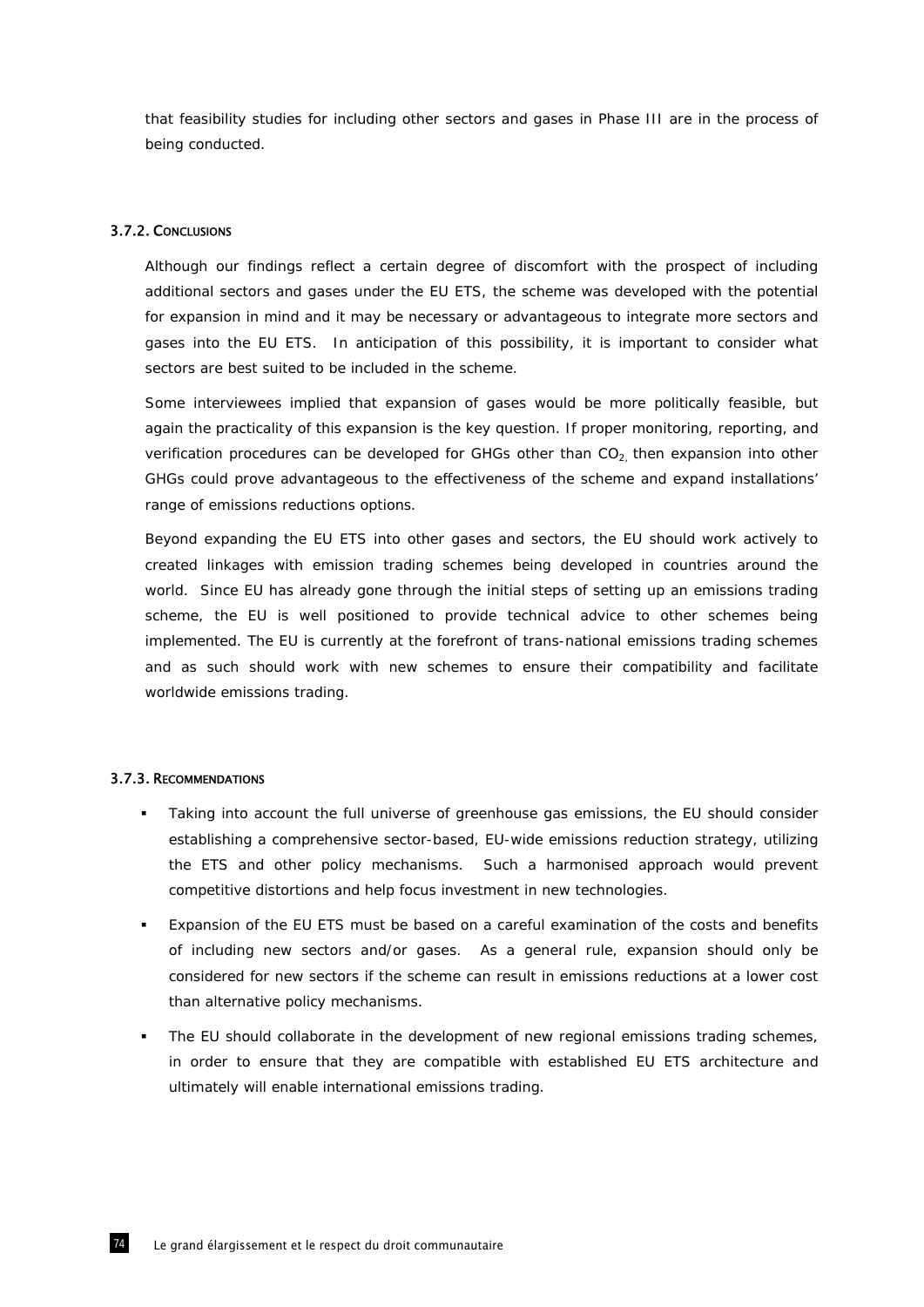# 4. Overall Conclusions

Given the obvious threat that climate change poses to human society, success of the EU ETS is not just essential in terms of European countries meeting their Kyoto targets but, it is important that the EU ETS illustrates that carbon trading can play a pivotal, cost effective role in the abatement of greenhouse gas emissions.

This report has aimed to provide an up-to-date examination of how the implementation of the EU ETS is proceeding; we hope that our findings and recommendations might prove useful as the scheme progresses through its initial learning phase and into its role as a concrete strategy to achieve Kyoto Protocol targets and mitigate global climate change. Our report has shown that, while the basic design of the EU ETS is functioning well, there are some specific areas where the programme could be improved. We have identified allocation as the most important area of concern, and recommend that improving allocation methodologies be a priority of EU ETS administrators. In addition to concerns over allocation methodologies, we have highlighted monitoring, reporting, and verification as key elements of the programme that will ensure that

*The ETS is clearly functioning. It is clearly successful. Companies are starting to deal with the issue of Climate Change. Companies are incorporating issues of Climate Change into their strategies.*  -Member State Government Representative

the scheme's implementation is effective and efficient.

When examining the totality of the EU ETS through the four criteria outlined in 'Key Criteria for Evaluating the EU ETS,' we believe that the greatest gains to be

made lie in making the scheme more consistent (Table 7). While recognising that flexibility is an intentional design aspect of the scheme, standardising some aspects of implementation, especially allocation methodologies and accreditation of verifiers, could help make the scheme both more effective and more fairly administered across all participating sectors, countries, and installations. On the whole, the EU ETS is performing well in terms of transparency, although simplification of monitoring and reporting guidelines could further aid the scheme's transparency. Finally, we expect both efficiency and effectiveness to improve as the scheme progresses, installations and administrators gain experience with the process, and Phase II targets are set at levels that will help achieve Kyoto Protocol compliance. Furthermore, the Commission is currently undertaking an in-depth analysis of the scheme that will culminate in a report this June. This report should certainly provide guidance on how to improve the scheme across these four criteria.

Overall, we find the EU ETS to be a well-designed programme that, despite initial 'teething' problems, is enjoying success as illustrated by the fact carbon trading in Europe is active. Looking to the future, we recommend that the European Commission take greater steps to achieve consistency in the EU ETS' implementation, with an end goal of demonstrating to the international community that carbon trading is indeed a successful policy approach to tackling the issue of global climate change.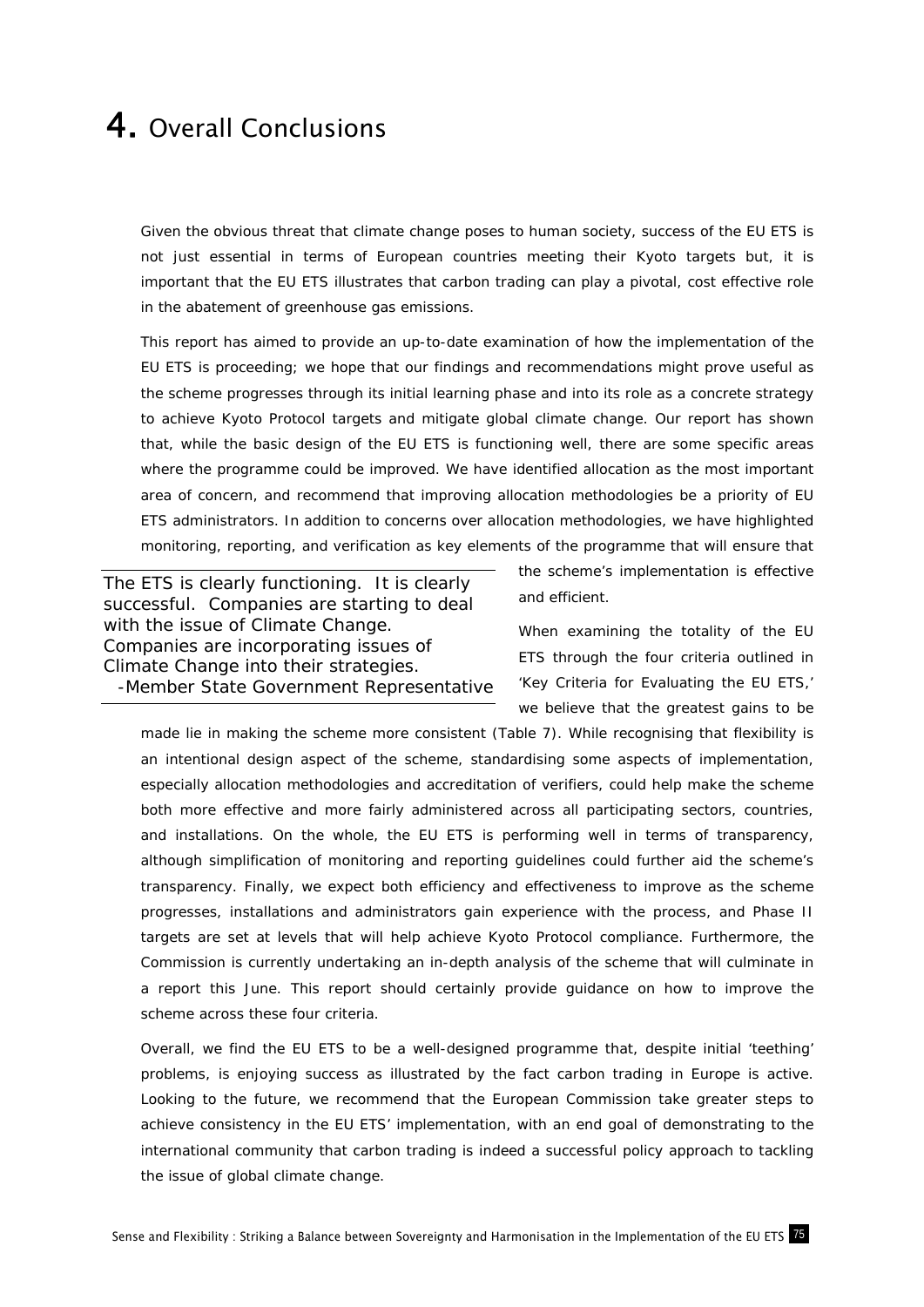### **Bibliography**

Bailey, E. (1998). "Intertemporal Pricing of Sulfur Dioxide Allowances," Working paper, Center for Energy and Environmental Policy Research, MIT. March, 1998.

Boemare, C. and P. Quirion. (2002). "Implementing Greenhouse Gas Trading in Europe: Lessons from Economic Theory and International Experiences." Fondazione Eni Enrico Mattei: 1-35.

Burtraw, D (2000). "Innovation Under the Tradable Sulfur Dioxide Emission Permits Program in the U.S. Electricity Sector." Washington, D.C., Resources for the Future Discussion Paper: 1- 31.

Burtraw, D., K. Palmer, R. Bharvirkar, and A. Paul (2001). "The Effect of Allowance Allocation on the Cost of Carbon Emission Trading." Washington, DC, Resources for the Future Discussion Paper: 1-30.

Butzengeiger, S. and A. Michaelowa (2004). "Greenhouse Gas Emissions Trading in the European Union –Background and Implementation of a "New" Climate Policy Instrument". Intereconomics May/June 2004: 118.

Casamento, R., (2004). "Accounting Implications of the EU Trading Scheme." Accounting and Business. 29 March 2004. Accessed 15 February 2006, from http://www.accaglobal.com/publications/accountingandbusiness/1125608?session=fffffffefffffff f0a01213943b588c184e5daa52ae9b12e9cf43d7e2ed53e48

Center for Clean Air Policy (1999). "Design of a Practical Approach to Green House Gas Emissions Trading Combined with Policies and Measures in the EC." Washington, DC, Center for Clean Air Policy: 1-70.

Climate Action Network Europe (2005). "Quo Vadis, EU ETS? Is the EU's key climate policy tool headed in the right direction?" Brussels, Climate Action Network: 1-8.

DG ENV (2005). "Results from Stakeholder Consultation Review of the EU-Monitoring and Reporting Guidelines." Accessed on 15<sup>th</sup> March 2006, from http://europa.eu.int/comm/environment/climat/emission/pdf/first\_interim\_rep.pdf

Department for Environment, Food and Rural Affairs (DEFRA) (2006). "EU Emissions Trading Scheme Phase II (2008-2012). Expansion-Explanatory Note." March 2006. Accessed 7 April 2006, from <http://www.defra.gov.uk/environment/climatechange/trading/eu/pdf/expansionexplain.pdf.>

Dinan.T. and D. Rogers (2002). "Distributional Effects of Carbon Allowances trading: How government decisions determine winners and losers." National Tax Journal **55**: 2.

Egenhofer, C (2005). "European Model: Principal Challenges of EU Regulatory Culture." Brussels, Centre for European Policy Studies. American University Washington College of Law Washington, D.C., 17 & 18 November 2005.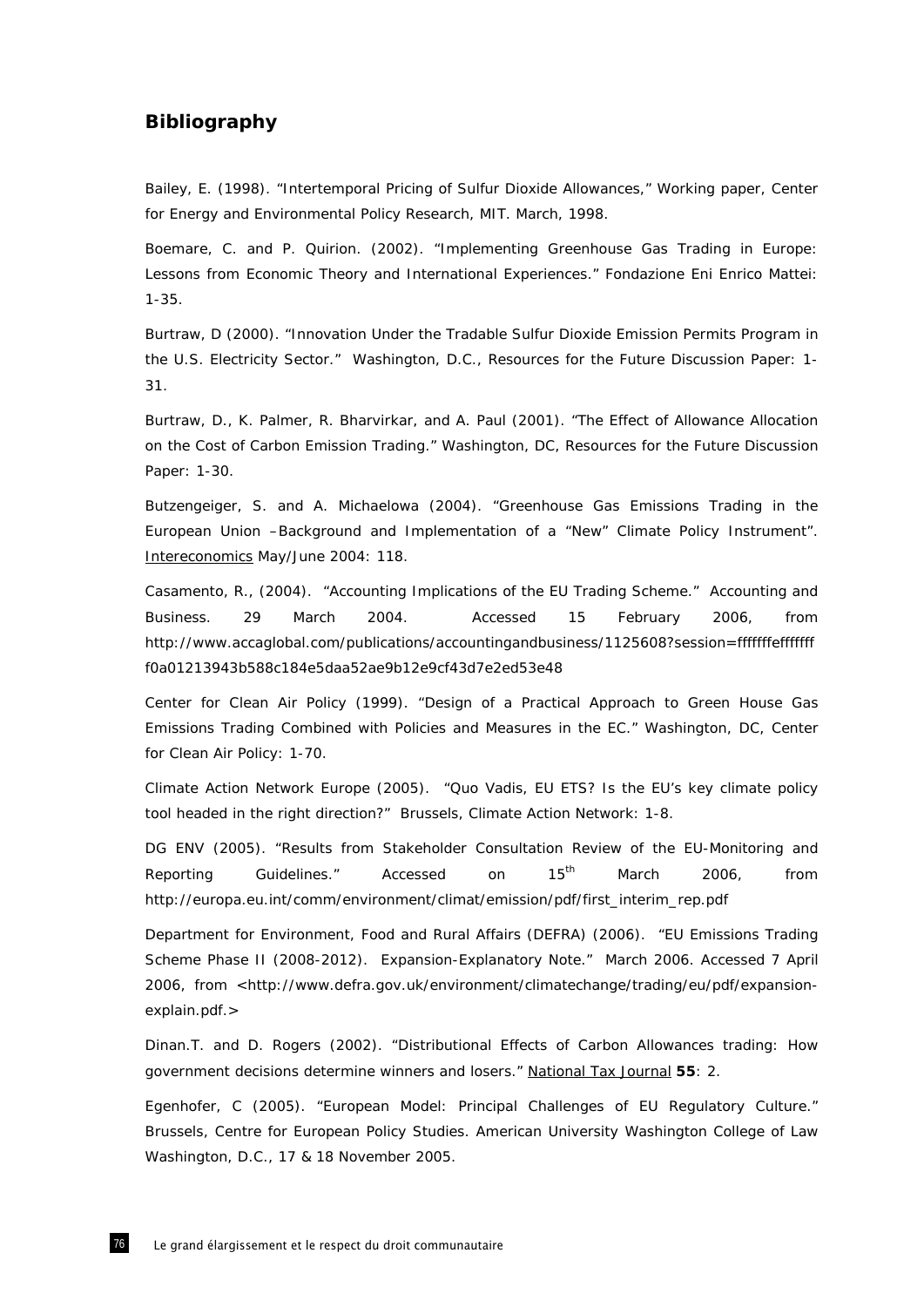Egenhoffer, C. and N. Fujiwara (2005). "Reviewing the EU Emissions Trading Scheme: Priorities for Short-Term Implementation of the Second Round of Allocation." Brussels, Centre for European Policy Studies:1-43.

Egenhoffer, C. and N. Fujiwara (2006). "Reviewing the EU Emissions Trading Scheme: Priorities for Short-Term Implementation. Part II." March 2006. Brussels: Centre for European Policy Studies: 1-44.

Ellerman A.D., P.L. Joskow and D. Harrison (2003). "Emissions Trading in the U.S.: Experience, Lessons and Considerations for Greenhouse Gases". Pew Centre on Global Climate Change.

Ellerman, A.D., P. Joskow, R. Schmalensee, J. Montero, and E. Bailey (2000). "Markets for Clean Air, the US Acid Rain Program". MIT Center for Energy and Environmental Policy Research, Cambridge University Press.

European Commission (2000). "Green Paper on greenhouse gas emissions trading within the European Union." Com(2000) 87 Final. Brussels: Commission of the European Communities.

European Commission (2003). "Directive 2003/87/EC of the European Parliament and of the Council : establishing a scheme for greenhouse gas emission allowance trading within the Community and amending Council Directive 96/61/EC." Official Journal of the European Union **275**: 32- 46

European Commission (2004a). "Commission Decision of 29 January 2004: Establishing guidelines for the monitoring and reporting of greenhouse gas emissions pursuant to Directive 2003/87/EC of the European Union and of the Council." Brussels, Commission of the European Communities.

European Commission (2004b). "Commission Regulation (EC) No 2216/2004: for a standardised and secured system of registries pursuant to Directive 2003/87/Ec of the European Parliament and of the Council and Decision No 280/2004/EC of the European Parliament and of the Council." Brussels, Commission of the European Communities.

European Commission (2005). "COM (2005) 703: Further guidance on allocation plans for the 2008 to 2012 trading period of the EU emissions trading scheme". Brussels: Commission of the European Communities.

European Commission (2006). "EMAS: Eco-Management and Auditing Scheme". Accessed on 5 February 2006, from

‹http://europa.eu.int/comm/environment/emas/activities/index\_en.htm>.

European Union (2006). "List of Registries." Accessed 7 April 2006, from http://europa.eu.int/comm/environment/ets/registrySearch.do

European Union Network for the Implementation and Enforcement of Environmental Law (IMPEL) (2005). "Identifying Good Regulatory Practice In The EU Emission Trading Scheme." December 2005.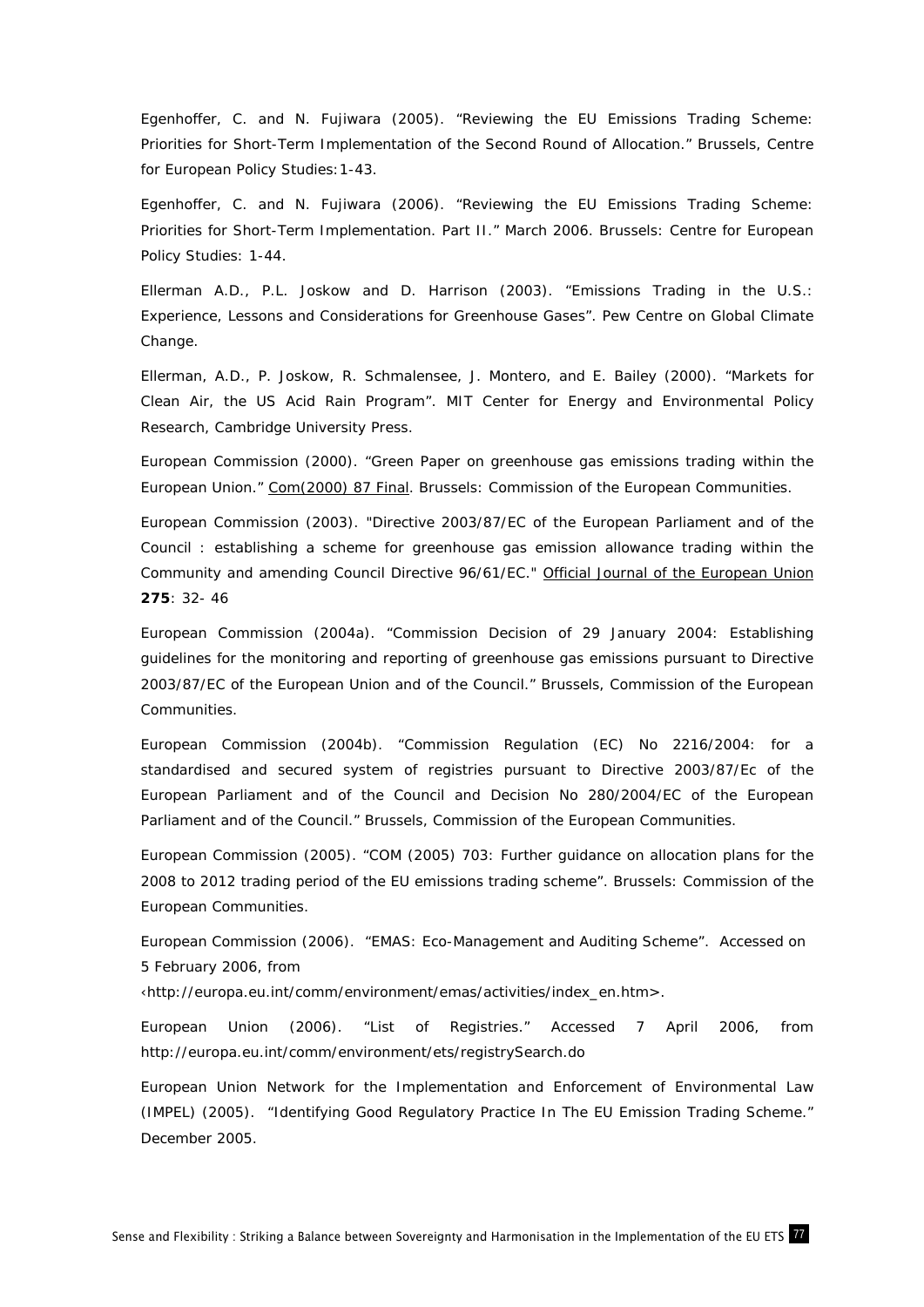Grubb, M., C. Azar, et al. (2005). "Allowance allocation in the European emissions trading system: a commentary." Climate Policy **5**: 129-138.

International Emission Trading Association (2005). "Verification Protocol, v. 2.0 2005, Verification of Annual Emission Reports of installations, engaged in EU emissions trading". Washington, D.C.

King, B. (2005). "Winds of Change." Financial Director. 7 March 2005. Accessed 15 February 2006, from http://www.financialdirector.co.uk/financial-director/features/2049942/windschange

Kruger, J. and W. A. Pizer (2004). "The EU Emissions Trading Directive: Opportunities and Potential Pitfalls." Washington DC, Resources for the Future**:** 1-59.

Kruger, J. and W.A. Pizer (2004). "Greenhouse Gas Trading in Europe: The New Grand Policy Experiment." Environment **46,** No. 8.

Matthes, F., V. Graichen and J. Repenning (2005). "The environmental effectiveness and economic efficiency of the European Union Emissions Trading Scheme: Structural aspects of allocation". Oko-Institut Report to World Wildlife Foundation. November 2005.

McKinsey & Company (2005). "Review of EU Emissions Trading Scheme: Survey Highlights." November 2005. McKinsey & Company, Ecofys, and the European Commission Directorate General for Environment.

McMahon, M. (2005). "Future trends in MRVA practitioners perspective". November 2005, American University, Washington, D.C.

Mullins, F. and Karas, J (2003). "EU Emissions Trading: Challenges and Implications of National Implementation". The Royal Institute of International Affairs: Sustainable Development Programme. November 2003: 1-62.

Pew Center on Global Climate Change (2005). "The EU-ETS: Insights and Opportunities." 1-20.

Point Carbon (2006). Carbon Market News. Accessed 7 April 2006, from http://www.pointcarbon.com

Price Waterhouse Coopers (2005). "Verification: Assuring the credibility of the European Union Emissions Trading Scheme." 2005.

Reinaud, Julia (2005). "Industrial Competitiveness Under the European Union Emissions Trading Scheme." International Energy Agency. February 2005.

RIIA Report (2003). "EU Emissions Trading: Challenges and Implications of National Implementation." November 2003.

Sigurthorsson, G. (2005). "Stakeholder Perspectives on Third Party Verifiers". International Network for Environmental Compliance and Enforcement Conference, 17-18 November 2005

US EPA (2003). "Tools of the Trade: A Guide to Designing and Operating a Cap and Trade Program for Pollution Control." Department of Air and Radiation: 1-78.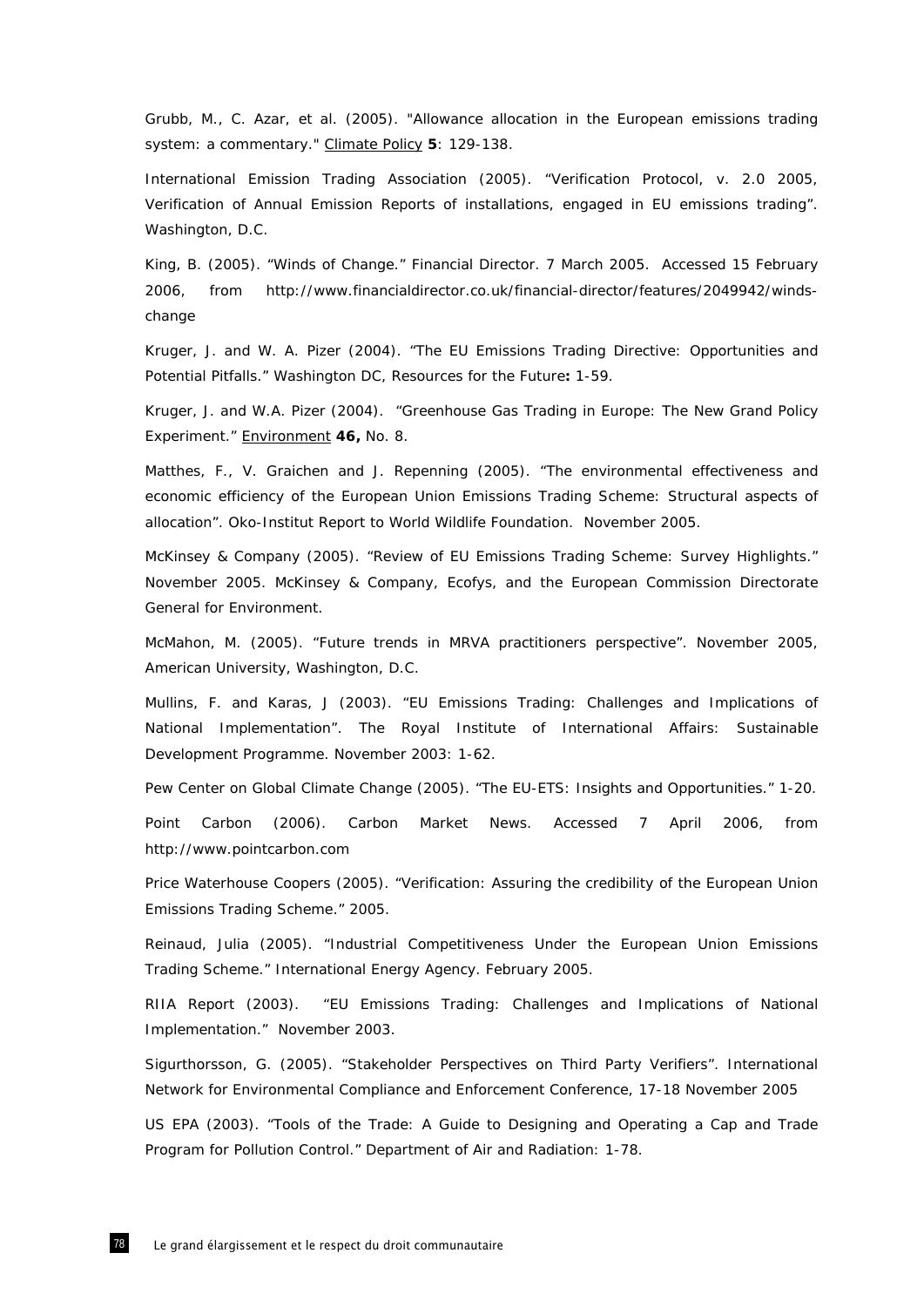World Business Council for Sustainable Development (2006). "GHG Protocol Initiative." Accessed on 19<sup>th</sup> April 2006, from www.ghgprotocol.org.

World Economic Forum (2006) "Global Greenhouse Gas Register." Accessed on 19th April 2006, from www.weforum.org/ghg.

World Wildlife Fund (2005). "Carbon Countdown: Emissions Trading to Combat Climate Change." November 2005.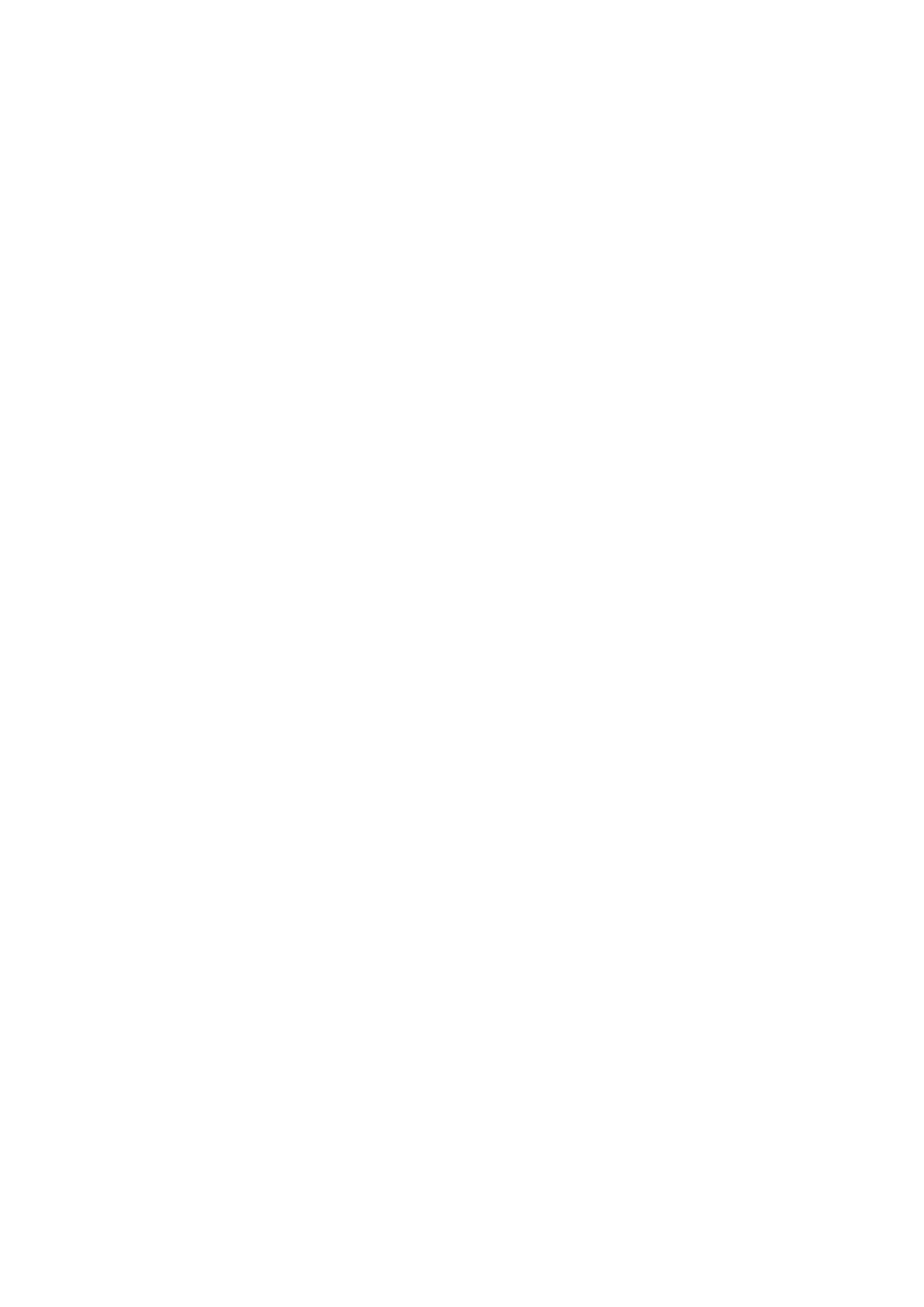## PREVIOUSLY PUBLISHED "EUROPEAN ISSUES"

Available on Notre Europe Website

 Report on East Asian Integration: Opportunities and Obstacles for Enhanced Economic Cooperation

Co-ordinated by Heribert Dieter, With Contributions from Jean-Christophe Defraigne, Heribert Dieter, Richard Higgott and Pascal Lamy

- An Honest Broker in Difficult Times: Austria's Presidency of the EU Sonja Puntscher-Riekmann, Isabella Eiselt and Monika Mokre-Available in French, English and German (December 2005).
- The European Constitution and deliberation: the example of Deliberative focus groups ahead of the French Referendum of 29 May 2005. Henri Monceau – Available in French and English (November 2005)
- The French "no" vote on May 29, 2005: understand, act. Gaëtane Ricard-Nihoul – Available in French, English and German (October 2005)
- **•** Defining a new European Social Contract Marjorie Jouen and Catherine Palpant – Avalaible in French and English (September 2005)
- The best laid plans: Britain's Presidency of the Council of European Union Anand Menon and Paul Riseborough – Available in English (June 2005).
- European Budget: the poisonnous budget rebate debate Jacques Le Cacheux – Available in French and English (June 2005).
- Analysis of European Elections (June 2004) Céline Belot et Bruno Cautrès - Available in French (June 2005).
- Why they wanted Europe: A call of 12 french Pionners of European integration Jean-Louis Arnaud – Available in French (Mayi 2005).
- Ratification and revision of the Constitutional Treaty Henri Oberdorff – Available in French (May 2005).
- Luxembourg at the Helm; experience, determination and self denial Mario Hisrch - .Available in French and English (December 2004).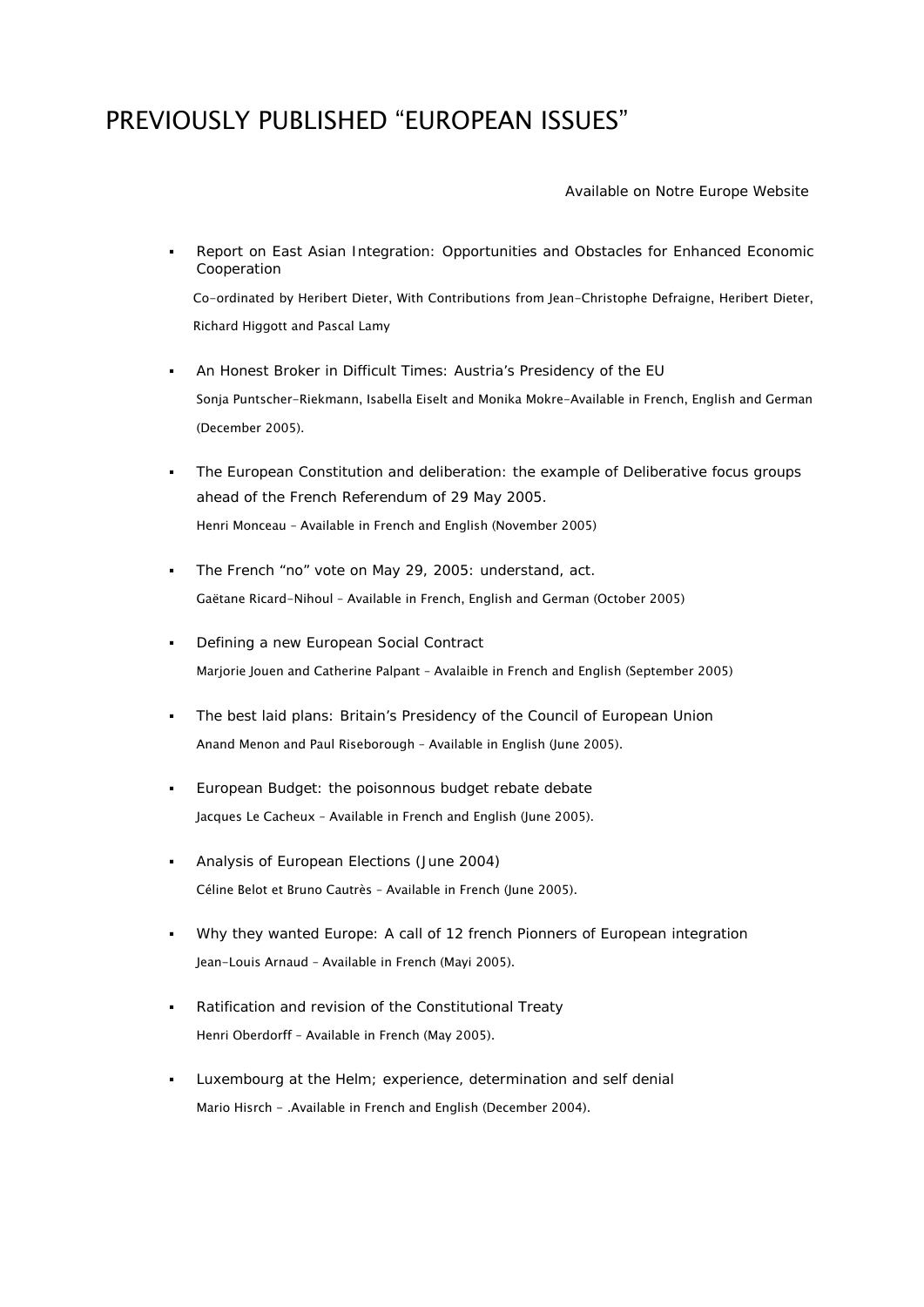- A driving force despite everything: Franco-German relations and the Enlarged European Union Martin Koopmann - Available in French and English (November 2004).
- Europe and its Think tanks: a promise to be fulfilled Stephen Boucher, Benjamin Hobbs, Juliette Ebelé, Charlotte Laigle, Michele Poletto, Diego Cattaneo, Radoslaw Wegrzyn - Available in French and English (October 2004).
- A view from outside: the franco-german couple as seen by their partners Matt Browne, Carlos Closa, Soren Dosenrode, Franciszek Draus, Philippe de Schoutheete, Jeremy Shapiro - Available in French and English (April 2004).
- Leading from behind: Britain and the European constitutional treaty Anand Menon - Available in French and English (January 2004).
- US attitudes towards Europe: a shift of paradigms? Timo Behr - Available in French and English (November 2003).
- Giving euro-Mediterranean cooperation a breath of fresh air Bénédicte Suzan) - Available in French (October 2003).
- Italy and Europe 2003 presidency Roberto Di Quirico - Available in French, English and Italian (July 2003).
- European attitudes towards transatlantic relations 2000-2003: an analytical survey Anand Menon and Jonathan Lipkin - Available in French and English (june 2003).
- Large and small member states in the European Union: reinventing the balance (Paul Magnette and Kalypso Nicolaïdis) Available in French and English (May 2003).
- Enlargement and Investment in Central and Eastern Europe Bérénice Picciotto - Available in French and English (May 2003)
- The institutional architecture of the European Union: a third Franco-German way? Renaud Dehousse, Andreas Maurer, Jean Nestor, Jean-Louis Quermonne and Joachim Schild - Available in French and English (April 2003).
- A new mechanism of enhanced co-operation for the Enlarged Union Eric Philippart - Available in French and English (March 2003).
- Greece, the European Union and 2003 Presidency George Pagoulatos - Available in French and English (December 2002).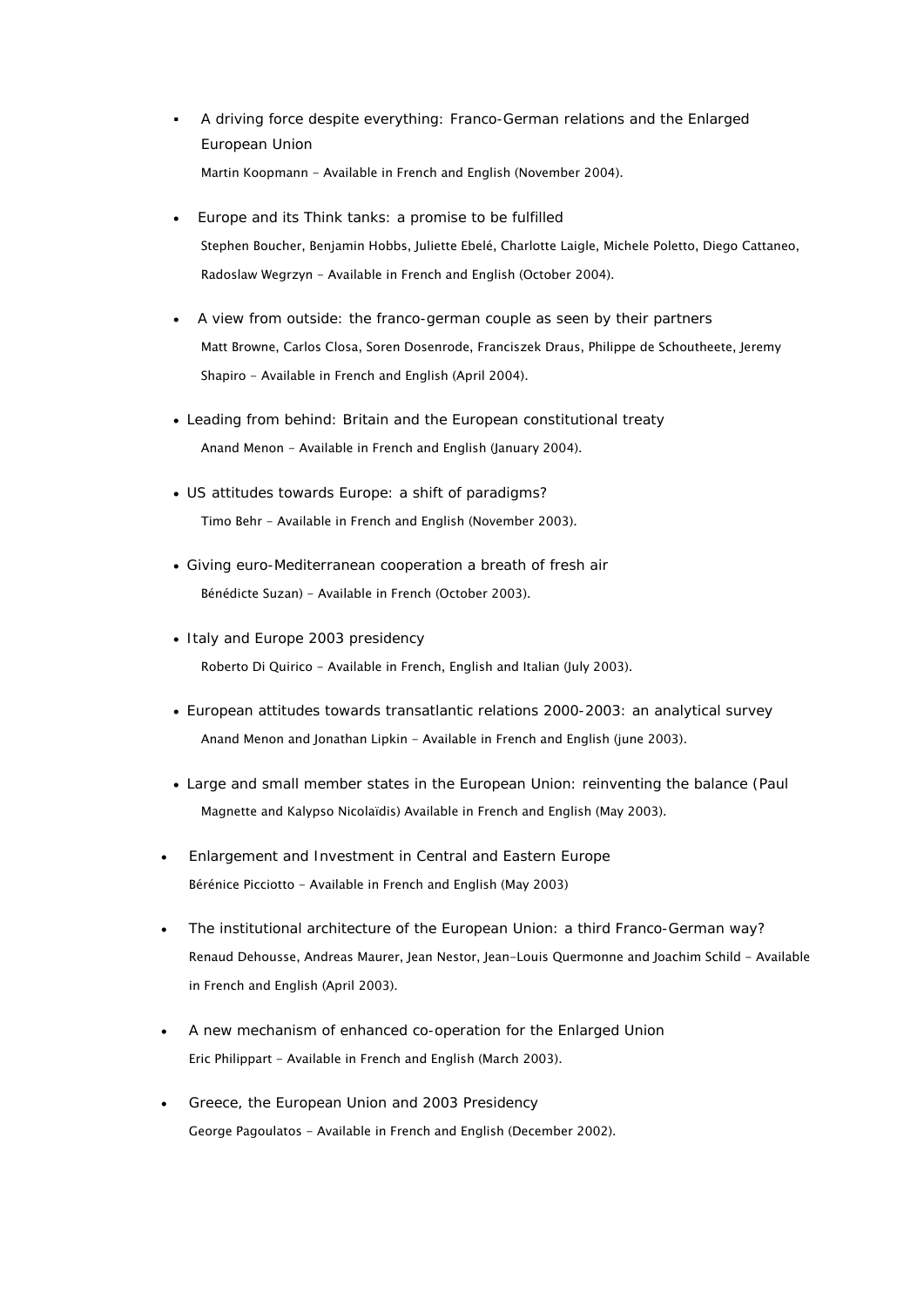- The question of the European government Jean-Louis Quermonne - Available in French and English (November 2002).
- The European Council Philippe de Schoutheete and Helen Wallace - Available in French and English (September 2002).
- Multilevel government in three Eastern and Central European candidates countries: Hungary, Poland and Czech Republic (1990-2001) Michal Illner - Available in French and English (June 2002).
- The Domestic basis of Spanish European Policy and the 2002 Presidency Carlos Closa - Available in French, English and Spanish (December 2001)
- The Convention of a Charter of Fundamental Rights: a method for the future? Florence Deloche-Gaudez -. Available in French and English (December 2001).
- The federal approach to the European Union or the quest for an unprecedente European federalism Dusan Sidjanski - Available in French, English and German (July 2001).
- The Belgian Presidency 2001 Lieven de Winter and Huri Türsan - Available in French and English (June 2001).
- The European debate in Sweden Olof Petersson- Available in French, English and Swedish (December 2000).
- An enlargement unlike the others ... Study of the specific features of the candidate countries of Central and Eastern Europe Franciszek Draus - Available in French, English and German (November 2000).
- The French and Europe: the state of the European debate at the beginning of the French presidency Jean-Louis Arnaud - Available in French, English and German (July 2000).
- Portugal 2000: the European way Alvaro de Vasconcelos - Available in French, English and Portuguese (January 2000).
- The Finnish debate on the European Union Esa Stenberg - Available in French, English and Finnish (August1999).
- The American Federal Reserve System: functioning and accountability Axel Krause - Available in French, English and German (April 1999).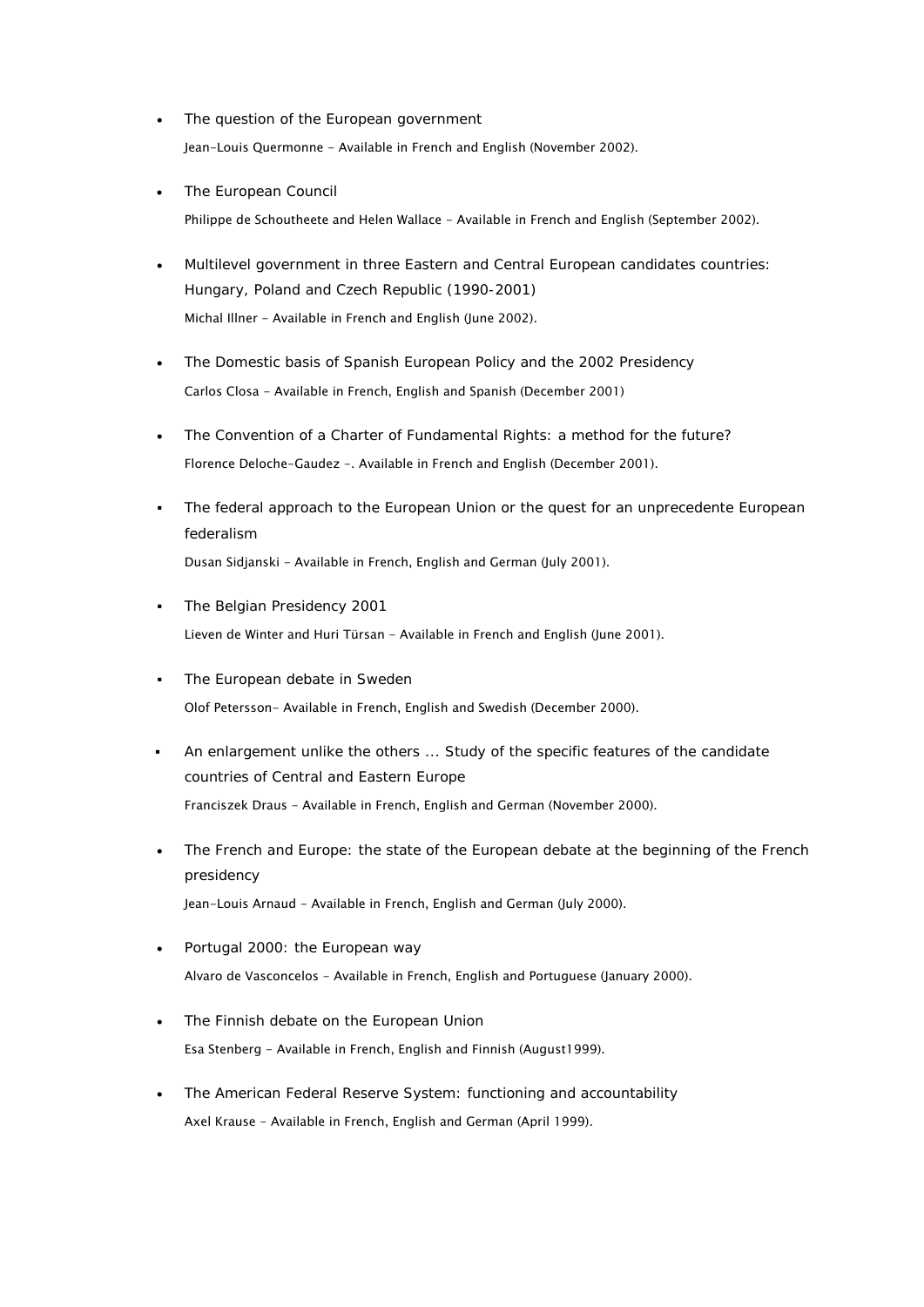• Making EMU work

partnership Notre Europe and Centro European Ricerche - Available in French, English, Italian and German (March 1999).

- The intellectual debate in Britain on the European Union Stephen George - Available in French, English and German (October 1998).
- Britain and the new European agenda Centre for European Reform, Lionel Barber - Available in French, English and German (April 1998).
- Social Europe, history and current state of play Jean-Louis Arnaud - Available in French and English (July 1997).
- Reinforced cooperation: placebo rather than panacea Françoise de la Serre and Helen Wallace - Available in French, English and German (September 1997).
- The growth deficit and unemployment: the cost of non-cooperation Pierre-Alain Muet - Available in French, English and German (April 1997).